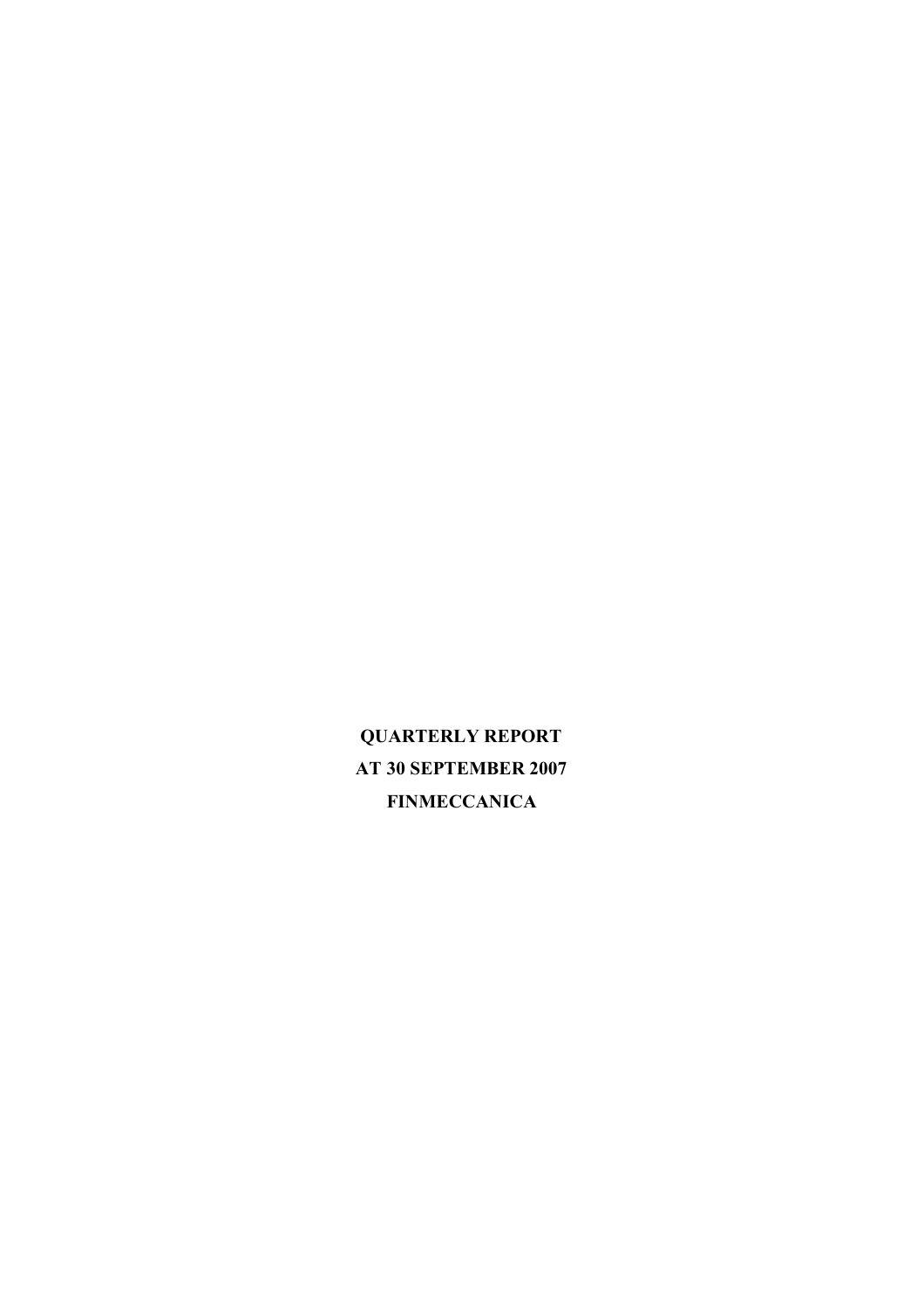# **CONTENTS**

| Significant events during the first nine months of 2007 and after the end of the quarter 23 |  |
|---------------------------------------------------------------------------------------------|--|
|                                                                                             |  |
| $I_{\cdot}$                                                                                 |  |
| П.                                                                                          |  |
|                                                                                             |  |
| IV.                                                                                         |  |
| V.                                                                                          |  |
| VI.                                                                                         |  |
|                                                                                             |  |
|                                                                                             |  |
|                                                                                             |  |
|                                                                                             |  |
|                                                                                             |  |
|                                                                                             |  |
|                                                                                             |  |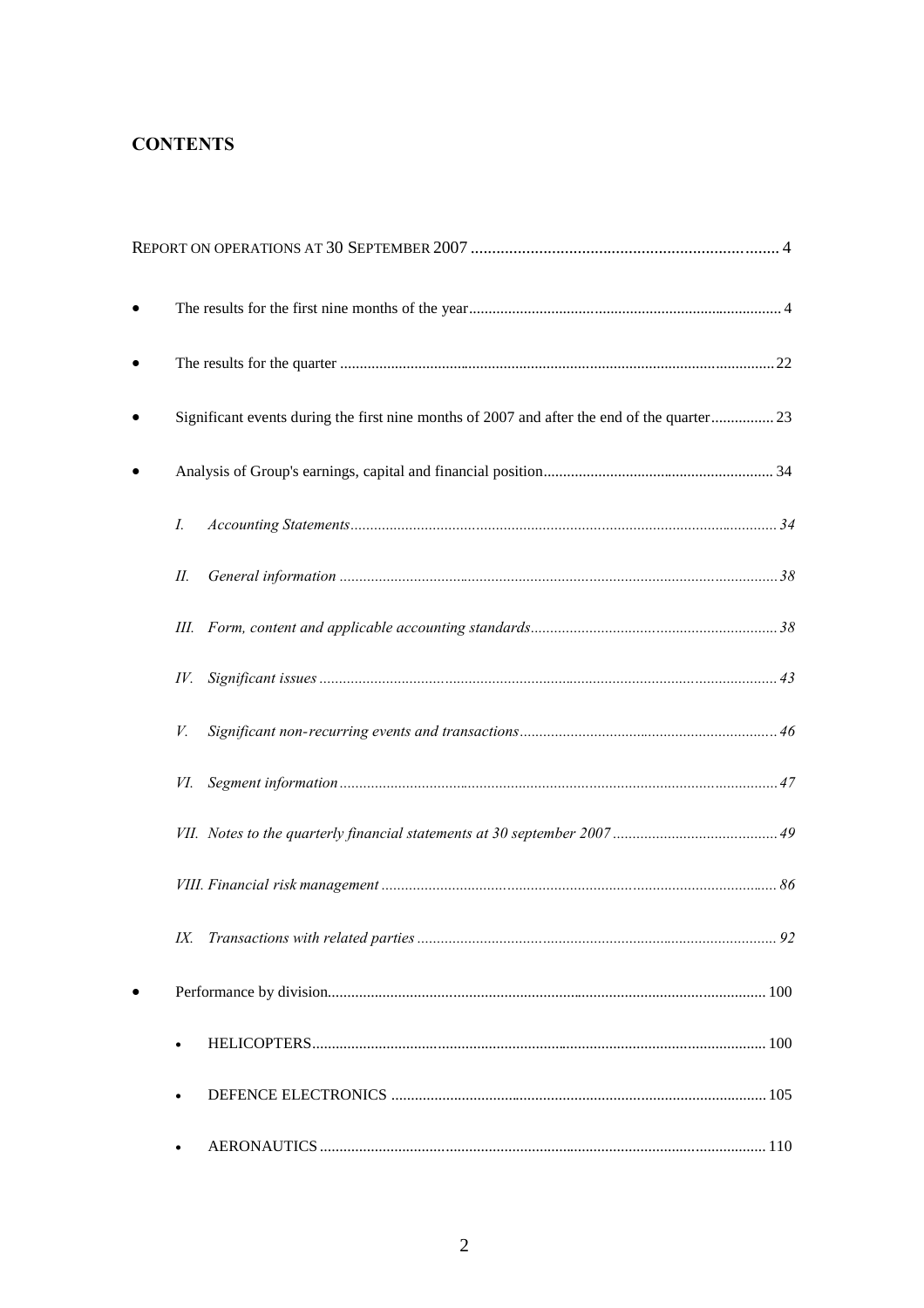| $\bullet$                                                                               |
|-----------------------------------------------------------------------------------------|
|                                                                                         |
| $\bullet$                                                                               |
|                                                                                         |
|                                                                                         |
| Declaration of the officer responsible for the quarterly report at 30 September 2007 in |
|                                                                                         |

 $\bullet$ 

 $\bullet$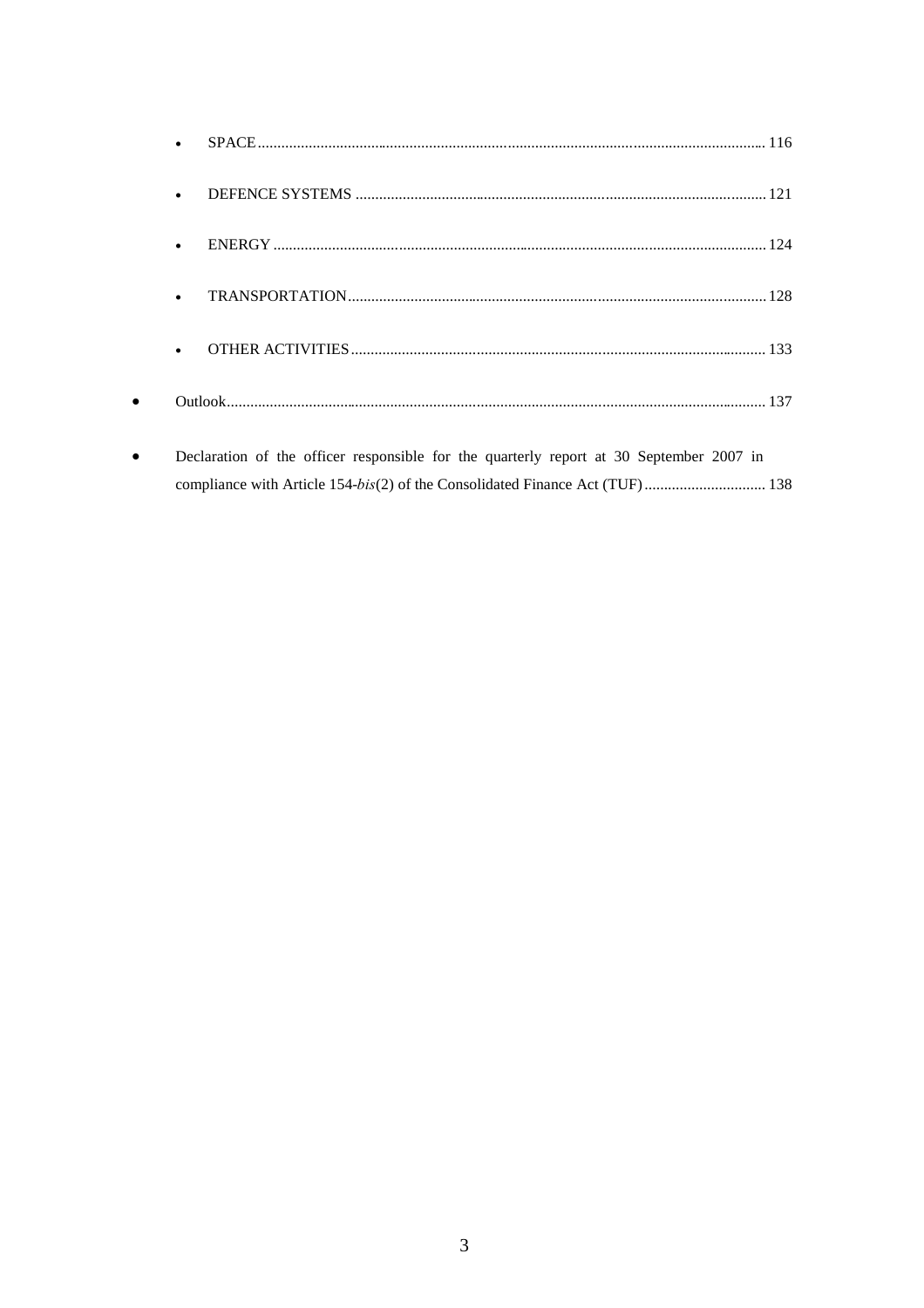## **Finmeccanica Group**

## <span id="page-3-0"></span>**Report on operations at 30 September 2007**

#### <span id="page-3-1"></span>**The results for the first nine months of the year**

#### Highlights

| €mil                                                                                                                            | <b>Sep-07</b> | Sep-06   | <b>Change</b> | <b>Dec-06</b> |
|---------------------------------------------------------------------------------------------------------------------------------|---------------|----------|---------------|---------------|
| <b>New orders</b>                                                                                                               | 9,861         | 10.231   | $-4%$         | 15,725        |
| <b>Order backlog</b>                                                                                                            | 36,247        | 34.084   |               | 35,810        |
| <b>Revenues</b>                                                                                                                 | 9,117         | 8,524    | 7%            | 12,472        |
| Operating result before the amortisation of non-<br>current assets valued within the scope of business<br>combinations (EBITA*) | 502           | 472      | 6%            | 902           |
| <b>EBIT</b>                                                                                                                     | 484           | 472      | 3%            | 878           |
| <b>Net result</b>                                                                                                               | 294           | 612      | $-52%$        | 1,020         |
| <b>Net invested capital</b>                                                                                                     | 7,843         | 7.087    | 11%           | 6,188         |
| Net debt                                                                                                                        | 2,485         | 2.184    | 14%           | 858           |
| <b>FOCF</b>                                                                                                                     | $-1,432$      | $-1,149$ | $-25%$        | 506           |
| <b>EBITA*/Revenues</b>                                                                                                          | 5.5%          | 5.5%     | 0 p.p.        | 7.2%          |
| <b>ROI</b>                                                                                                                      | 13.7%         | 13.1%    | 0.6 p.p.      | 17.7%         |
| <b>ROE</b>                                                                                                                      | 13.7%         | 17.2%    | $-3.5 p.p.$   | 20.5%         |
| <b>EVA®</b>                                                                                                                     | -61           | $-70$ *  | 13%           | 257           |
| <b>R&amp;D costs</b>                                                                                                            | 1,233         | 1,199    | 3%            | 1,783         |
| <b>Employees (no.)</b>                                                                                                          | 59,882        | 57.705   |               | 58,059        |

Before examining the results at 30 September 2007, it should be noted that:

- during 2006, changes were made in the recognition of development costs as a result of changes in the regulatory framework. Consequently, beginning with the 2006 annual report, reference is now made to "revenues" rather than to "value of production". For further details on these changes, see the section concerning the "effects of changes in the accounting standards adopted" (Note 3.2);
- with regard to goodwill from acquisitions in previous years, on 31 December 2006, the process of defining the portion of price allocation with calculation of the relative amortisation was completed. Therefore, for the purpose of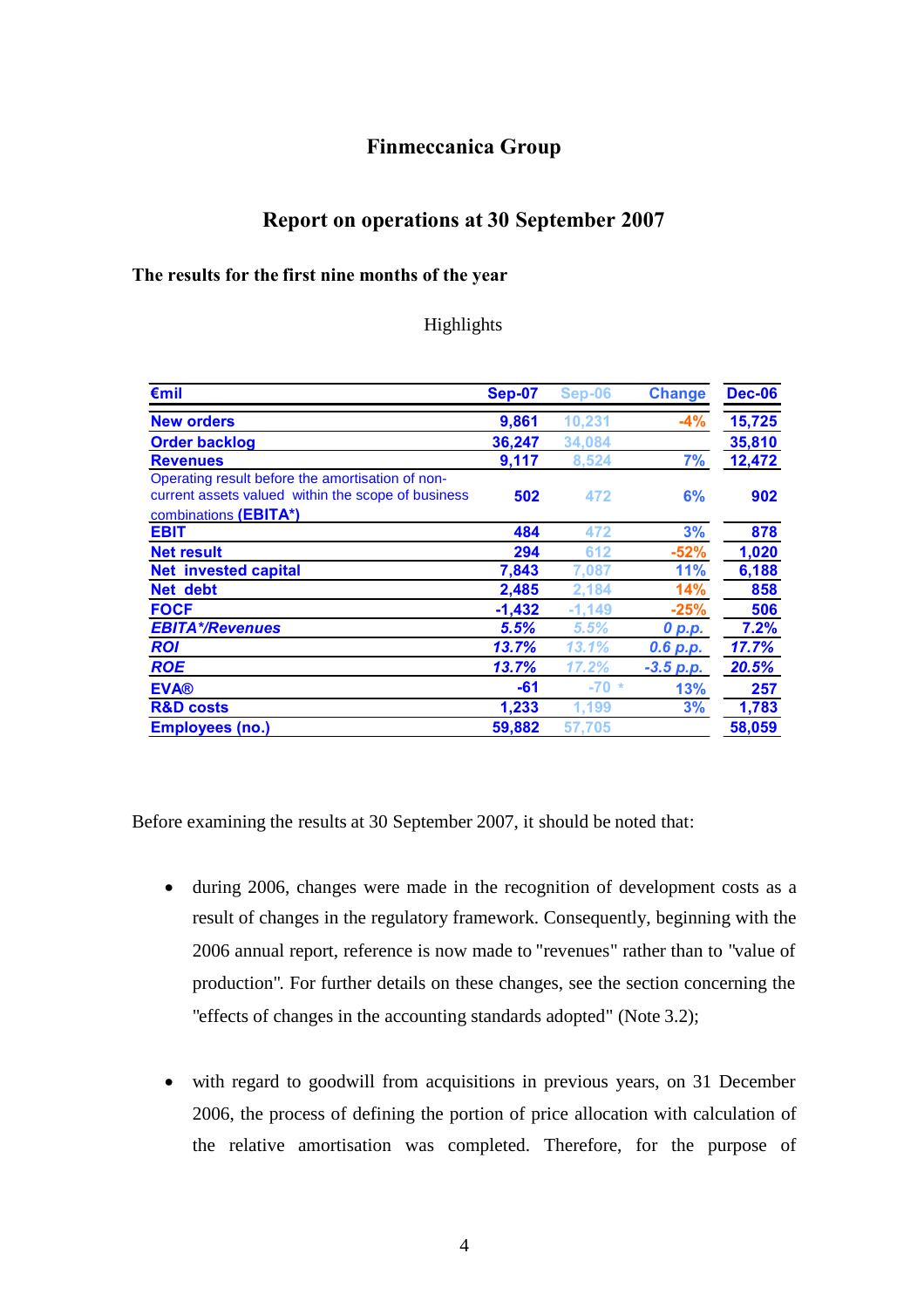comparison across different periods, in terms of both absolute values and percentages of revenues (return on sales), an intermediate result was calculated: "operating result before the amortisation of non-current assets valued within the scope of business combinations"  $(BBITA*)^1$ [.](#page-4-0)

As shown by a comparison of the results of the third quarter of 2007 with those for the same period of the preceding year and as also evidenced in the 2007 half-year report, the Finmeccanica Group is enjoying stable growth of revenues and earnings. Revenues, which were equal to  $\epsilon$ mil 9,117, increased by 7%, with the growth in line with that of the "operating result before the amortisation of non-current assets valued within the scope of business combinations" (EBITA\*), which went from  $\epsilon$ mil 472 at 30 September 2006 to €mil 502 at the end of third quarter of 2007; consequently, the ROS remained unchanged during the two periods of reference (5.5%).

The third quarter of 2007 closed with consolidated net profit of  $\epsilon$ mil 294, compared with €mil 612 for the same period of the preceding year, with the latter figure inclusive of the non-recurring capital gain of roughly €mil 417 realised on the public offer for sale of 60% of Ansaldo STS S.p.A. Excluding such effect, the profit at 30 September 2006 would have been  $\epsilon$ mil 195; accordingly, at equivalent conditions, the earnings for the first nine months of 2007 are  $\epsilon$ mil 99 higher than the earnings for the same period of the preceding year.

This increase incorporates  $\epsilon$ mil 1[2](#page-4-1) of growth in operating earnings  $(BBT)^2$  as well as a pronounced €mil 67 improvement in the net financial income (charges) (as a result of the positive effect of the equity valuation of affiliate companies, higher dividends and the closing out of various hedging transactions) and a  $\epsilon$ mil 19 reduction in the tax provision thanks to the application of the consolidated tax mechanism.

With regard to the balance sheet, the Group achieved year-on-year improvement in its profitability indicators. The return on investment (ROI) was 13.7% (13.1%), while the

<span id="page-4-0"></span> $<sup>1</sup>$  EBITA\* - obtained by subtracting from EBIT any impairment in goodwill and amortisation of the portion of the purchase price allocated to intangible</sup> assets within the scope of business combinations, as provided by IFRS3.

<span id="page-4-1"></span>EBIT: is equal to earnings before taxes, financial income and expense, and profits connected with results from discontinued operations without any adjustment. EBIT does not include income and expenses arising from the management of unconsolidated equity investments and securities, as well as profits/losses from the sale of consolidated equity investments, classified in the financial statements under among "*financial income/expense*" or, the profits/losses for the only equity investments valued using the equity method, among "*effects of accounting for equity investments with the equity method".*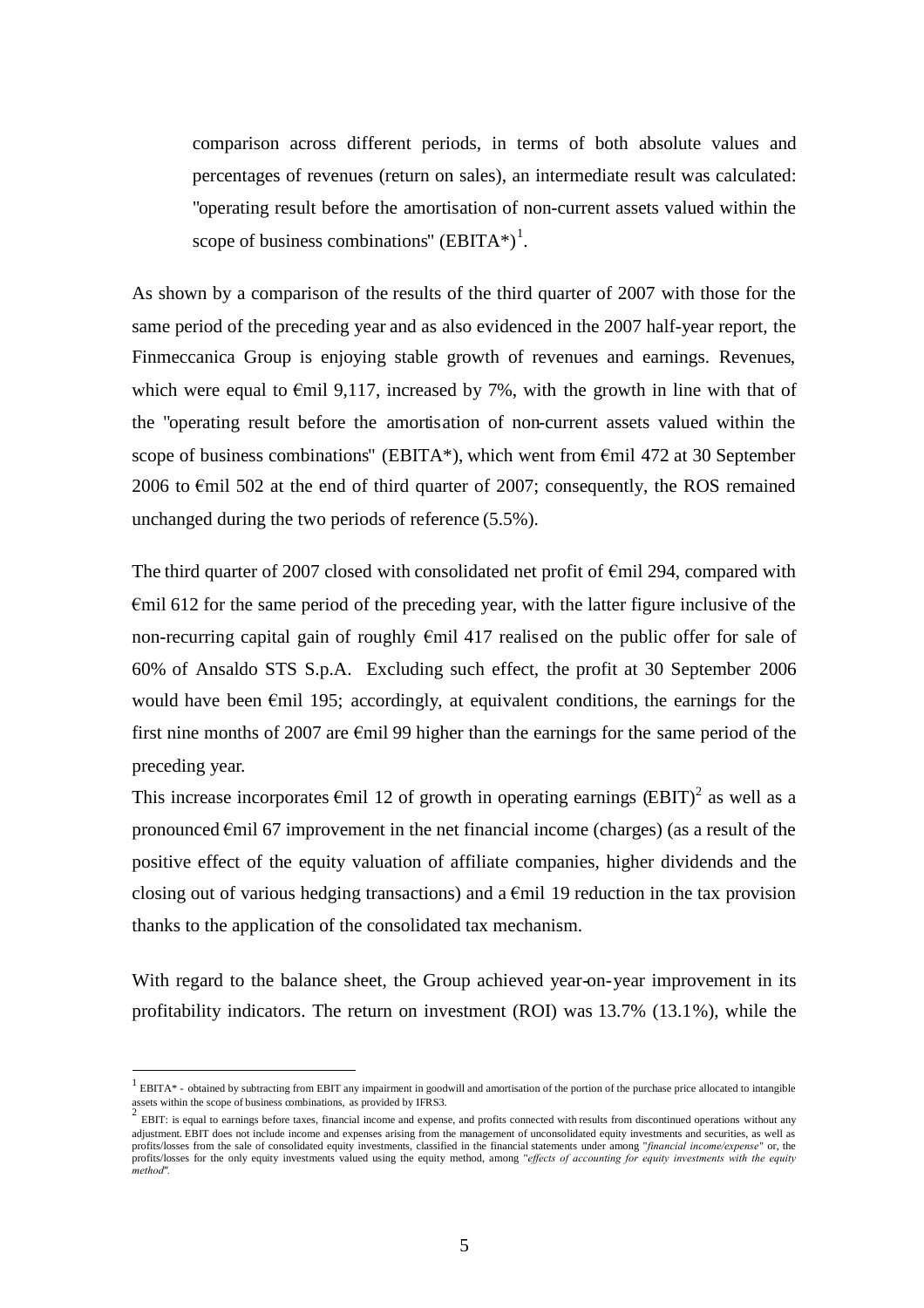return on equity (ROE) stood at 13.7% (8.5% in 2006, reclassified to eliminate the effect of the non-recurring gains from the listing of Ansaldo STS).

With reference to  $EVA^{\circledast}$  it should be noted that, as a result of the changing macroeconomic scenario, marked by high levels of volatility on the financial markets and increasing interest rates, Finmeccanica has recently taken steps to increase the Group's cost of capital by more than one percent over the rate used until 31 December 2006. Thus, reclassifying the indicators for the third quarter of 2006,  $EVA^{\circledast}$ , though still negative (€mil 61) at 30 September 2007, had shown some improvement over the value recorded at the end of the third quarter of 2006 (a negative  $\epsilon$ mil 70).

\*\*\*\*\*\*\*\*\*\*\*\*\*\*

**New orders** procured at 30 September 2007 amounted to €mil 9,861 compared with  $\epsilon$ mil 10,231 at the same date of the preceding year, with a reduction of  $\epsilon$ mil 370. With order procurement not being an aggregate measuring linear growth, it should be emphasised that comparing the trend of order procurement during interim periods vis-àvis the entire year may not be that significant. In this regard, it is also noted that the orders procured at 30 September 2006 included several important contracts for the helicopters divisions worth  $\epsilon$ mil 1,740 (and specifically, the IMOS MCPS-Future Lynx contracts for the British Ministry of Defence).

The total orders procured at 30 September 2007 reflect slight growth of the percentage related to the civil market, with the military accounting for 51% compared with 55% of orders on the books at the end of third quarter of 2006.

Some of the more significant business transactions during the period of reference are outlined below, but are not included in the values of the orders procured set out above:

 Helicopters: the conclusion of negotiations with the Turkish government for the ATAK program in relation to the supply of roughly 51 A129 helicopters with a value of roughly €mil 1,200. The signing of the definitive contract is expected to take place prior to the end of the current year.

<span id="page-5-0"></span><sup>&</sup>lt;sup>3</sup> EVA<sup>®</sup> is a registered trademark of Stern Stewart & Co.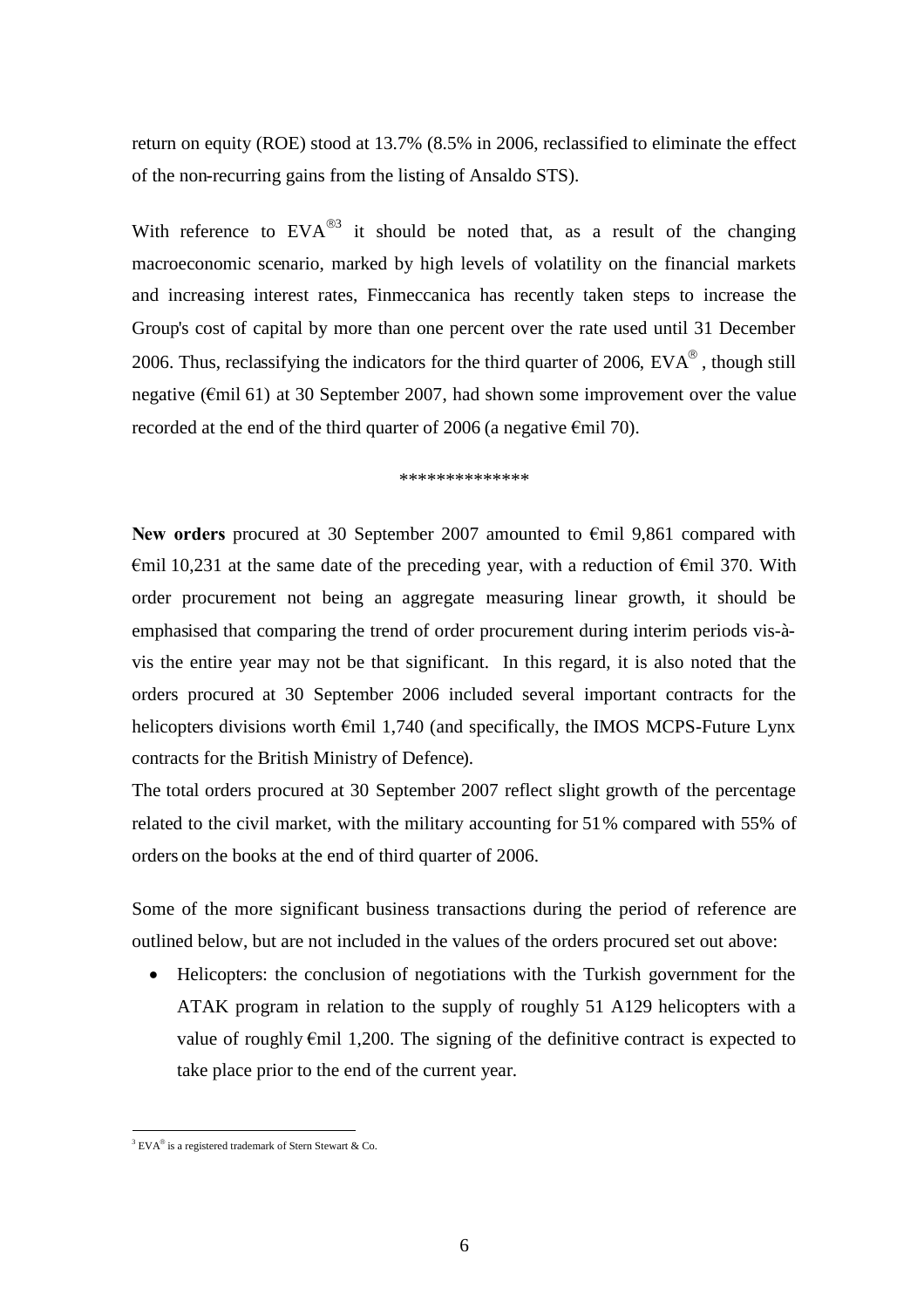It is also noted that on 31 August 2007, the United States Government Accountability Office (GAO) requested, for the second time, that the US Air Force reconsider its decision of November 2006 to award Boeing Ltd. a contract for 141 search and rescue helicopters. As a result thereof, the contract award was rescinded, with the bidding reopened; the consortium formed by Finmeccanica (AgustaWestland Bell) and Lockheed Martin will participate in the bidding on the basis of the requisites to be specified.

 Aeronautics: Following the success of the sale of the C27J craft to the United States Air Force (supply of 78 aircraft, the first two of which were ordered in September 2007, with the others to be commissioned in tranches through 2013), the C27J was selected by Romania for seven aircraft and the related order is now in the process of being perfected.

With reference to the EFA programme, it is noted that the contract between the Saudi Arabian and British governments was signed for the supply of 72 aircraft and the related logistical support.

Finally, with reference to the Superjet 100 programme, the company, Superjet International S.p.A., was incorporated in July 2007 by Wing Ned B.V., a Dutch company owned by Alenia Aeronautica S.p.A. (51%) and Aviation Holding Company Sukoi (49%). Operating from a head office in Venice, the new company will be responsible for the marketing, sale and delivery activity in the U.S. and Europe, as well as post-sale assistance on the aircraft for the entire world market. Several contractual aspects are still to be defined with the partner as a necessary condition to the start-up of the production and marketing activities.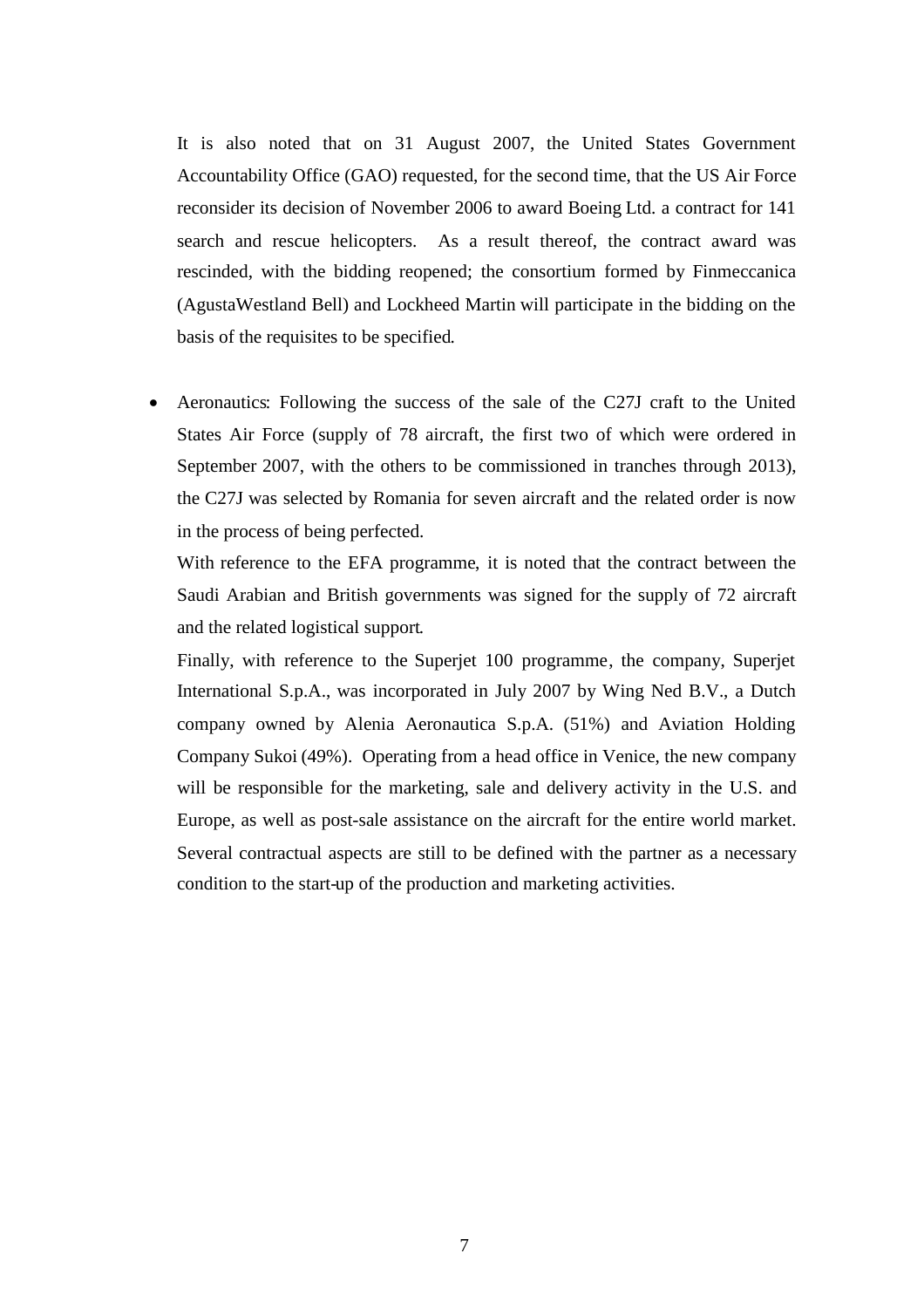| <b>Orders</b>               |         |        |        |
|-----------------------------|---------|--------|--------|
| €mil                        | 09 2007 | 9 2006 | change |
| ■ Helicopters               | 2,084   | 3,328  | $-37%$ |
| <b>Defence Electronics</b>  | 2,336   | 2,195  | 6%     |
| <b>Aeronautics</b>          | 1,532   | 1,427  | 7%     |
| <b>Space</b>                | 545     | 515    | 6%     |
| <b>Defence Systems</b>      | 446     | 496    | $-10%$ |
| <b>Energy</b>               | 1,351   | 741    | 82%    |
| Transportation              | 1,329   | 1,738  | $-24%$ |
| Other activity, elimination | 238     | $-209$ |        |
|                             | 9.861   | 10.231 |        |

The main new orders procured at 30 September 2007 included the following:

- Helicopters:
	- o Military-government segment: the agreement with the UK Ministry of Defence to upgrade six EH 101 Merlin helicopters, which will be acquired from the fleet of EH 101 in service with the Royal Danish Air Force. The agreement also includes the purchase of six new EH 101 Merlin helicopters that will be delivered by the UK Ministry of Defence to the Royal Danish Air Force to replace the original helicopters. The agreement is worth  $\epsilon$ mil 270 (Q2). Another agreement covers the supply of 8 AW 109 Power helicopters to the Libyan government (Q2). Finally, there is a contract for the supply of seven units to the Nigerian Naval Ministry, including two AW109 Power units (Q2) and five AW109 Light Utility Helicopters (LUH) (Q3);
	- o Civil-government segment: orders for 61 AW139 helicopters for a total of €mil 560, of which 14 helicopters for the Saudi Arabian Oil Company (Q1), 2 for the Los Angeles City Fire Department (Q2) and another 12 units for Hawker Pacific (Q3); 104 helicopters for a total of  $\epsilon$ mil 384 divided as follows: 48 A109 Grand (of which 5 were purchased by Sloane Helicopters Q1), 31 AW109 Power (of which 6 were purchased by the Spanish Fire Brigade Q2) and 25 A119;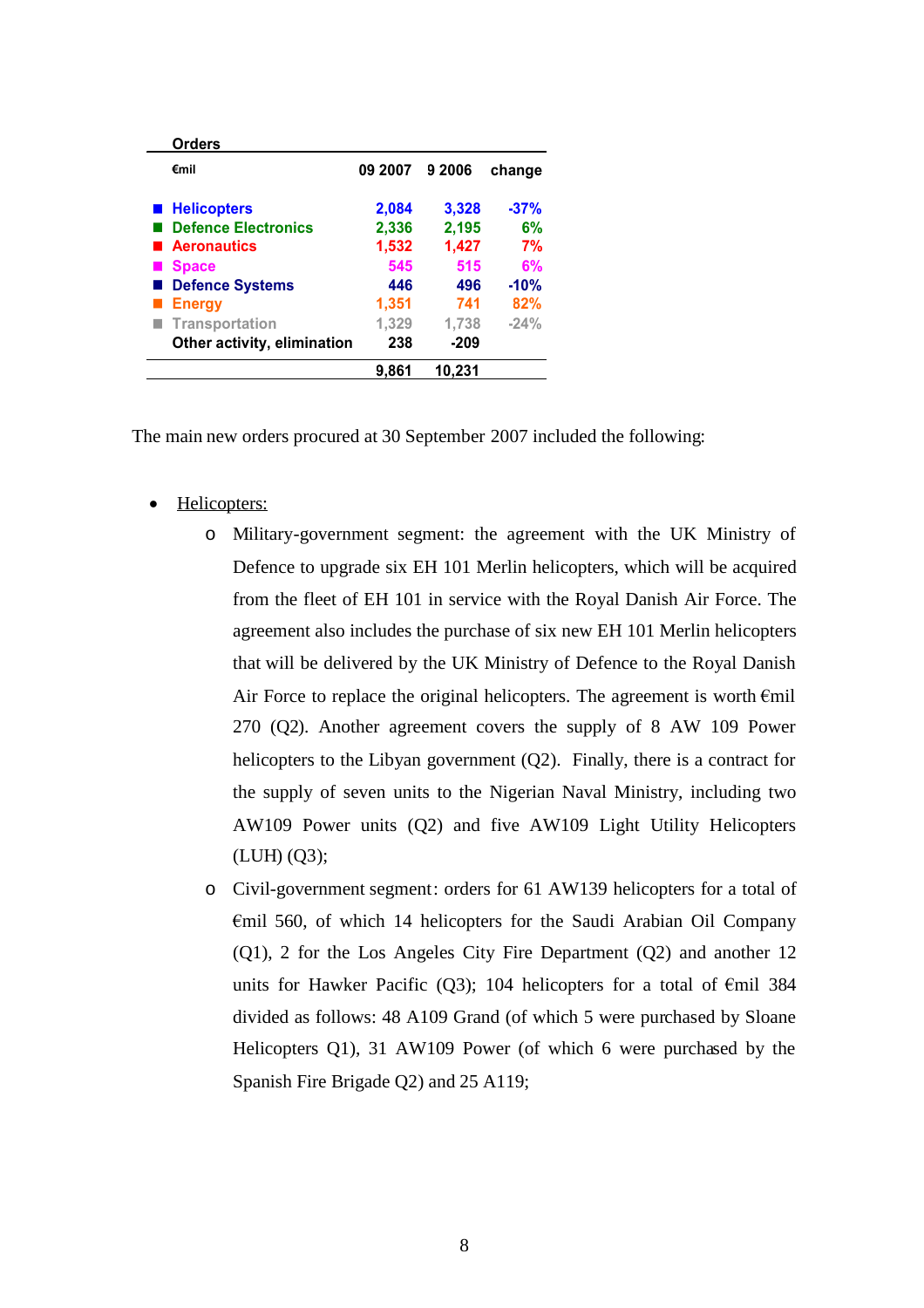- Defence Electronics:
	- o Avionics segment: further orders for the EFA programme and related logistics (Q1, Q2 and Q3) and countermeasure systems (Q1, Q2 and Q3);
	- o Land and sea command-and-control and communication systems segment: orders for air traffic control systems from Trinidad and Tobago (Q2) and for logistics (Q1 and Q2);
	- o Integrated communication networks and systems: the order for the second lot of the TETRA Interpol contract (Q2); further orders for EFA communication systems (Q1, Q2 and Q3) and the NH90 communication systems (Q3); and the order by BAE Systems for communication and datalink systems for a Middle Eastern programme (Q2);
	- o Information and security technology,: the extension of sorting and automation services for the Hybrid Post in Russia (Q3); the signing of a framework agreement with Telecom Italia for the provision of secure network products and services and business and management processes support (Q2); the receipt of a variety of new orders from the Italian Post Office for extending the new network and integrated coding services systems (SISC) (Q2);
	- o Value-added services for security applications: the supply of a broad-band infrastructure and applications for territorial monitoring for the Region of Abruzzo (Q3).
- Aeronautics:
	- o Military segment: the EFA Future Enhancements order to develop the weapons system in order to enhance the craft's performance and operating capacity  $(Q1)$ ; logistics for the second EFA lot  $(Q2 \text{ and } Q3)$ ; the agreement for the supply of two ATR 42 MP patrol boats to Nigeria (Q2); and the order for the supply of the first two C27J aircraft to the U.S. military (Q3);
	- o Civil segment: orders of the GIE-ATR consortium that received orders for 75 aircraft (24 in Q1, 27 in Q2 and 24 in Q3); the order for the B767 aircraft  $(Q1)$  and B777 aircraft  $(Q2)$ ; and the additional lots  $(Q1, Q2)$  and  $(Q3)$  of the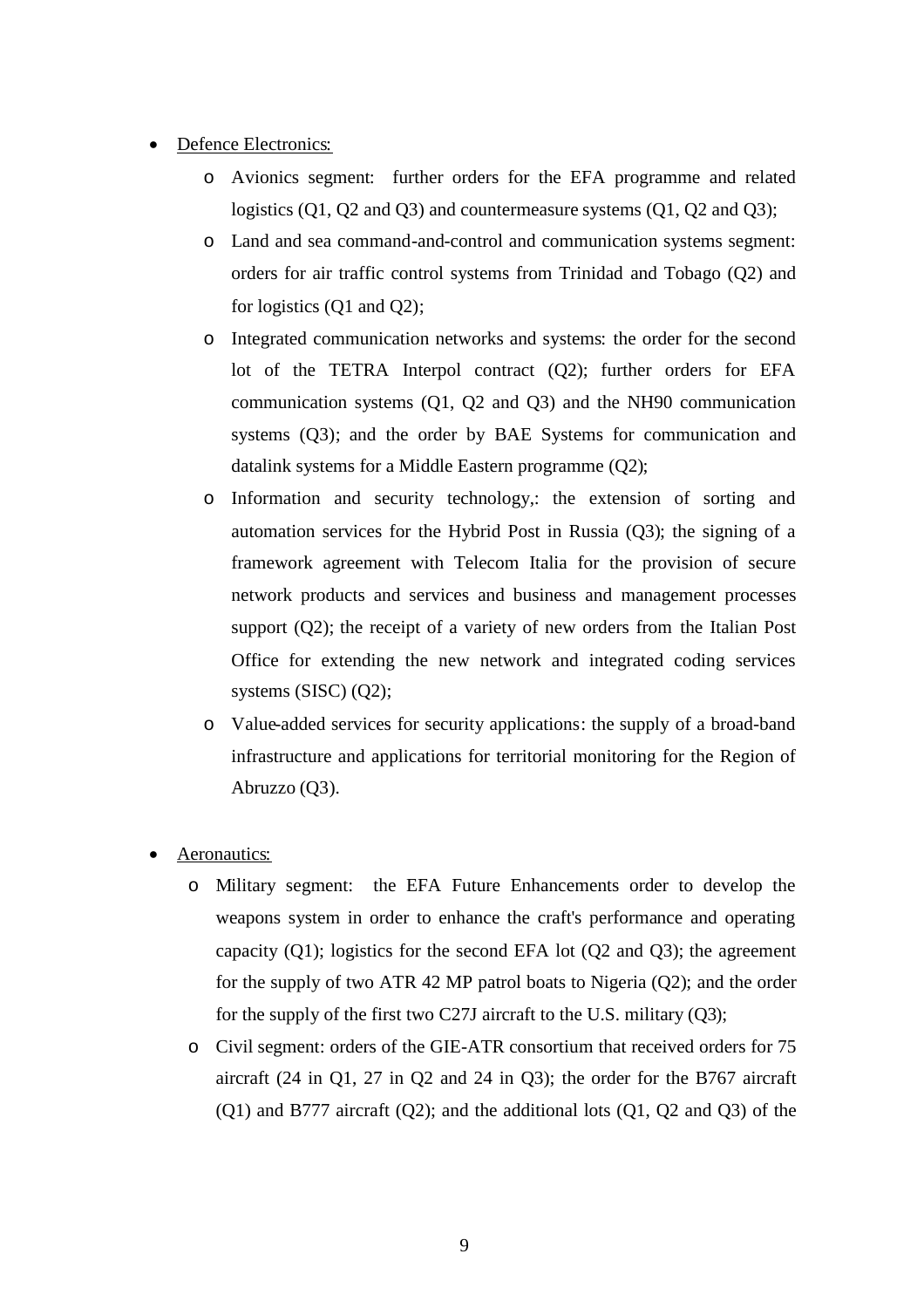A321 and Falcon programmes, engine nacelles, and transformation of cargo aircrafts.

- Space:
	- o Commercial segment: the renewal of the contracts for multi-year, high-value television services, particularly for Sky (Q1); the contract for the Indonesian Palapa D satellite (Q2); the order by the Norwegian company Telenor for the Thor 6 satellite (Q2); the first four lots for 48 Low Earth Orbit (LEO) satellites for the second-generation Globalstar constellation (Q1, Q2 and Q3); the contract through a 50-50 partnership with EADS Astrium for the supply of Arabsat 5A/5B satellites (Q3); the order for the Russian payload Loutch  $(O3);$
	- o Military segment: the order for the completion, launch and operational management of the Sicral 1B military telecommunications satellite (Q3); and the first two tranches of order in relation to the Armasat programme (Q1 and  $Q2$ ;
	- o Earth observation segment: the contract concerning the Cosmo programme for the completion of the fourth satellite  $(Q1)$ ; the first lot of the Sentinel 1 order for the Global Monitoring for Environment and Security (GMES) programme for territorial control and security (Q2); new orders for the supply of territorial monitoring and management services (Q1 and Q3);
	- o Navigation and infomobility segment: additional orders related to the Galileo (the in-orbit validation phase) and EGNOS programmes (Q1 and Q2).
- Defence systems:
	- o Missile systems: the contract from the British Ministry of Defence for activity on the Rapier anti-aircraft defence system (Q3); orders to upgrade the German Patriot systems (Q1) and RAMs (Rolling Airframe Missile) (Q2); and orders to upgrade the battery of Aspide air-defence missiles (Q1);
	- o Land, sea, and air weapons systems: orders for four 76/62SR cannons and for machine guns to Malaysia (Q1) and for three 76/62 SR cannons from Oman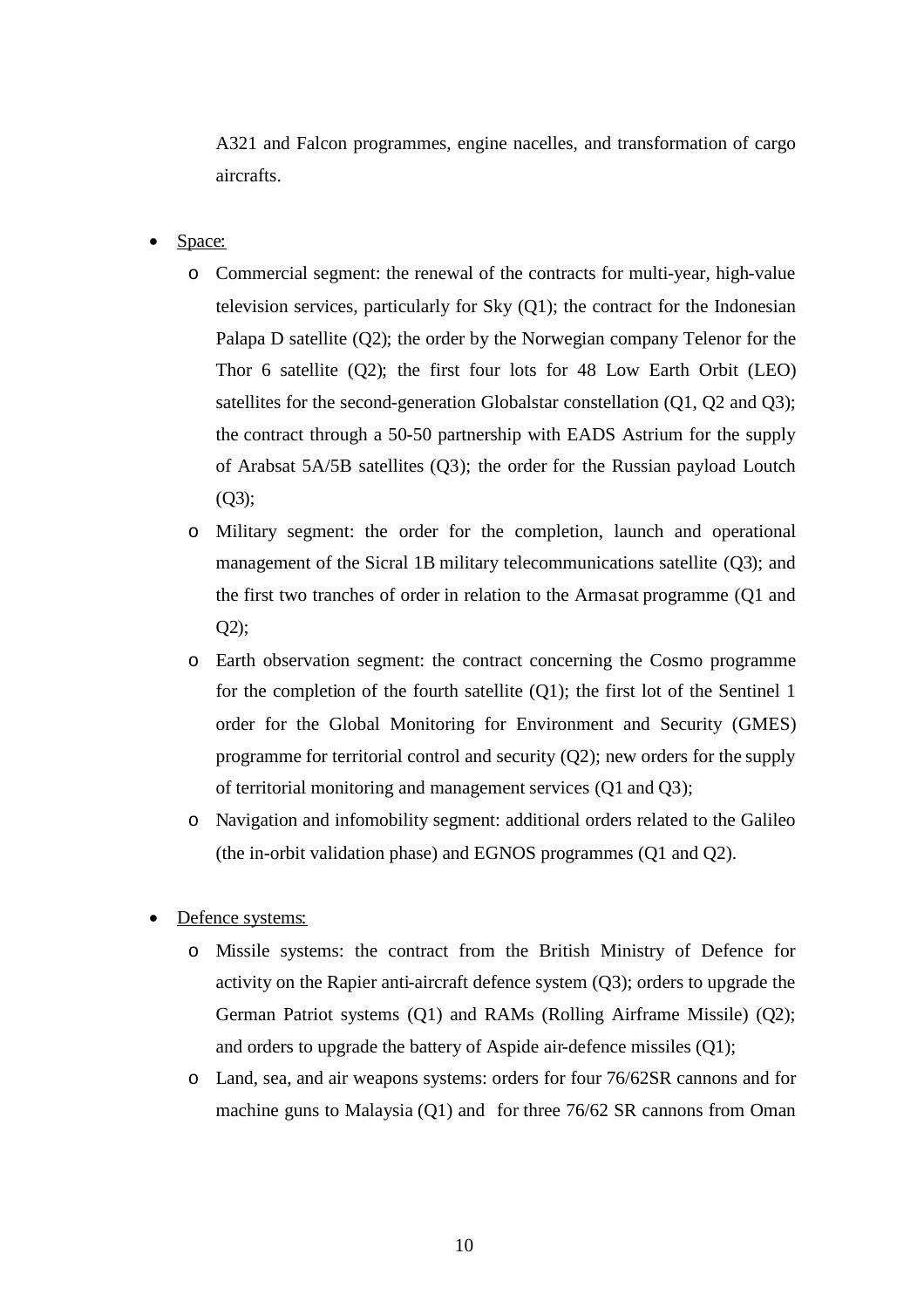(Q2); and the order for the supply of 16 40-mm "Twin Compact" arms systems to the Turkish Navy (Q3);

- o Underwater systems: orders for 22 launch systems for Lynx helicopters from Germany (Q2) and for additional activities relating to MU90 light torpedoes from Australia (Q2).
- Energy:
	- o New units segment: a gas turbine and related alternator for the Algeciras site (lot 2) and the Vlore site (both in Q1); the order from Finland for a gas turbine (model V94.2 plus) and related alternator (Q2); two contracts with Algeria (Batna and Larbaa) for the customer Sonelgaz for the construction of two 300 MW electrical plants (both in Q2); the doubling at the Larbaa site in Algeria for the construction of another 300-MW plant equipped with two V94.2 open-cycle gas turbines (Q3); a 400-MW plant in Algeria at the M'Sila site (Q3); two contracts in Russia with Power Machines for the supply of five TG V64 3.A with related generators and auxiliary systems for the combinedcycle plants of Tyumen, central part of Western Siberia and Pervomaiskaya, in the Saint Petersburg area (both in Q3); the procurement of an order in South Africa for the supply of two 170-MW TG V94.2, with generators and auxiliary systems, for the open-cycle peak plant located at Port Elizabeth (Q3);
	- o Service segment: important orders in renewable energy related to the refurbishment of four hydroelectric assemblies, two hydroelectric generators, a hydroelectric plant and revamping a steam turbine (Q1); a contract with Iran for a set of 5 blades (Q2); the revamping of a steam turbine for the Algeciras plant (Q2); a maintenance contract for the Batna and Larbaa plants in Algeria (Q2); and spare parts for the new plant at the M'Sila site in Algeria (Q3).
- Transportation:
	- o Signalling segment: orders by the mining firm Rio Tinto in Australia (Q1, Q2 and Q3), orders relating to the Chambers Street station of the New York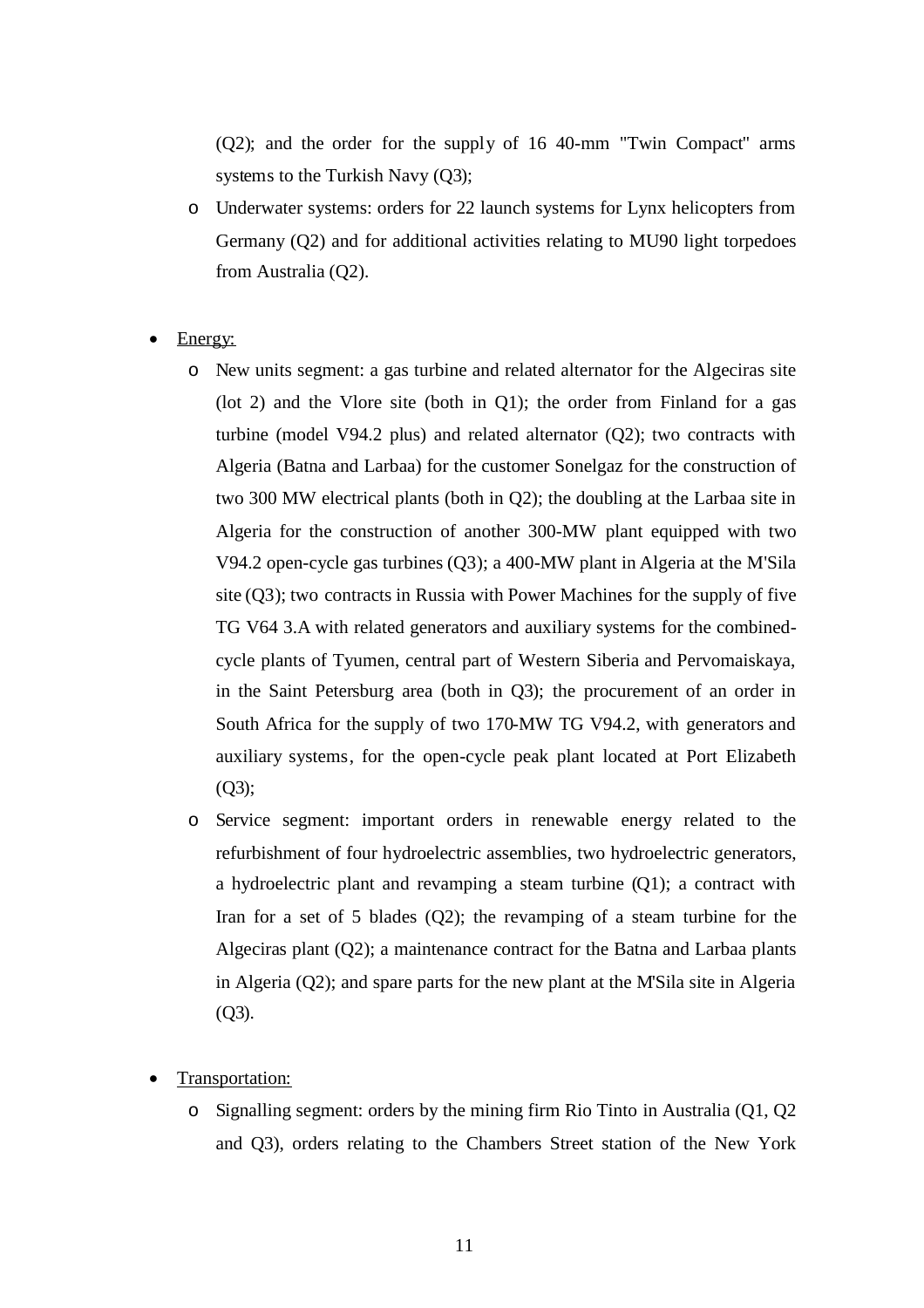subway (Q1); the order in Italy for SCMT on-board equipment to complete Step 3 of the double rail lines which were partially equipped under previous Step 2 contracts (Q2); the order by ERGA-OSE, the Greek railway agency, for the supply of onboard equipment (Q2 and Q3); the order related to the ACS Torino Rebaudengo (Q3); contracts as part of the agreement signed with the Australian Rail Track Corporation (ARTC) in Australia (Q1, Q2 and Q3); and orders for components (Q1, Q2 and Q3);

- o Systems segment: the order related to Alifana Inferiore (Q1); the order for the first phase of the project for the Rome Line C driverless metro (Q2 and Q3); changes to the Italian high-speed railway order (Q2 and Q3); and the order regarding Line 6 of the Naples metro (Q3);
- o Vehicles segment: service orders (Q1, Q2 and Q3); options for the supply of another 8 trains for regional service to Ferrovie Nord Milano (Q2); and vehicles for the Line C of the Rome metro (Q3).
- **Other Activities:** 
	- o Fata S.p.A. received a significant order in Qatar for the execution of two separate packages (Qatalum Casthouse and Qatalum Baking Kiln) for the construction of an aluminium smelter worth in total about  $\epsilon$ mil 370 (Q2).

The **order backlog** at 30 September 2007 amounted to €mil 36,247 compared with €mil 35,810 at 31 December 2006, thereby ensuring the Group coverage equivalent to roughly three years of production. The growth  $(\text{Emil } 437)$  reflects ordinary order procurement and customer invoicing.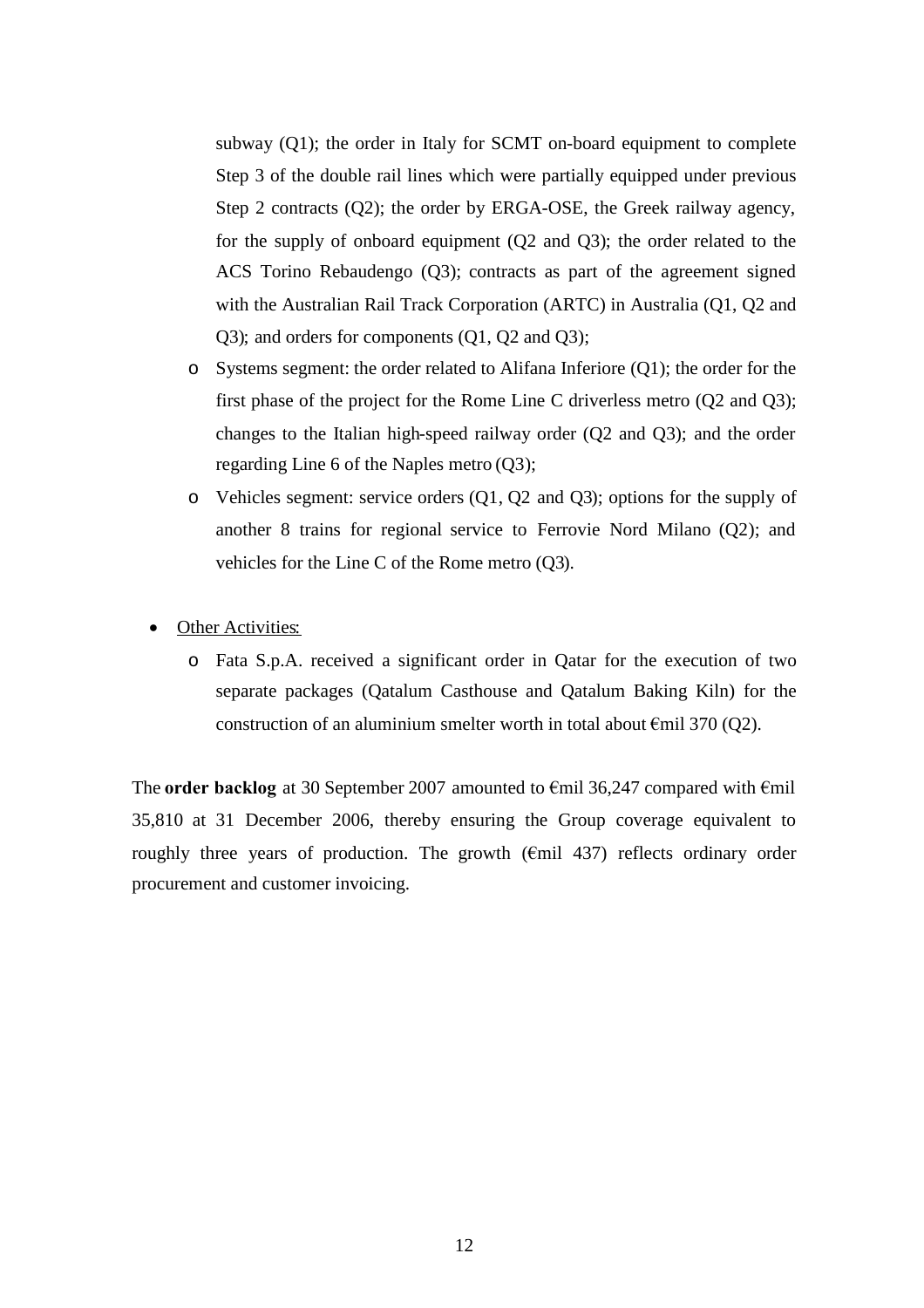| Order backlog               |         |        |                |
|-----------------------------|---------|--------|----------------|
| €mil                        | 09 2007 |        | 12 2006 Change |
| <b>Helicopters</b>          | 8,290   | 8,572  | $-3%$          |
| <b>Defence Electronics</b>  | 7,420   | 7,676  | $-3%$          |
| <b>Aeronautics</b>          | 7,572   | 7,538  | 0%             |
| <b>Space</b>                | 1,286   | 1,264  | 2%             |
| <b>Defence Systems</b>      | 4,030   | 4,252  | $-5%$          |
| <b>Energy</b>               | 3,062   | 2,468  | 24%            |
| <b>Transporation</b>        | 4,928   | 4.703  | 5%             |
| Other activity, elimination | $-341$  | -663   |                |
|                             | 36,247  | 35,810 |                |

At 30 September 2007, **revenues** totalled €mil 9,117 for an increase of €mil 593, or 7% over the same period of the previous year.

| <b>Revenues</b>             |                |       |        |
|-----------------------------|----------------|-------|--------|
| €mil                        | 09 2007 9 2006 |       | Change |
| <b>■ Helicopters</b>        | 2,084          | 1,949 | 7%     |
| <b>Defence Electronics</b>  | 2,462          | 2,444 | 1%     |
| <b>Aeronautics</b>          | 1,496          | 1,329 | 13%    |
| <b>Space</b>                | 593            | 519   | 14%    |
| <b>Defence Systems</b>      | 719            | 728   | $-1%$  |
| <b>Energy</b>               | 751            | 631   | 19%    |
| Transporation               | 1,054          | 999   | 6%     |
| Other activity, elimination | -42            | $-75$ |        |
|                             | 9.117          | 8.52  |        |

Specifically, the sectors that contributed most heavily to the increase in revenues include:

 Helicopters, for the effect of higher production volumes in the civil-government segment (AW109, AW139, AW119), the full-scale start-up of the activity for the helicopter for the President of the United States of America, and product support activity;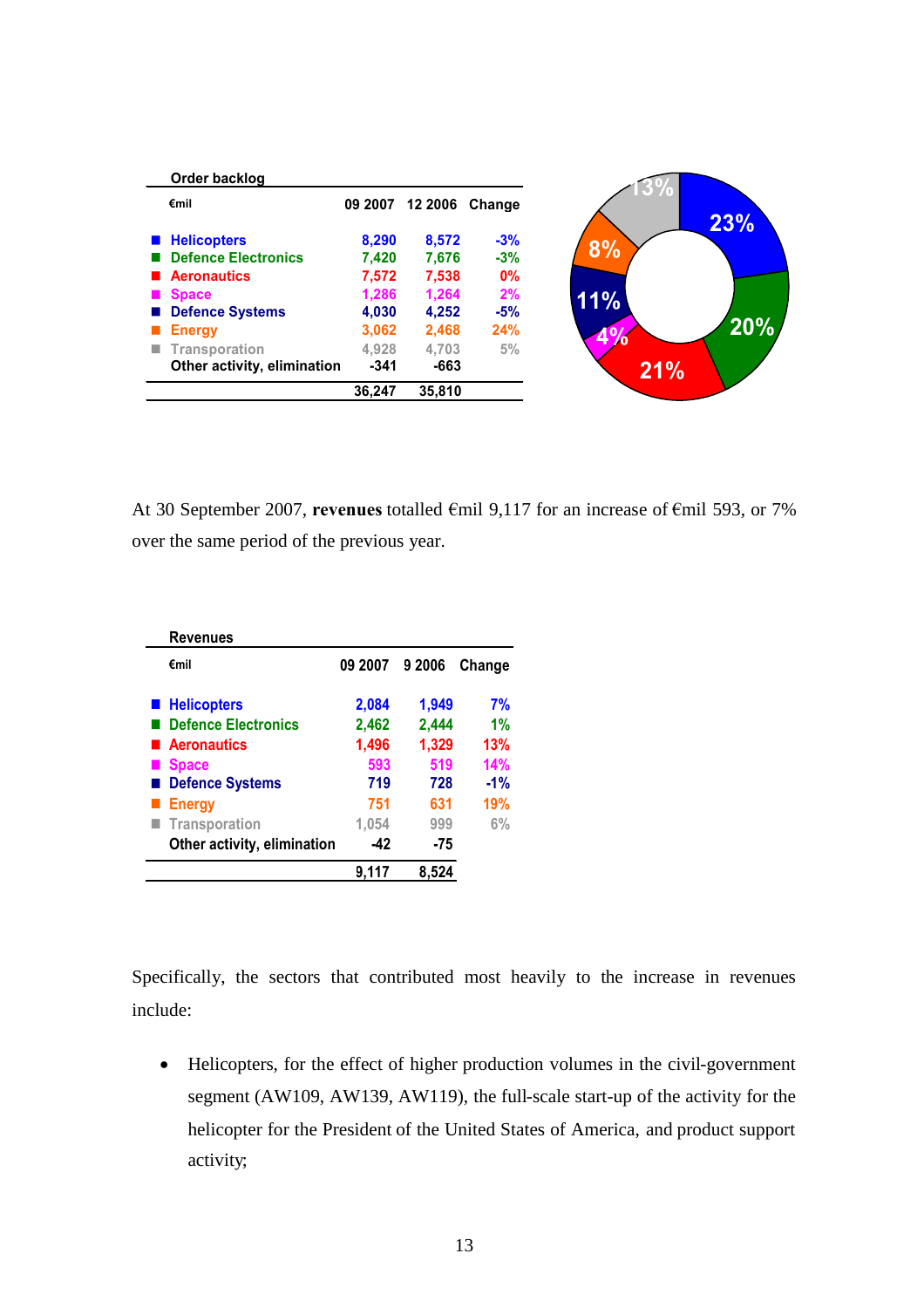- Aeronautics, whose growth is mainly the result of the higher contribution of the civil segment, with the expansion of the activities for the ATR aircraft and the start-up of B787 production; in the military segment, the revenue growth came from the EFA programme as a result of stepped-up development and production activity in relation to the second tranche.
- Energy, essentially for the effect of the sharp increase in volumes in the service segment.
- Space, for the effect of the higher production developed by the manufacturing area.
- Transportation, as a result of higher production volumes in both the signalling and vehicles segments.

The results for the Defence Electronics and Defence Systems divisions were essentially on par with those for the preceding year.

The **operating result before the amortisation of non-current assets valued within the scope of business combinations (EBITA\*)** was equal to  $\epsilon$ mil 502 at 30 September 2007, and thus rose by  $\epsilon$ mil 30 (or 6.3%) year on year, with the growth essentially in line with the growth of revenues.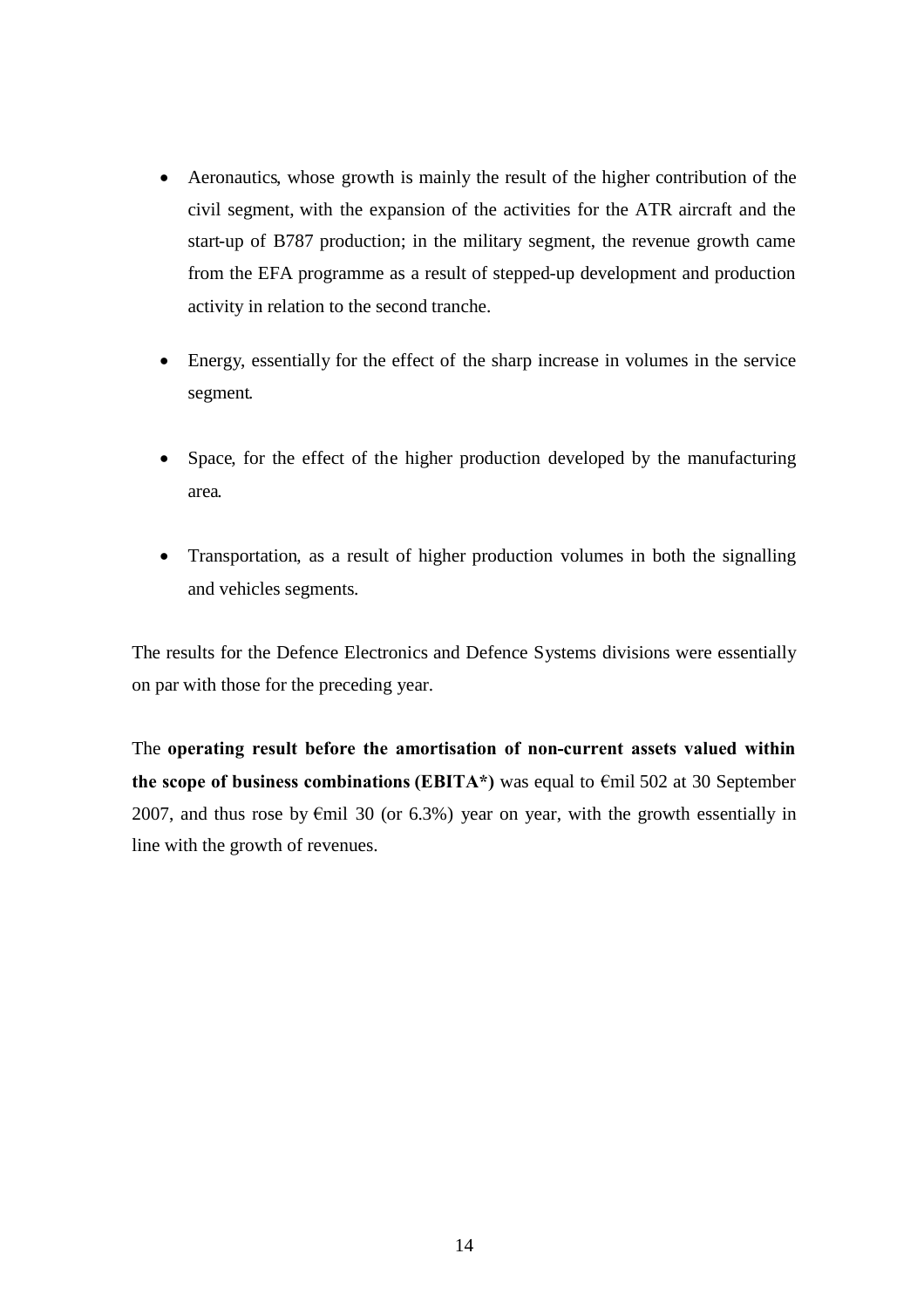

**Oper. result before amortis. of non-current assets valued within the scope of business combinations (EBITA\*)**

The following divisions made positive contributions to **EBITA\***:

- *Helicopters*: The improvement in absolute terms (€mil 36) and in terms of the percentage of growth (+20%) is in line with the trend and mix of revenues, and is related both to the growth of volumes mentioned above and to the results of efforts to achieve greater efficiency in relation to the integration of the Italian and British operations.
- *Energy*: The increase of  $\epsilon$ mil 8 (+21%) is the result of higher production volumes and higher returns on several contracts in the plant and components segment, both in Italy and abroad; such gains made it possible to offset fully the increase in research and development expenses sustained by the company in order to achieve technological independence.

The EBITA\* was also slightly higher in the Space and Defence Electronics divisions, with the increase in the latter case due to improvement in the avionics segment.

Conversely, the following segments posted declines in EBITA\*:

 *Aeronautics*: The division reported a decrease of €mil 9 (-8%) with respect to the previous year, though the latter period included significant benefits from the release of risk reserves for the ATR programme and compensation from Boeing for the shutting down of the B717 programme.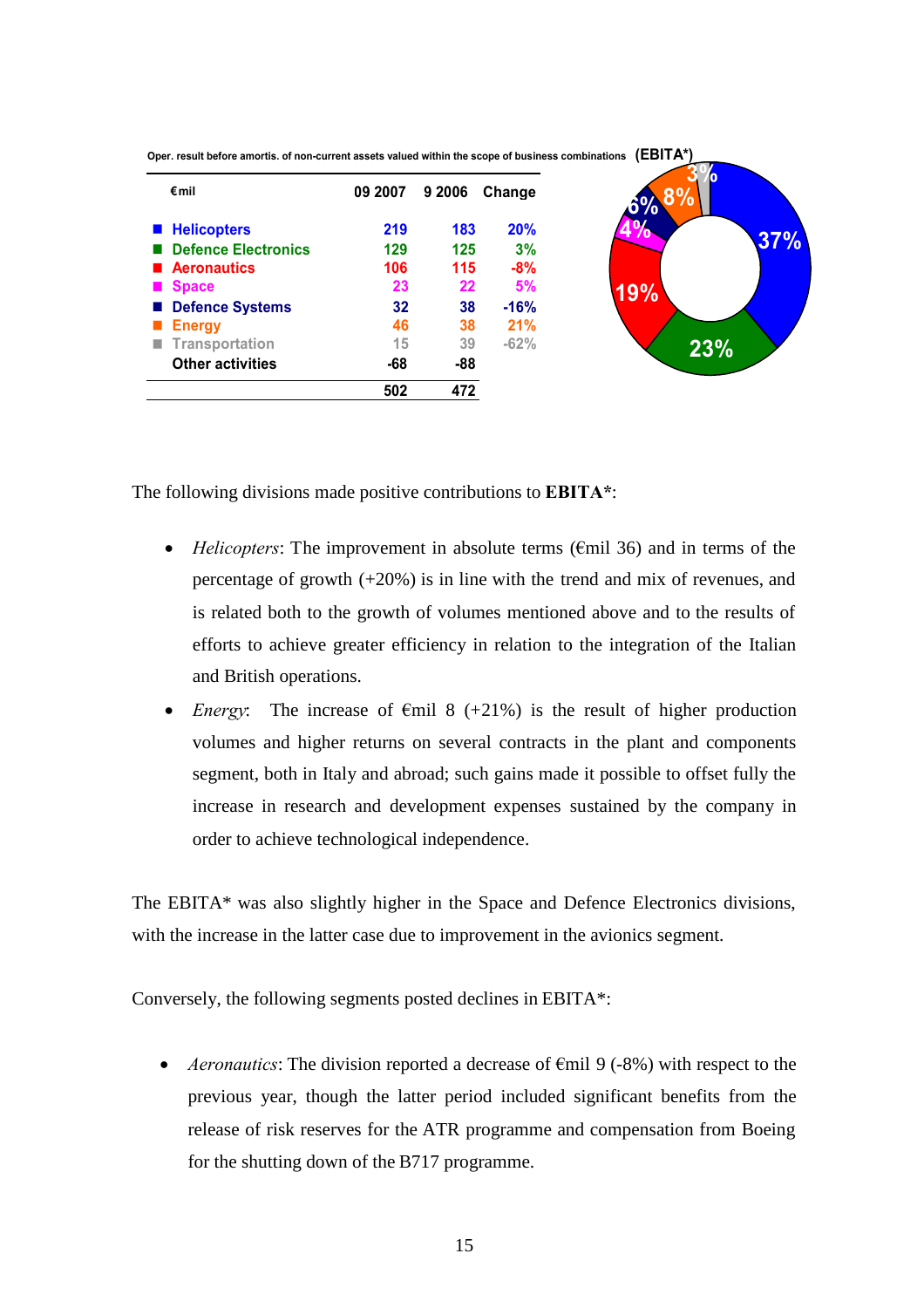- *Defence systems*: The division reported a decrease of €mil 6 (-16%), essentially due to the additional activity on the MU90 light torpedo and to incremental restructuring costs for the missile segment.
- *Transportation*: The division reported a decrease of €mil 24 (-62%), due to the decline in the vehicles segment resulting from production problems and the costs of a human-resources optimisation and development plan; the performance of the vehicles segment was mitigated by the improvement in the signalling segment, for the effect of higher volumes and the growth of industrial profitability.

\*\*\*\*\*\*\*\*\*\*\*\*\*\*\*\*

The Group's **net debt** (prevalence of financial payables over financial receivables and cash / cash equivalents) at 30 September 2007 amounted to  $\epsilon$ mil 2,485 (versus  $\epsilon$ mil 858 as of 31 December 2006), with net increase of  $\epsilon$ mil 1,627.

At 46% of consolidated shareholders' equity, the level of debt falls within the limits contemplated for careful and prudent financial management and within the maximum limits set by the main rating agencies.

A policy aimed at keeping the average cost of debt (3.9%) at the lowest level possible over time and ensuring a long average residual life (about 8.5 years) has furthermore contributed to making the Group's financial structure more solid, thus making the debt structure and medium-/long-term financial returns compatible with the sizeable investments required to develop products.

It has been possible to maintain a stable financial and capital structure thanks to constant control over the financial needs of the Group companies and pro-active dealings with customers and suppliers.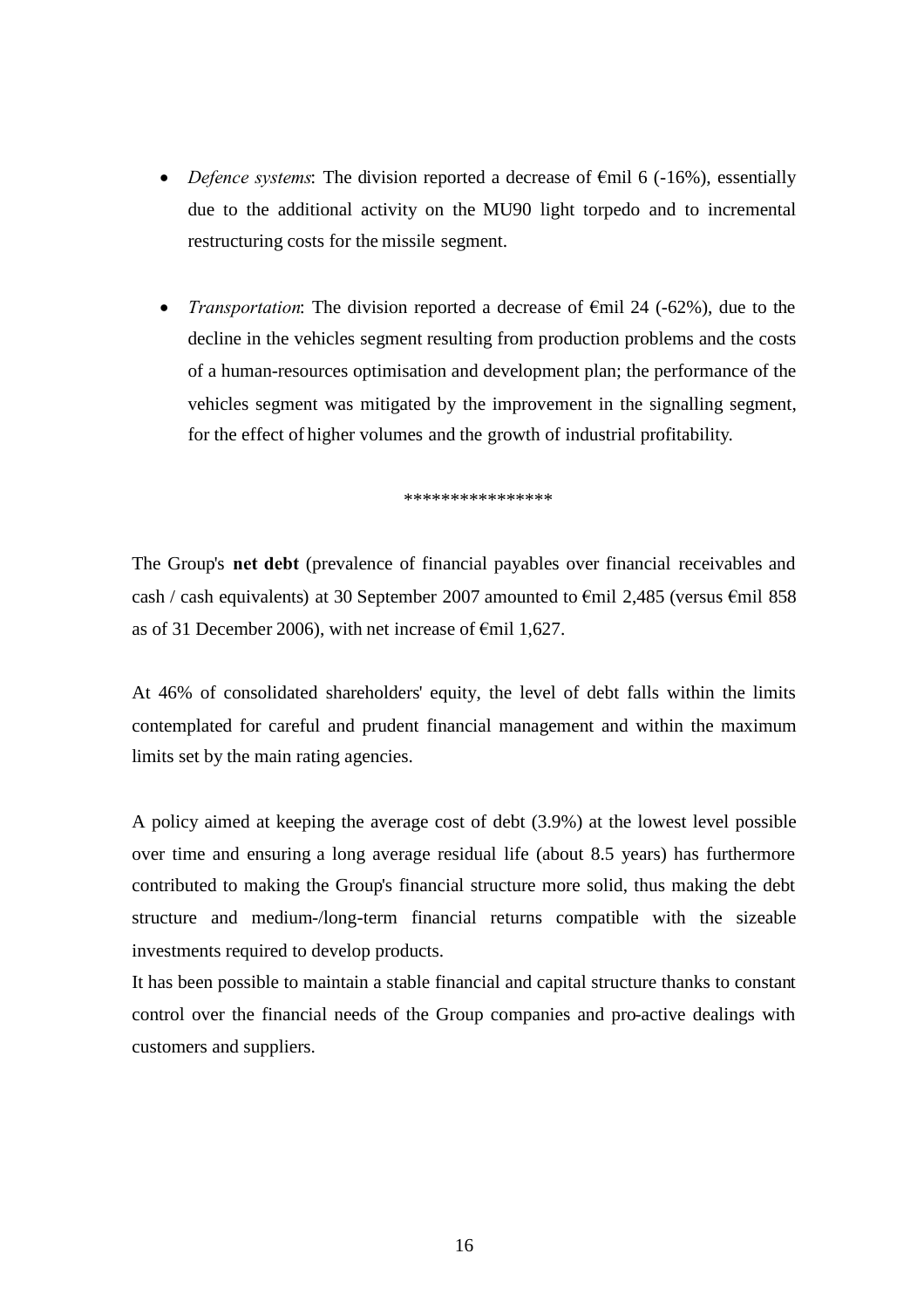



The **free operating cash flow** (FOCF)<sup> $4$ </sup> at 30 September 2007 was negative (use of cash) in the amount of €mil 1,432 compared with a negative €mil 1,149 at 30 September 2006. In analysing FOCF, seasonal factors have to be taken into account. The relationship between trade receivable collections and trade payments is particularly skewed in favour of the latter. Specifically, during the two periods being compared, the composition of FOCF was strongly affected by investment activity.

During the first nine months of 2007, the use of cash amounted to  $\epsilon$ mil 1,432 and is attributable to investment activity ( $\epsilon$ mil 871 compared with  $\epsilon$ mil 600 for the same period of the previous year), and to operating activities ( $\epsilon$ mil 561 compared with  $\epsilon$ mil 549 for the first nine months of 2006). It is noted that the 2006 figures have been reclassified to take into account the different accounting treatment of non-recurring charges.

The deterioration year on year ( $\epsilon$ mil 283 of FOCF) can be attributed to the higher investments realised ( $\epsilon$ mil 271) mainly with respect to the aeronautical, helicopter, and defence electronics programmes, though such outlays were in line with expectations, and to higher flows for operating activity ( $\epsilon$ mil 12).

<span id="page-16-0"></span><sup>&</sup>lt;sup>4</sup> FOCF: is the sum of cash flow generated from (used in) operating activities and the cash flow generated from (used in) investing and disposing of property, plant and equipment, intangible assets and equity investments, excluding cash flows from the purchase or sale of equity investments that, due to their nature or significance, are considered "strategic investments". The calculation of FOCF for the periods presented is contained in the reclassified cash flow statement found in section 3.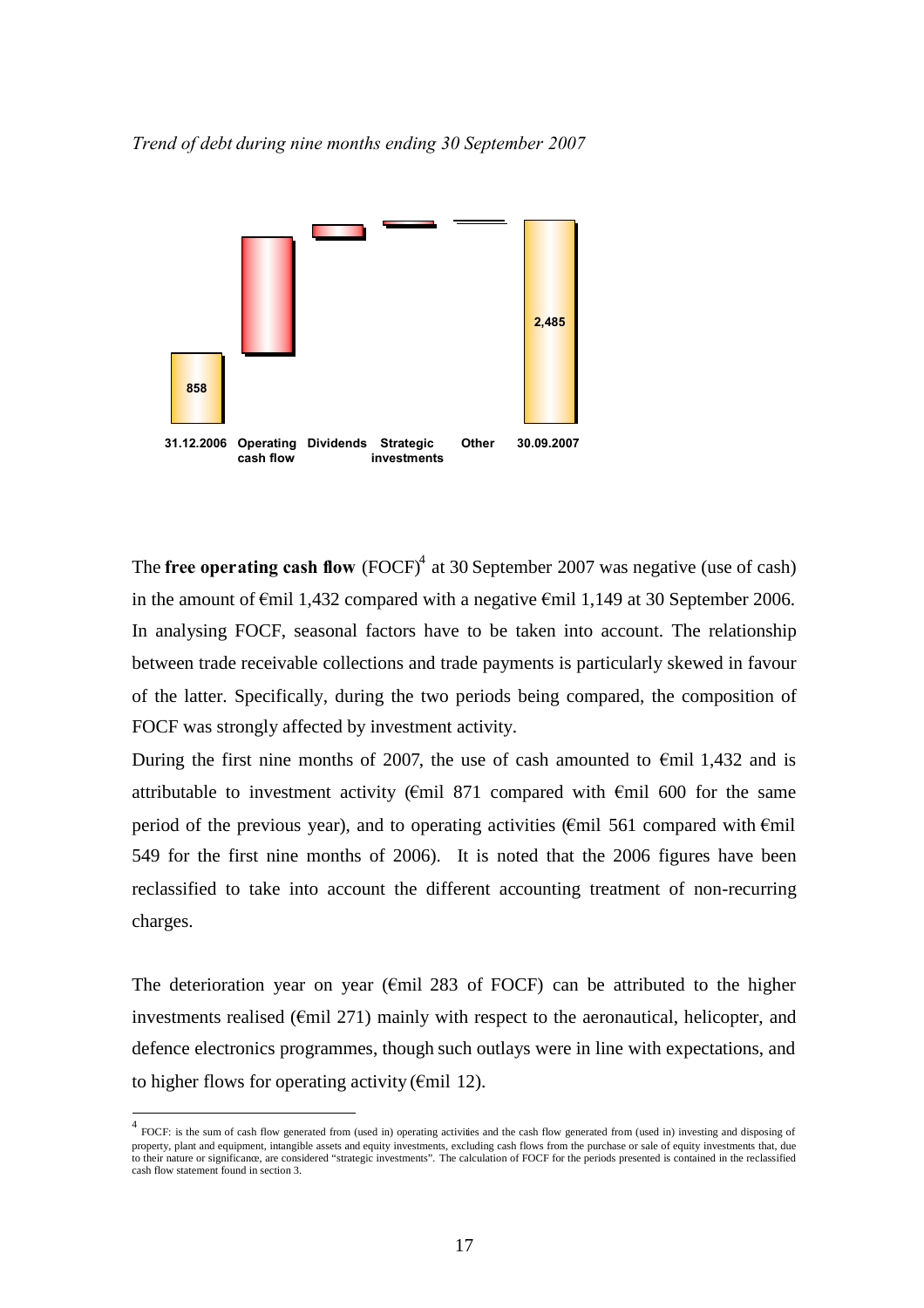At 30 September 2007, consolidated **net invested capital** was equal to €mil 7,843 compared with  $\epsilon$ mil 6,188 at 31 December 2006; the net increase of  $\epsilon$ mil 1,655 is the result of an increase of €mil 1,198 in **working capital** (€mil 764 at 30 September 2007 versus a negative balance of €mil 434 at 31 December 2006) and a net increase of €mil 457 in **fixed capital** (€mil 7,079 at 30 September 2007 versus €mil 6,622 at 31 December 2006). Such increase is linked to the trend of FOCF outlined above, which was impacted by the increase in fixed capital due to the investment in property, plant and equipment and intangible assets, net of depreciation/amortisation charges.

\*\*\*\*\*\*\*\*\*\*\*\*

For the nine months ending 30 September 2007, the **research and development costs** amounted to  $\epsilon$ mil 1,233, compared with  $\epsilon$ mil 1,199 for the same period of 2006, with a slight increase of €mil 34. The costs were equal to around 13% of the revenues generated.

| <b>R&amp;D Costs</b>       |         |        |        |
|----------------------------|---------|--------|--------|
| €mil                       | 09 2007 | 9 2006 | Change |
| ■ Helicopters              | 213     | 256    | $-17%$ |
| <b>Defence Electronics</b> | 386     | 378    | 2%     |
| Aeronautics                | 393     | 342    | 15%    |
| <b>Space</b>               | 38      | 39     | $-3%$  |
| <b>Defence Systems</b>     | 149     | 141    | 6%     |
| <b>Energy</b>              | 14      | 11     | 27%    |
| Transportation             | 36      | 32     | 13%    |
| <b>Other activities</b>    | 4       | O      |        |
|                            | 1.233   | 1.199  |        |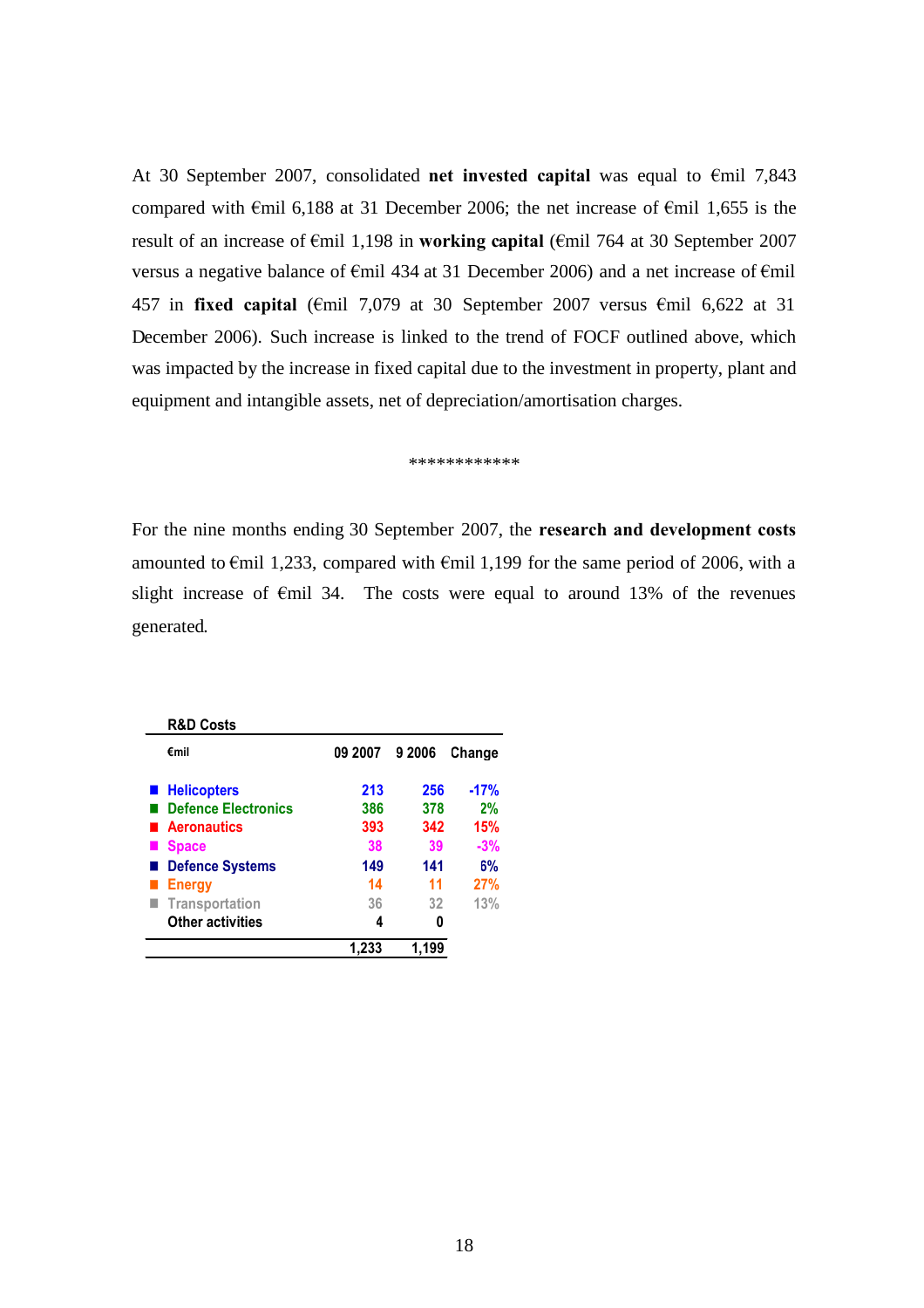The main research and development activities regarded:

- Helicopters:
	- o financed programmes: the development of technologies, mainly for military purposes, for a new helicopter of the 6-7 ton class named the A149 and development of multi-role versions of the BA609 convertiplane for national security purposes;
	- o research for product upgrades: the activity of developing and certifying customised work requested by final customers for the AW139 and Agusta Grand helicopters;
	- o changes to base models: the activities carried out with respect to civil, government and military contracts.
- Defence Electronics:
	- o the continuation of development of the EFA programme electronic-scan radar systems for avionics, and the fine-tuning of the UAV FALCO prototypes;
	- o the development of naval and land-based command and control systems and the completion of development of air-traffic control radar systems;
	- o the completion of the TETRA technological network and activities in the new product families such as ad hoc networks, WIMAX, software radio and switch all IP.
- Aeronautics:
	- o the development of the civil programmes, including the B787, A380, engine nacelles and B767 Cargo;
	- o in the military segment, the activities related to the second tranche of the EFA, the M346, the C27J, AMX, Tornado, JSF, ATR ASW, UAV (*Unmanned Air Vehicle)*;
	- o other research and development activities continued into aerostructures and integration systems.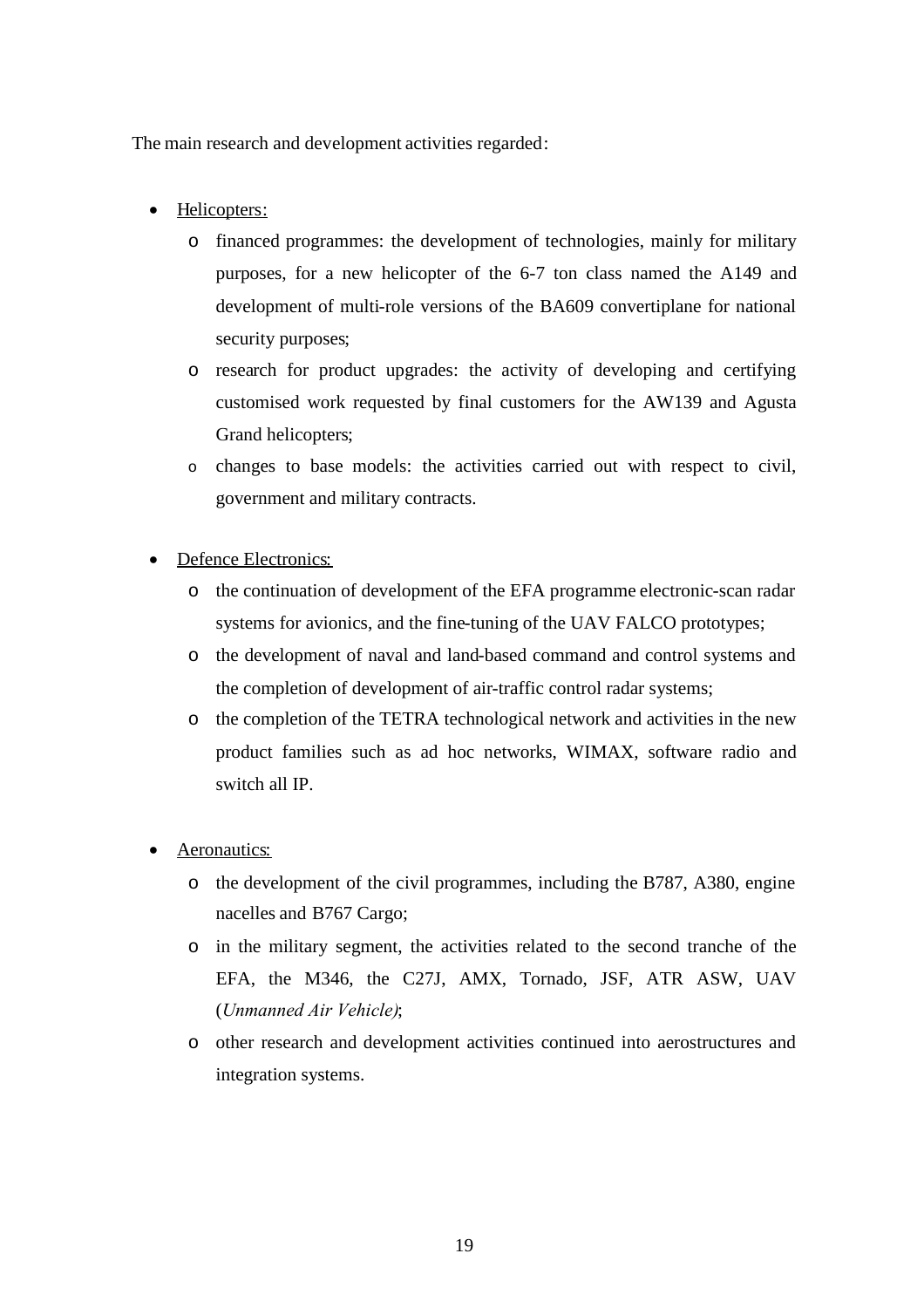### Space:

- o the study and development phases of the Syracuse 3 and Sicral 1B (SAR radar, altimeter, and radiometer) programmes, dual-use systems for security and civil protection (Cosmo), and scientific programmes (Alma, Bepi-Colombo, Goce, Herschel-Plank);
- o the development of platforms and solutions for the provision of navigation and infomobility services, Galileo, GIS (Geodatabase), and LEO applications.

### Defence systems:

- o the continuation of development related to: the Meteor air-to-air missile in the missile segment; the guided multiple launch rocket system as part of land and naval weapons; and the Black Shark heavy torpedo in the underwater system segment.
- Energy:
	- o development of strategic technologies for gas turbines and other critical projects connected with the technological autonomy of the blades;
	- o rationalisation of development activities for steam turbines, especially alternators.
- Transportation:
	- o in the signalling segment, the projects intended primarily for alignment to new requirements both in the rail and mass-transit segments and the development of on-board equipment.

The **number of employees** at 30 September 2007 stood at 59,882 employees, an increase of 1,823 from the 58,059 of 31 December 2006. This rise is mainly due to positive balance of turnover in all segments, in addition to the change in the scope of consolidation.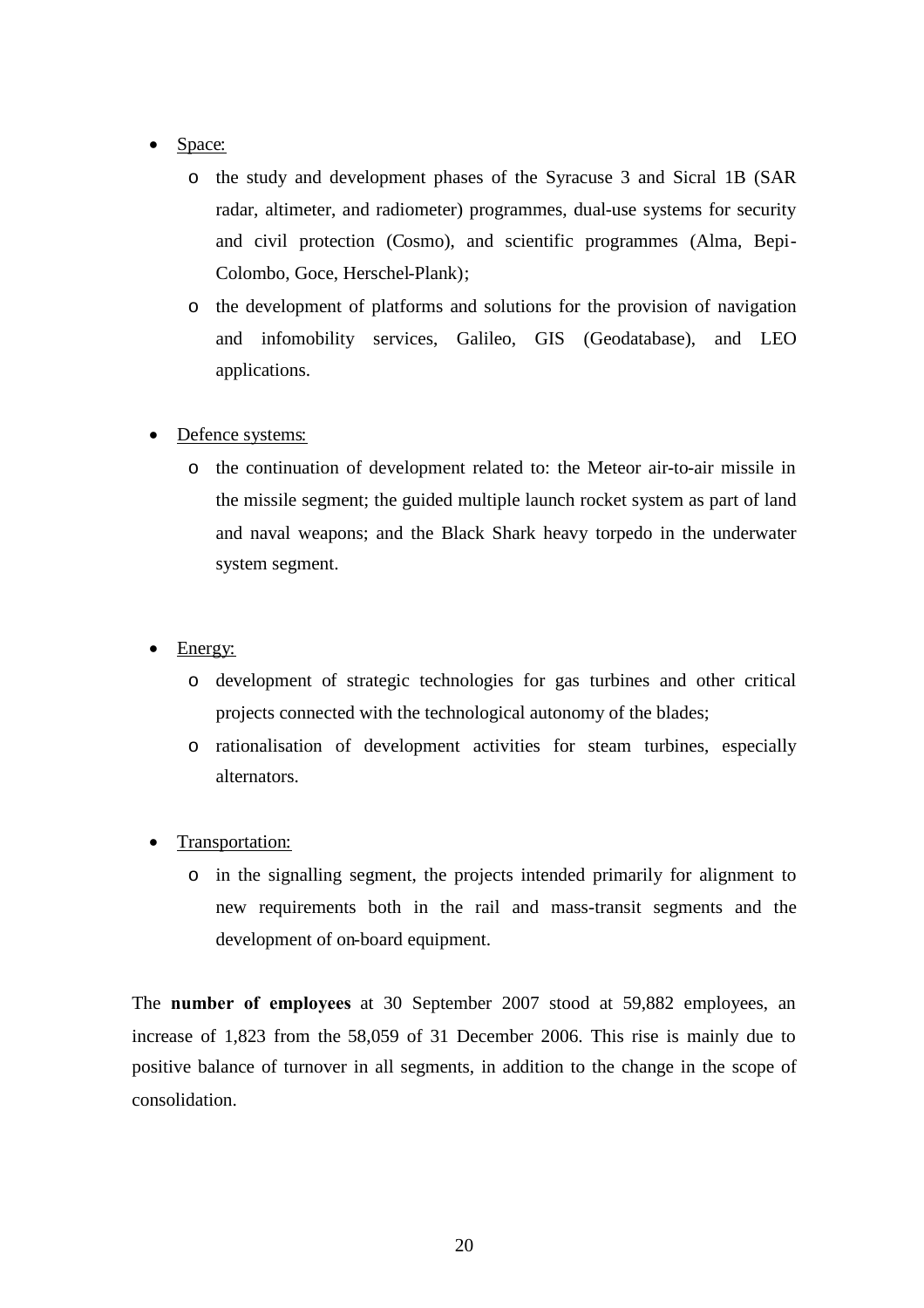| Employees (No.)            |        |                        |       |
|----------------------------|--------|------------------------|-------|
|                            |        | 09 2007 12 2006 Change |       |
| ■ Helicopters              | 9,363  | 8,899                  | 5%    |
| <b>Defence Electronics</b> | 19,052 | 19,185                 | $-1%$ |
| <b>Aeronautics</b>         | 13,000 | 12,135                 | 7%    |
| <b>Space</b>               | 3,339  | 3,221                  | 4%    |
| <b>Defence Systems</b>     | 4,164  | 4,275                  | $-3%$ |
| <b>Energy</b>              | 2,929  | 2,856                  | 3%    |
| Transportation             | 6,924  | 6,677                  | 4%    |
| <b>Other activities</b>    | 1,111  | 811                    |       |
|                            | 59.882 | 58,059                 |       |

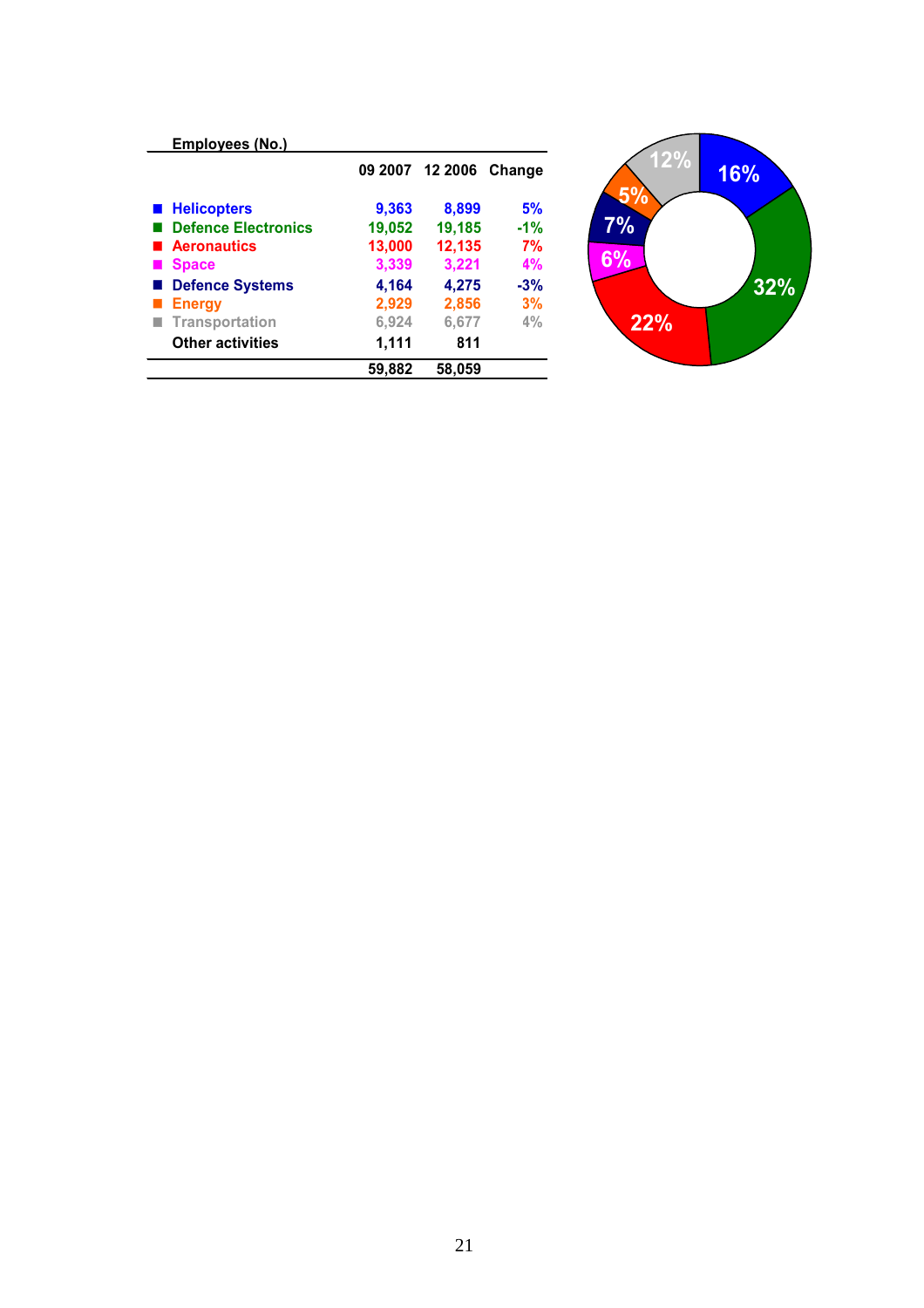#### <span id="page-21-0"></span>**The results for the quarter**

During the third quarter of 2007, the Finmeccanica Group realised revenues of  $\epsilon$ mil 3,047 (+8% compared with  $\epsilon$ mil 2.818 for the third quarter of 2006), with the operating result before the amortisation of non-current assets valued within the scope of business combinations (EBITA\*) amounting to  $\epsilon$ mil 178 (+7% compared with the  $\epsilon$ mil 167 reported for the third quarter of 2006).

Given this positive trend, the ROS (ratio between operating earnings and revenues) amounted to 5.8%, remaining substantially in line with the 5.9% reported for the third quarter of 2006.

| $\epsilon$ mil          | $1.7 - 30.9.2007$ |        |                  |          | 1.7 - 30.9.2006 |             |
|-------------------------|-------------------|--------|------------------|----------|-----------------|-------------|
| <b>Division</b>         | Revenues          | EBITA* | <b>EBIT</b>      | Revenues | EBITA*          | <b>EBIT</b> |
|                         |                   |        |                  |          |                 |             |
| Helicopters             | 610               | 65     | 63               | 616      | 48              | 48          |
| Defence Electronic      | 857               | 45     | 42               | 776      | 26              | 26          |
| Aeronautics             | 545               | 42     | 42               | 496      | 54              | 54          |
| <b>Space</b>            | 216               | 11     | 11               | 172      | 6               | 6           |
| Defence Systems         | 222               |        | 6                | 234      | 16              | 16          |
| Energy                  | 274               | 16     | 16               | 220      | 20              | 20          |
| Transportation          | 329               | (1)    | $\left(1\right)$ | 315      | 12              | 12          |
| <b>Other Activities</b> | 79                | (7)    | (7)              | 54       | (15)            | (15)        |
| Eliminations            | (85)              |        |                  | (65)     |                 |             |
|                         | 3,047             | 178    | 172              | 2,818    | 167             | 167         |

The net financial income for the third quarter of 2007 rose by  $\epsilon$ mil 68 year on year, and included €mil 24 of income booked on the closing of hedging transactions on the STM shares and  $\epsilon$ mil 34 representing positive differences in fair value booked to the profit and loss.

Taxes for the period amounted to  $\epsilon$ mil 62, decreasing by  $\epsilon$ mil 7 year on year, partially due to the change in the scope of the consolidation for tax purposes.

The net profit for the period was thus equal to  $\epsilon$ mil 117, improving by  $\epsilon$ mil 80 year on year.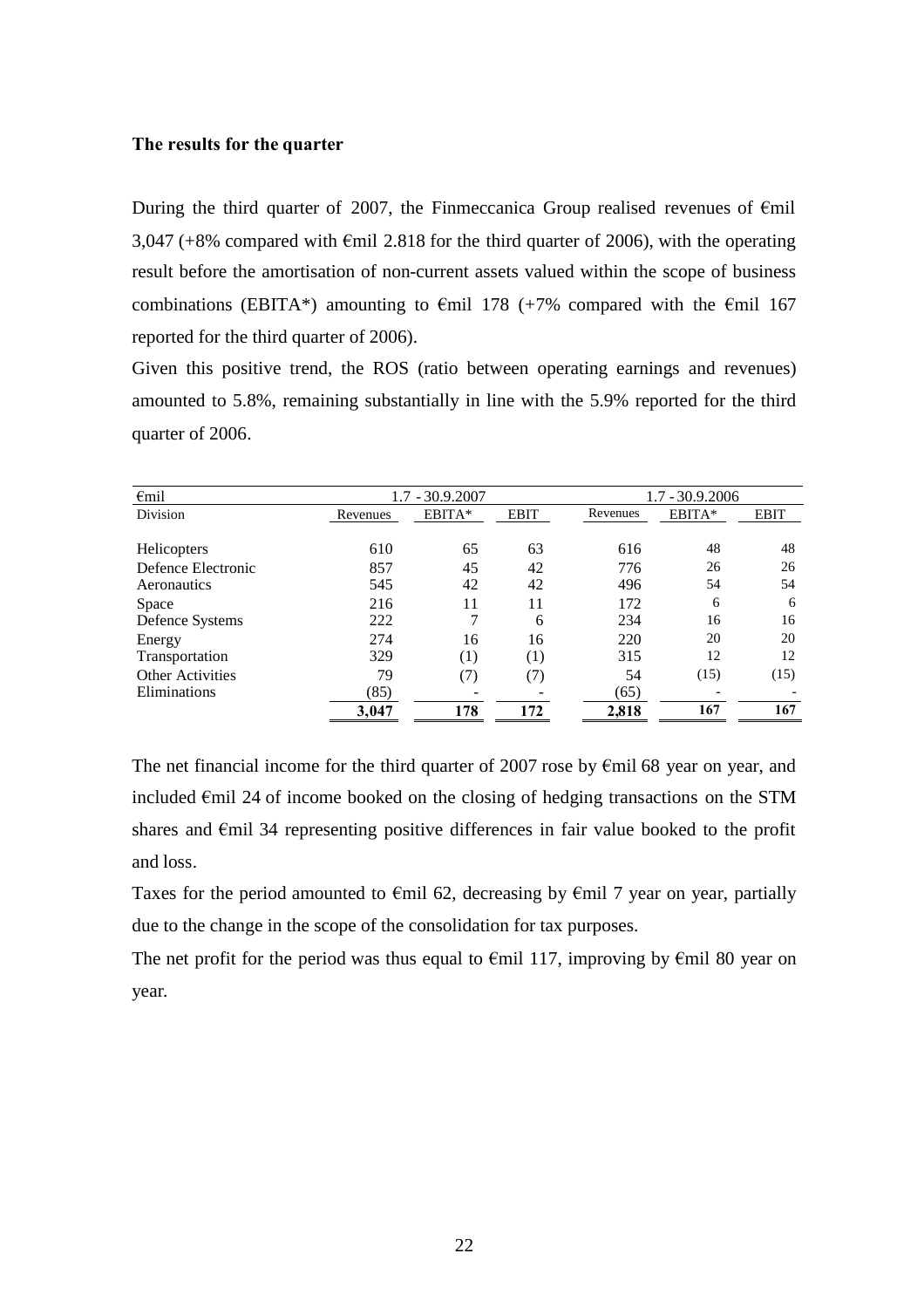# <span id="page-22-0"></span>**Significant events during the first nine months of 2007 and after the end of the quarter**

#### **Industrial transactions**

Within the *Helicopters* division, on 7 February 2007, AgustaWestland and Boeing signed a memorandum of understanding for the joint production of the next generation of Chinook transport helicopters for the Italian army and other future vertical take-off and landing (VTOL) craft both for the domestic market and for international opportunities.

At the end of August, the United States Government Accountability Office (GAO) requested, for the second time, that the US Air Force reconsider its decision of November 2006 to award Boeing the contract for 141 search and rescue helicopters. As a result thereof, the contract award was rescinded, with the bidding reopened; the consortium formed by Finmeccanica (AgustaWestland Bell) and Lockheed Martin will participate in the bidding on the basis of the requisites to be specified.

In September, AgustaWestland manifested its interest in becoming PZL - Swidnik's the future strategic partner and taking an investment in the company's capital if the Polish authorities were to confirm the intention of privatising the company. The initiative would facilitate even closer collaboration between the two companies, and would guarantee additional growth opportunities for PZL - Swidnik.

In the *Defence Electronics* division, activities were completed that led to Finmeccanica's acquisition of all of the share capital of **Datamat S.p.A.**, a company which develops and builds avionics and naval mission systems, and integrated solutions in the defence, space, government, healthcare, banking, finance and telecommunications sectors. Following the acquisition of the entire share capital of Datamat S.p.A, efforts got under way for a merger between Datamat S.p.A. and Elsag S.p.A.; the merger was completed on 1 August and thereafter, the company took on the name of Elsag Datamat S.p.A.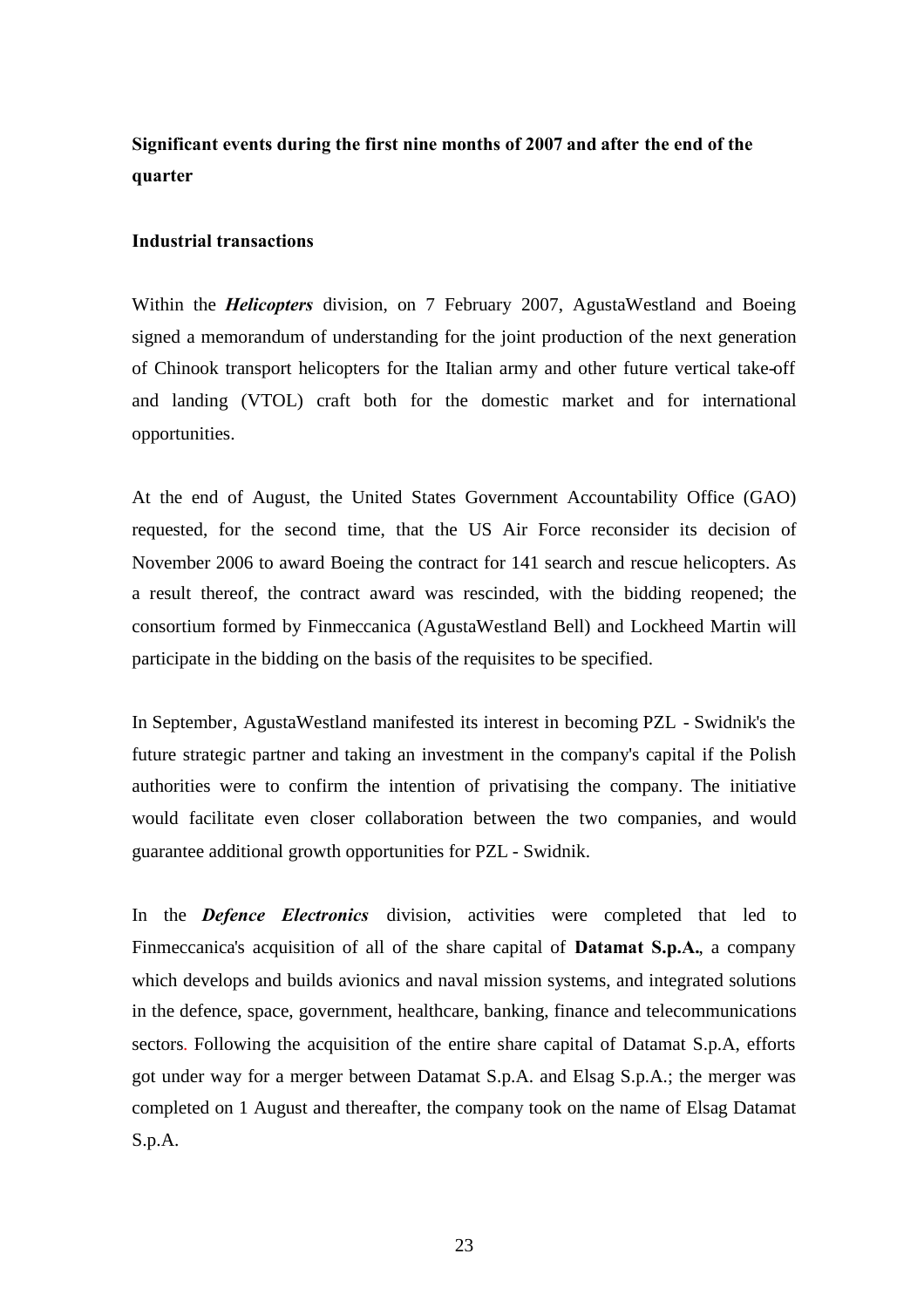On 26 September 2007, Elsag Datamat finalised (through its subsidiary, Elsag Inc.) the acquisition of 100% of the U.S. company, Remington Elsag Law Enforcement Systems ("Reles"), thereby reinforcing the company's presence in the international market for security systems and devices. Reles was incorporated in 2004 as a 50-50 joint venture between Remington Arms Company Inc. and Elsag Inc., a wholly owned American subsidiary of Elsag, today known as Elsag Datamat. The joint venture was set up for the purpose of the marketing products used in reading automobile license plates to government entities and police forces in the United States, considering such products have been approved for use by more than 240 police departments in 21 states. In 2007, Reles was also awarded sizeable projects for the Homeland Security Department that will be carried out in collaboration with large companies in the U.S.

The process to merge **OTE S.p.A.** and **Prod-El S.p.A.** in **Selex Communications S.p.A.** was begun in April 2007 and was completed on 1 August.

On 14 February 2007, **Selex Sistemi Integrati S.p.A.** and the Indian firm Bharat Heavy Electricals Ltd. (BHEL) signed a memorandum of understanding for a partnership in the field of radar and other industry technologies. The two firms will be studying trade opportunities and all other business aspects for the development and production of technologically advanced devices

On 30 March 2007, Finmeccanica completed the acquisition of the remaining 25% stake from BAE Systems in the company **Selex Sensors and Airborne Systems S.p.A.** (Selex S&AS S.p.A.) for a total outlay of roughly  $\epsilon$ mil 400. In the coming months, an additional payment currently estimated at  $\epsilon$ mil 12 will be added to this amount.

On 22 March 2007, **Finmeccanica** signed a memorandum of understanding with the Libyan government for the potential creation of a joint venture in the field of Security and Defence Electronics in order to create innovative solutions for the Libyan market and for the markets of other African nations. The goal is to use Finmeccanica's knowhow in collaboration with local industrial companies in order to develop integrated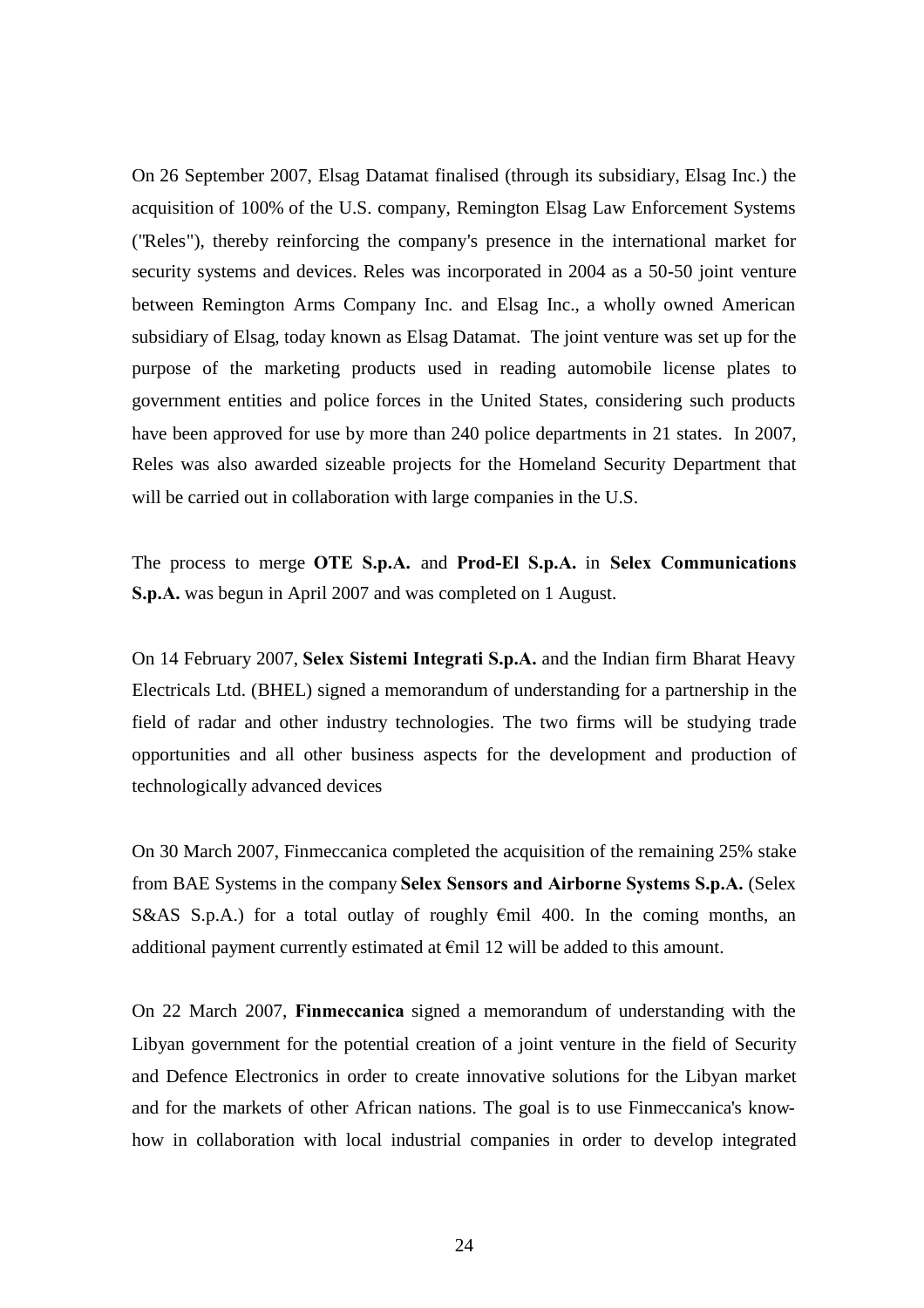systems to monitor critical infrastructures, as well as communications and homeland security systems and integrated postal automation systems.

In the security segment, Finmeccanica is part of an Italian project for an **electronic ID card** involving a number of domestic companies; the project is currently at a standstill in light of the need for additional analyses to perfect various aspects of the project and the consequent agreement between the participants.

With regard to the *Aeronautics* division, on 5 April 2007, Alenia Aeronautica and TsAGI, the Russian central aero-hydrodynamics institute, signed a partnership agreement for the research, development, and design of aerostructures for civil craft, as well as for joint projects in the field of advanced aerodynamics and other design activities for next-generation aircraft.

On 20 February 2007, an inter-governmental agreement was signed by the Italian Ministry for Economic Development and the Russian Federation's Ministry of Industry and Energy concerning the trade agreements in effect between **Finmeccanica** and **Sukhoi Aviation Holding** and their respective subsidiaries, Alenia Aeronautica S.p.A. and Sukhoi Civil Aircraft Company (SCAC), in relation to the programme for the "SuperJet 100" family of 75-100 seat regional jets. In June 2007, the agreement between Alenia Aeronautica S.p.A and SCAC was signed. Based on this agreement, Alenia Aeronautica will acquire a 25% plus one share stake in SCAC and will have the right to a corresponding share in the programme. In July, Alenia Aeronautica S.p.A. and Sukhoi established a joint venture, Superjet International (51% Alenia Aeronautica S.p.A. and 49% Sukhoi), as described in further detail in the preceding section of this report.

On 13 June 2007, Finmeccanica, through Alenia North America (a subsidiary of Alenia Aeronautica), in partnership with L-3 and Boeing, was awarded an important order in the United States. The C27J aircraft, designed, developed and produced by Alenia Aeronautica, was selected by the US Army and Air Force as the new tactical transport aircraft within the scope of the Joint Cargo Aircraft (JCA) programme. The C27J team, led by L-3 Integrated Systems with Alenia North America, Boeing Integrated Defence Systems and Global Military Aircraft Systems (GMAS, a company owned 50% by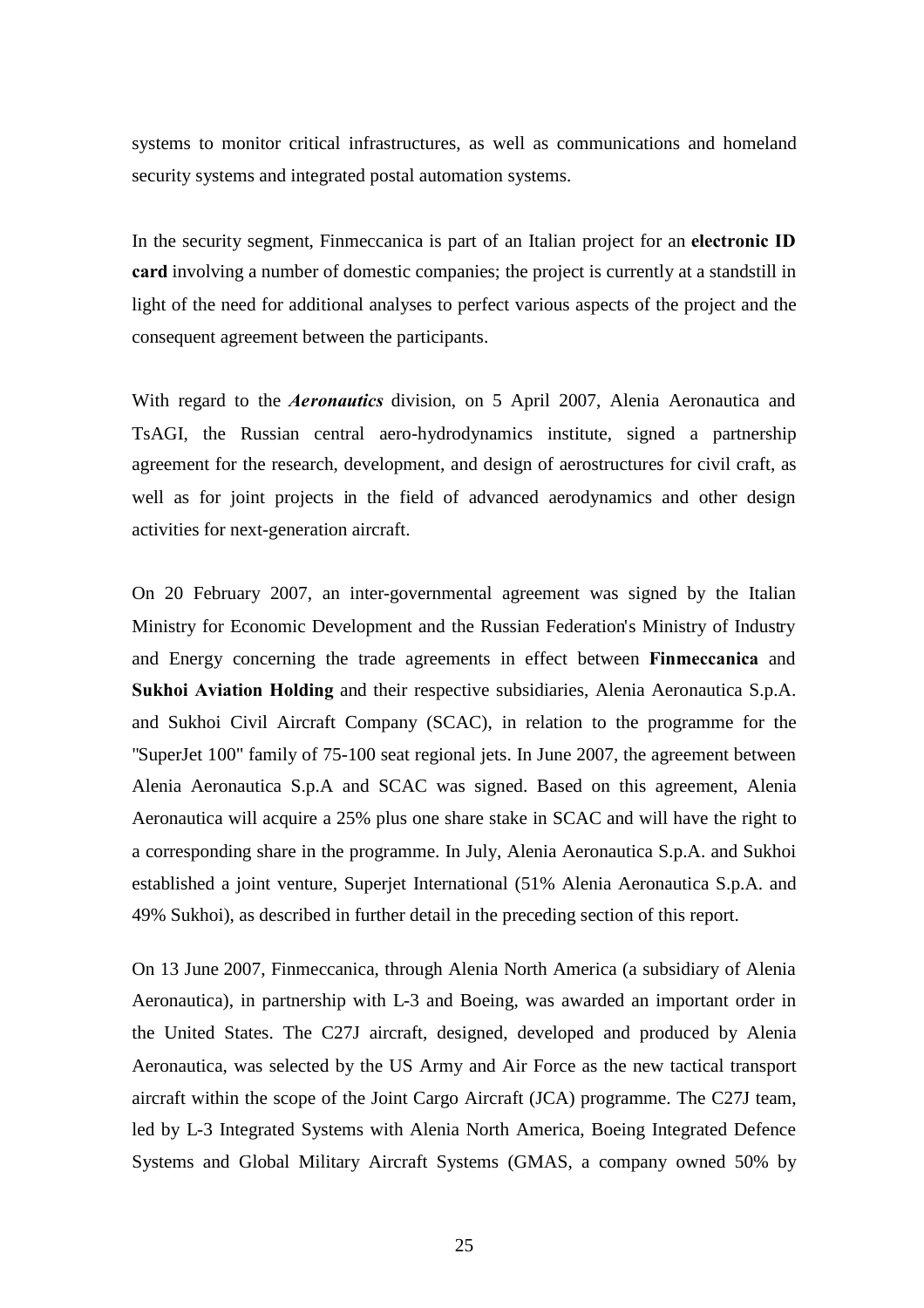Alenia Aeronautica and 50 % by L-3), was awarded an initial contract in the amount of \$2.04 billion to supply 78 aircraft. The U.S. Armed Forces plan to purchase 145 aircraft, of which 75 for the Army and 70 for the Air Force, and with an estimated total of 207 aircraft over 10 years, for around \$6 billion.

On 19 June 2007, on the occasion of the Le Bourget Air Show, Alenia Aeronautica signed a Letter of Intent with Dassault Aviation and Saab for a strategic cooperation in the field of unmanned surveillance systems (UAV MALE - Medium Altitude Long Endurance), for defence, security and civil applications. The purpose of the collaboration, which joins the current cooperation in the area of unmanned combat systems (Neuron Programme), is to define and develop a system that meets the requirements of most European countries. Alenia Aeronautica, as project leader, has already proposed expanding the collaboration to include other European partners, so as to support and develop all the technological product capabilities at both a platform level and that of electronic and communication systems.

With regard to the *Space* division, following authorisation by the European Commission on 4 April 2007, Thales took the place of Alcatel-Lucent in two joint ventures, Alcatel Alenia Space - which was then renamed Thales Alenia Space (67% Thales and 33% Finmeccanica) - and Telespazio (67% Finmeccanica and 33% Thales).

With regard to the European Galileo satellite navigation programme, a consortium ("concessionaire") was formed by Finmeccanica S.p.A. and other major European companies in the industry to oversee the building and launching of the system and to negotiate the contract to operate the system. The concessionaire's difficulties in raising the needed funds and assuming the entire technical risks associated with the programme led the European Council to revise the implementation plan and to suggest as an alternative solution that the project would be financed solely with public funds. Methods for finding these funds will be discussed over the next few months by EU entities.

The situation prompted an effort to redefine the industrial organisation for the construction of the infrastructure in order to improve its efficiency and to resolve critical issues tied to the respective duties under the programme. Under existing agreements, the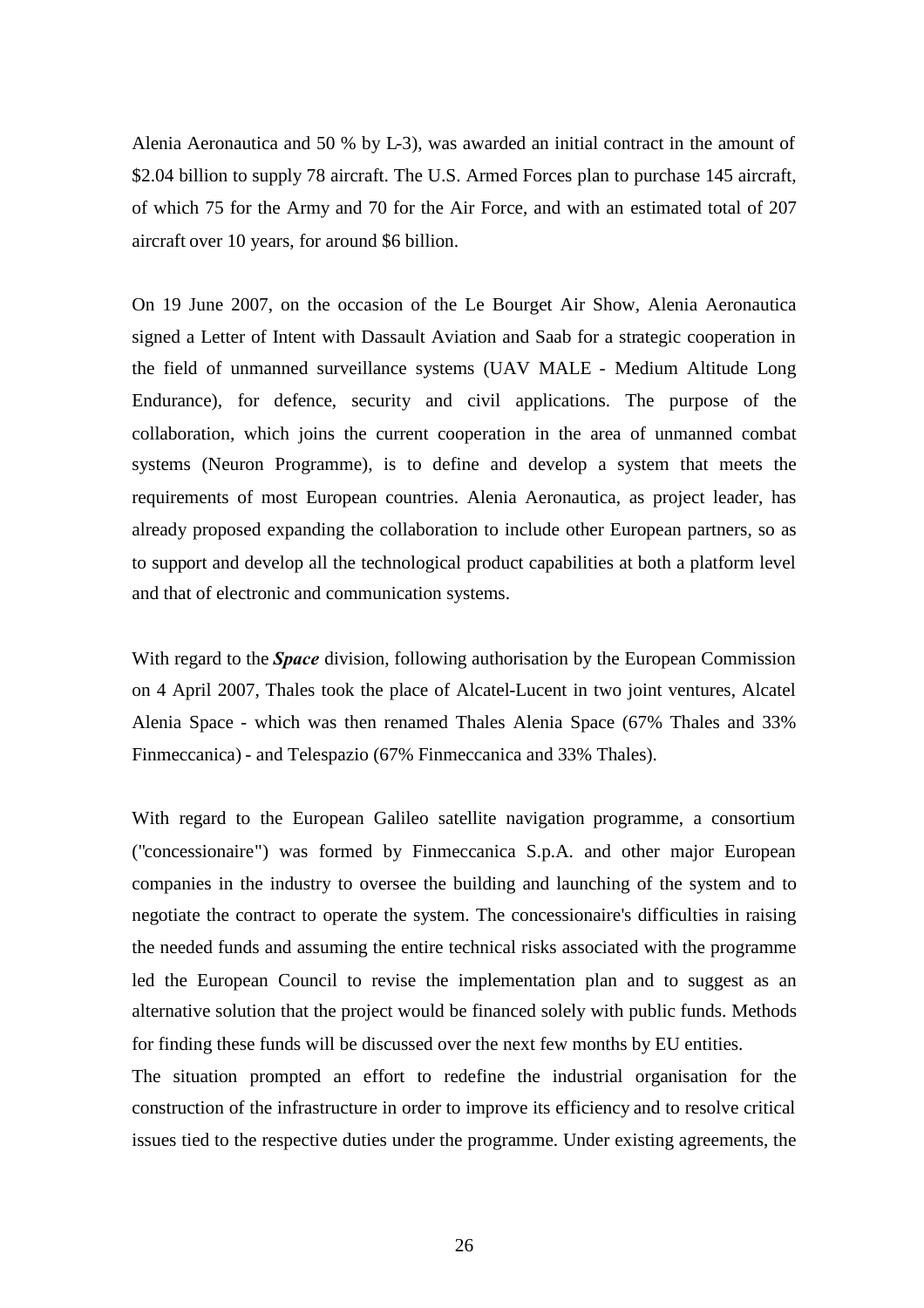infrastructure will be built by European Satellite Navigation Industries ("ESNI") – formerly Galileo Industries, a company that is owned by Finmeccanica S.p.A., EADS Astrium, Thales SA and Galileo Sistemas y Servicios – which is in charge of the system and of awarding contracts to domestic manufacturers, using a mechanism agreed among the various countries participating in the project.

However, management of the programme has proven to be rather complex and considerable delays in implementation have accrued causing the European Space Agency's ("ESA") to request substantial changes to the configuration of contracts and a reduction in the role of ESNI.

At the European level, although the roles and funding methods are being redefined, the Galileo project remains a priority objective of great strategic importance at both a technological level and with regard to applications in the field of satellite navigation, especially with reference to the wide range of its potential uses in the security and infomobility segments.

On 18 October 2006, as part of the broader efforts to develop the company's civil businesses, **Finmeccanica** signed a memorandum of understanding with the **Russian railway** in order to begin a partnership concerning the manufacture, distribution, and technical support services for rolling stock and rail transport infrastructures.

In that regard, on 9 February 2007, the **Russian railway**, the **Ferrovie dello Stato group**, and **Finmeccanica** signed a memorandum of understanding aimed at developing commercial partnerships for international projects of mutual interest, particularly in the field of high-speed trains, which could also include the Moscow-St. Petersburg line. The first act of this partnership will involve Saudi Arabia with the participation in the tender for the Jedda-Mecca-Medina high-speed line with an estimated value of some USDbil. 6. On 5 July 2007, Finmeccanica, Ferrovie dello Stato and the Russian Railways (RZD) were pre–qualified for the tender.

In March, during the Italy-Russia summit held in Bari, Finmeccanica also signed a new industrial cooperation agreement with the Russian railway, which defines the timing and procedures for implementing high-priority projects, such as: the development of a new regional train; the application of technology and capacity already available to Selex Sistemi Integrati S.p.A. in order to create safety and security systems; the development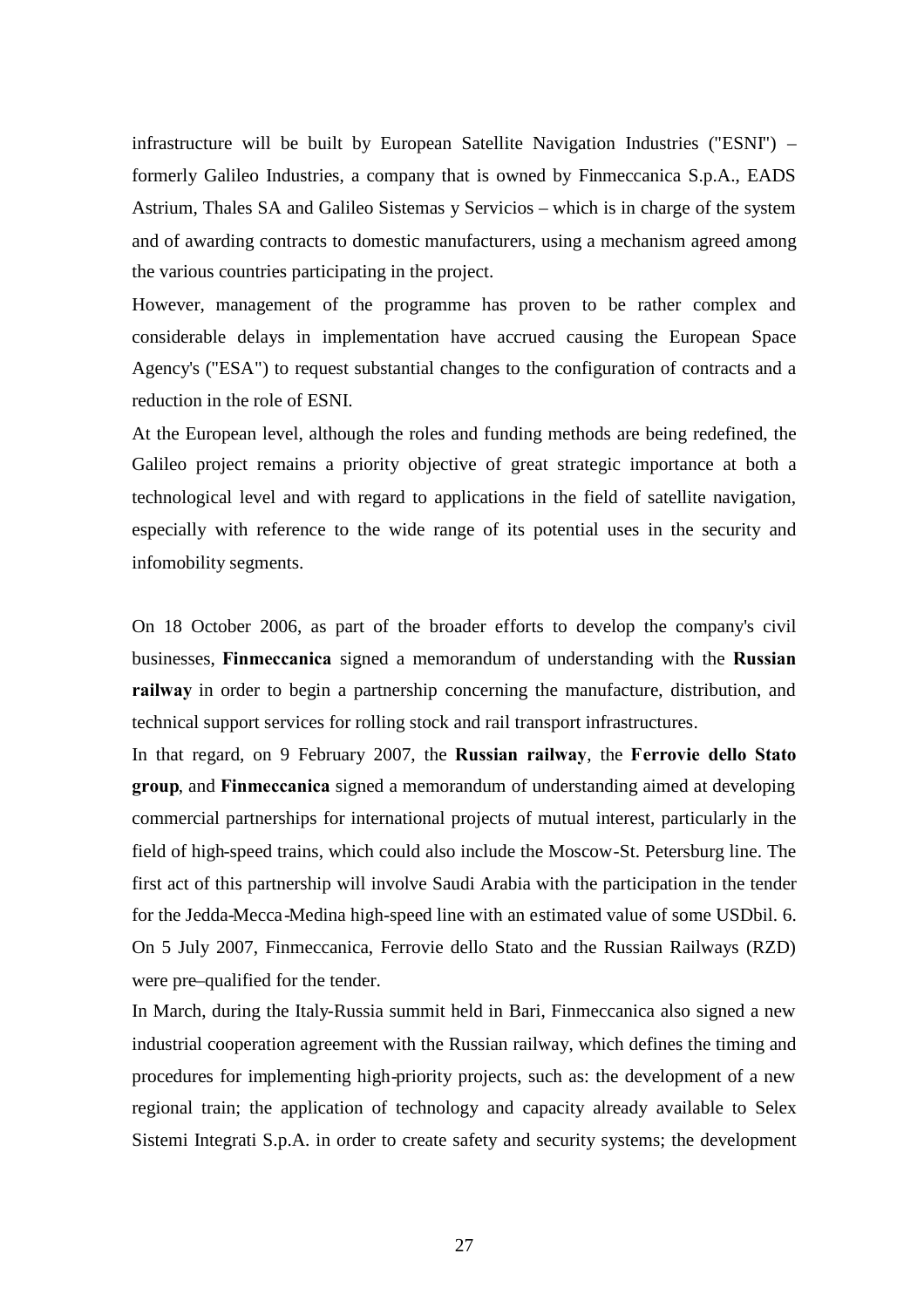by Telespazio S.p.A. of a satellite observation system to monitor landslides near the Tuapse-Adler railway line.

On 25 May 2007 Finmeccanica, the Russian railways (RZD) and the Russian National Science Institute (VNIIAS) signed an agreement in Sochi for cooperation in the railway signalling systems sector. The agreement calls for a new railway signalling system built by **Ansaldo STS** to be used on existing Russian railway lines and stations. This innovative system can be adapted to the entire Russian railway network and may be used for any type of traffic (on medium-speed lines and high-speed lines).

On 5 February 2007, two conventions were also signed by **AnsaldoBreda S.p.A.**, the Province of Pistoia, the University of Florence, and Istituto Fedi aimed at creating a laboratory located in Pistoia for dynamic mechatronics simulations and applied research and innovation in the rail transport industry.

On 6 July 2007, the agreement for the merger of **Ansaldo Segnalamento Ferroviario S.p.A.** and **Ansaldo Trasporti - Sistemi Ferroviari S.p.A.** was signed following the acquisition of the entire share capital of Ansaldo Segnalamento Ferroviario S.p.A from Ansaldo Signal NV effective as of 1 July 2007. The merger transaction will have legal effect as of 1 November 2007. The integration of the railway signalling and transport systems businesses could lead to growth in size and overall profitability, expansion in international markets and entry into new business segments.

Finally, it is noted that on 9 October 2007, **Ansaldo Fuel Cells**, a Finmeccanica company coordinated by Ansaldo Energia, and L–3 Communications Combat Propulsion Systems signed a collaboration agreement for the development and marketing of systems for energy generation with the use of fuel cells. The agreement contemplates cooperation between the two companies for the purpose of developing marketing activity in the U.S. and joint product development for the military segment, as well as the possibility of setting up a joint venture for offering products and services to the U.S. government.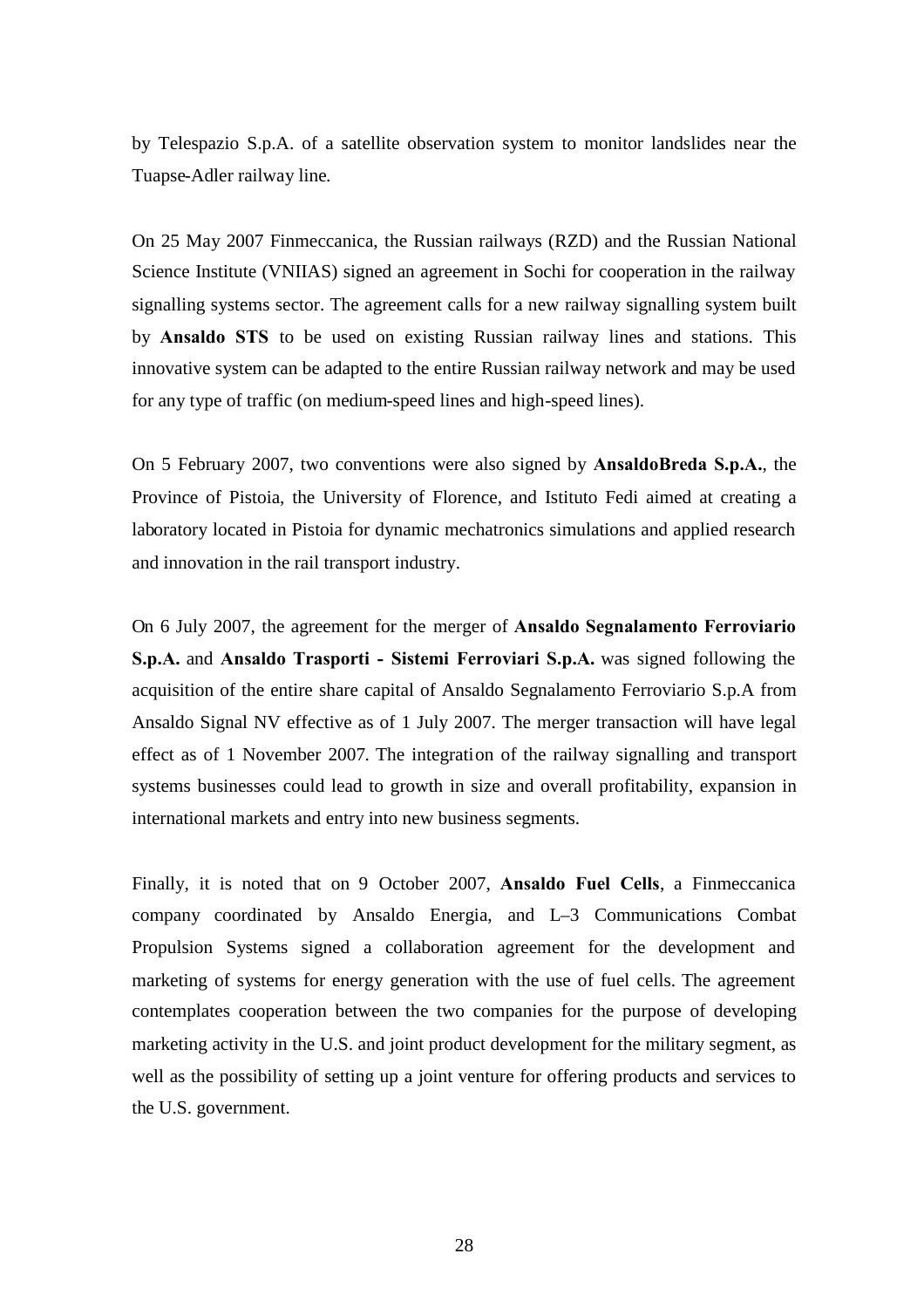#### **Financial transactions**

During the first nine months of 2007, Finmeccanica did not execute any new transactions in the capital market; as a result, the medium-/long-term debt structure, and the bond component, in particular, did not experience any significant changes. The total debt amounted to around  $\epsilon$ mil 1,771 (IAS/IFRS), with an average term of roughly 8.3 years.

It should be noted that, on 16 January 2007, the bond issued in 1997 by the Luxembourg subsidiary Finmeccanica Finance S.A. on the Japanese market came to maturity and was redeemed in its entirety for an amount of roughly €mil 6.

Below is a list of bonds outstanding at 30 September 2007, including the transactions placed on the market by Finmeccanica Finance S.A.:

| Issuer              |     | Year of<br>Issue | <b>Maturity</b> | Amount<br>$(\epsilon \text{mil})$ | Annual<br>Coupon | <b>Type of Offer</b>   | <b>Values</b><br><b>Booked</b><br>(IAS)<br>$(\text{Emil})$ (5) |
|---------------------|-----|------------------|-----------------|-----------------------------------|------------------|------------------------|----------------------------------------------------------------|
|                     |     |                  |                 |                                   |                  |                        |                                                                |
| Finmeccanica        |     |                  | 30/12/08        |                                   |                  |                        |                                                                |
| Finance S.A.        | (1) | 2002             |                 | 297                               | Variable         | Italian retail         | 299                                                            |
| Finmeccanica        |     |                  |                 |                                   |                  |                        |                                                                |
| Finance S.A.        | (2) | 2003             | 08/08/10        | 501                               | 0.375%           | European institutional | 445                                                            |
| Finmeccanica        |     |                  |                 |                                   |                  |                        |                                                                |
| Finance S.A.        | (3) | 2003             | 12/12/18        | 500                               | 5.75%            | European institutional | 519                                                            |
| Finmeccanica S.p.A. | (4) | 2005             | 24/03/25        | 500                               | 4.875%           | European institutional | 508                                                            |

- (1) Bonds exclusively offered to the public in Italy and listed on the TLX market, which is managed by Trading Lab Banca S.p.A. - Unicredito Italiano Group. Issued as part of the Euro Medium Term Notes (EMTN) programme for a maximum  $\epsilon$ bil 2.5, the bonds are governed by a specific Italian regulation. Transaction authorised pursuant to Article 129 of Legislative Decree no. 385/93. Prospectus filed with CONSOB on 4 December 2002 (authorisation notified with note no. 2079342/03/12/02)
- (2) Exchangeable bonds with a maximum number of 20,000,000 shares in STMicroelectronics N.V. (STM) at a conversion price of  $E$ 25.07 per share. Starting from the third anniversary of the issue, Finmeccanica Finance can ask for the loan to be converted if the average price recorded during the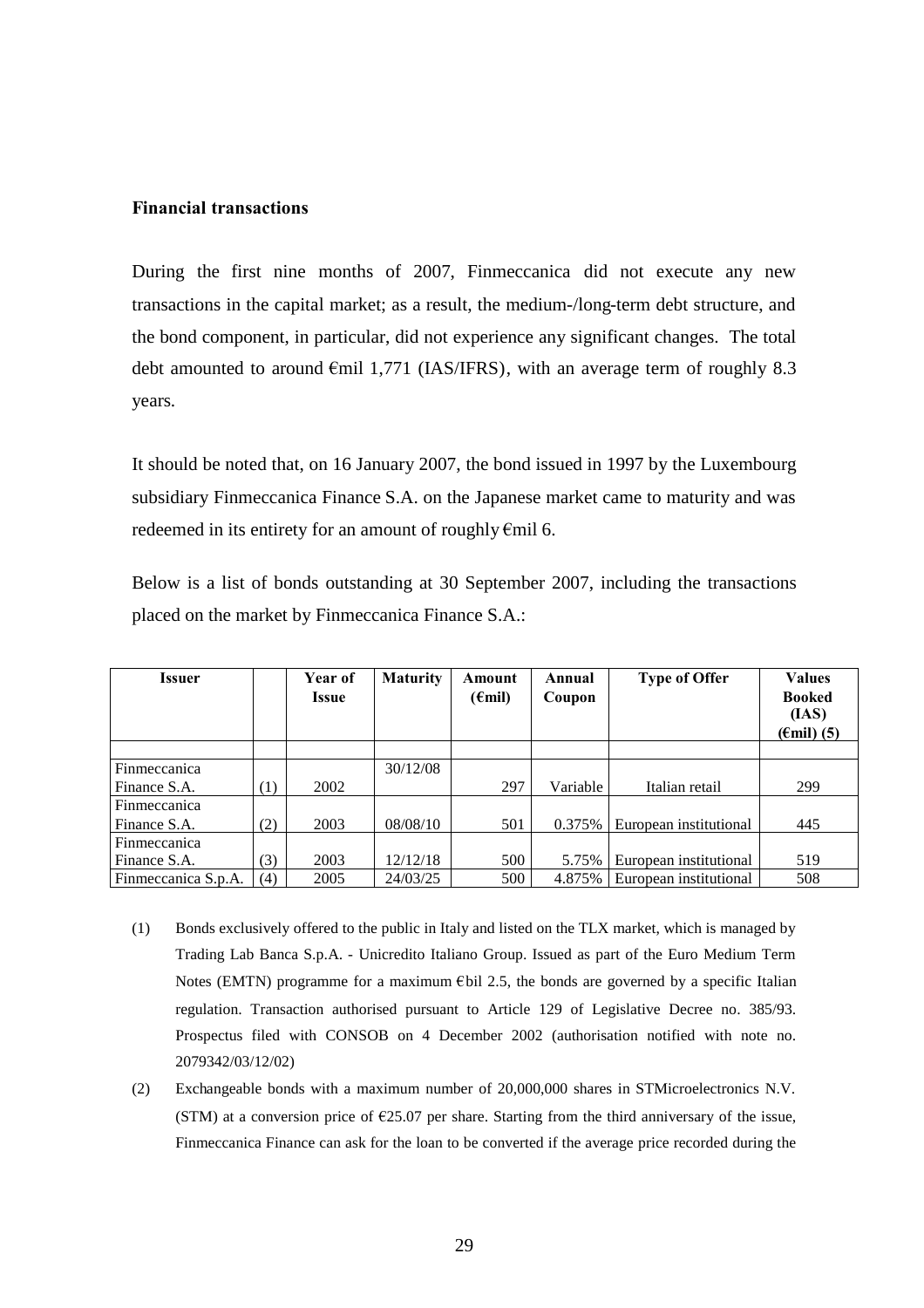30 working days prior to the date of notice to bond-holders exceeds 125% of the conversion price. At the maturity date Finmeccanica Finance can repay in cash or, upon prior notice to be given with at least 15 working days, through a combination of STM shares valued at the average prices recorded in the prior 5 working days. Transaction authorised pursuant to Article 129 of Legislative Decree no. 385/93. Bonds are listed on the Luxembourg Stock Exchange.

(3) Bonds issued as part of the EMTN programme for a maximum of €bil 2.5. The entire issue was converted from a fixed-rate issue to a floating-rate one for the first two years of the loan. The transaction was authorised pursuant to Article 129 of Legislative Decree no. 385/93. Bonds listed on the Luxembourg Stock Exchange.

Interest-rate swap transactions carried out with respect to these bonds yielded benefits throughout 2005 as a result of low floating rates, with the actual cost of the debt at around 3.25%. During 2006, the actual cost of the debt returned to a fixed rate equal to an average value of some 5.92%

- (4) Bonds issued as part of the EMTN programme for a maximum of  $\epsilon$ bil 2.5 The transaction was authorised pursuant to Article 129 of Legislative Decree no. 385/93. Bonds listed on the Luxembourg Stock Exchange. Some interest-rate swap transactions were made to optimise funding costs.
- (5) The difference between the face value of bonds and book value is due to the classification of the accrued interest as an increase in the value of the debt and the booking of issuing discounts being as a decrease in the debt. Furthermore, as regards the issue of exchangeable bonds in (2) above, IAS 39 provides for the separation of the financial debt component and the call option sold. The debt component is measured by applying the market interest rate at the issue date in place of the nominal interest rate, while the option component, excluded from the financial position, is periodically adjusted to its fair value. As a result of this valuation method, the carrying value of the debt was €mil 56 less than the face value as of 30 September 2007. This differential will gradually come down as the maturity date draws near.

All the bond issues of Finmeccanica Finance S.A. are irrevocably and unconditionally secured by Finmeccanica S.p.A.

All the bonds above are governed by regulations with standard legal clauses for these types of corporate debt transactions. In the case of the Finmeccanica issues, these clauses do not require any commitment for specific financial parameters (financial covenants) but require negative pledge and cross default.

Based on negative pledge clauses, issuers Finmeccanica Finance S.A., Finmeccanica S.p.A. and their Material Subsidiaries (companies whose issuer or guarantor owns more than 50% of share capital or represent at least 10% of total revenues) are expressly and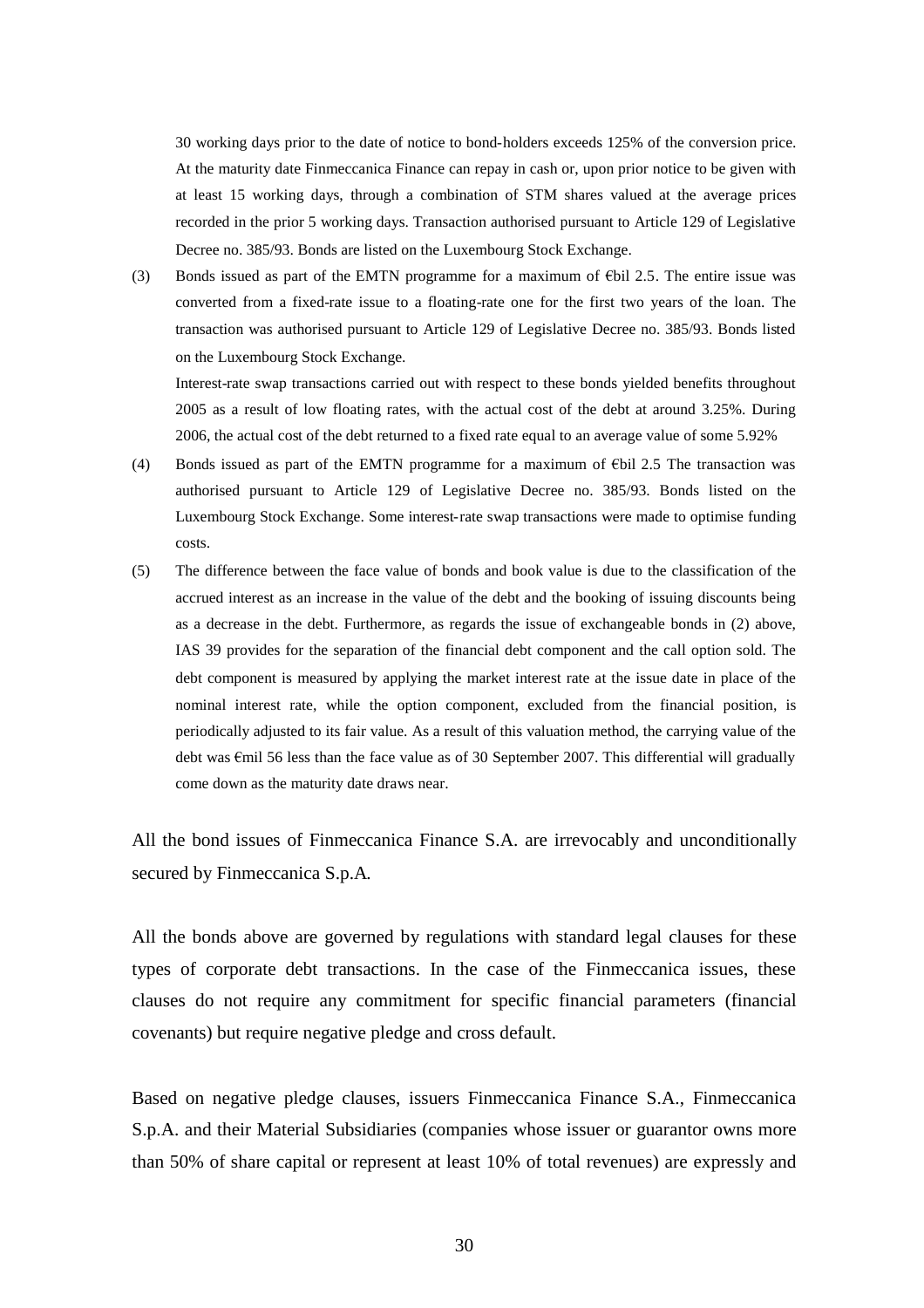specifically prohibited from creating guarantees to secure financial transactions to the partial benefit of one or more creditors, without prejudice to the generalities of the foregoing. The prohibition does not cover securitisation transactions and, starting from July 2006, the pledging of assets referenced in Article 2447 bis *et seq*. of the Italian Civil Code.

The cross-default clauses give the bondholders the right to request early redemption of the same (i.e. default) in the event that, for any loan or, more generally, any financial obligation of the Group, there should be a failure to make payment beyond preset limits or other default event.

All Finmeccanica S.p.A. and Finmeccanica Finance S.A. bonds have a medium-term credit rating assigned by the three international rating agencies: Moody's Investors Service, Fitch and Standard & Poor's. More specifically, at the reporting date these credit ratings were A3 (Moody's), BBB with a stable outlook (Standard and Poor's) and BBB with a positive outlook (Fitch. In preceding years, Moody's upgraded its rating from Baa2 to A3, partially in relation to changes in the agency's rating methods.

Finally, in July 2007, the Euro Medium Term Notes (EMTN) programme for bond issues was renewed for a further 12 months, increasing the amount from €bil 2 to €bil 2.5. Under the programme, Finmeccanica acts as co-issuer with Finmeccanica Finance S.A. and as guarantor for the latter in its role as issuer. It should also be mentioned that, under this programme, three different issues for a total value of about  $\epsilon$ mil 1,300 have already been perfected, of which only the  $\epsilon$ mil 500 nominal issue of 24 March 2005, with an annual coupon of 4.875% maturing in 2025, is directly by Finmeccanica.

As part of the centralisation of its financial operations, Finmeccanica S.p.A. has cash loans and endorsement loans facilities sufficient to meet the Group needs. Specifically, it holds a medium-term revolving credit line of €mil 1,200 agreed in 2004 with a pool of national and foreign banks, whose interest rates and maturity (current maturity 2012) were renegotiated in 2005, thanks in part to the improved credit rating as mentioned above. This transaction is also governed by negative pledge clauses, whose content has been illustrated above. At 30 September 2007, this credit line has been used in the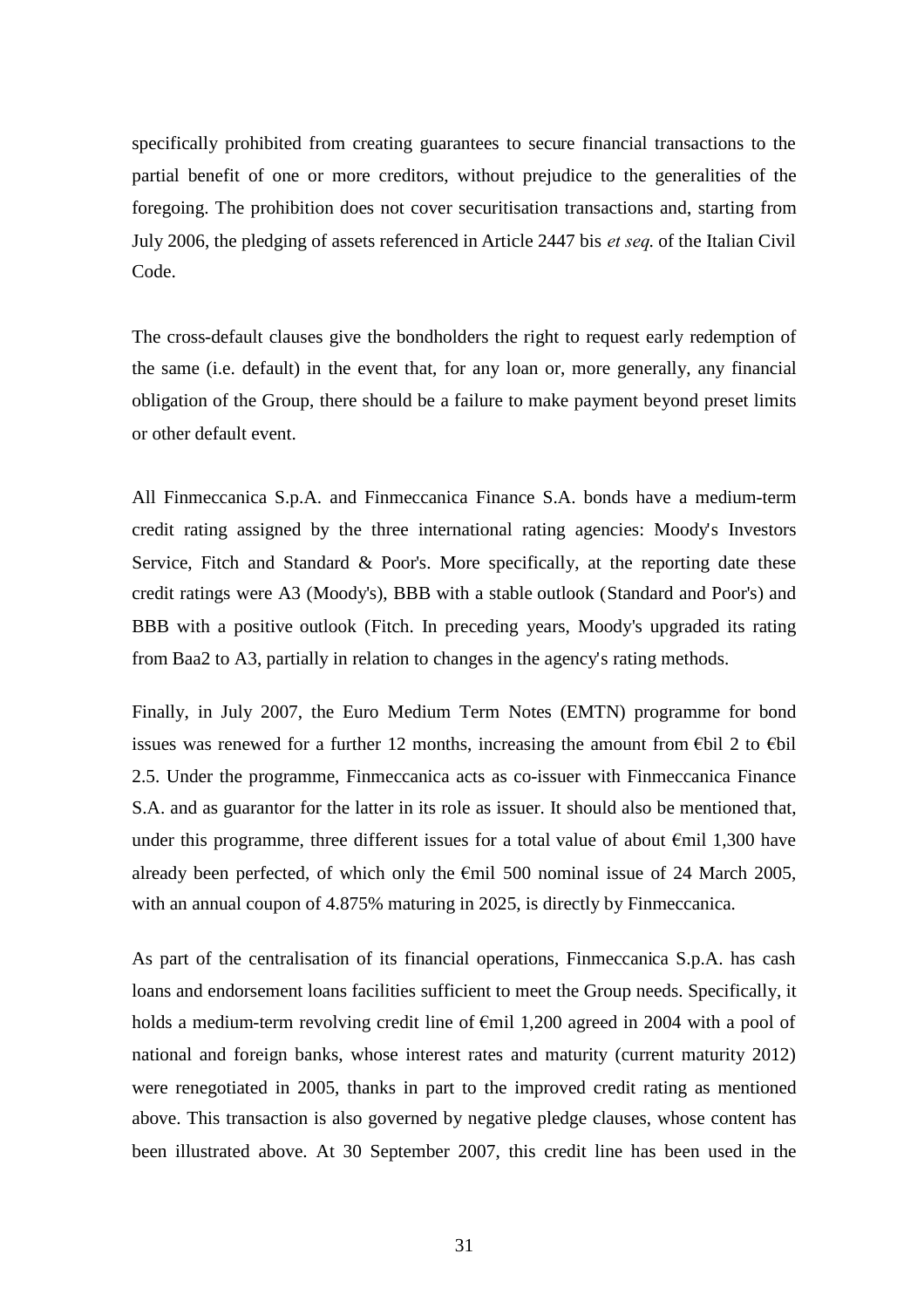amount of  $\epsilon$ mil 500. Finmeccanica also has additional short-term credit lines, for cash loans, amounting to around  $\epsilon$ mil 1,250, of which  $\epsilon$ mil 925 is unconfirmed and around €mil 275 is confirmed; at 30 September 2007, these credit lines were partially used. There are also unconfirmed endorsement loan lines of around  $\epsilon$ mil 2,200.

#### **Other transactions**

On 30 May 2007 the extraordinary meeting of the Finmeccanica S.p.A. shareholders approved a share capital increase to be carried out in tranches for cash and reserved solely to Italian and foreign institutional investors for the maximum nominal amount of  $\epsilon$ 185,638,002 within the limits of 10% of the share capital of the Company prior to the increase. This capital increase may be carried out by issuing a maximum of 42,190,455 shares at the nominal value of  $64.40$  each, with full voting rights, excluding option rights, pursuant to Article 2441(4)(2) of the Civil Code, by 30 June 2009, in the manner provided in the proposal of the Board of Directors in the "Report of the Board of Directors to the Shareholders' Meeting", approved by the shareholders' meeting, to which reference should be made for a fuller explanation.

Finally, it is noted that the Italian government, with Article 32 of Legislative Decree n. 159 of 1 October 2007, has identified the legislative/technical steps needed for supplying the Entity for New Technologies, Energy and the Environment (ENEA) with the financial resources to pay, including as a settlement, the charges resulting from the termination (pursuant to Law 321/1988) of a contract for the design and construction of the nuclear plant known as PEC.

In this regard, it is noted that a dispute between Finmeccanica and ENEA has been outstanding since 1995 for the payment of the amounts that ENEA owes to Finmeccanica after the termination of the supply contract in relation to the building of the aforementioned nuclear plant. The Rome Appellate Court with a partial ruling handed down in 2003 that revised the decision of the court of first degree recognised Finmeccanica's right to the payment of all sums in relation to the charges arising from the termination of the contract. ENEA appealed such order in the Court of Cassation.

32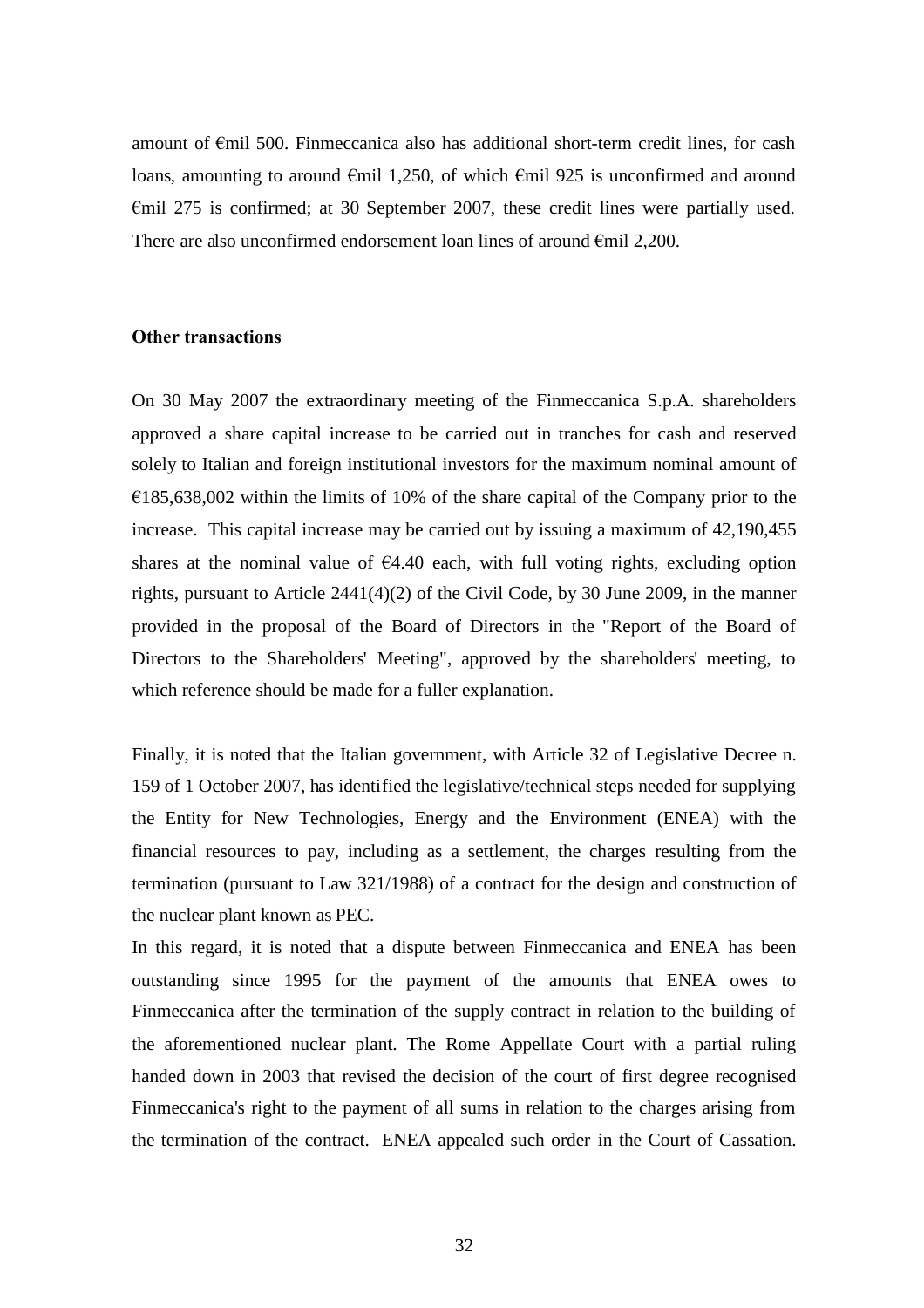Against this backdrop, Finmeccanica and ENEA, acting upon the Appellate Court's recommendation to try to come up with a conciliatory settlement, came to an agreement in 2004 to examine the practicability of a settlement which was not however implemented until Legislative Decree n. 159 of 2007 because of the lack of the financial resources needed.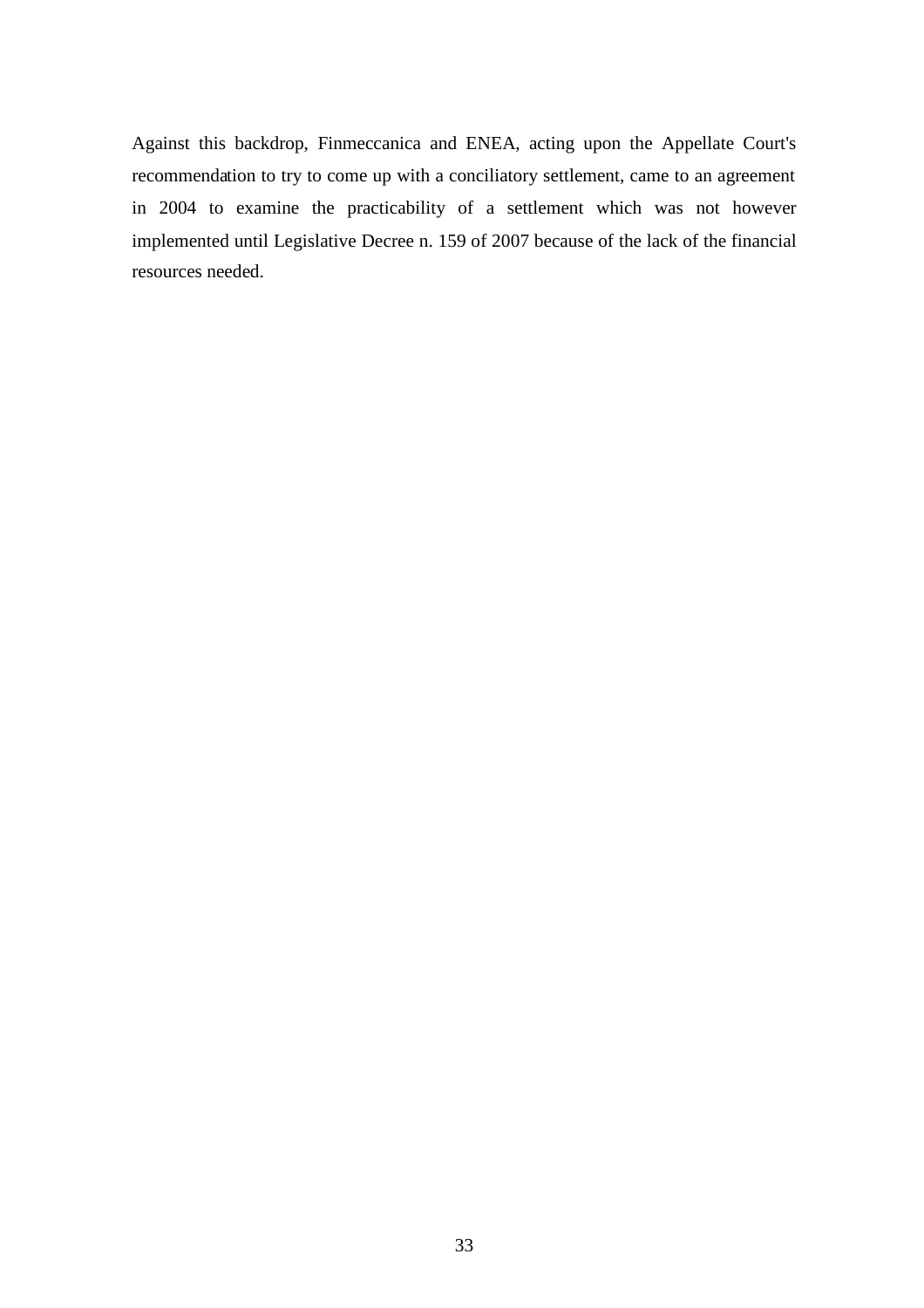# <span id="page-33-0"></span>**Analysis of Group's earnings, capital and financial position**

# <span id="page-33-1"></span>**I. ACCOUNTING STATEMENTS**

## **Income statement**

|                                                                          | Nine months ended 30<br>September |                | Three months ended 30<br>September |              |
|--------------------------------------------------------------------------|-----------------------------------|----------------|------------------------------------|--------------|
| $(\epsilon$ mil)                                                         | 2007                              | 2006           | 2007                               | 2006         |
| Revenue                                                                  | 8,339                             | 7,992          | 2,765                              | 2,655        |
| Revenues - related parties                                               | 778                               | 532            | 282                                | 163          |
| Other operating revenues                                                 | 329                               | 307            | 104                                | 71           |
| Other operating revenues - related parties                               | 3                                 | $\overline{4}$ | 2                                  | 4            |
| Costs for purchases                                                      | (3,653)                           | (3,254)        | (1, 287)                           | (1,119)      |
| Costs for services                                                       | (2,610)                           | (2,490)        | (845)                              | (819)        |
| Costs (net of recoveries) - related parties                              | (56)                              | (46)           | (18)                               | (12)         |
| Costs for personnel                                                      | (2,708)                           | (2,484)        | (873)                              | (769)        |
| Depreciation/amortisation and writedowns                                 | (345)                             | (288)          | (114)                              | (100)        |
| Other operating costs                                                    | (290)                             | (234)          | (93)                               | (45)         |
| Change in inventories of work in progress, semi-                         |                                   |                |                                    |              |
| finished and finished goods                                              | 96                                | 383            | 59                                 | 124          |
| (-) Capitalised costs for internal construction                          | 601                               | 50             | 190                                | 14           |
|                                                                          | 484                               | 472            | 172                                | 167          |
| Financial income                                                         | 380                               | 708            | 149                                | 65           |
| Financial income - related parties                                       | 2                                 | 1              | 1                                  |              |
| Financial charges                                                        | (411)                             | (375)          | (138)                              | (123)        |
| Financial charges - related parties                                      | (15)                              | (10)           | (6)                                | (4)          |
| Effect of valuation of shareholdings with the net                        |                                   |                |                                    |              |
| equity method                                                            | 9                                 | (9)            | $\mathbf{1}$                       | 1            |
| Net profit (loss) before taxes and effects of<br>discontinued operations | 449                               | 787            | 179                                | 106          |
| Income taxes                                                             | (155)                             | (174)          | (62)                               | (69)         |
| Profit (loss) associated with discontinued operations                    |                                   | (1)            |                                    |              |
| Net profit                                                               | 294                               | 612            | 117                                | 37           |
| . Group                                                                  | 269                               | 594            | 110                                | 30           |
| Minority interests                                                       | 25                                | 18             | 7                                  | 7            |
| <b>Earnings per share</b>                                                |                                   |                |                                    |              |
| <b>Basic</b>                                                             | 0.63                              | 1.40           | 0.26                               | 0.07         |
| Diluted                                                                  | 0.63                              | 1.40           | 0.26                               | 0.07         |
| Earnings per share, net of discontinued                                  |                                   |                |                                    |              |
| operations                                                               |                                   |                |                                    |              |
| <b>Basic</b><br>Diluted                                                  | 0.63<br>0.63                      | 1.40<br>1.40   | 0.26<br>0.26                       | 0.07<br>0.07 |
|                                                                          |                                   |                |                                    |              |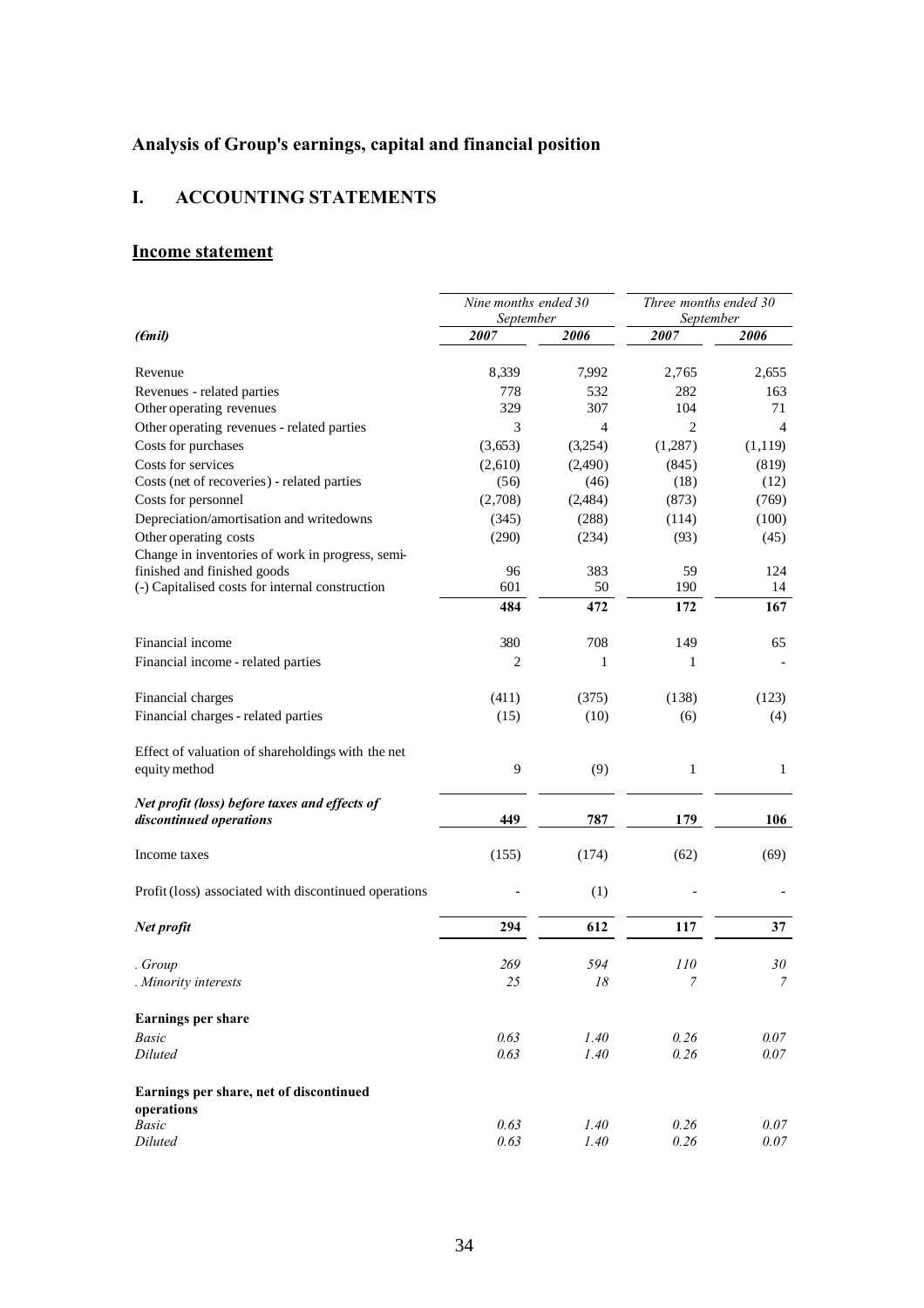# **Balance sheet**

| $\epsilon$ mil                                                                   | 30.09.07       | 31.12.06       |
|----------------------------------------------------------------------------------|----------------|----------------|
| Non-current assets                                                               |                |                |
| Intangible assets                                                                | 5,691          | 5,317          |
| Property, plant and equipment                                                    | 2,829          | 2,660          |
| Investment property                                                              | 1              | 2              |
| Equity investments                                                               | 143            | 140            |
| Financial assets at fair value                                                   | 704            | 857            |
| Non-current receivables from related parties                                     | 12             | 16             |
| Receivables                                                                      | 416            | 426            |
| Deferred tax assets                                                              | 480            | 470            |
| Other assets                                                                     | 6              | 9.             |
|                                                                                  | 10,282         | 9,897          |
| Current assets                                                                   |                |                |
| Inventories                                                                      | 3,530          | 3,095          |
| Due from customers for contract work                                             | 3,341          | 2,823          |
| Current receivables from related parties                                         | 437            | 438            |
| Trade receivables                                                                | 3,723          | 3,479          |
| Financial assets at fair value                                                   | 13             | 21             |
| Tax receivables                                                                  | 461<br>473     | 469            |
| Financial receivables<br>Derivatives                                             | 174            | 452<br>147     |
| Other assets                                                                     | 482            | 447            |
| Cash and cash equivalents                                                        | 404            | 2,003          |
|                                                                                  | 13,038         | 13,374         |
|                                                                                  |                |                |
| Non-current assets held for sale                                                 |                | 110            |
| <b>Total</b> assets                                                              | 23,320         | 23,381         |
|                                                                                  |                |                |
| Shareholders' equity<br>Share capital                                            | 1,856          | 1,858          |
| Other reserves                                                                   | 3,403          | 3,418          |
| Total shareholders' equity                                                       | 5,259          | 5,276          |
| Minority interests                                                               | 99             | 81             |
| Total shareholders' equity and minority interests                                | 5,358          | 5,357          |
|                                                                                  |                |                |
| Non-current liabilities                                                          |                |                |
| Financial payables                                                               | 1,964<br>1,199 | 1,979<br>1,238 |
| Severance pay and other employee liabilities<br>Provisions for risks and charges | 398            | 365            |
| Deferred tax liabilities                                                         | 379            | 340            |
| Other liabilities                                                                | 1,227          | 1,332          |
|                                                                                  | 5,167          | 5,254          |
|                                                                                  |                |                |
| Current liabilities                                                              |                |                |
| Due to customers for contract work                                               | 5,640          | 5,529          |
| Current payables to related parties                                              | 516            | 594            |
| Trade payables                                                                   | 3,528          | 3,486          |
| Financial payables<br>Tax payables                                               | 992<br>241     | 881<br>322     |
| Provisions for risks and charges                                                 | 545            | 571            |
| Derivatives                                                                      | 98             | 104            |
| Other liabilities                                                                | 1,235          | 1,200          |
|                                                                                  | 12,795         | 12,687         |
|                                                                                  |                |                |
| Liabilities directly correlated with assets                                      |                |                |
| held for sale                                                                    |                | 83             |
| <b>Total liabilities</b>                                                         | 17,962         | 18,024         |
| Total liabilities and shareholders' equity                                       | 23,320         | 23,381         |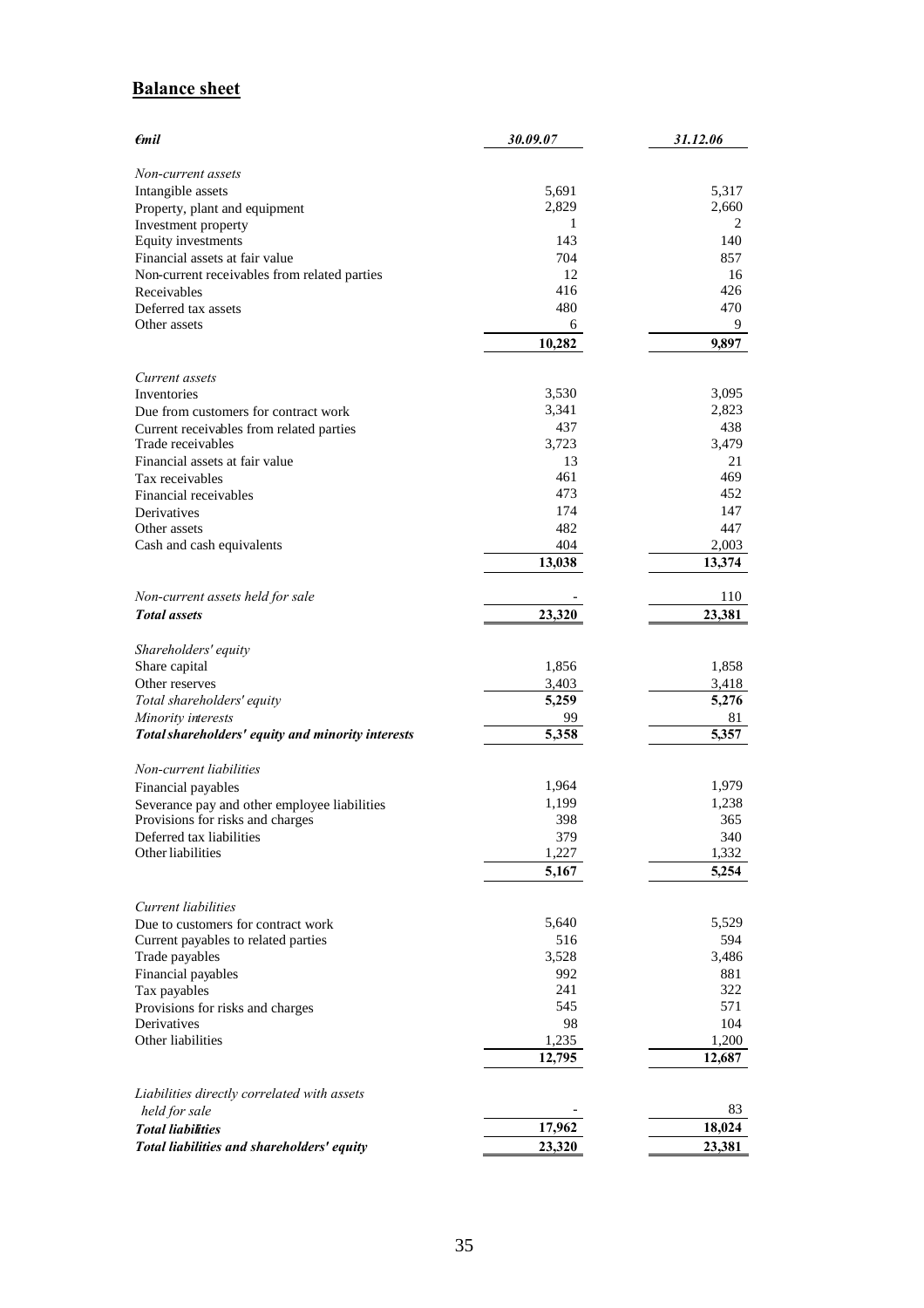## **Cash flow**

| $\epsilon$ mil                                                         | For 9 months ended<br><b>30 September</b> |         |
|------------------------------------------------------------------------|-------------------------------------------|---------|
|                                                                        | 2007                                      | 2006    |
| Cash flow from operating activities:                                   |                                           |         |
| Gross cash flow from operating activities                              | 943                                       | 811     |
| Changes in working capital                                             | (1,040)                                   | (1,221) |
| Changes in other operating assets and liabilities, taxes and financial |                                           |         |
| charges                                                                | (464)                                     | (330)   |
| Cash flow generated from (used in) operating activities                | (561)                                     | (740)   |
| Cash flow from investing activities:                                   |                                           |         |
| Company acquisition, net of cash acquired                              | (423)                                     | (206)   |
| Investments in property, plant and equipment and intangible assets     | (922)                                     | (430)   |
| Disposals of property, plant and equipment and intangible assets       | 24                                        | 60      |
| Ansaldo STS initial public offering                                    |                                           | 458     |
| Other investment activity                                              | 36                                        | 112     |
| Cash flow generated from (used in) investing activities                | (1,285)                                   | (6)     |
| Cash flow from financing activities:                                   |                                           |         |
| Increases in share capital                                             | 8                                         | 20      |
| Dividends paid                                                         | (151)                                     | (214)   |
| Net change in other financing activities                               | 407                                       | 303     |
| Cash flow generated from (used in) financing activities                | 264                                       | 109     |
| Net increase/(decrease) in cash and cash equivalents                   | (1582)                                    | (637)   |
| <b>Translation differences</b>                                         | (17)                                      | (2)     |
| Cash and cash equivalents at 1 January                                 | 2,003                                     | 1,061   |
| Cash and cash equivalents at 30 September                              | 404                                       | 422     |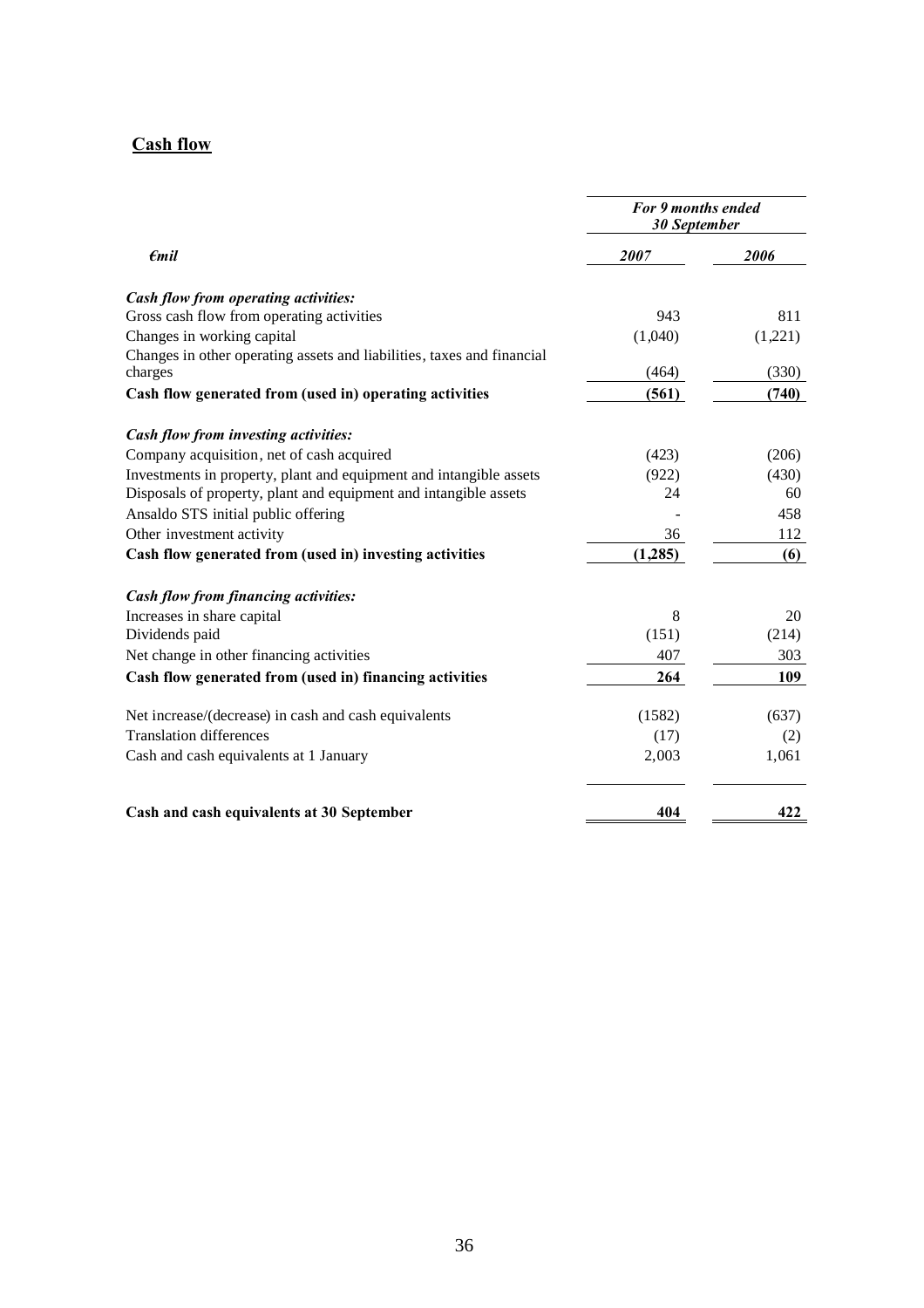# **Statement of changes in shareholders' equity**

|                                                                                                                                                                                          | <b>Share</b><br>Capital | <b>Retained</b><br><b>Earnings</b><br>(Losses) | Other<br><b>Reserves</b> | <b>Total</b><br>Shareholders'<br><b>Equity</b> | Minority<br><b>Interests</b> | <b>Total</b><br><b>Shareholders</b><br>' Equity and<br><b>Minority</b> |
|------------------------------------------------------------------------------------------------------------------------------------------------------------------------------------------|-------------------------|------------------------------------------------|--------------------------|------------------------------------------------|------------------------------|------------------------------------------------------------------------|
| $\epsilon$ mil                                                                                                                                                                           |                         |                                                |                          |                                                |                              | <b>Interests</b>                                                       |
| <b>Shareholders' equity at 31 December 2005</b>                                                                                                                                          | 1,858                   | 2,173                                          | 413                      | 4,444                                          | 154                          | 4,598                                                                  |
|                                                                                                                                                                                          |                         |                                                |                          |                                                |                              |                                                                        |
| Change in the fair value of assets available for<br>sale and transfers to the income statement<br>Change in the fair value of cash-flow hedge<br>instruments and transfers to the income |                         |                                                | (90)                     | (90)                                           |                              | (90)                                                                   |
| statement                                                                                                                                                                                |                         |                                                | 77                       | 77                                             |                              | 77                                                                     |
| Repurchase of own shares, net of own shares<br>sold                                                                                                                                      | (19)                    |                                                |                          | (19)                                           |                              | (19)                                                                   |
| Allocation for stock grant plans                                                                                                                                                         |                         |                                                | 10                       | 10                                             |                              | 10                                                                     |
| <b>Translation differences</b><br>Dividends                                                                                                                                              |                         | (211)                                          | 22                       | 22<br>(211)                                    | (3)<br>(3)                   | 19<br>(214)                                                            |
| Subscriptions                                                                                                                                                                            |                         |                                                |                          |                                                | 2                            | 2                                                                      |
| Capital increases for exercise of stock options<br>Change in area of consolidation and other minor                                                                                       | 6                       | 16                                             | (2)                      | 20                                             |                              | 20                                                                     |
| amounts                                                                                                                                                                                  |                         | 27                                             |                          | 27                                             | (93)                         | (66)                                                                   |
| Profit at 30 September 2006                                                                                                                                                              |                         | 594                                            |                          | 594                                            | 18                           | 612                                                                    |
| <b>Shareholders' equity at 30 September 2006</b>                                                                                                                                         | 1,845                   | 2,599                                          | 430                      | 4,874                                          | 75                           | 4.949                                                                  |
| <b>Shareholders' equity at 31 December 2006</b>                                                                                                                                          | 1,858                   | 2,933                                          | 485                      | 5,276                                          | 81                           | 5,357                                                                  |
|                                                                                                                                                                                          |                         |                                                |                          |                                                |                              |                                                                        |
| Change in the fair value of assets available for                                                                                                                                         |                         |                                                |                          |                                                |                              |                                                                        |
| sale and transfers to the income statement<br>Change in the fair value of cash-flow hedge                                                                                                |                         |                                                | (136)                    | (136)                                          |                              | (136)                                                                  |
| instruments and transfers to the income<br>statement                                                                                                                                     |                         |                                                | 44                       | 44                                             |                              | 42                                                                     |
| Repurchase of own shares, net of own shares                                                                                                                                              |                         |                                                |                          |                                                | (2)                          |                                                                        |
| sold                                                                                                                                                                                     | (5)                     |                                                |                          | (5)                                            |                              | (5)                                                                    |
| Allocation for stock grant plans                                                                                                                                                         |                         |                                                | 24                       | 24                                             | 1                            | 25                                                                     |
| <b>Translation differences</b>                                                                                                                                                           |                         |                                                | (76)                     | (76)                                           |                              | (76)                                                                   |
| Dividends                                                                                                                                                                                |                         | (149)                                          |                          | (149)                                          | (2)                          | (151)                                                                  |
| Capital increases for exercise of stock options<br>Change in area of consolidation and other minor                                                                                       | 3                       | 5                                              |                          | 8                                              |                              | 8                                                                      |
| amounts                                                                                                                                                                                  |                         | 4                                              |                          | 4                                              | (4)                          |                                                                        |
| Profit at 30 September 2007                                                                                                                                                              |                         | 269                                            |                          | 269                                            | 25                           | 294                                                                    |
|                                                                                                                                                                                          |                         |                                                |                          |                                                |                              |                                                                        |
| <b>Shareholders' equity at 30 September 2007</b>                                                                                                                                         | 1,856                   | 3,062                                          | <u>341</u>               | 5,259                                          | 99                           | 5,358                                                                  |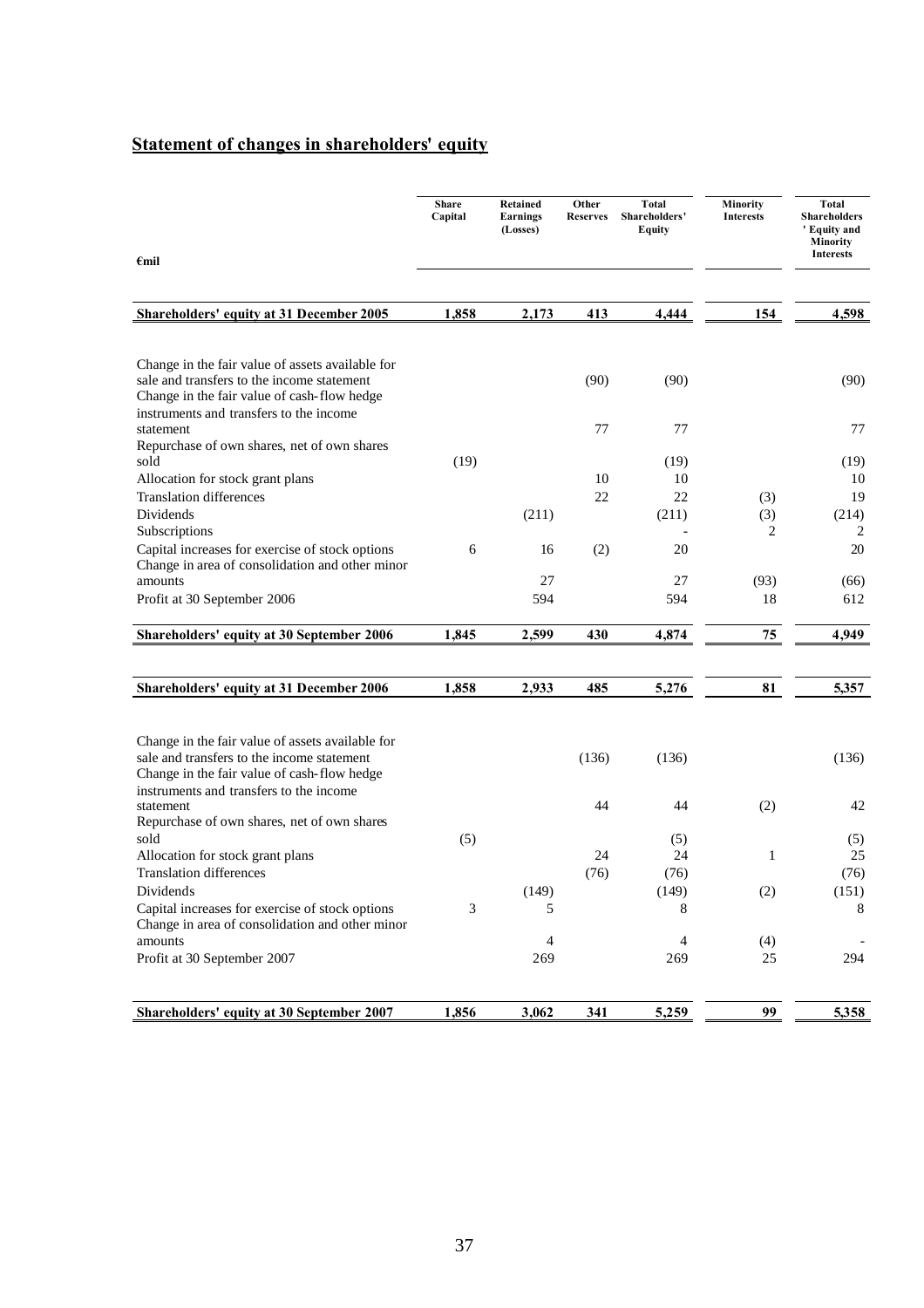### **II. GENERAL INFORMATION**

Finmeccanica is a company limited by shares based in Rome (Italy), at Piazza Monte Grappa 4, and is listed on the Milan stock market (S&P/MIB).

The Finmeccanica Group is a major Italian high technology organisation. Finmeccanica S.p.A., the holding company responsible for guiding and controlling industrial and strategic operations, coordinates its subsidiaries (the Finmeccanica Group or, simply, the Group), which are especially concentrated in the fields of helicopters, defence, aeronautics, space, energy and transportation.

## **III. FORM, CONTENT AND APPLICABLE ACCOUNTING STANDARDS**

Pursuant to Article 82 of the Issuers Regulation no. 11971/99 as amended and integrated, the consolidated quarterly report of the Finmeccanica Group at 30 September 2007 has been prepared in accordance with IAS 34 'Interim Financial Reporting' issued by the International Accounting Standards Board (IASB), as ratified at the date of presentation of this quarterly report.

In application of Regulation (EC) No. 1606/2002 of 19 July 2002, the consolidated quarterly report of the Finmeccanica Group at 30 September 2007 was prepared in accordance with the international accounting standards (IFRS) ratified by the European Commission, supplemented by the relevant interpretations (Standing Interpretations Committee - SIC and International Financial Reporting Interpretations Committee - IFRIC) issued by the International Accounting Standard Board (IASB).

The accounting principles used in the preparation of this quarterly report and the basis for preparation are the same as the accounting principles and basis for preparation used in the preparation of the consolidated annual financial statements at 31 December 2006 and the quarterly financial statements at 30 September 2006, with the exception of the changes described in Note 3.2.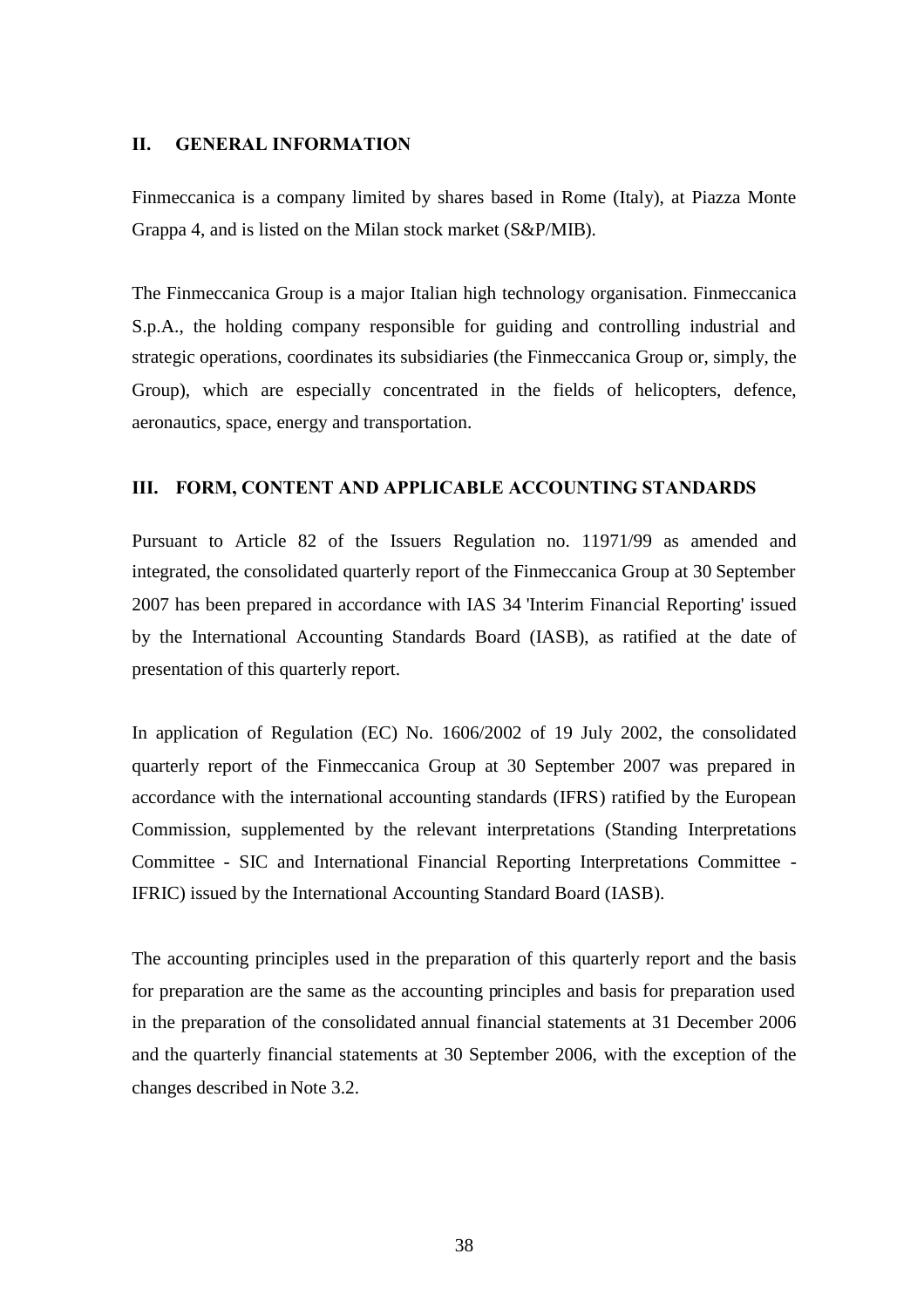Preparation of the consolidated quarterly report required management to make certain estimates. The main areas affected by estimates or assumptions of particular importance or that have significant effects on the balances shown are described in Note 3.

All figures are shown in millions of euros unless otherwise indicated.

This consolidated quarterly report prepared in accordance with IFRS has not been audited.

## *III.1 Treatment of income taxes applied in the preparation of interim reports and the seasonality of operations*

#### **Treatment of taxes**

In the interim financial statements, income taxes are estimated by applying the expected effective tax rate to the interim pre-tax result.

#### **Cash flows relating to operations**

The businesses in which the Group is primarily active are characterised by a high concentration of cash flows from customers in the closing months of the year. This pattern affects both the interim cash flow statements and the volatility of the debt situation of the Group over each interim period, which shows a marked improvement in the final months of the calendar year.

## *III.2 Effects of changes in accounting principles adopted*

#### **Non-recurring costs**

Non-recurring costs were previously classified by the Group among inventories. In 2006, the regulations implementing Law 808/1985 underwent profound changes. Specifically, special rules were carved out for programmes involving national security or of European interest. As a consequence, non-recurring costs reported as intangible assets are offset by subsidies received, whereas royalties are paid to the funding agency based on sales of goods that use technologies developed under these programmes. In contrast,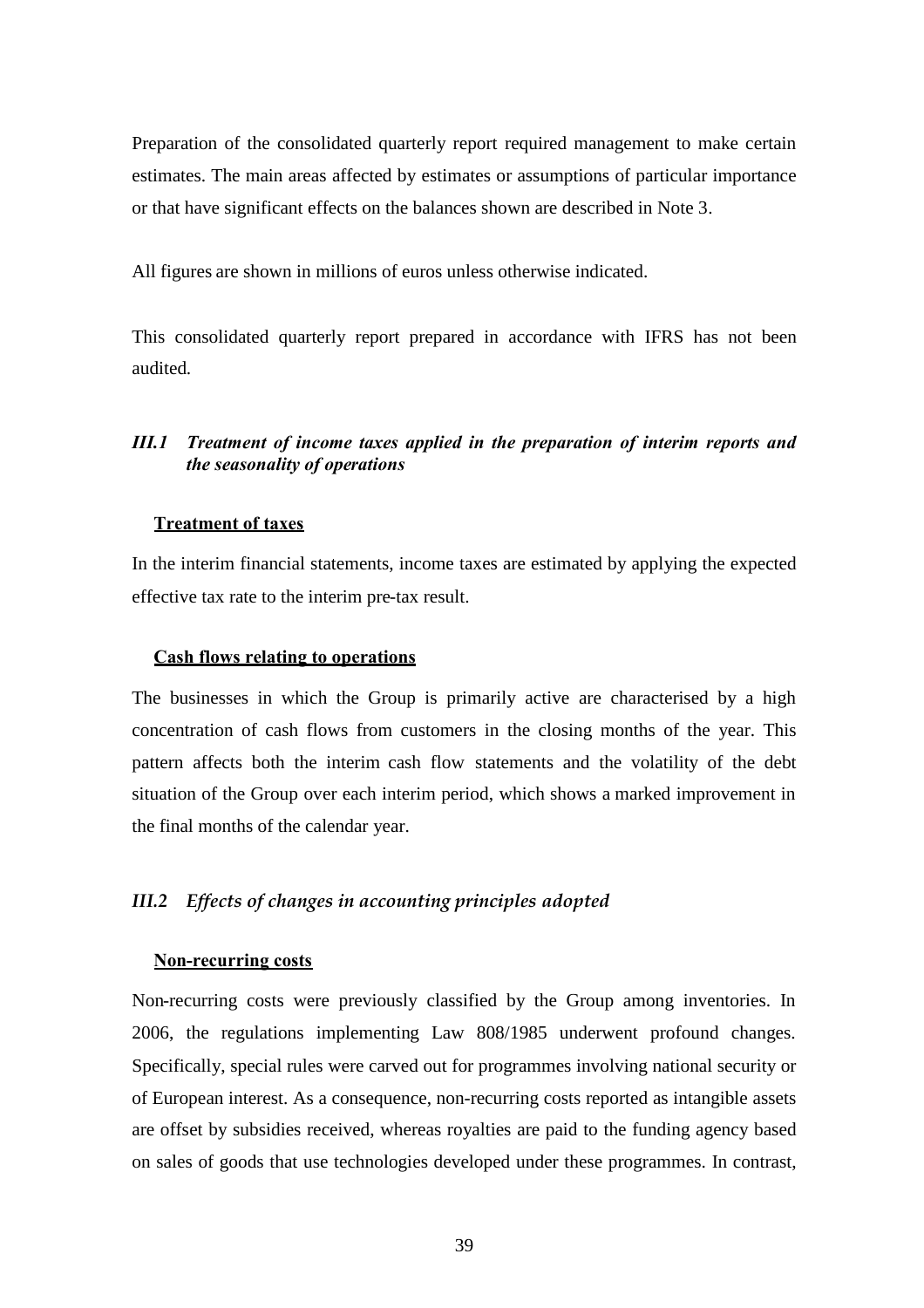the obligation to repay the amount without interest is still valid for programmes other than the aforementioned.

The related payable has been classified among other current or non-current liabilities based on the assumed date of repayment.

The primary changes compared with balance sheet and income statement at 30 September 2006 are:

- the reclassification of non-recurring costs among intangible assets, due to the overall redefinition of the accounting treatment of these items and in adherence with the practices developed following the introduction of the IFRS;
- the reclassification of payables pursuant to Law 808 for "civil" programmes that were classified among other current or non-current liabilities, based on the assumed date of repayment, while funds relating to national security programmes were offset against the related non-recurring costs, recognised among intangible assets. In the event where funds exceed capitalised costs, the difference has been classified among other liabilities;
- the recognition of non-current receivables from the Ministry of Economic Development (MED) with regard to the current value of funds pursuant to Law 808 relating to national security projects where receipt of payment is deferred;
- the recognition of payments for royalties relating to sales already made but not yet paid to the funding agency;
- the increase in non-current assets and liabilities. In the past, these items where entirely classified within working capital.

In order to provide a better comparison of the income statement and the statement of cash flows for the same period of 2006, it should be noted that: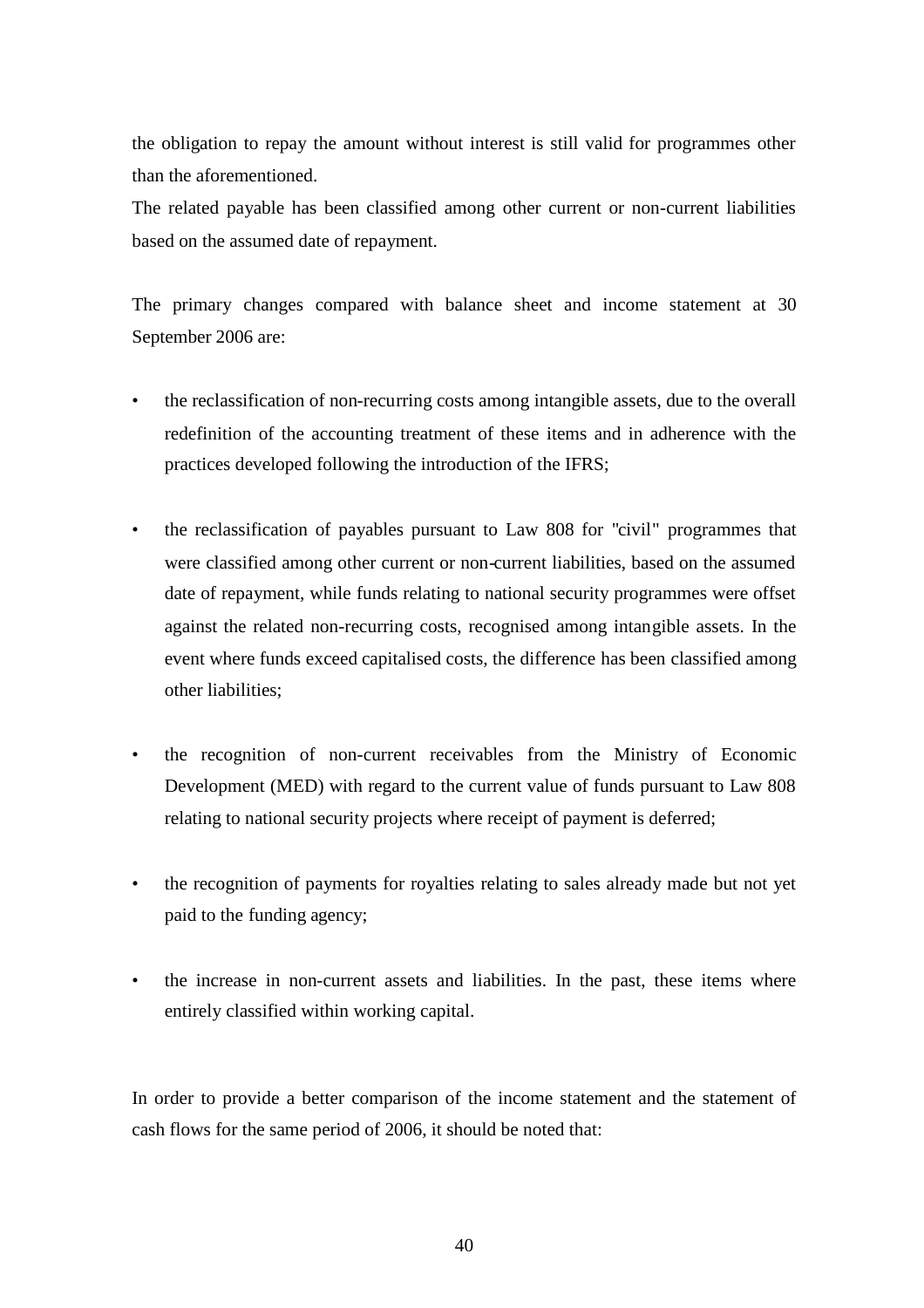- the capitalisation of non-recurring costs was recognised in the first nine months of 2007 as a reduction of costs in the income statement. In the first nine months of 2006, this value was treated as a separate component of revenue, within the value of production (change in work in progress, semi-finished and finished goods);
- the cash flows relating to these expenses were recognised among investments in the statement of cash flows for first nine months of 2007. In the first half of 2006, these figures where treated as a "change in other operating assets and liabilities", within the cash flow generated by operating assets.

#### **Participation of the MBDA joint venture in the BAE Systems pension funds**

The British employees of the MBDA joint venture, consolidated proportionally at 25% by the Group, participate in pension plans in the UK, in which the primary employer is BAE Systems Plc.

Under IAS 19, these funds are treated as "multi-employer plans". Although under the shareholders' agreement, MBDA's contribution to the fund is capped through 31 December 2007, with any difference to be contributed by BAE, IAS 19 provides that any plan deficit is to be allocated to all the companies that participate in the plan in a role other than sponsor. Starting from 1 January 2005, as a result of the transition to IFRS, BAE revealed a deficit in its plans calculated under IAS 19. However, the information provided was not deemed sufficient by the Group to permit it to allocate properly a share of the deficit to its assets held in MBDA and, as a result, the participation in the fund was accounted for using the rules provided for defined-contribution plans by recognising the contribution paid in the income statement without any recognition of the actuarial deficit attributable to the fund. In 2006, greater information concerning the methods for determining the total deficit and possible allocations to individual entities that participate in the plan was obtained. Therefore, the Group estimated its share of the deficit for MBDA at €mil 75. The change in the accounting method for representing the participation of MBDA in BAE's pension fund was recognised in accordance with IAS 8 ("*Accounting policies, changes in estimates and errors*") adjusting the opening shareholders' equity at 1 January 2006.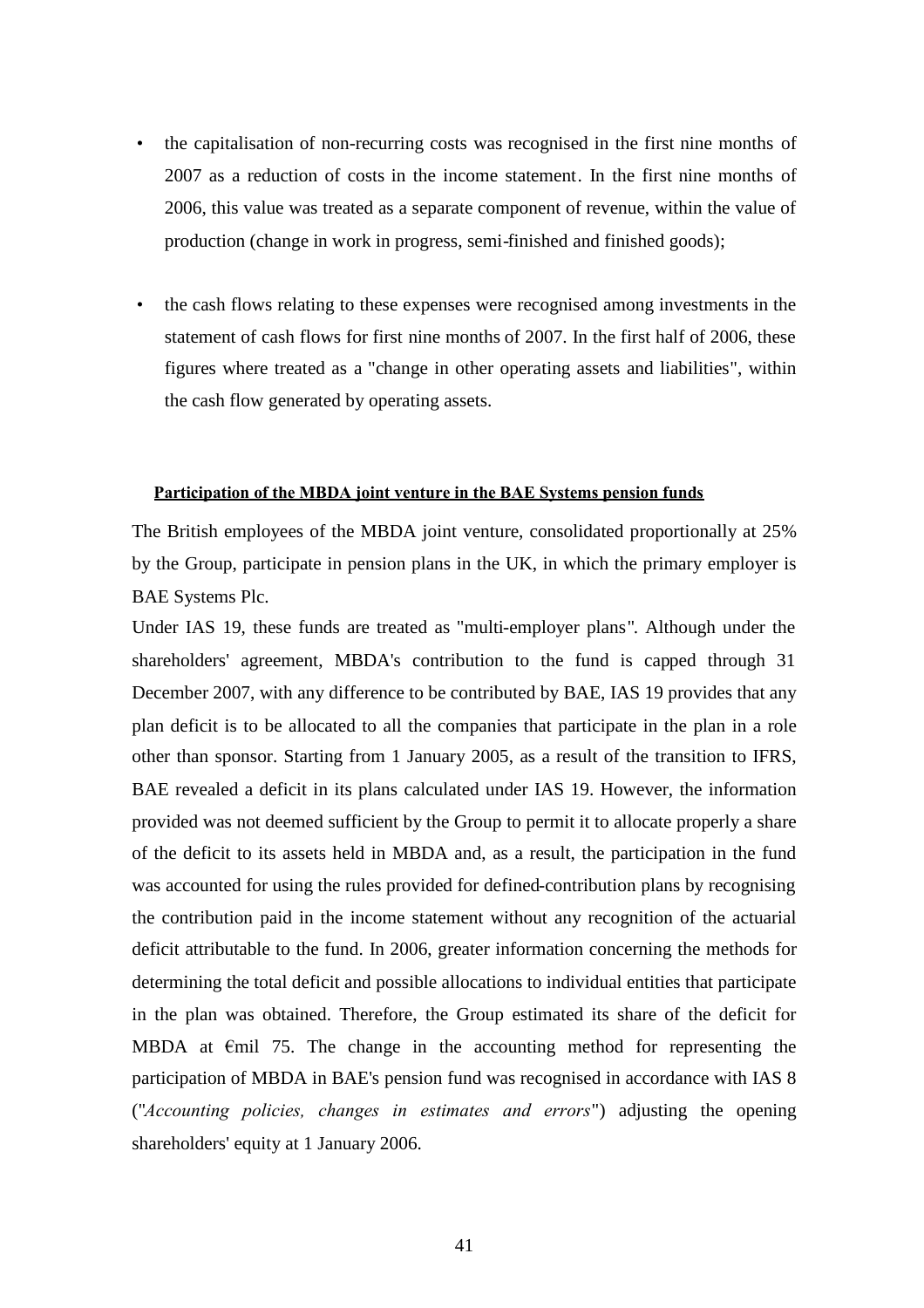As a result, costs related to this plan are reported as defined-benefit plan costs in 2007 and calculated in accordance with the actuarial rules set out by IAS 19, whereas they were accounted for as defined-contribution plan costs in 2006.

# **Effects of the reform of severance pay legislation (The 2007 Finance Law and enabling acts)**

In respect of the severance pay contributions (TFR), recognised as a defined-benefit plan through 31 December 2006, Law 296 of 27 December 2006 ("2007 Finance Law") and the subsequent decrees and regulations issued in 2007 introduced significant changes concerning the destination of the accrued severance pay contributions within the context of the reform of the pension system.

Specifically, employees may direct new funds allocated as severance pay towards supplementary pension plans or they may elect to have the funds remain with the company (for companies with 50 or fewer employees), or be transferred to INPS, the national social security institute (in the case of companies with more than 50 employees). Based on these rules and on the generally agreed interpretation of them, the Group has decided that:

- severance pay contributions accrued as of 31 December 2006 shall be treated as a defined-benefit plan, measured using actuarial rules without, however, including the component relating to future salary increases. The resulting difference between the new calculation and the previous amount recognised is treated as a curtailment in accordance with IAS 19, paragraph 109, and is recognised in the income statement along with the actuarial profits and losses not previously recognised under the corridor method. The estimated effects of this curtailment are reported the account "Costs for purchases and personnel";
- subsequent severance pay contributions, whether paid towards the supplementary pension plan or paid into a treasury account held with INPS, are to be treated as contributions to defined-contribution plans. The estimated actuarial component has been excluded from the calculation of the accrued cost.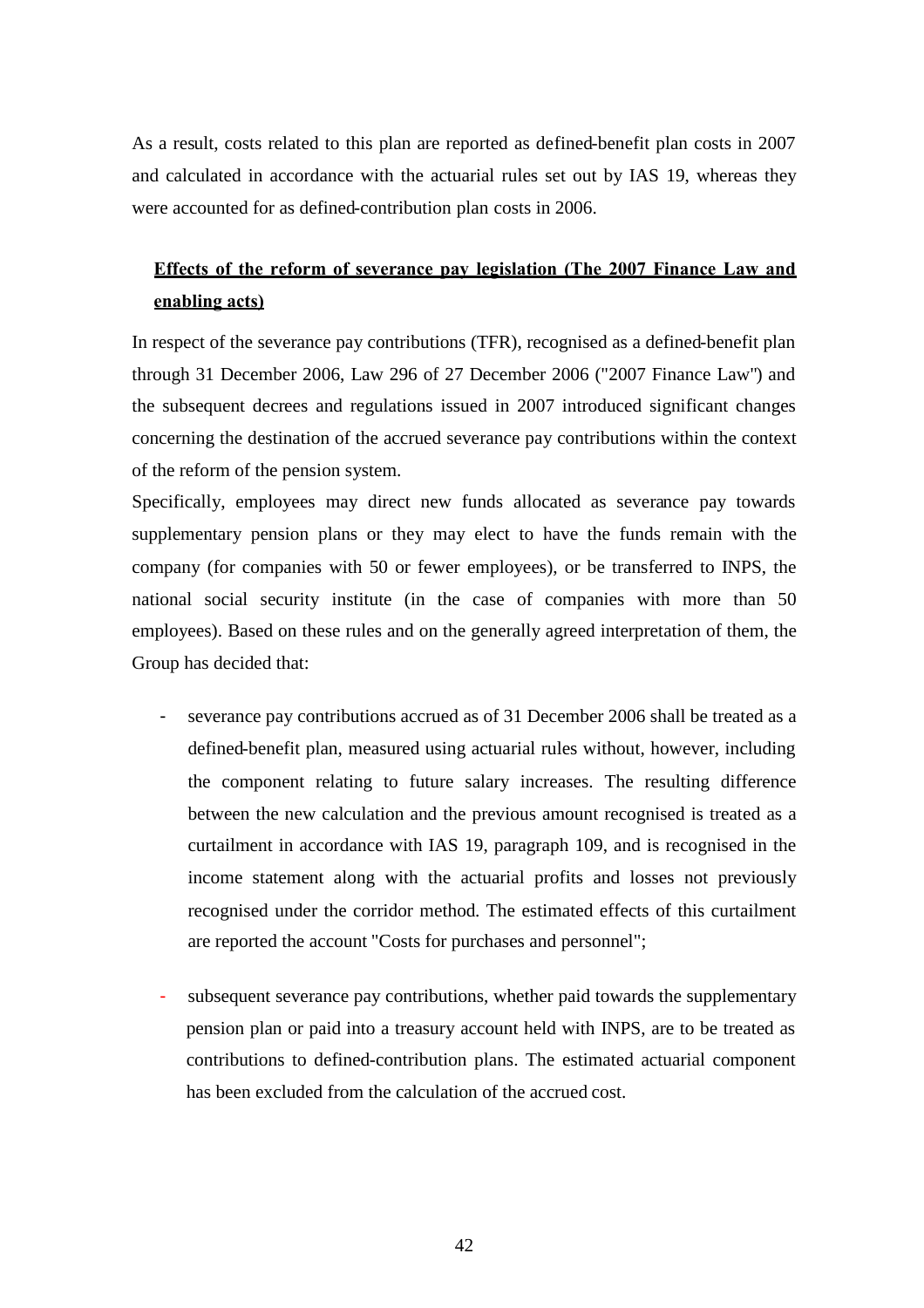#### **IV. SIGNIFICANT ISSUES**

#### *IV.1 Non-recurring costs*

The costs incurred for design activities, prototype development and customisation to technical and operating specifications if clearly identified - if financed by Law 808/1985, which governs state support to promote the competitiveness of companies operating in the aeronautics and defence industries - are classified by the Group as intangible assets. Such costs are stated net of benefits received or to be received under Law 808/1985 for programmes qualifying as important for national security or similar purposes. For these programmes, the Law 808/1985 benefits are recognised as a decrease in capitalised costs, while the royalties due to the funding agency are recognised in the accounts upon verification of satisfaction of the requirements of the applicable law (sale of products incorporating technology eligible for legal subsidies).

As to "Other programmes", non-recurring costs are reported as part of "non-recurring costs", while financing received is reported among "other liabilities" at the nominal value, with a distinction being made between the current and non-current portions based on the expected date of repayment. In both cases, non-recurring costs are suspended between intangible assets and amortisation on the basis of units manufactured in relation to those expected to be produced. Such costs are subject to impairment tests performed at least annually until development is completed, and thereafter if the outlook of the obtaining of contracts changes due to the absence of or delay in expected orders. The test is performed on the basis of the projected sale plans, generally over five years, in consideration of the especially long life-cycle of the products being developed.

## *IV.2 Financing for GIE ATR aircraft*

In order to enhance its competitive position, GIE ATR facilitates customer financing by providing specific guarantees to third parties (an approach taken by its direct competitors); in the past, this activity has also been conducted through special-purpose entities.

Where, due to the effect of the guarantees provided or the content of other contractual provisions, it is felt that substantially all risks and benefits attaching to aircraft sale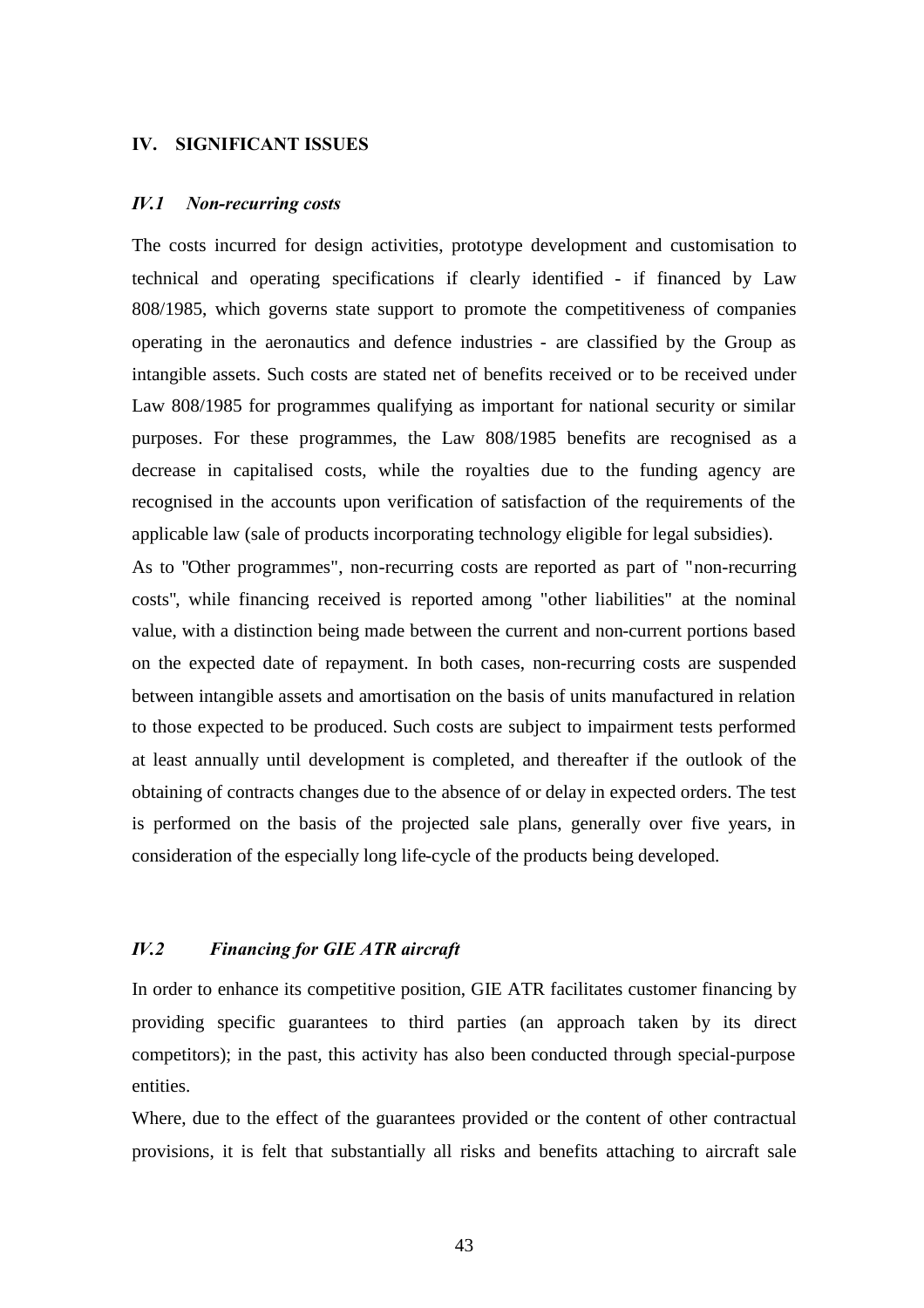contracts have not transferred to customers, the sale is not recognised as such in the financial statements. Rather, the entire transaction is recognised as a lease, postponing the recognition of profits (until such time as the risks are eliminated through the recognition of deferred income) and carrying the aircraft among the Group's assets, undergoing normal depreciation. If, however, the transaction is structured in a manner in which substantially all risks and benefits are transferred to the customer, it is booked as a loan or a financial lease, with the sale being recognised upon delivery and the financial component being recognised under financial income on an accruals basis. If contracts envisage a buy-back clause or a residual value guarantee, the transaction is booked as a sale only if the present value of the guarantees can be considered immaterial with respect to the overall value of the transaction; otherwise, the aircraft is carried as a Group asset and depreciated. All likely risks associated with transactions carried out by GIE ATR are measured on the basis of a prudent valuation conducted by management and are either deducted directly from the carrying value of the asset or are recognised under provisions for risks and charges.

#### *IV.3 Hedging long-term contracts against foreign-exchange risk*

In order to hedge exposure to changes in flows of receipts and payments associated with long-term construction contracts denominated in currencies other than the functional currency, the Group enters into specific hedges for the expected individual cash flows in respect of the contracts. The hedges are effected when the commercial contracts are finalised, except where the award of the contracts is felt to be highly likely as a result of existing framework contracts. Exchange-rate risk is normally hedged with plain-vanilla instruments (forward contracts); in some cases, however, in order to protect the Group against the persistent adverse trend in the US dollar, the Group has entered into more structured transactions that, while substantively hedging the positions, do not qualify for hedge accounting under IAS 39. In such cases, as in all cases where hedges prove to be ineffective, changes in the fair value of such instruments are booked immediately to the income statement as financial income (charges), while the underlying instrument is valued as if it were exposed to exchange-rate fluctuation. Hedges in the former case are treated as cash-flow hedges, considering as ineffective the part relating to the premium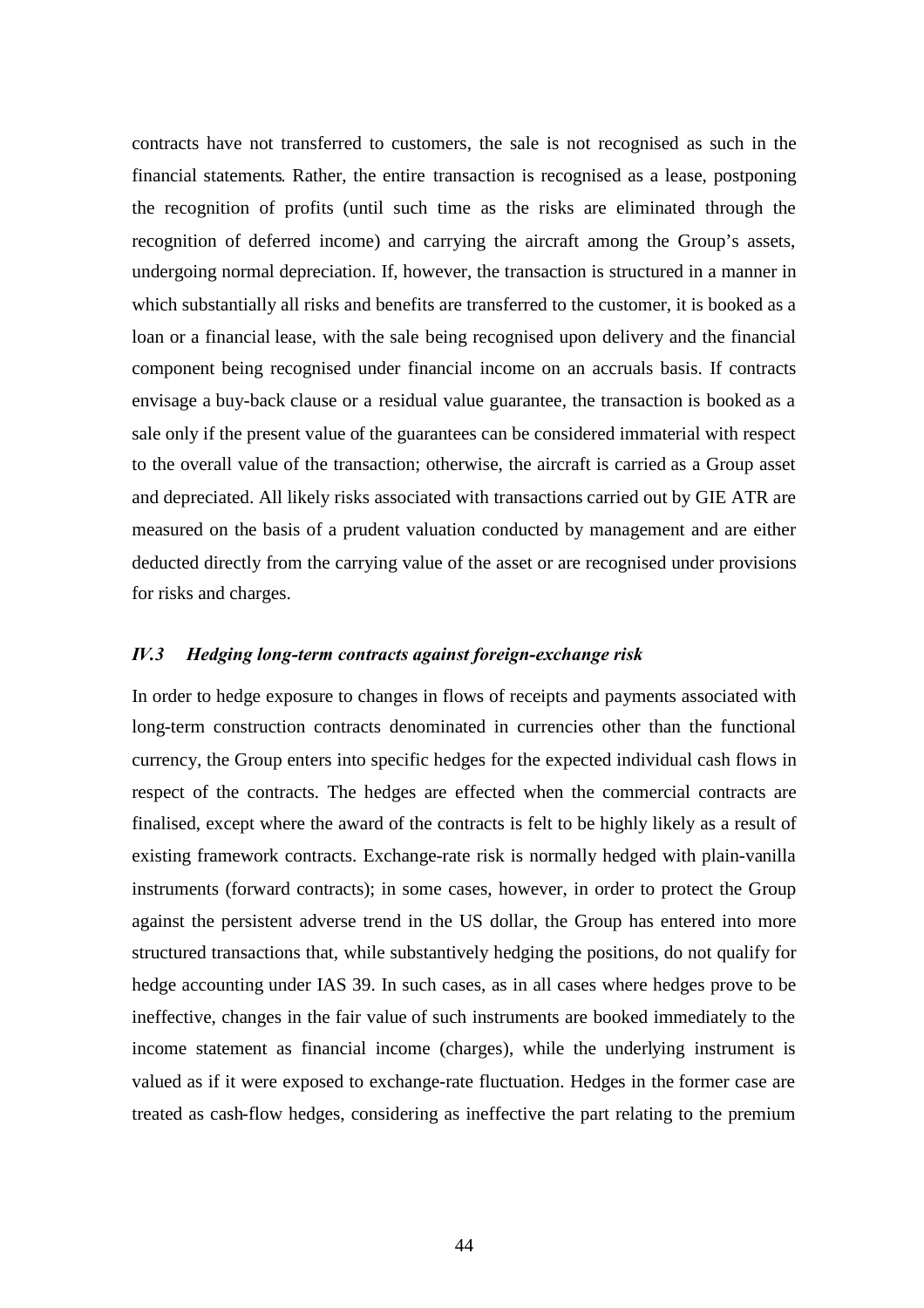or to the discount in the case of forwards or to the time value in the case of options, which is booked among financial income (charges).

### *IV.4 Recognition of the equity investment in STMicroelectronics NV (STM)*

The equity investment indirectly held in STM was designated as *'*available for sale'*.* Accordingly, the carrying value is adjusted at each balance-sheet or interim balancesheet date to market value (bid price), recognising changes in fair value, in a specific equity reserve (reserve for assets available for sale), which will be reversed to profit or loss only if and when the equity investment is sold.

#### *IV.5 Provisions for risks and estimates of final costs of long-term contracts*

The Group operates in sectors and with contractual arrangements that are especially complex. They are recognised on a percentage-of-completion basis. Margins reported in the income statement are a function of both the state of completion of the contracts and the margins that are expected to be recognised for the completed contract. Accordingly, the correct reporting of work in progress and of the margins on contracts not yet completed requires management to make a careful estimate of the final costs and expected increases as well as delays, extra costs and penalties that could reduce the expected margin. To provide better support for this activity, the Group has equipped itself with contract-management and risk-analysis instruments designed to identify, monitor, and quantify the risks associated with such contracts. The amounts reported in the financial statements and in the interim reports represent management's best estimate at the reporting date using such supports.

In addition, the Group's operations regard sectors and markets where many disputes are settled only after a considerable period of time, especially in cases where the customer is a government entity, making it necessary for management to estimate the outcome of such disputes. The main potential loss situations classified as "probable" or "possible" (no provision is recognised for the latter) are discussed further below.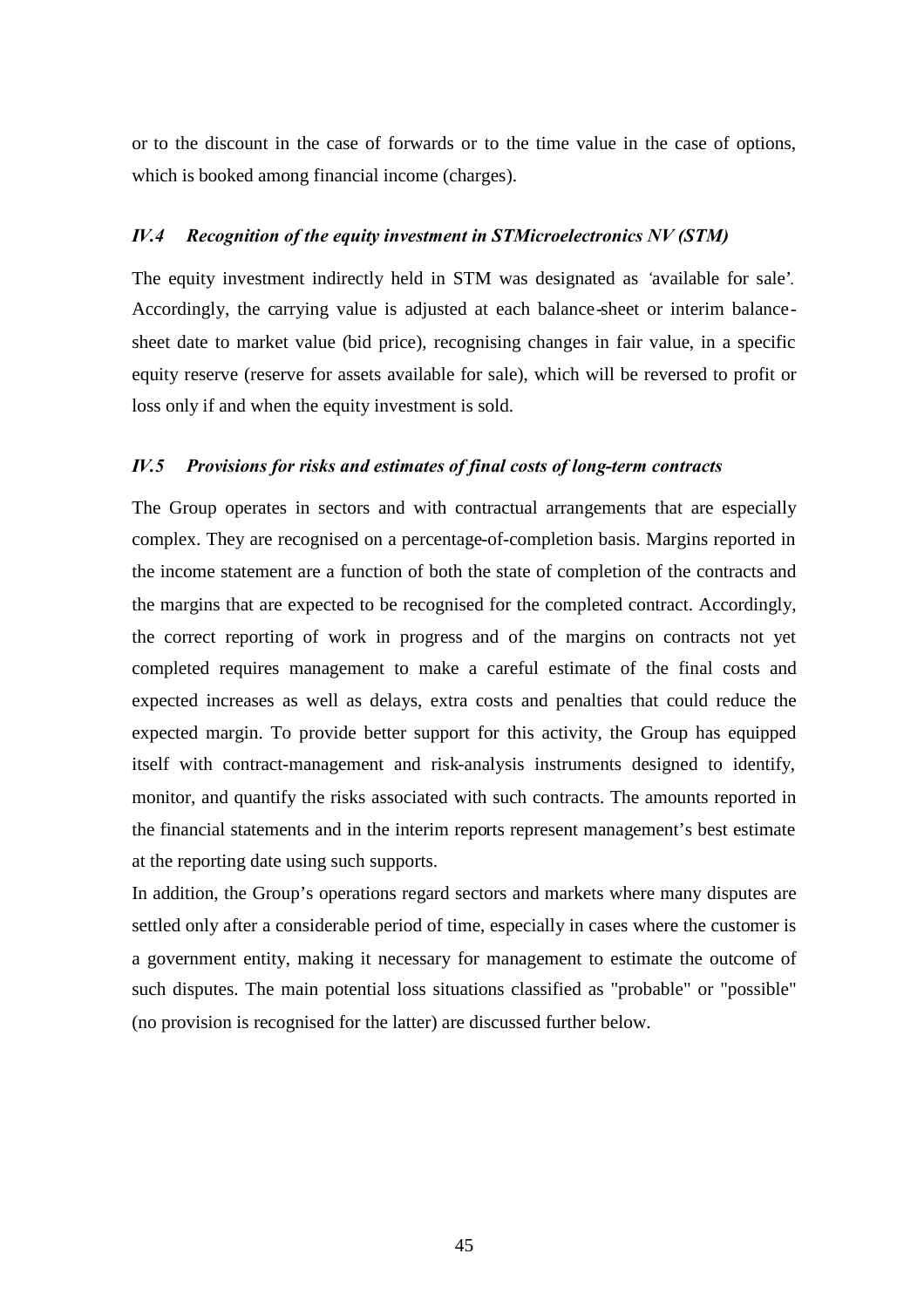### **V. SIGNIFICANT NON-RECURRING EVENTS AND TRANSACTIONS**

On 30 March 2007 Finmeccanica completed the purchase of 25% of Selex Sensors and Airborne Systems S.p.A. from BAE Systems for an outlay of about €mil 400. The value of the investment was already reflected in the net financial indebtedness at the end of 2006, and thus, the transaction had no impact on the financial position for the first nine months of 2007.

It should be noted that in the first nine months of 2006 a project was finalised for listing **Ansaldo STS S.p.A**. on the Italian Stock Exchange; the company is the head of a group which incorporates the system and railway signalling activity of Finmeccanica's transportation segment. On 24 March 2006 52.17% (52,174,000 shares) of the company's share capital was placed with institutional and retail investors at a price of  $\epsilon$ 7.80 per share. During the days thereafter, the banks heading the placement consortium exercised the greenshoe option to purchase another 7,826,000 shares (7.83% of the share capital) at a price of  $\epsilon$ 7.80 per share, bringing the placement to 60%. The shares are listed on the STAR segment of the Mercato Telematico Azionario of the Italian Stock Exchange.

|                            | $\epsilon$ mil |
|----------------------------|----------------|
| Proceeds from the offering | 458            |
| Realised capital gain      | 417            |
| Tax effect                 | (12            |

Following is a summary of the transaction at 30 September 2006:

The company is currently consolidated on a line-by-line basis, with 60% of the company's net income and equity allocated to minority interests.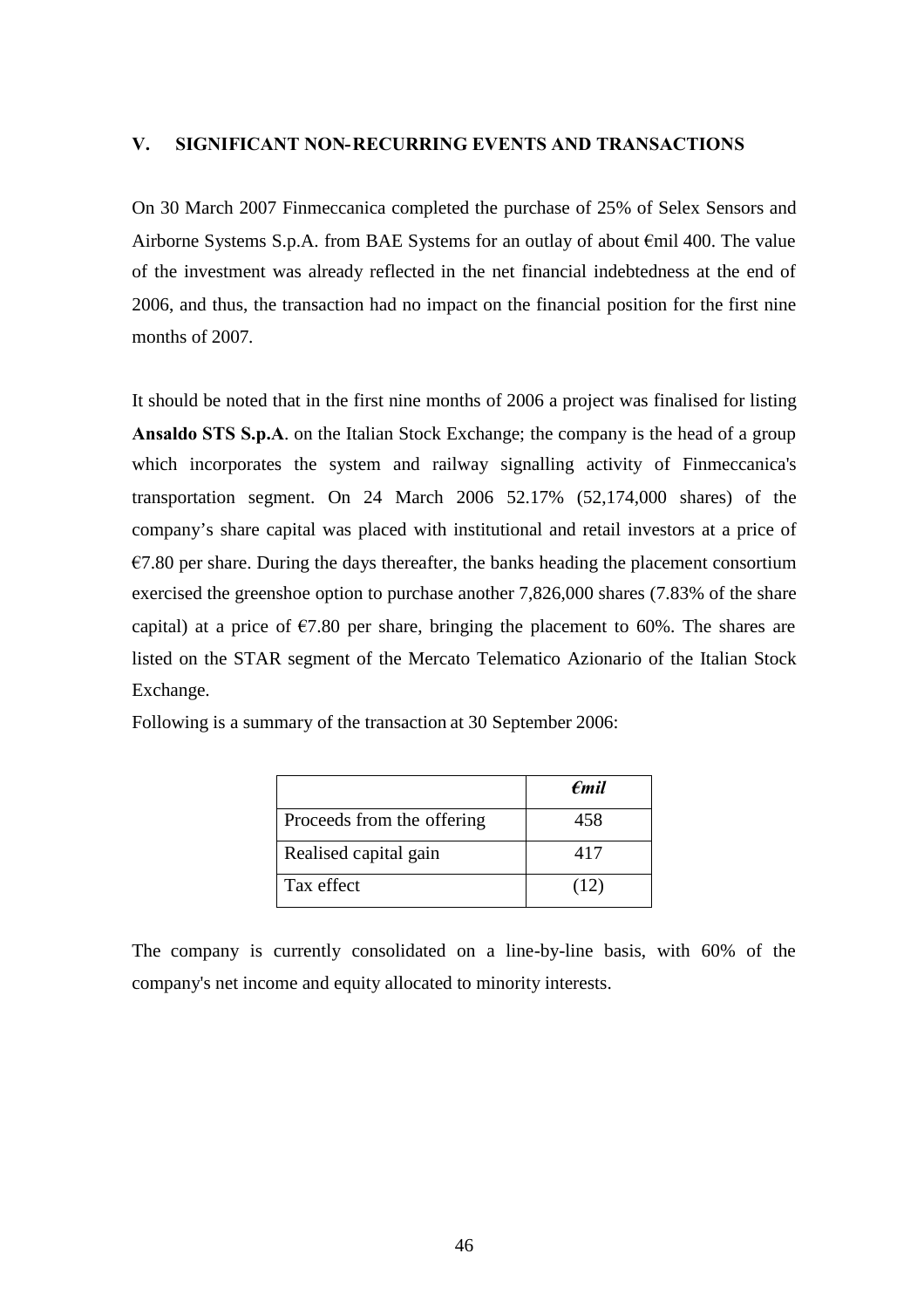### **VI. SEGMENT INFORMATION**

#### Primary basis

The Group operates in a variety of industry segments: helicopters, defence electronics, aeronautics, space, defence systems, energy, transportation and other activities.

For a more detailed analysis of the main programmes, prospects and operating indicators for each segment, see the section of this report discussing performance by division. The table below shows the results for each segment at 30 September 2007, compared with those of the same period of the previous year:

|                                                                                                | 30 September 2007  |                                      |                    |       |                                  |            |                     |       |                   |            |
|------------------------------------------------------------------------------------------------|--------------------|--------------------------------------|--------------------|-------|----------------------------------|------------|---------------------|-------|-------------------|------------|
|                                                                                                | <b>Helicopters</b> | <b>Defence</b><br><b>Electronics</b> | <b>Aeronautics</b> | Space | <b>Defence</b><br><b>Systems</b> | Energy     | Trans-<br>portation | Other | Elimin-<br>ations | Total      |
| Revenue from external                                                                          | 2,066              | 2,086                                | 1,077              | 553   | 611                              | 749        | 1,017               | 180   |                   | 8,339      |
| customers                                                                                      |                    |                                      |                    |       |                                  |            |                     |       |                   |            |
| Revenue from other                                                                             | 18                 | 376                                  | 419                | 40    | 108                              | $\sqrt{2}$ | 37                  | 34    | (256)             | 778        |
| segments                                                                                       |                    |                                      |                    |       |                                  |            |                     |       |                   |            |
| Operating profit (loss)                                                                        | 213                | 119                                  | 106                | 23    | 30                               | 46         | 15                  | (68)  |                   | 484        |
| Net financial income<br>(charges)                                                              |                    |                                      |                    |       |                                  |            |                     |       |                   | (44)       |
| Share of earnings of<br>companies in which<br>investments are held<br>Taxes                    | 1                  | $\mathbf{1}$                         | 8                  |       | (1)                              |            |                     |       |                   | 9<br>(155) |
| Profit (loss) associated<br>with discontinued<br>operations<br>Profit (loss) for the<br>period |                    |                                      |                    |       |                                  |            |                     |       |                   | 294        |
| Group                                                                                          |                    |                                      |                    |       |                                  |            |                     |       |                   |            |
|                                                                                                |                    |                                      |                    |       |                                  |            |                     |       |                   | 269        |
| Minority interests                                                                             |                    |                                      |                    |       |                                  |            |                     |       |                   | 25         |
| Investments                                                                                    | 115                | 159                                  | 573                | 18    | 34                               | 13         | 17                  | 15    |                   | 944        |

|                                                                                      | 30 September 2006  |                                      |                    |       |                                  |               |                     |       |                   |              |
|--------------------------------------------------------------------------------------|--------------------|--------------------------------------|--------------------|-------|----------------------------------|---------------|---------------------|-------|-------------------|--------------|
|                                                                                      | <b>Helicopters</b> | <b>Defence</b><br><b>Electronics</b> | <b>Aeronautics</b> | Space | <b>Defence</b><br><b>Systems</b> | <b>Energy</b> | Trans-<br>portation | Other | Elimin-<br>ations | Total        |
| Revenue from external                                                                | 1,940              | 2,097                                | 1,089              | 503   | 620                              | 630           | 978                 | 135   |                   | 7,992        |
| customers                                                                            |                    |                                      |                    |       |                                  |               |                     |       |                   |              |
| Revenue from other                                                                   | 9                  | 347                                  | 240                | 16    | 108                              | 1             | 21                  | 23    | (233)             | 532          |
| segments                                                                             |                    |                                      |                    |       |                                  |               |                     |       |                   |              |
| Operating profit (loss)                                                              | 183                | 125                                  | 115                | 22    | 38                               | 38            | 39                  | (88)  |                   | 472          |
| Net financial income<br>(charges)                                                    |                    |                                      |                    |       |                                  |               |                     |       |                   | 324          |
| Share of earnings of<br>companies in which<br>investments are held<br>Taxes          | 1                  | (1)                                  | (2)                |       | (1)                              |               |                     | (6)   |                   | (9)<br>(174) |
| Profit (loss) associated<br>with discontinued<br>operations<br>Profit (loss) for the |                    |                                      |                    |       |                                  |               |                     |       |                   | (1)          |
| period                                                                               |                    |                                      |                    |       |                                  |               |                     |       |                   | 612          |
| Group                                                                                |                    |                                      |                    |       |                                  |               |                     |       |                   | 594          |
| Minority interests                                                                   |                    |                                      |                    |       |                                  |               |                     |       |                   | 18           |
| Investments                                                                          | 44                 | 446                                  | 246                | 55    | 89                               | 9             | 15                  | 6     |                   | 910          |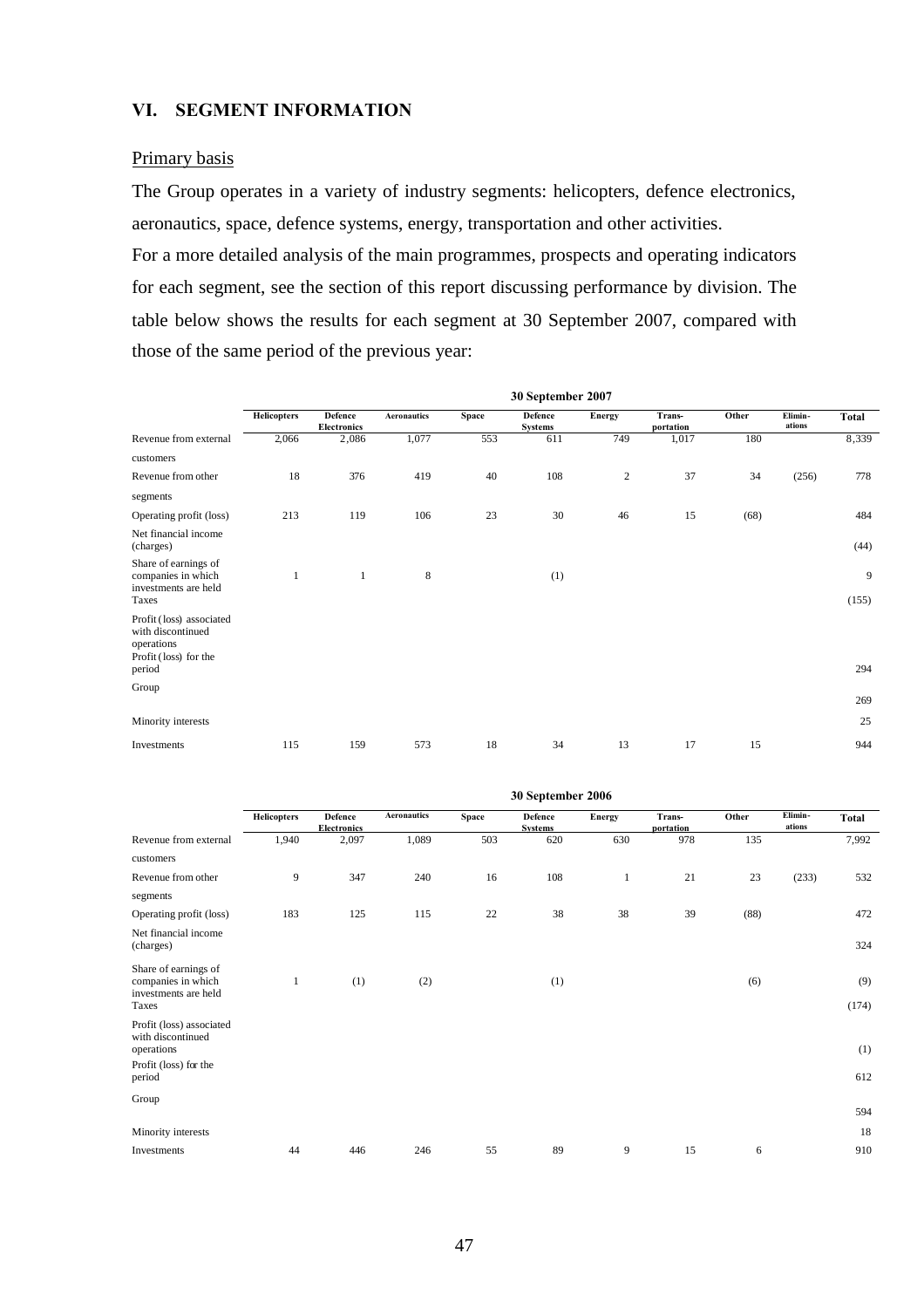The assets and liabilities booked to the segments at 30 September 2007 and at 31 December 2006 are reported in the tables below:

|             | 30 September 2007  |                                      |                    |              |                    |               |                    |       |                     |              |
|-------------|--------------------|--------------------------------------|--------------------|--------------|--------------------|---------------|--------------------|-------|---------------------|--------------|
|             | <b>Helicopters</b> | <b>Defence</b><br><b>Electronics</b> | <b>Aeronautics</b> | <b>Space</b> | Defence<br>Systems | <b>Energy</b> | Transportat<br>ion | Other | <b>Eliminations</b> | <b>Total</b> |
|             |                    |                                      |                    |              |                    |               |                    |       |                     |              |
| Assets      | 5.424              | 6,772                                | 4,784              | .016         | 2,270              | 1,203         | .908               | 3,433 | (3,490)             | 23,320       |
| Liabilities | 3,331              | 4,020                                | 4,410              | 548          | .,639              | 1,149         | .578               | 4,913 | (3,626)             | 17,962       |

|             | 31 December 2006   |                               |                    |              |                           |        |                    |       |                     |              |
|-------------|--------------------|-------------------------------|--------------------|--------------|---------------------------|--------|--------------------|-------|---------------------|--------------|
|             | <b>Helicopters</b> | Defence<br><b>Electronics</b> | <b>Aeronautics</b> | <b>Space</b> | Defence<br><b>Systems</b> | Energy | Transportat<br>ion | Other | <b>Eliminations</b> | <b>Total</b> |
|             |                    |                               |                    |              |                           |        |                    |       |                     |              |
| Assets      | 5.142              | 6,398                         | 4.551              | .090         | 2.289                     | .108   | 1.837              | 4.303 | (3, 447)            | 23,271       |
| Liabilities | 3,086              | 3.732                         | 4.257              | 639          | 1.666                     | 1,056  | 1,729              | 5.572 | (3,796)             | 17941        |

#### Secondary basis

The Group revenues are broken down geographically as follows (based on the customer's country of reference):

|               | 30 September<br>2007 | 30 September<br>2006 |
|---------------|----------------------|----------------------|
| Europe        | 6,788                | 6,570                |
| North America | 1,000                | 924                  |
| Other         | 1,329                | 1,030                |
|               | 9,117                | 8,524                |

Assets are geographically distributed as follows:

|               | 30 September<br>2007 | 31 December<br>2006 |
|---------------|----------------------|---------------------|
| Europe        | 22,909               | 22,819              |
| North America | 349                  | 351                 |
| Other         | 62                   | 101                 |
|               | 23,320               | 23,271              |

The investments are allocated on the basis of the locations where they are actually made: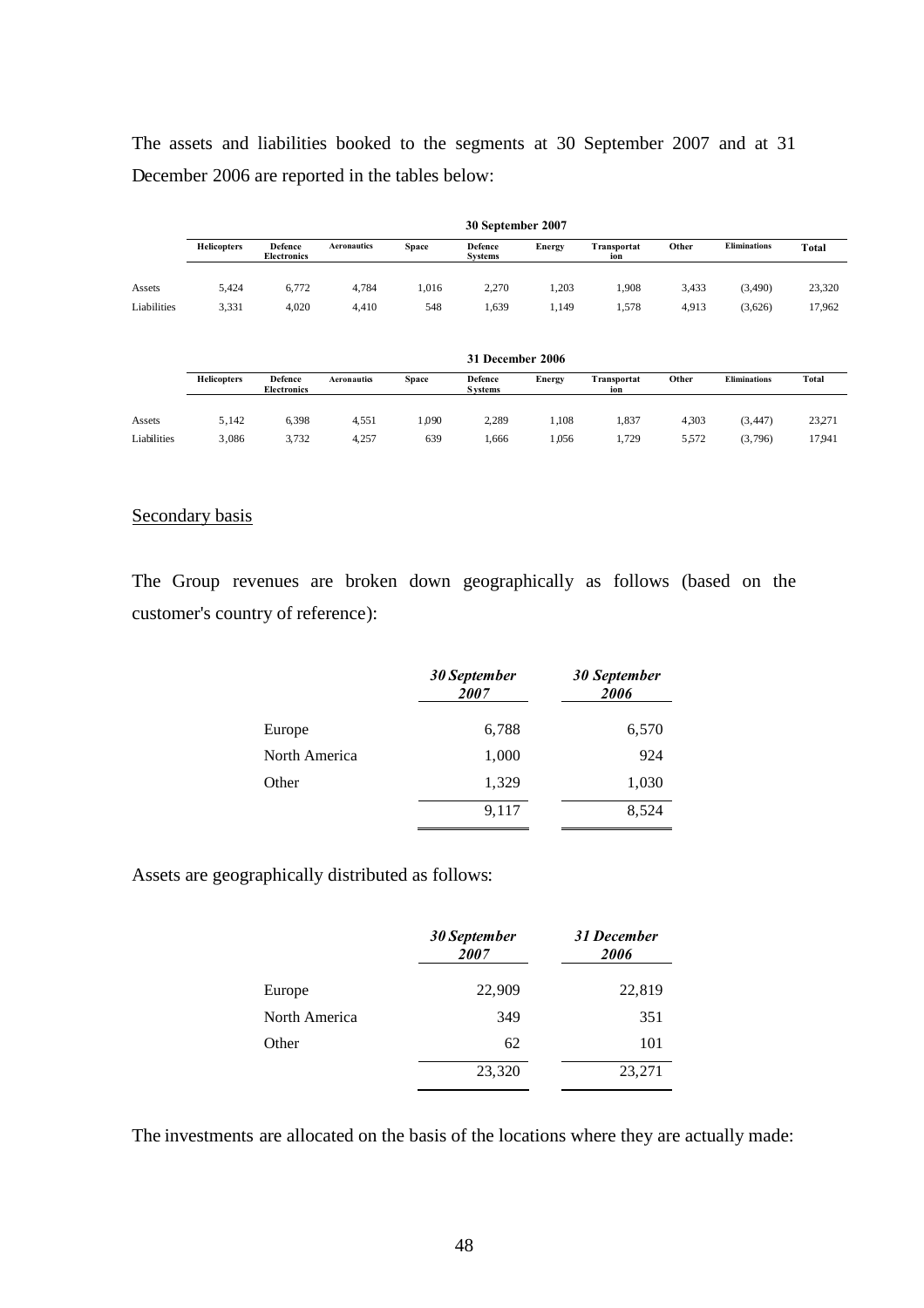|               | 30 September<br>2007 | <b>30 September</b><br>2006 |
|---------------|----------------------|-----------------------------|
| Europe        | 907                  | 895                         |
| North America | 34                   | 13                          |
| Other         | 3                    | 2                           |
|               | 944                  | 910                         |

# **VII. NOTES TO THE QUARTERLY FINANCIAL STATEMENTS AT 30 SEPTEMBER 2007**

To give additional information on the Group state of affairs, statements of reclassification for the 'Income Statement', the 'Balance Sheet', the 'Net debt' and 'Cash flow statement' have been prepared.

For ease of understanding and comparability, below are the main changes in the scope of consolidation:

- Alenia North America-Canada Co and Global Military Aircraft Systems LLC, accounted for during the same period of last year using the equity method, were consolidated on a line-by-line and proportional basis, respectively;
- Lmatts LLC and Global Aeronautica LLC, accounted for during the same period of last year using the equity method, were consolidated using the proportional method;
- Alenia Composite S.p.A., accounted for during the same period of last year using the equity method, was consolidated on a line-by-line basis;
- on 30 March 2007, under agreements with BAE Systems, Finmeccanica purchased control of the remaining 25% of Selex Sensors and Airborne Systems S.p.A.;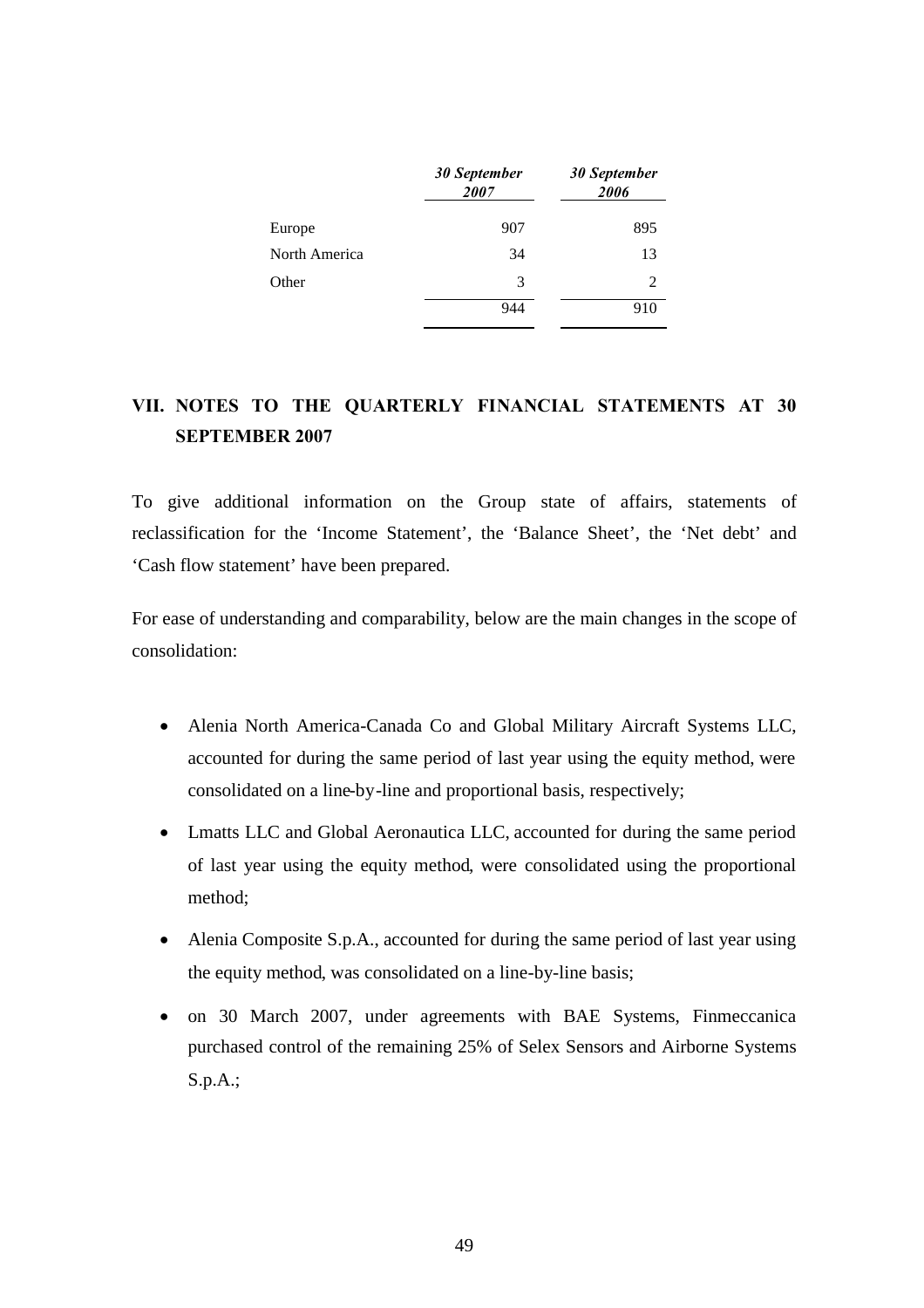- Seicos S.p.A, accounted for during the same period of last year using the equity method, was consolidated on a line-by-line basis starting from the 2006 financial statements;
- Energy Service Group Ltd was consolidated on a line-by-line basis starting from 28 July 2006, following the purchase of the remaining 55% of the share capital;
- Thomassen Turbine Systems BV was consolidated on a line-by-line basis, starting from the 2006 financial statements, after its purchase;
- the LFK GmbH group, purchased on 1 March 2006 from the joint venture MBDA, was consolidated using the proportional method (25%) as from that date;
- AgustaWestland Australia Pty Ltd, formed on 14 February 2007, was consolidated on a line-by-line basis;
- Alenia Improvement S.p.A., formed in December 2006, was consolidated on a line-by-line basis starting from 1 January 2007;
- AgustaWestland Malaysia SDH BHD, formed on 14 August 2007, was consolidated on a line-by-line basis starting from that date;
- starting from 1 January 2007, BredaMenarinibus S.p.A. was once again consolidated on a line-by-line basis. The company had been classified among discontinued operations;
- BayemChernie & Protac, purchased in August 2007 from MBDA SAS, was consolidated on a proportional basis (25%) starting from that date;
- Alkan SA was deconsolidated starting from May 2007 following its sale by MBDA SAS;
- Westland Technologies Canada Ltd was deconsolidated following its closure starting from 14 June 2006;
- HR Gest S.p.A., of which 70% was sold in December 2006, was consolidated using the equity method as from that period;
- the following merger was carried out last year:
	- with date of efficacy 1 July 2006 Westland do Brasil Commercio e Representacoes Ltda was merged into Sobrahel - Societade Brasileira Ltda, which changed its corporate name to AgustaWestland do Brasil Ltda;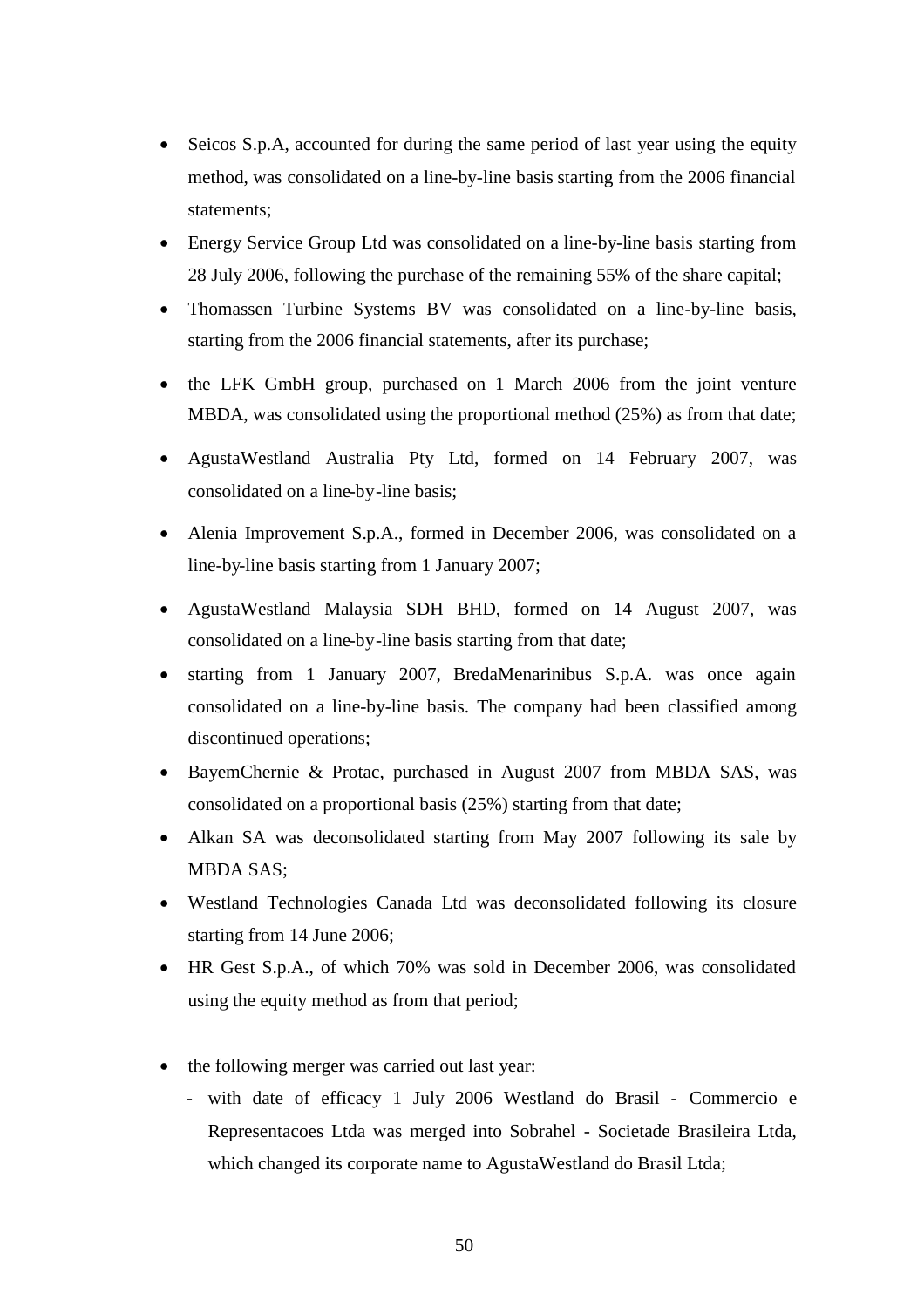- the following mergers were carried out this year:
	- Securteam S.r.l. was merged into Amtec S.p.A. with date of efficacy 1 January 2007;
	- Ote S.p.A. and Prod-El S.p.A. were merged into Selex Communications S.p.A. with date of efficacy 1 January 2007;
	- Datamat S.p.A., Elsag Domino S.p.A. and Keycab S.p.A. were merged into Elsag S.p.A. (which changed its corporate name to Elsag Datamat S.p.A.) with date of efficacy of 1 August 2007.

The 'Income Statement' includes figures for the periods 1 January through 30 September 2007 and 1 July through 30 September 2007 and for the comparative periods as well, but only from the date of purchase and until the date of sale (or date of efficacy of the deed).

The 'Balance Sheet' at 31 December 2006 does not include figures for the Groups and companies which were consolidated starting from 2007.

Always with reference to data comparability, the first nine months of 2007 have been marked by changes in the euro against the main currencies of interest for the Group. Specifically, the currency exchange rates at 30 September 2007 and the average exchange rates for the period showed, for the main currencies, these changes from 2006: final exchange rates for the period (euro/US dollar +7.12% and euro/pound sterling +3.63%); average exchange rates for the period (euro/US dollar +7.46% and euro/sterling pound – 1.21%).

Below are the exchange rates adopted for the currencies that are most significant for the Group: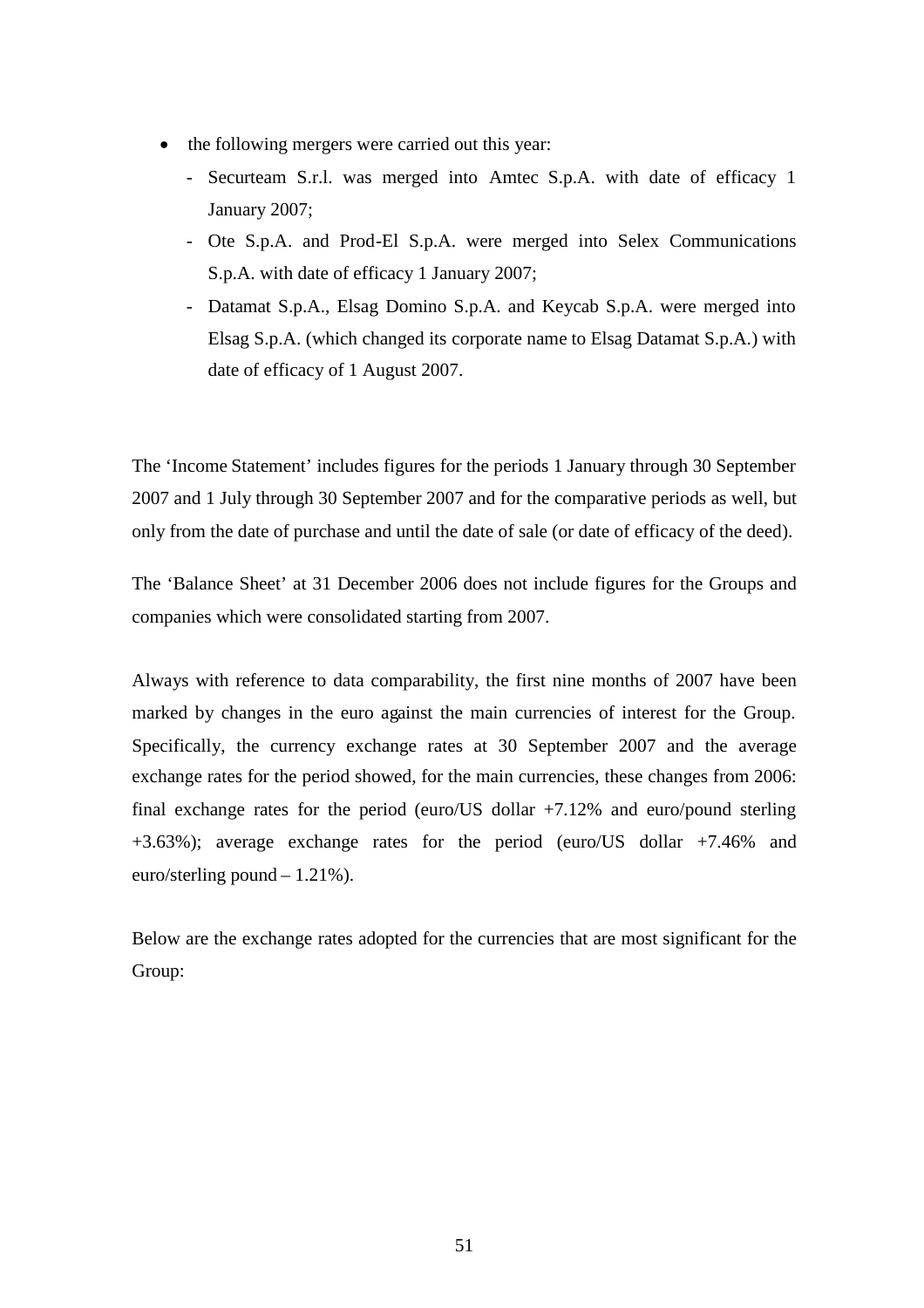|                  | At 30 September 2007                          |                                                  | At 31 December                        | At 30 September 2006                          |                                               |  |
|------------------|-----------------------------------------------|--------------------------------------------------|---------------------------------------|-----------------------------------------------|-----------------------------------------------|--|
|                  |                                               |                                                  | 2006                                  |                                               |                                               |  |
|                  | average<br>exchange<br>rate for<br>the period | closing<br>exchange<br>rate for<br>the<br>period | closing exchange<br>rate for the year | average<br>exchange<br>rate for the<br>period | closing<br>exchange<br>rate for the<br>period |  |
|                  |                                               |                                                  |                                       |                                               |                                               |  |
| <b>US Dollar</b> | 1.34439                                       | 1.41790                                          | 1.31700                               | 1.24416                                       | 1.266                                         |  |
| Pound Sterling   | 0.67654                                       | 0.69680                                          | 0.67150                               | 0.68472                                       | 0.6777                                        |  |

The table below shows the consolidated results for the first nine months and the third quarter of 2007.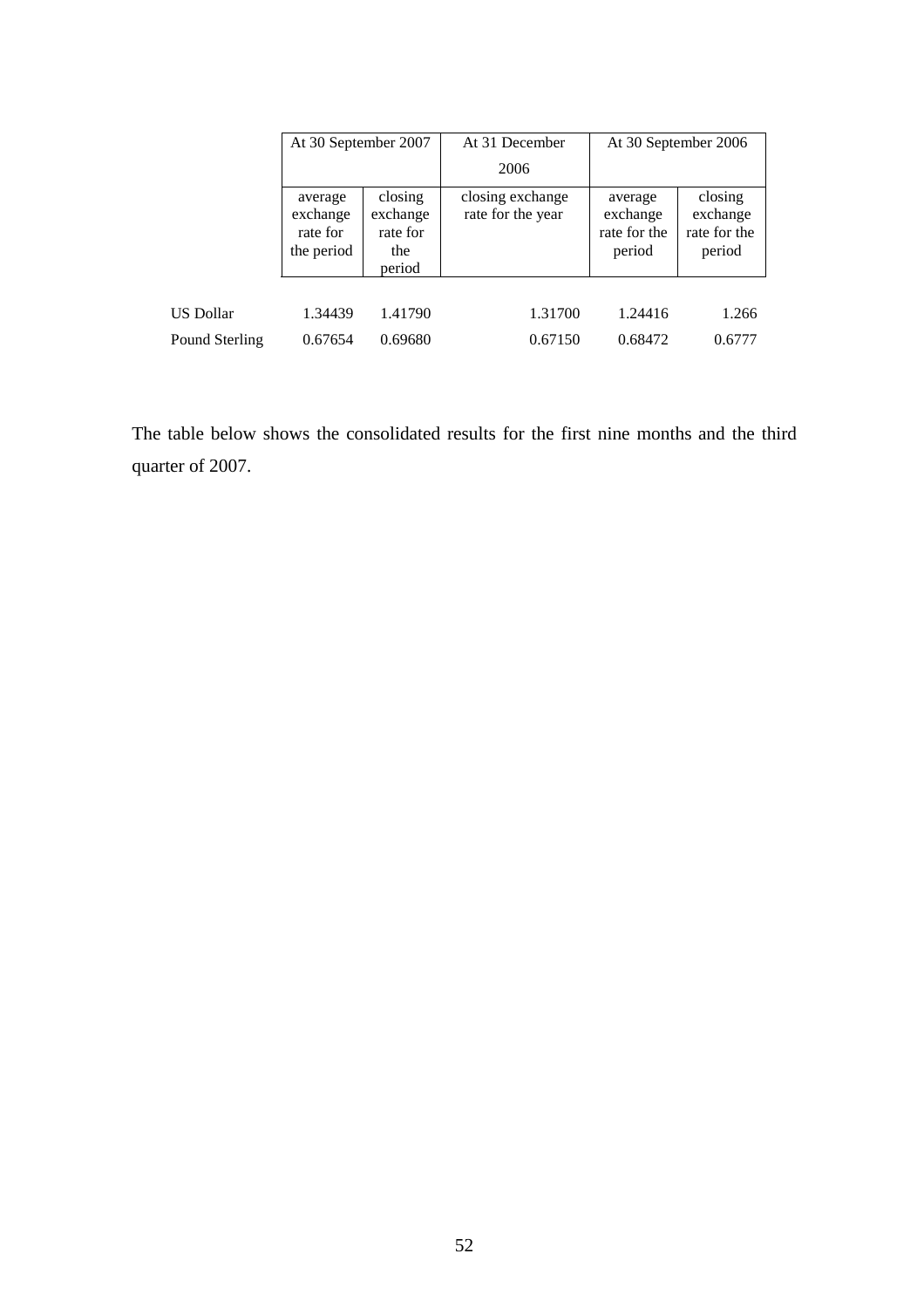| $\epsilon$ mil.                                                            |             | For the 9 months at 30<br><b>September</b> |                         | For the 3 months at 30<br><b>September</b> |            |  |
|----------------------------------------------------------------------------|-------------|--------------------------------------------|-------------------------|--------------------------------------------|------------|--|
|                                                                            | <b>Note</b> | 2007                                       | 2006                    | 2007                                       | 2006       |  |
| Revenue                                                                    | $(*)$       | 9,117                                      | 8,524                   | 3,047                                      | 2,818      |  |
| Purchases and personnel costs                                              | $($ **)     | (8, 403)                                   | (8,218)                 | (2,819)                                    | (2,708)    |  |
| Depreciation and amortisation                                              |             | (310)                                      | (279)                   | (107)                                      | (97)       |  |
| Write-downs                                                                |             | (17)                                       | (9)                     | (1)                                        | (3)        |  |
| Restructuring costs                                                        | $(***)$     | (27)                                       | (15)                    | (15)                                       |            |  |
| Other net operating income (costs)                                         | $(****)$    | 46                                         | 86                      | 14                                         | 33         |  |
| Change in work in progress, semi-finished<br>and finished goods<br>EBITA*  |             | 96<br>$\overline{502}$                     | 383<br>$\overline{472}$ | 59<br>178                                  | 124<br>167 |  |
| Amortisation of assets valued within the<br>scope of business combinations |             | (18)                                       |                         | (6)                                        |            |  |
| <b>EBIT</b>                                                                |             | 484                                        | 472                     | 172                                        | 167        |  |
| Net financial income (expense)                                             | $(****)$    | (35)                                       | 315                     | 7                                          | (61)       |  |
| Income taxes                                                               |             | (155)                                      | (174)                   | (62)                                       | (69)       |  |
| <b>NET RESULT BEFORE</b><br><b>DISCONTINUED OPERATIONS</b>                 |             | 294                                        | 613                     | 117                                        | 37         |  |
| Net result from discontinued operations                                    |             |                                            | (1)                     |                                            |            |  |
| <b>NET RESULT</b>                                                          |             | 294                                        | 612                     | 117                                        | 37         |  |
| of which:                                                                  |             |                                            |                         |                                            |            |  |
| . Group                                                                    |             | 269                                        | 594                     | <i>110</i>                                 | 30         |  |
| .minority interests                                                        |             | 25                                         | 18                      | 7                                          | 7          |  |

*Notes on the income statement reclassification:*

*(\*) Includes "revenues" and "revenues from related parties" (\*\*) Includes "costs from related parties", "costs for goods", "costs for services", and "personnel costs" (net of restructuring costs), net of "capitalized costs for internal production".*

*(\*\*\*) Includes the restructuring costs classified as "personnel costs" and "other operating costs".*

*(\*\*\*\*) Includes the net amount of the item "other operating revenues", "other operating revenues from related parties" and "other operating costs" (less restructuring costs).*

*(\*\*\*\*\*) Includes "financial income and expense from related parties" and "effect of accounting for equity investments with the equity method".*

"revenue" of  $\epsilon$ mil. 9,117 rose by 7% from the year-earlier period ( $\epsilon$ mil. 8,524). This increase is mainly due to: Helicopters, Aeronautics, Energy, Space and Transportation. Defence Systems and Defence Electronics were substantially in line with the previous period. Third-quarter revenues came to  $\epsilon$ mil. 3,047 ( $\epsilon$ mil. 2,818 over the year-earlier period), an increase largely attributable to the Aeronautics, Space, Energy, Transportation and Defence Electronics sectors;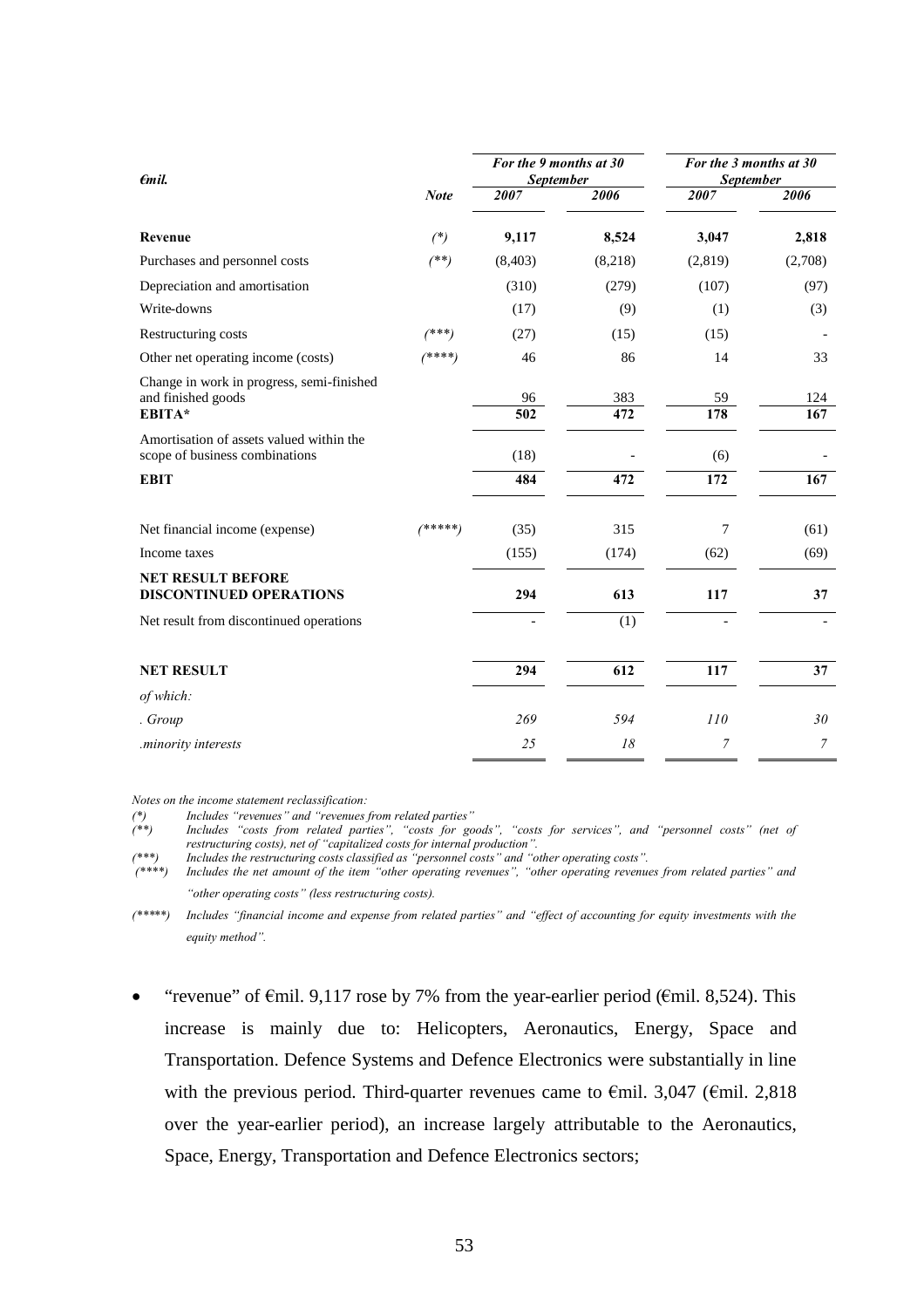• "purchases and personnel costs" fell from  $\epsilon$ mil. 8,218 of the same period in 2006 to €mil. 8,403 in 2007. In particular, these include:

|                                                          | <b>30 September</b><br>2007 | 30 September<br>2006 |
|----------------------------------------------------------|-----------------------------|----------------------|
| Purchase of materials                                    | 3,895                       | 3,383                |
| Change in inventories                                    | (243)                       | (129)                |
| <b>Total costs of purchases</b>                          | 3,652                       | 3,254                |
| Purchase of services                                     | 2,433                       | 2,315                |
| Costs of purchasing satellite capacity                   | 52                          | 61                   |
| Costs of leasing airplanes                               | 8                           | 10                   |
| Costs of rents and operating leases                      | 117                         | 104                  |
| <b>Total costs of services</b>                           | 2,610                       | 2,490                |
| Costs for purchases and services from<br>related parties | 56                          | 46                   |
| Wages and salaries                                       | 1,967                       | 1,809                |
| Social security contributions                            | 515                         | 478                  |
| Costs for staff severance pay                            | 39                          | 65                   |
| Costs related to other defined-benefit plans             | 57                          | 58                   |
| Costs related to defined-contribution plans              | 67                          | 23                   |
| Employee disputes                                        | $\overline{c}$              | 9                    |
| Other costs                                              | 39                          | 36                   |
| <b>Total personnel costs</b>                             | 2,686                       | 2,478                |
| Capitalisation of internal construction costs            | (601)                       | (50)                 |
| <b>Total</b>                                             | 8,403                       | 8,218                |

The performance of "costs of purchases and services" (about +9%), like "revenues", is attributable to the aforementioned performance of the segment activities. Specifically, the costs of purchasing satellite capacity relates to the satellite capacity trading activity conducted by the Telespazio joint venture with a counter-item in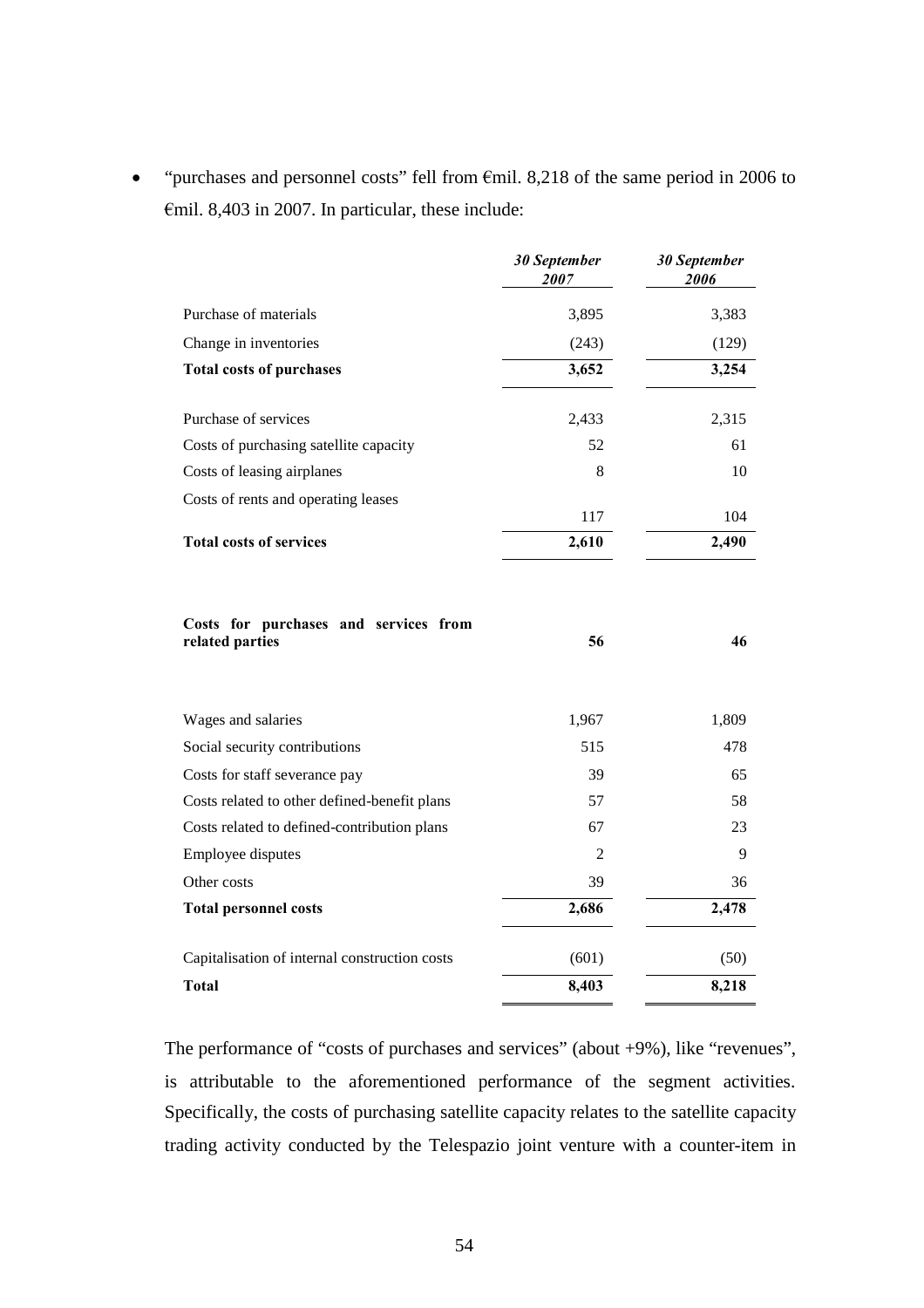revenues from sales. The costs of leasing airplanes relates to leasing and sub-leasing transactions entered into by GIE-ATR.

"Costs for purchases" for the quarter came to  $\epsilon$ mil. 2,150 compared with  $\epsilon$ mil. 1,950 for 2006.

The increase in "personnel costs" from  $\epsilon$ mil. 2,686 to the  $\epsilon$ mil. 2,686 in the same period of 2006 is due to the change in the scope of consolidation, especially for foreign companies, to medium/long-term incentive policies for management, to the increase in social security liabilities payable by enterprises in connection with the pension benefits due legally and contractually to UK employees and to the impact of the increase in the average pound sterling/euro exchange rate. The item also includes costs relating to the estimated impact, based on information currently available, of the curtailment on severance pay (roughly  $\epsilon$ mil. 6). In should also be noted that the considerable change in items relating to severance pay and to definedcontribution plans is the result of the effects of the application of severance pay reform.

"Personnel costs" for the third quarter came to  $\epsilon$ mil. 859 compared with  $\epsilon$ mil. 772 for the same quarter of 2006. Costs for personnel reorganisation/restructuring are reported as restructuring costs.

The average workforce was 58,476, from 56,398 in the year-earlier period, a net increase due to positive turnover in certain segments, including through the use of new forms of contract, such as Aeronautics (as the result of the development of new programmes), Helicopters, Transportation and Energy, in addition to changes in the scope of the consolidation area, offset by a decrease in Defence Electronics and Defence Systems.

The workforce at 30 September 2007 was 59,882, up 1,823 from 58,059 at 31 December 2006.

The sharp increase in "capitalisation of internal construction costs" is attributable to the different accounting treatment of "non-recurring costs" with respect to the third quarter ended 30 September 2006 (Note 3.2). Inclusion of these costs among intangible assets is recognised as "capitalisation of costs" (under the item "increases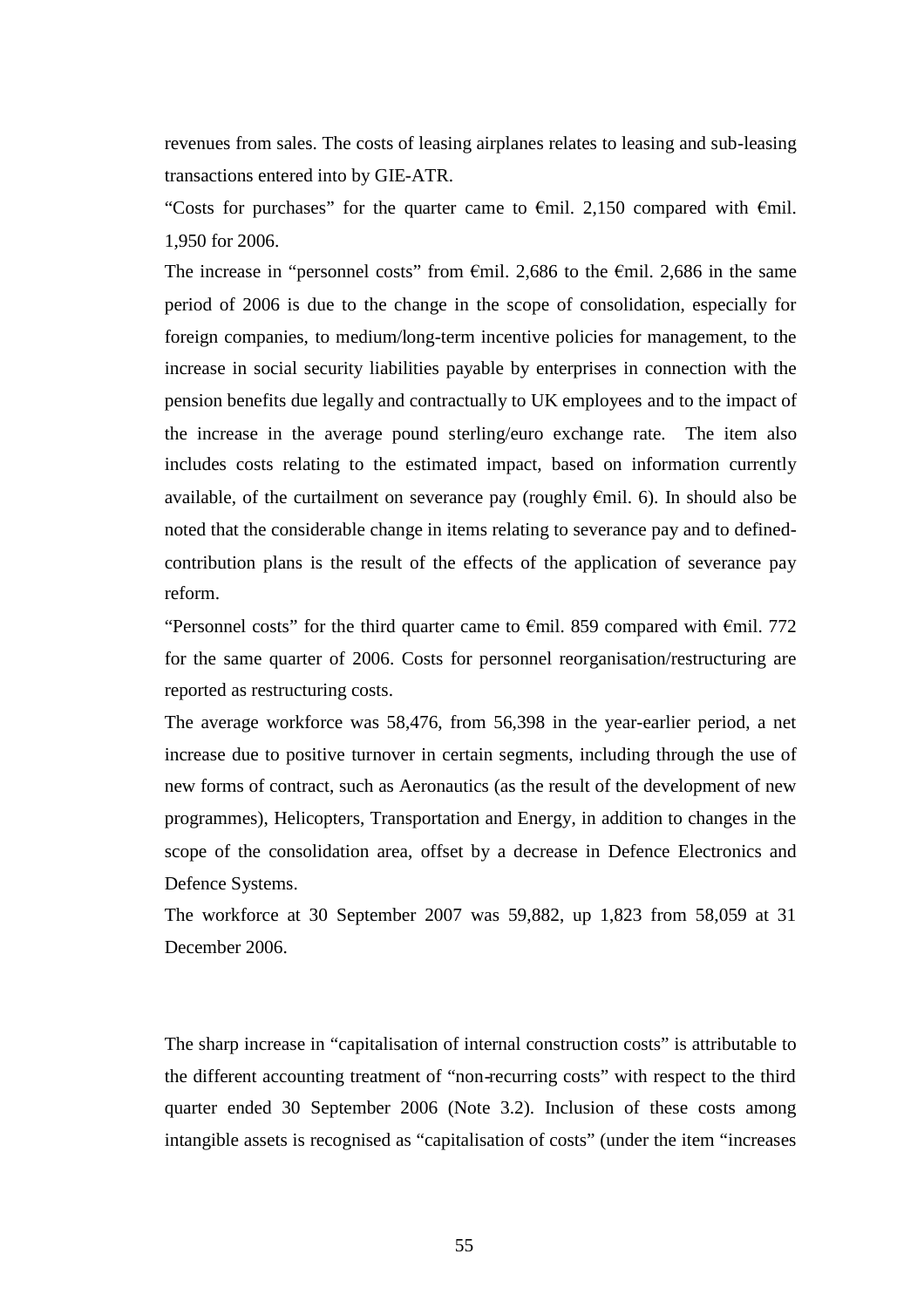in capitalisation of internal construction costs") and no longer as a separate revenue item (under "change in work in progress, semi-finished goods and finished products"), which decreased from a positive change of €mil. 383 in the same period of 2006 to a positive change of €mil. 96 in 2007.

- "depreciation and amortisation" rose over the same period of last year mainly due to the different accounting treatment of "non-recurring costs" starting from the 2006 financial statements, as described above. Depreciation and amortisation for the period of  $\epsilon$ mil. 310 ( $\epsilon$ mil. 279 in the same period of 2006), include  $\epsilon$ mil. 217 of depreciation for property, plant and equipment ( $\epsilon$ mil. 228 in the same period of 2006) and  $\epsilon$ mil. 93 of amortisation of intangible assets ( $\epsilon$ mil. 51 in the same period of 2006). Depreciation and amortisation for the third quarter came to €mil. 107  $(\text{Emil. 97}$  for the same period of 2006);
- "writedowns" of receivables came to  $\epsilon$ mil. 17 ( $\epsilon$ mil. 9 for the same period of 2006). Writedowns for the quarter amounted to  $\epsilon$ mil. 1 compared with  $\epsilon$ mil. 3 for the same quarter of 2006;
- "restructuring costs" came to  $\epsilon$ mil. 27 ( $\epsilon$ mil. 15 for the same period of 2006) of which  $\epsilon$ mil. 22 ( $\epsilon$ mil. 5 for the same period of 2006) relate to the reorganisation of personnel, especially in the Transportation, Defence Electronics and Defence Systems segments. The third quarter figure came to  $\epsilon$ mil. 15 compared with  $\epsilon$ mil. 0 for the third quarter of 2006;
- "Other net operating income and costs" includes net income of  $\epsilon$ mil. 46 ( $\epsilon$ mil. 86 of net income in same period of 2006) and breaks down as follows: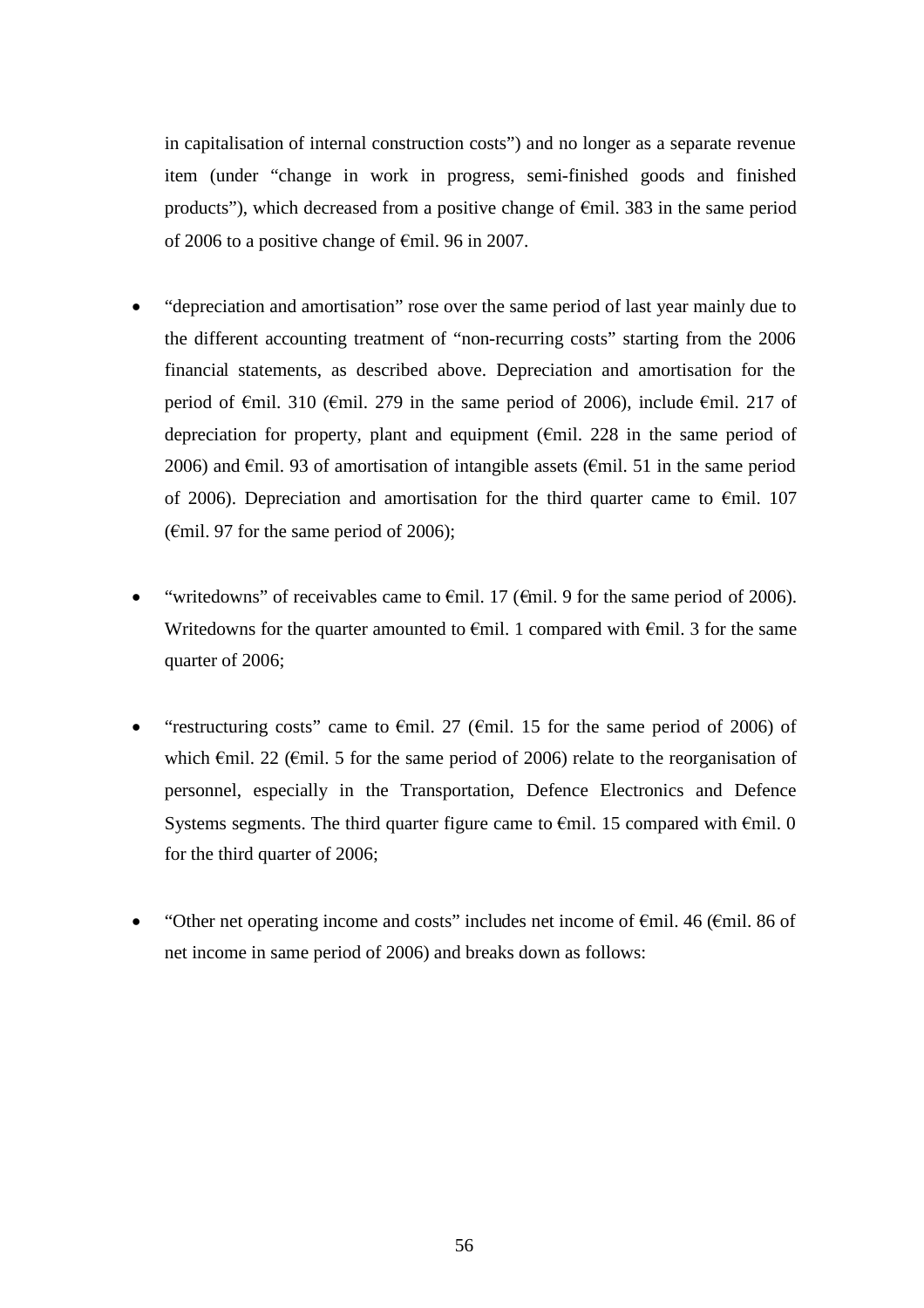|                                                                                                                                                               | 30 September 2007 |       | 30 September 2006 |       |
|---------------------------------------------------------------------------------------------------------------------------------------------------------------|-------------------|-------|-------------------|-------|
|                                                                                                                                                               | Income            | Costs | Income            | Costs |
|                                                                                                                                                               |                   |       |                   |       |
| Grants for training, research and development                                                                                                                 | 27                |       | 25                |       |
| Net exchange rate differences on operating items                                                                                                              | 88                | 30    | 43                | 35    |
| Indirect taxes                                                                                                                                                |                   | 29    |                   | 24    |
| Net adjustment of receivables and payables in<br>foreign currency at the end-of-period exchange<br>rate<br>Gains (losses) from the sale of non-current assets | 18                | 69    | 18                | 15    |
|                                                                                                                                                               | 8                 | 4     | 25                | 1     |
| Insurance reimbursements                                                                                                                                      | 5                 |       | 10                |       |
| Gains<br>(losses)<br>disposal<br>of<br>operating<br>on                                                                                                        |                   | 8     | 13                |       |
| receivables                                                                                                                                                   |                   |       |                   |       |
| Reversal of impairment of receivables                                                                                                                         | 11                |       | 9                 |       |
| Transfers (accruals) of provisions                                                                                                                            | 83                | 79    | 104               | 69    |
| Other operating income (costs)                                                                                                                                | 81                | 56    | 61                | 77    |
| Total                                                                                                                                                         | 321               | 275   | 308               | 222   |

"Gains from the sale of non-current assets" refers primarily to the sale of assets by the Defence Systems division ( $\epsilon$ mil. 4). In the third quarter of 2006, the amount essentially related to the sale of buildings by Selex Communications Ltd ( $\epsilon$ mil. 21). Losses ( $\epsilon$ mil. 4 from  $\epsilon$ mil. 1 in the same period of 2006) specifically regarded the MBDA group.

"Other operating income (costs)" includes interest income and expense on commercial transactions of  $\epsilon$ mil. 9 and  $\epsilon$ mil. 4, respectively ( $\epsilon$ mil. 22 and  $\epsilon$ mil. 17 for the same period of 2006), gains on receivables from insolvent countries that had been previously written down amounting to  $\epsilon$ mil. 3 ( $\epsilon$ mil. 1 for the same period of 2006) and compensation for damages from asbestos received by the Energy sector of €mil. 11 (which corresponds to the provisions amounting to €mil. 10 to cover the risks for damages from asbestos). Other costs include contractual penalties of €mil. 13 ( $\epsilon$ mil. 25 for the same period of 2006).

"Other net operating income (cost)" came to  $\epsilon$ mil. 14 compared with  $\epsilon$ mil. 33 in the same quarter of 2006;

 the "change in work in progress, semi-finished goods and finished products" came to €mil. 96 (€mil. 383 for the same period of last year). The change is mainly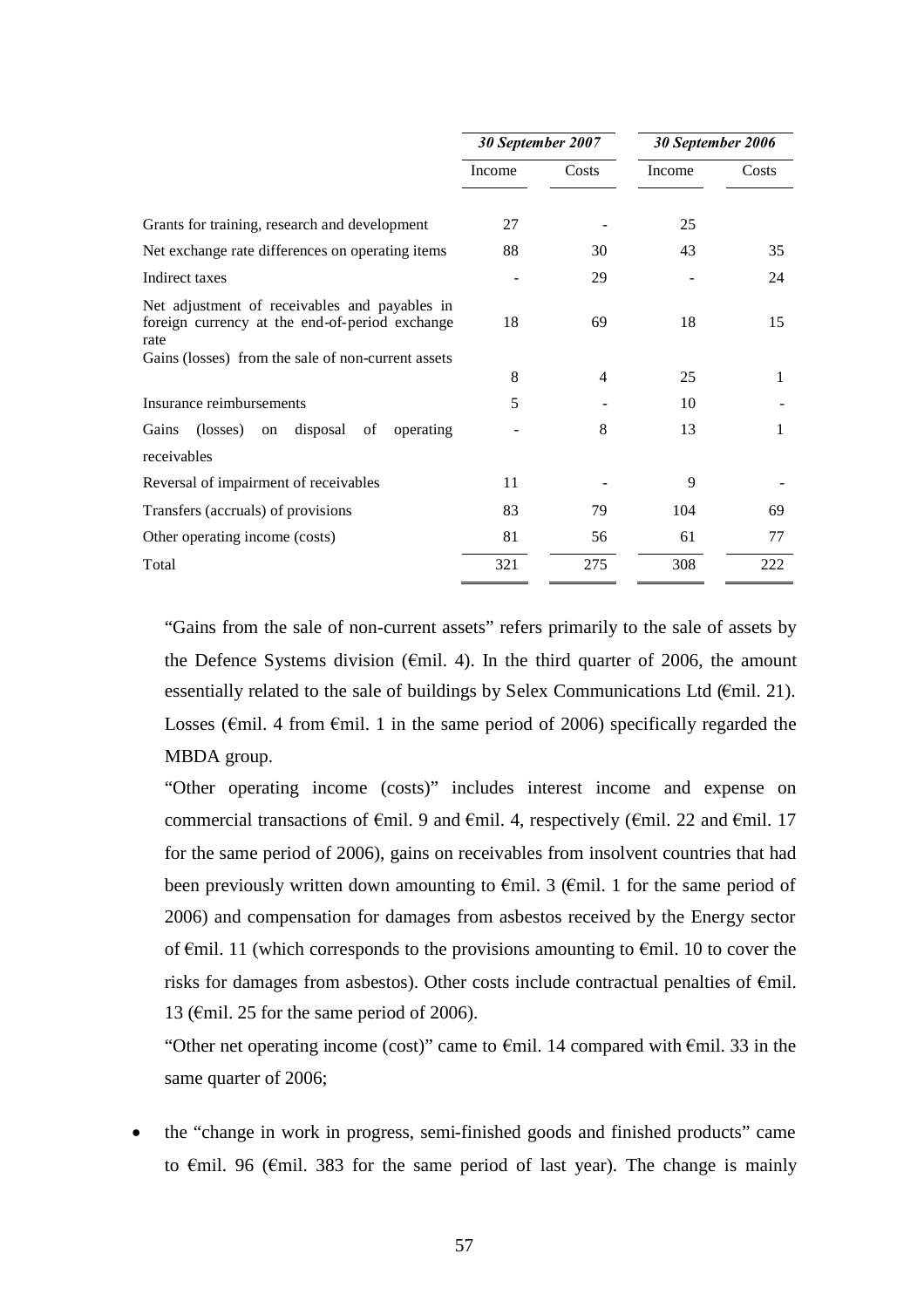attributable to the different method of recognising "non-recurring costs" as explained in the section on "capitalisation of internal construction costs";

- the "operating result before the amortisation of non-current assets valued within the scope of business combinations" (EBITA\*) came to  $\epsilon$ mil. 502, an increase of  $\epsilon$ mil. 30 (+ 6.3%) over the same period of last year ( $\epsilon$ mil. 472). This increase was caused by growth in the Helicopters and Energy segments specifically. Conversely, the following segments posted declines: Aeronautics, Defence Systems and Transportation. EBITA\* for the quarter came to  $\epsilon$ mil. 178 compared with  $\epsilon$ mil. 167 for the third quarter of 2006. The most significant increases related to Helicopters and Defence Electronics;
- "amortisation of assets valued within the scope of business combinations" came to  $\epsilon$ mil. 18 ( $\epsilon$ mil. 0 for the same period of 2006), referring to that portion of amortisation for the period relating to the residual value of the intangible assets identified in creating business combinations, as provided by IFRS 3, and relates essentially to the Helicopters and Defence Electronics segments;
- EBIT stood at  $\epsilon$ mil. 484, an increase of  $\epsilon$ mil. 12 (approximately +3%) over the same period of 2006 ( $\epsilon$ mil. 472). Third quarter EBIT came to  $\epsilon$ mil. 172 compared with  $\epsilon$ mil. 167 for the third quarter of 2006;
- "net financial income and expense" of  $\epsilon$ mil. 35 of net financial expense represents a worsening of €mil. 350 from the year-earlier period (€mil. 315 of net financial income). The 2006 figure reflects the significant impact ( $\epsilon$ mil. 417) of the gain realized on the stock market placement of the shares of the subsidiary Ansaldo STS, and a €mil. 68 improvement during the quarter from a net expense of €mil. 61 in 2006 to net income of  $\epsilon$ mil. 7 in 2007.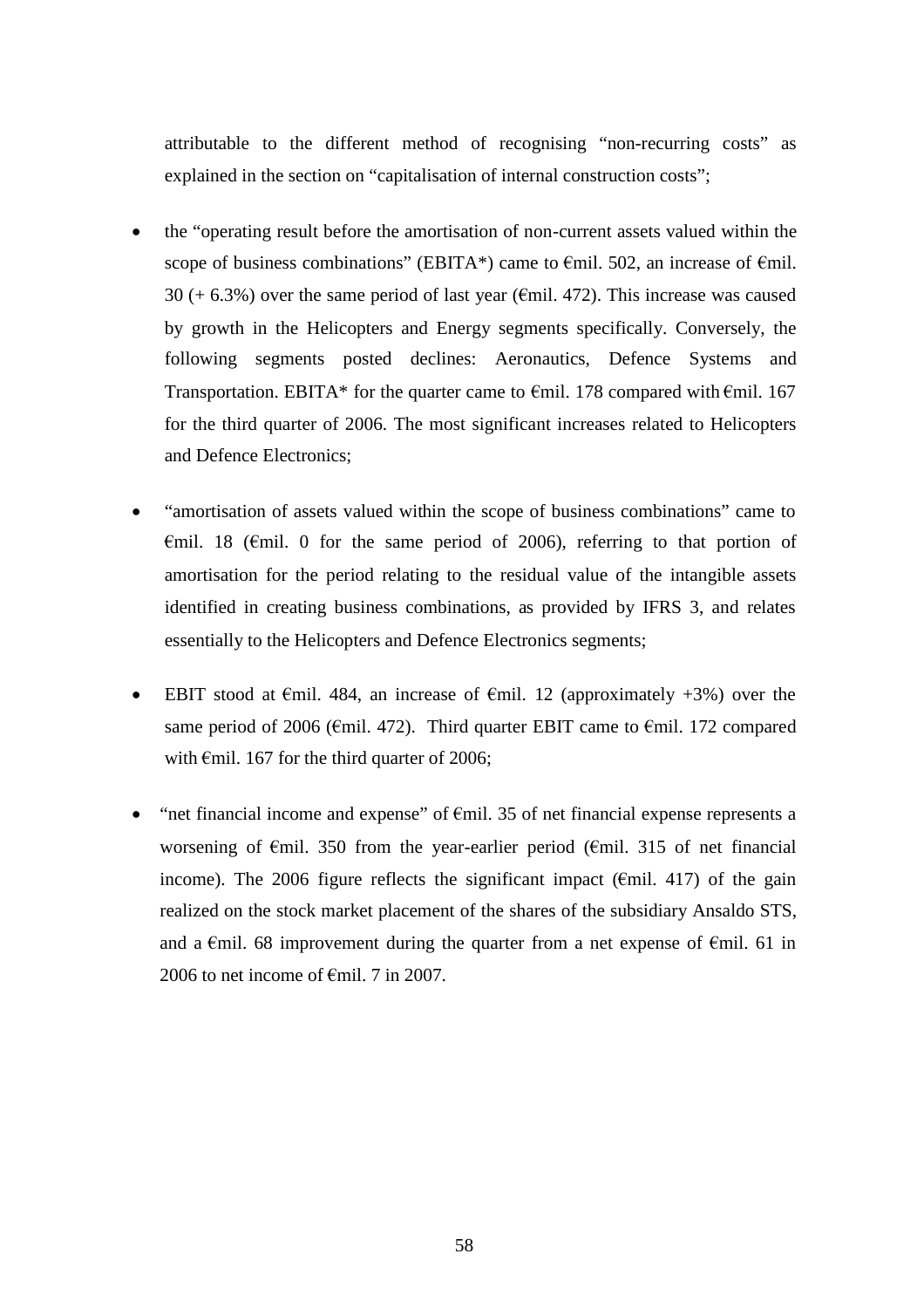# Specifically:

|                                                                                                                                                                                       | 30 September 2007 |                | 30 September 2006 |                |                          |            |
|---------------------------------------------------------------------------------------------------------------------------------------------------------------------------------------|-------------------|----------------|-------------------|----------------|--------------------------|------------|
|                                                                                                                                                                                       | Income            | <b>Expense</b> | <b>Net</b>        | <b>Income</b>  | <b>Expense</b>           | <b>Net</b> |
| Dividends                                                                                                                                                                             | 22                |                | 22                | 8              |                          | 8          |
| Income from equity investments<br>and securities<br>Discounting<br>$% \left( \left( \mathcal{A},\mathcal{A}\right) \right) =\left( \mathcal{A},\mathcal{A}\right)$ of<br>receivables, | $\mathbf{1}$      |                | 1                 | 418            |                          | 418        |
| payables and provisions                                                                                                                                                               | 7                 | (4)            | 3                 |                | (2)                      | (2)        |
| Interest $(*)$                                                                                                                                                                        | 64                | (139)          | (75)              | 52             | (126)                    | (74)       |
| Commission<br>income/expense<br>(including commissions on non-<br>recourse items)<br>Fair value adjustments through                                                                   |                   | (11)           | (11)              |                | (10)                     | (10)       |
| profit or loss                                                                                                                                                                        | 76                | (43)           | 33                | 78             | (51)                     | 27         |
| Premiums<br>paid/received<br>on<br>forwards                                                                                                                                           | 15                | (26)           | (11)              | 6              | (13)                     | (7)        |
| Exchange rate differences                                                                                                                                                             | 162               | (164)          | (2)               | 142            | (158)                    | (16)       |
| Value adjustments of equity<br>investments                                                                                                                                            |                   | (12)           | (12)              |                | (1)                      | (1)        |
| from<br>related<br>Income/expense<br>parties                                                                                                                                          | $\overline{2}$    | (15)           | (13)              | $\mathbf{1}$   | (10)                     | (9)        |
| Other<br>financial<br>income<br>and<br>expense                                                                                                                                        | 33                | (12)           | 21                | 4              | (14)                     | (10)       |
| Financial income and expense                                                                                                                                                          | 382               | (426)          | (44)              | 709            | (385)                    | 324        |
| Value of Eurofighter J.GmbH                                                                                                                                                           | 8                 | $\overline{a}$ | 8                 | $\mathfrak{2}$ | L.                       | 2          |
| Value of Itisa. SA                                                                                                                                                                    |                   | (6)            | (6)               |                | $\overline{\phantom{0}}$ |            |
| Result of Aero Invest 1 S.p.A.                                                                                                                                                        |                   |                |                   |                | (7)                      | (7)        |
| values<br>Net.<br>of<br>other<br>equity                                                                                                                                               | 7                 |                | 7                 |                | (4)                      | (4)        |
| investments                                                                                                                                                                           |                   |                |                   |                |                          |            |
| Value of equity investments<br>using equity method                                                                                                                                    | 15                | (6)            | $\boldsymbol{9}$  | $\overline{2}$ | (11)                     | (9)        |
| Total net financial income and<br>expense                                                                                                                                             | 397               | (432)          | (35)              | 711            | (396)                    | 315        |

(\*) of which financial expense arising from the application of the effective (not liquidated) interest rate on bonds for €mil. 23 (€mil. 32 at 30 September 2006).

Significant items include the following: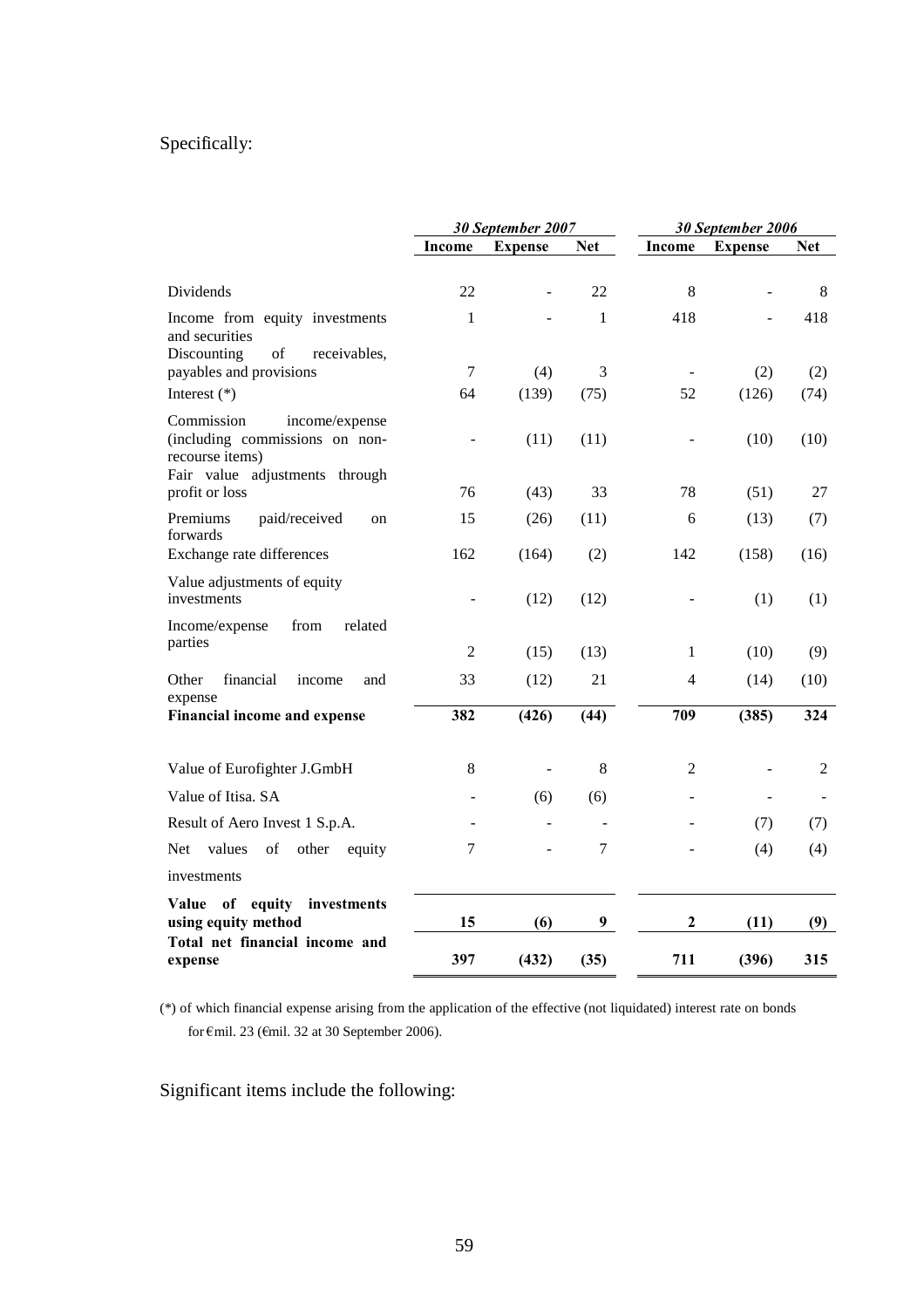- during the period, dividends were recognised from associates and other companies in the amount of  $\epsilon$ mil. 22 ( $\epsilon$ mil. 8 in the year-earlier period) relating primarily to the investments in STM ( $\epsilon$ mil. 13) and Vitrociset S.p.A. ( $\epsilon$ mil. 7).
- "income from equity investments", in the same period of 2006, included  $\epsilon$ mil. 417 for the aforementioned capital gain from the stock market placement of the Ansaldo STS Group.
- "income arising from the measurement of fair value through profit or loss" is as follows:

|                                                                         | 30 September 2007 |                | 30 September 2006 |        |                |            |
|-------------------------------------------------------------------------|-------------------|----------------|-------------------|--------|----------------|------------|
|                                                                         | Income            | <b>Expense</b> | <b>Net</b>        | Income | <b>Expense</b> | <b>Net</b> |
| Swaps                                                                   | 14                | (5)            | 9                 | 2      |                | 2          |
| Forex options                                                           |                   |                |                   |        |                |            |
| Interest rate swaps                                                     | 18                | (15)           | 3                 | 15     | (3)            | 12         |
| portion<br>of<br>Ineffective<br>hedging<br>swaps                        | 12                | (15)           | (3)               | 13     | (24)           | (11)       |
| Options on STM                                                          | 21                |                | 21                | 24     |                | 24         |
| Option embedded in the<br>exchangeable bond<br>Other equity derivatives | 8<br>3            | (8)            | 3                 | 24     | (24)           |            |
|                                                                         | 76                | (43)           | 33                | 78     | (51)           | 27         |

Income from options on STM derive from the decrease in value of the underlying position.

Income and expense from the option embedded in the exchangeable bonds relate to the fluctuations in the fair value of the embedded option with underlying STM shares and the offsetting option acquired in 2005 with the same underlying and same key parameters as that embedded in the exchangeable bonds issued. As a result of this latter transaction, the Group is in an essentially neutral position with regard to further variations in the fair value of the call option sold;

the effect of "exchange rate differences" is essentially nil in the first nine months of 2007 (negative by  $\epsilon$ mil. 2 compared with negative  $\epsilon$ mil. 16 in the same period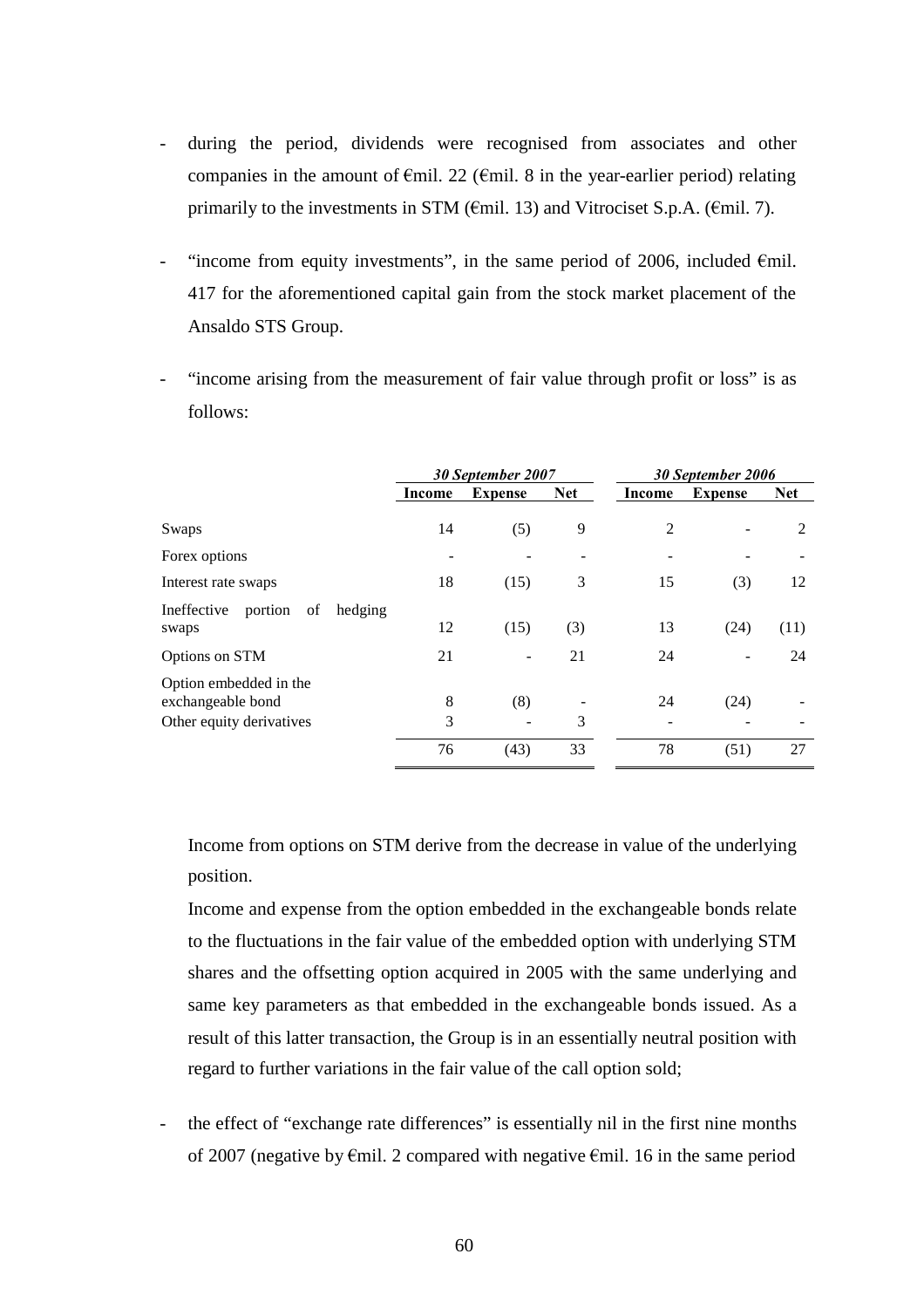of 2006). The income statement for 2006 was affected by the realignment with the current exchange rates of the foreign currency current accounts held by the GIE-ATR consortium (of which the subsidiary Alenia Aeronautica is a participant) with regard to the other shareholders, not subject to exchange rate risk hedging due to its special nature which does not allow for the signing of IAS compliant operations. To that regard, it should be noted that, starting in 2007, the risk of fluctuation in the future foreign exchange rate is partially mitigated with the signing of forward contracts specifically for that purpose, even though they do not meet the requirements of IAS 39.

- "value adjustments to equity investments" primarily includes the writedown of Consorzio Trevi, held by AnsaldoBreda (€mil. 12).
- "other financial income" includes  $\epsilon$ mil. 24 in income arising from the advance closing of 30 million options hedging STM shares in August.
- "income tax expense" came to  $\epsilon$ mil. 155 compared with  $\epsilon$ mil. 174 for the same period of 2006. The quarterly income tax expense came to €mil. 62 compared with €mil. 69 for the third quarter of 2006.

In particular, this is the algebraic sum of:

|                                          | 30 September<br>2007 | <b>30 September</b><br>2006 |
|------------------------------------------|----------------------|-----------------------------|
| Corporate income tax (IRES)              | 135                  | 123                         |
| Regional business tax (IRAP)             | 84                   | 83                          |
| Benefit under consolidated tax mechanism | (110)                | (77)                        |
| Other income taxes                       | 55                   | 46                          |
| Tax related to previous periods          | (13)                 | (6)                         |
| Provisions for tax disputes              | 4                    | 6                           |
| Deferred tax (assets) liabilities - net  |                      | (1)                         |
|                                          | 155                  | 174                         |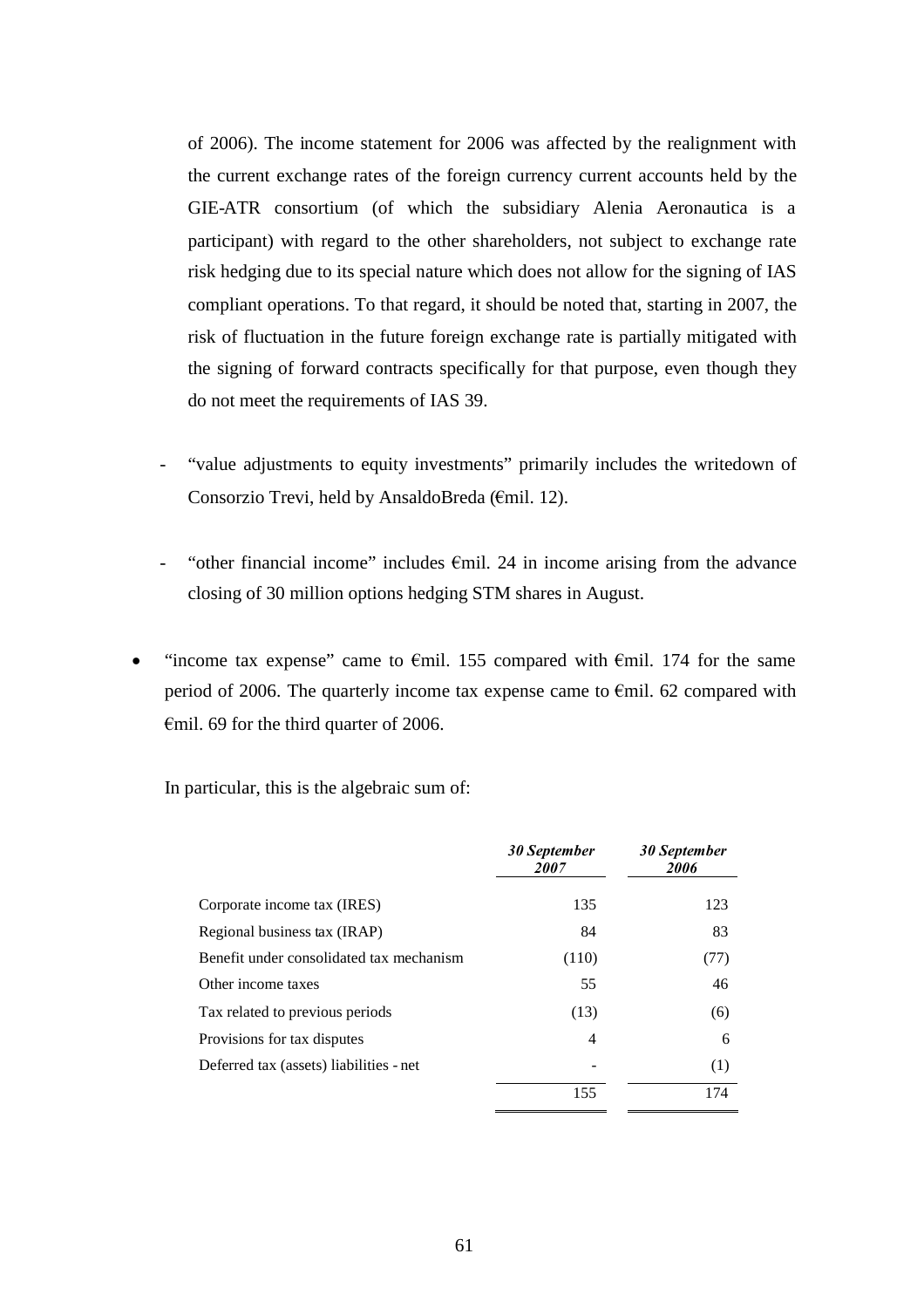Income from adopting the consolidated taxation mechanism for IRES purposes (a tax introduced by Legislative Decree 344/2003) from 1 January 2004 was considered in the calculation of income taxes. According to this mechanism, there is only one taxable income for all the Group companies included in the scope of consolidation.

This option makes it possible to offset the tax results (taxable income and losses in the consolidation period) of the participating companies. As a result, the quarterly report includes the benefit resulting from the tax losses for the period up to the limit of the taxable income included in the consolidated tax base. This income was then allocated to all the consolidated companies reporting a fiscal loss.

With regard to the Group Parent, the consolidated income statement includes neither current taxes (as there was no taxable income during the period at issue) nor net deferred tax assets, as there is a lack of the prerequisites established by the applicable accounting standard.

 Group assets are classified as discontinued operations when they are about to be sold. Therefore, the balance sheet includes assets and liabilities attributed to this business segment, net of impairment charges to realign the carrying value with the fair value (sales value less transaction costs). Similarly, the results of the operations identified as discontinued have been shown separately on the income statements.

During the period, "net (assets) liabilities held for sale" included, among other things, Group assets and liabilities attributable to the manufacture of trucking systems through the subsidiary BredaMenarinibus S.p.A.. Similarly, the income statement components were separately indicated in the item "net result from discontinued operations". These components had been classified under discontinued operations in preparation for a subsequent sale. Following the failure to finalise a purchase offer from third parties, the Group believes that, although it pursues the valorisation of these assets with a view to a possible sale, the implementation of this plan cannot be considered highly probably, as required by IFRS 5, if there are no advanced negotiations. Therefore, the assets of BredaMenarinibus have been reclassified as "continuing operations".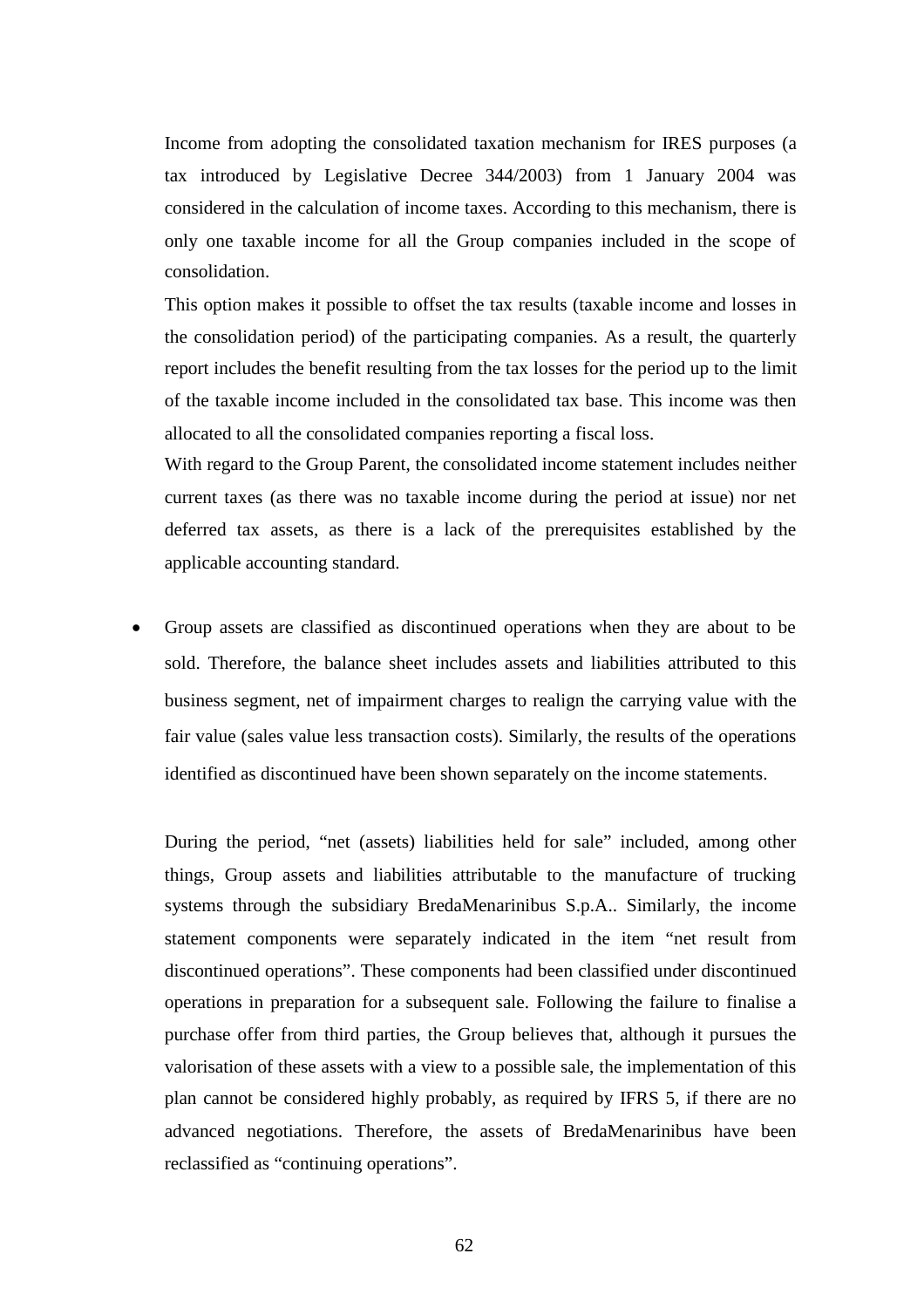The table below shows an analysis of the consolidated balance sheet at 30 September 2007.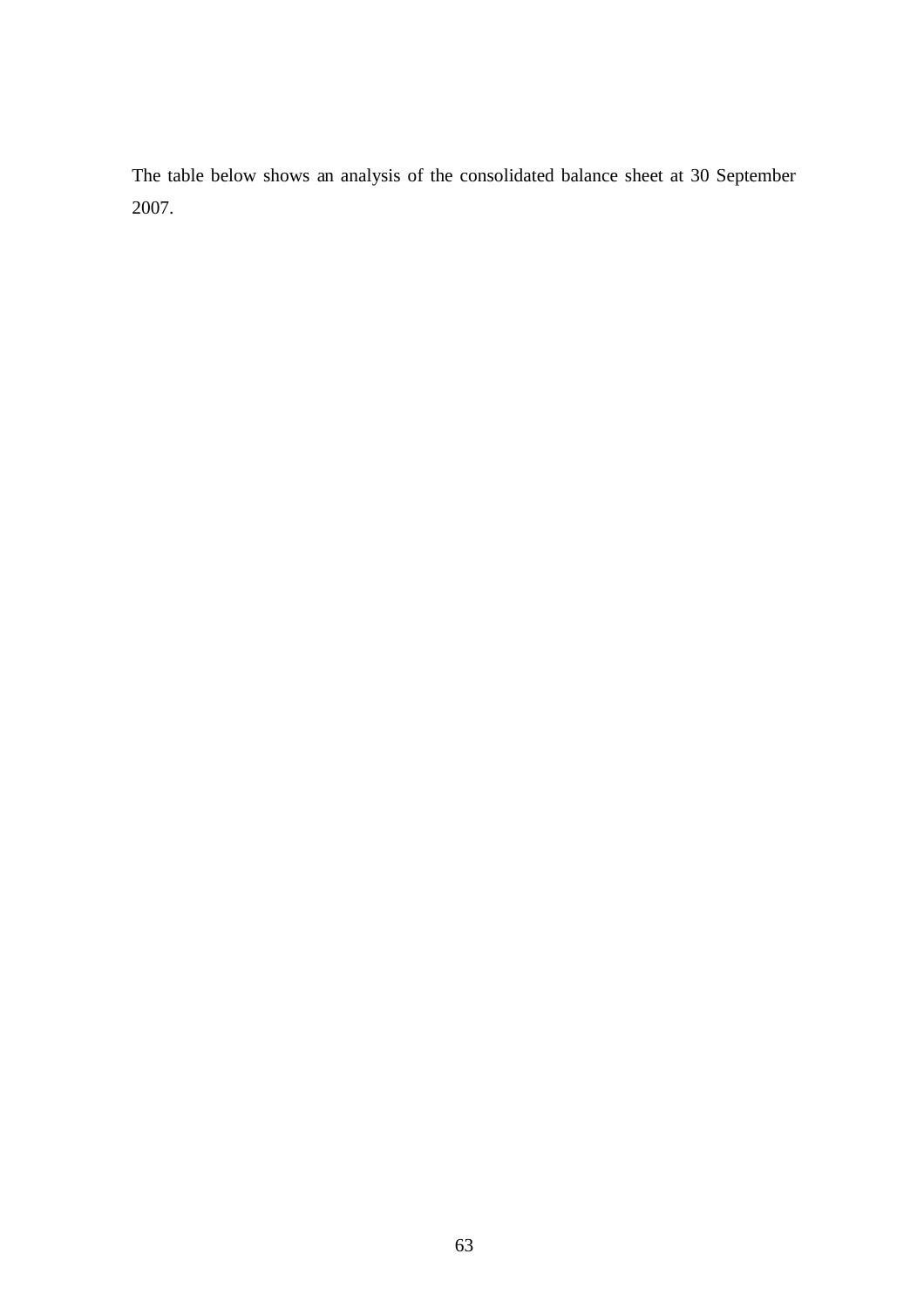| $\epsilon$ mil.                             | Note    | 30 September<br>2007 | 31 December<br>2006 |
|---------------------------------------------|---------|----------------------|---------------------|
| Non-current assets                          | $(*)$   | 10,282               | 9,897               |
| Non-current liabilities                     | $(**)$  | (3,203)              | (3,275)             |
|                                             |         | 7,079                | 6,622               |
| Inventories                                 |         | 3,530                | 3,095               |
| Contract work in progress                   |         | 3,341                | 2,823               |
| Trade receivables                           | $(*)$   | 4,089                | 3,856               |
| Trade payables                              | $(*)$   | (3,580)              | (3,561)             |
| Advances from customers                     |         | (5,640)              | (5,529)             |
| Provisions for short-term risks and charges |         | (545)                | (571)               |
| Other net current assets (liabilities)      | $(***)$ | (431)                | (547)               |
| Net working capital                         |         | 764                  | (434)               |
| Net invested capital                        |         | 7,843                | 6,188               |
| Group shareholders' equity                  |         | 5,259                | 5,276               |
| Shareholders' equity of minority interests  |         | 99                   | 81                  |
| Shareholders' equity                        |         | 5,358                | 5,357               |
| Net debt (cash)                             | $(*)$   | 2,485                | 858                 |
| Net (assets) liabilities held for sale      | /****   |                      | (27)                |

*Notes on the reclassified balance sheet:*

*(\*) Also includes transactions with related parties*

*(\*\*) Includes all non-current liabilities except "financial liabilities to related parties" (which are included among "non-current liabilities to related parties") and" non-current financial debt".*

*(\*\*\*) Includes "tax receivables", "other current receivables from related parties" (included among "current receivables from related parties"), "other current assets", net of "tax payables", "other payables to related parties" (included among "current liabilities to related parties"),"other current liabilities" and asset and liability "derivatives"".*

*(\*\*\*\*) Includes the net of "non-current assets held for sales" and "liabilities directly related to assets held for sale".*

'Non-current assets' (€mil. 10,282 at 30 September 2007 from €mil. 9,897 at 31 December 2006) show a net increase of €mil. 385: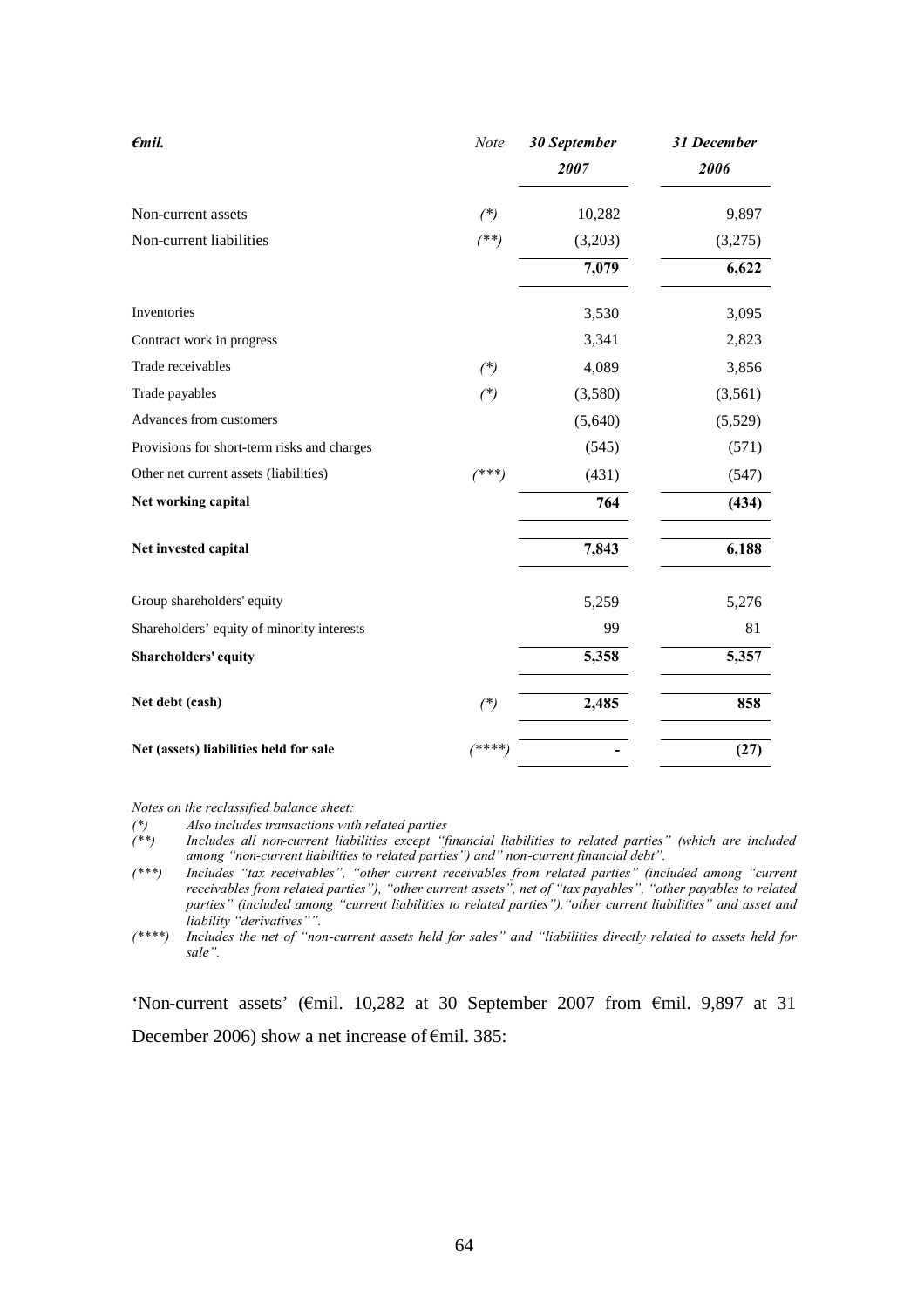|                                | 30 September<br>2007 | 31 December<br>2006 |  |
|--------------------------------|----------------------|---------------------|--|
| Intangible assets              | 5,691                | 5,317               |  |
| Property, plant and equipment  | 2,829                | 2,660               |  |
| Investment properties          | 1                    | 2                   |  |
| Equity investments             | 143                  | 140                 |  |
| Financial assets at fair value | 704                  | 857                 |  |
| Securities held to maturity    | 12                   | 16                  |  |
| Receivables                    | 416                  | 426                 |  |
| Deferred taxes                 | 480                  | 470                 |  |
| Other assets                   | 6                    | 9                   |  |
|                                | 10,282               | 9,897               |  |

This rise is specifically due to:

- the recognition of additional goodwill arising from the actual exercise of the call option over 25% of the Selex Sensors and Airborne Systems group, previously held by BAE Systems Ltd (€mil. 13);
- the acquisition of the shares held by minority shareholders in Datamat S.p.A. ( $\epsilon$ mil.) 7) and Ansaldo STS S.p.A. ( $\epsilon$ mil. 3);
- the capitalisation of "non-recurring costs" ( $\epsilon$ mil. 328) mainly relating to Aeronautics ( $\epsilon$ mil. 277), Helicopters ( $\epsilon$ mil. 18) and Defence Electronics ( $\epsilon$ mil. 33) programmes and development costs (€mil. 121);
- the valuation of the interest held indirectly in STMicroelectronics NV (STM) (6.6% at 30 September 2007) as "financial assets held at fair value", which broke down as follows:

| 31 December 2006                           | 840   |
|--------------------------------------------|-------|
| Fair value adjustment at 30 September 2007 | (136) |
| 30 September 2007                          | 704   |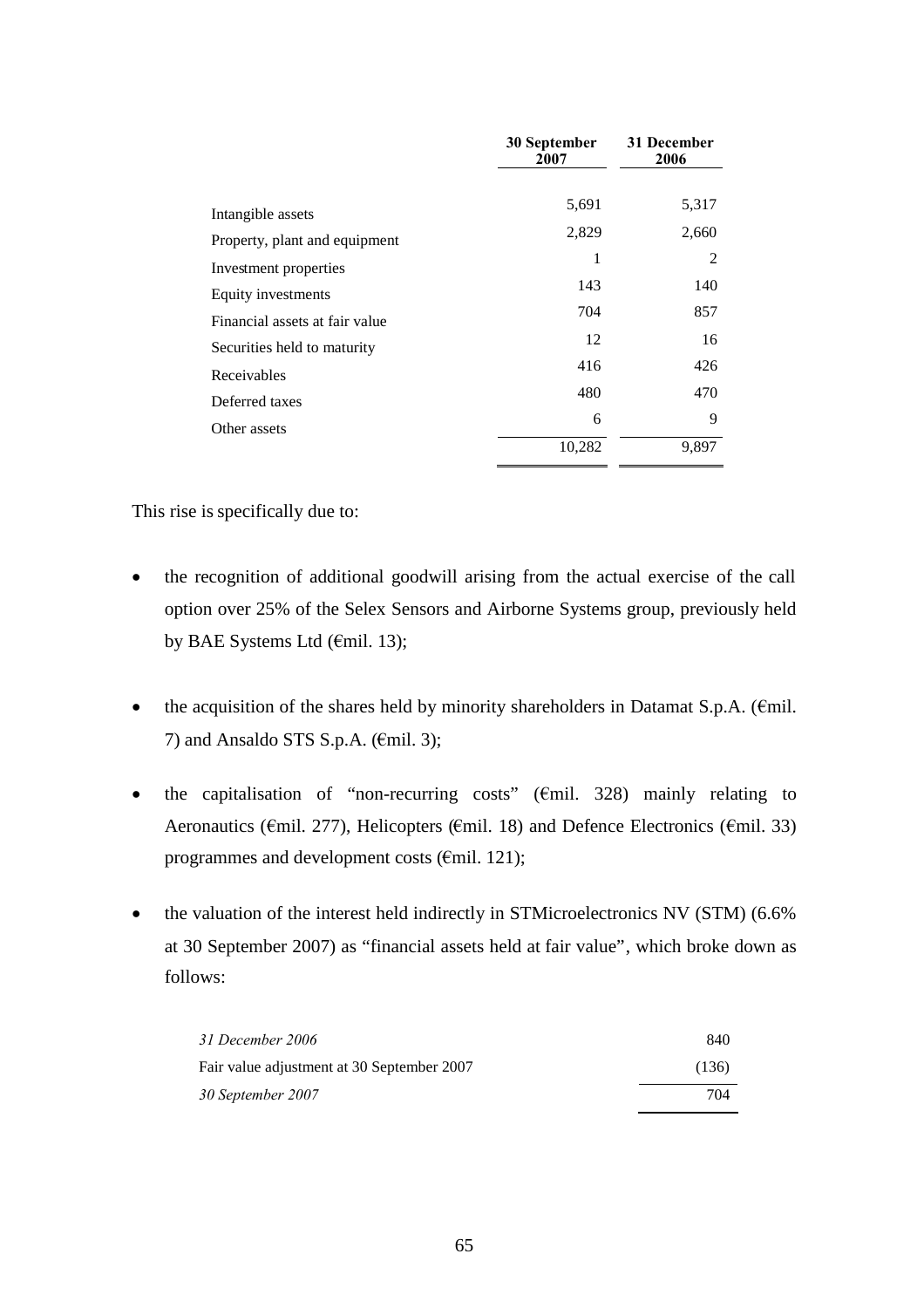The decrease due to the fair value adjustment had a specific shareholders' equity reserve as a contra-item;

- for investing activities (specifically Aeronautics, Helicopters and Defence Electronics) and opening of receivables, repayments and depreciation and amortisation for the period;
- for a net decrease stemming from exchange rate differences due to the translation of financial statements in foreign currency (mainly pound sterling and US dollars).

"Non-current liabilities" ( $\epsilon$ mil. 3,203 at 30 September 2007 from  $\epsilon$ mil. 3,275 at 31 December 2006) show a net decrease of €mil. 72.

|                                                                                  | 30 September<br><i>2007</i> | 31 December<br>2006 |
|----------------------------------------------------------------------------------|-----------------------------|---------------------|
|                                                                                  | 1,199                       | 1,238               |
| Severance pay and other employee liabilities<br>Provisions for risks and charges | 398                         | 365                 |
| Deferred taxes<br>Payables to the Min. Econ. Dev. pursuant to Law                | 379                         | 340                 |
| 808/1985                                                                         | 535                         | 564                 |
| Payables to the Min. Econ Dev. for royalties                                     |                             |                     |
| pursuant to Law 808/1985                                                         | 54                          | 46                  |
| Other Law 808/1985 liabilities                                                   | 395                         | 425                 |
| Other liabilities                                                                | 243                         | 297                 |
|                                                                                  | 3,203                       | 3.275               |

This change is specifically due to:

• the net decrease in "severance pay and other employee liabilities" ( $\epsilon$ mil. 39) resulting from the significant use of payments made into the treasury account held with INPS (the national social security institute) and towards supplementary pension plans following changes made to the legislation governing severance pay by the 2007 Finance Law;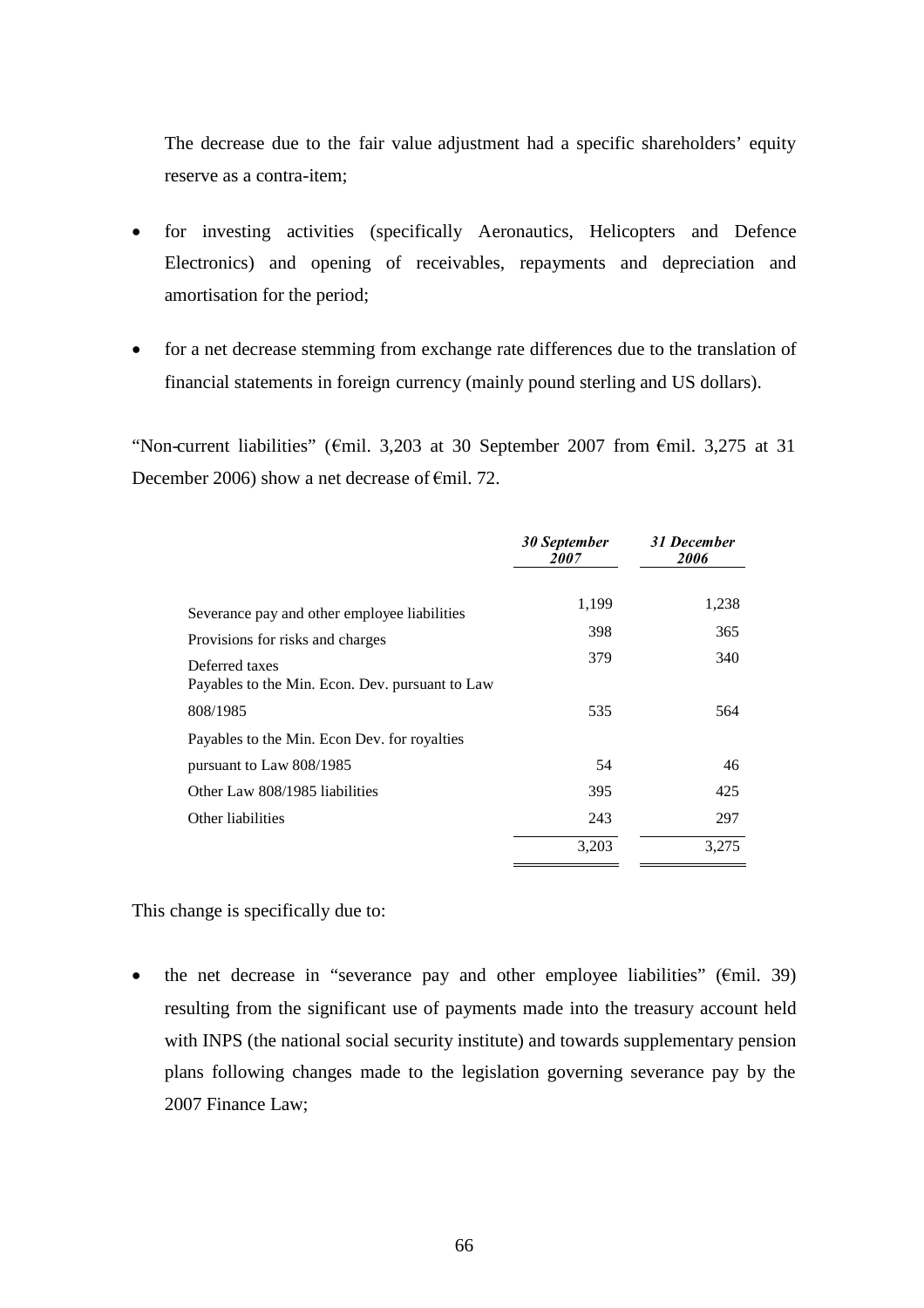- the net increase of  $\epsilon$ mil. 33 in "provisions for risks and charges" attributable to total accruals of  $\epsilon$ mil. 68 relating specifically to the provision for product guarantees, the provision for future losses on orders, the provision for contractual risks and charges and the provision for penalties, net total reversals and uses of  $\epsilon$ mil. 79. These figures relate specifically to the provision for disputes with third parties, the provision for product guarantees and other provisions. The net increase also incorporates the change in the scope of consolidation;
- the increase in deferred tax liabilities of  $\epsilon$ mil. 39, resulting from normal fluctuation for the period, relate primarily to the Aeronautics segment;
- The net decrease of  $\epsilon$ mil. 21 in payables to the Ministry of Economic Development (MED) pursuant to Law 808/1985, reimbursed on the basis of the scheduled repayment plan, without the incurment of financial expense. It should be noted that transactions with the MED include payables for royalties accrued pursuant to Law 808/1985 for "national security" and similar projects, in addition to payables for disbursements received from the Ministry of Economic Development supporting the development of non-national security and similar programmes eligible for incentives under Law 808/85. The item "other Law 808/1985 liabilities", which declined by €mil. 30, includes the difference between the interventions received or to be received pursuant to Law 808/1985, relating to programmes qualifying as "national security and similar", with regard to the share of the subsidised costs classified among non-recurring costs, as well as the differential between the monopoly rights charged for the above programmes and the effective payable accrued based on the established reimbursement ratio;
- the net decrease of €mil. 54 in "other liabilities" relates specifically to deferred income;

"Net working capital" shows a net value of €mil. 764 compared with a negative net value at 31 December 2006 of €mil. 434. More specifically: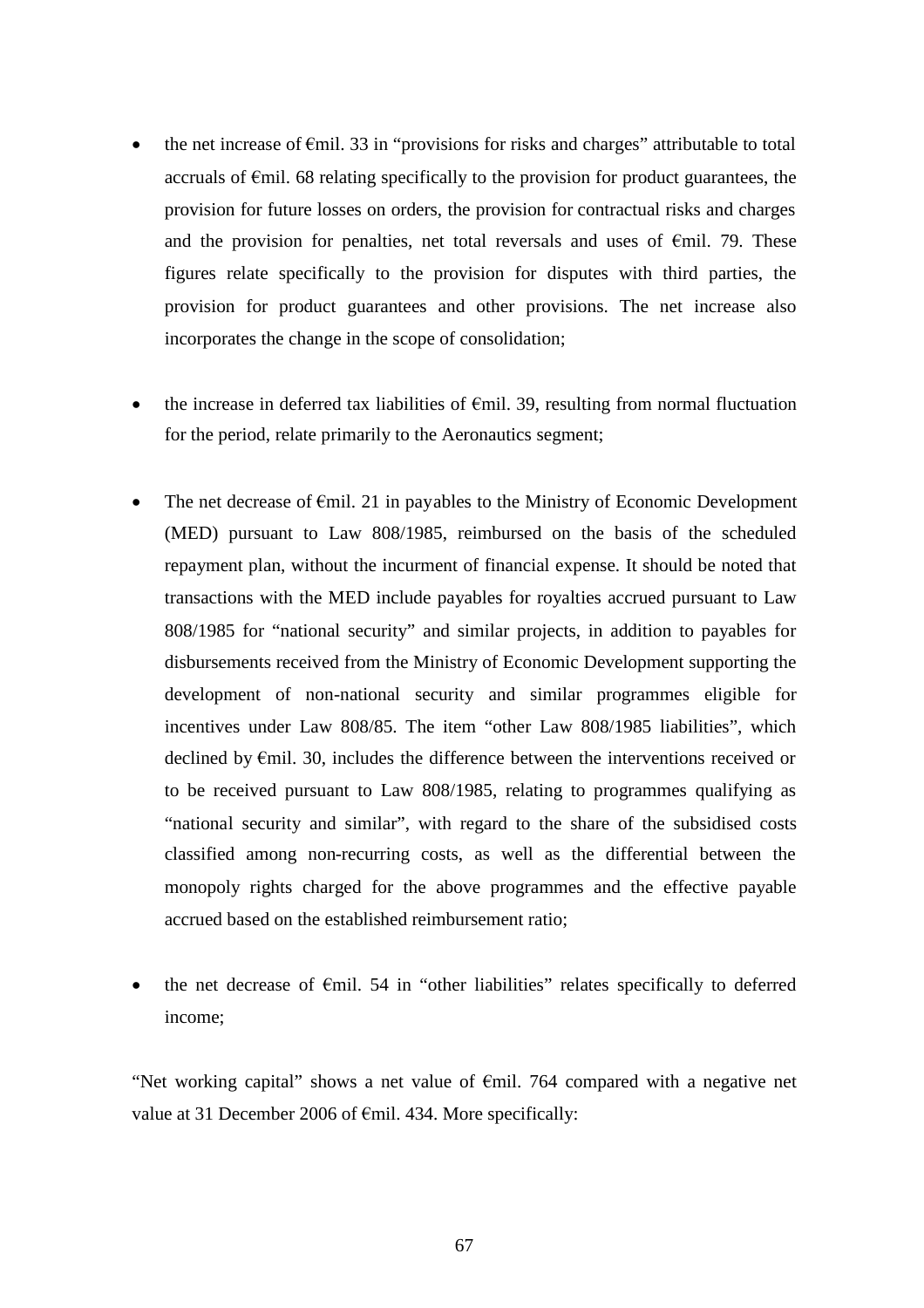|                                          | 30 September<br><i>2007</i> | 31 December<br>2006 |
|------------------------------------------|-----------------------------|---------------------|
| Raw materials, supplies and consumables  | 1,764                       | 1,543               |
| Work in progress and semi-finished goods | 839                         | 800                 |
| Finished products and merchandise        | 159                         | 134                 |
| Advances to suppliers                    | 768                         | 618                 |
|                                          | 3,530                       | 3.095               |

• "inventories" came to  $\epsilon$ mil. 3,530 compared with  $\epsilon$ mil. 3,095 in the prior year:

Inventories are shown net of impairment charges of €mil. 401 (€mil. 418 at 31 December 2006);

• "contract work in progress" amounted to  $\epsilon$ mil. 3,341 as compared with  $\epsilon$ mil. 2,823 at 31 December 2006; "advances from customers" were €mil. 5,640 from €mil. 5,529 at 31 December 2006:

|                                   | 30 September<br>2007 | 31 December<br>2006 |
|-----------------------------------|----------------------|---------------------|
| Contract work in progress (gross) | 6,839                | 6,184               |
| Advances from customers           | (3,498)              | (3,361)             |
| Contract work in progress (net)   | 3,341                | 2,823               |
| Advances from customers (gross)   | 13,382               | 12,996              |
| Contract work in progress         | (7, 742)             | (7, 467)            |
| Advances from customers (net)     | 5,640                | 5,529               |

• "trade receivables and payables" of  $\epsilon$ mil. 4,089 and  $\epsilon$ mil. 3,580, respectively, as compared with  $\epsilon$ mil. 3,856 and  $\epsilon$ mil. 3,561, respectively, at 31 December 2006 relate to: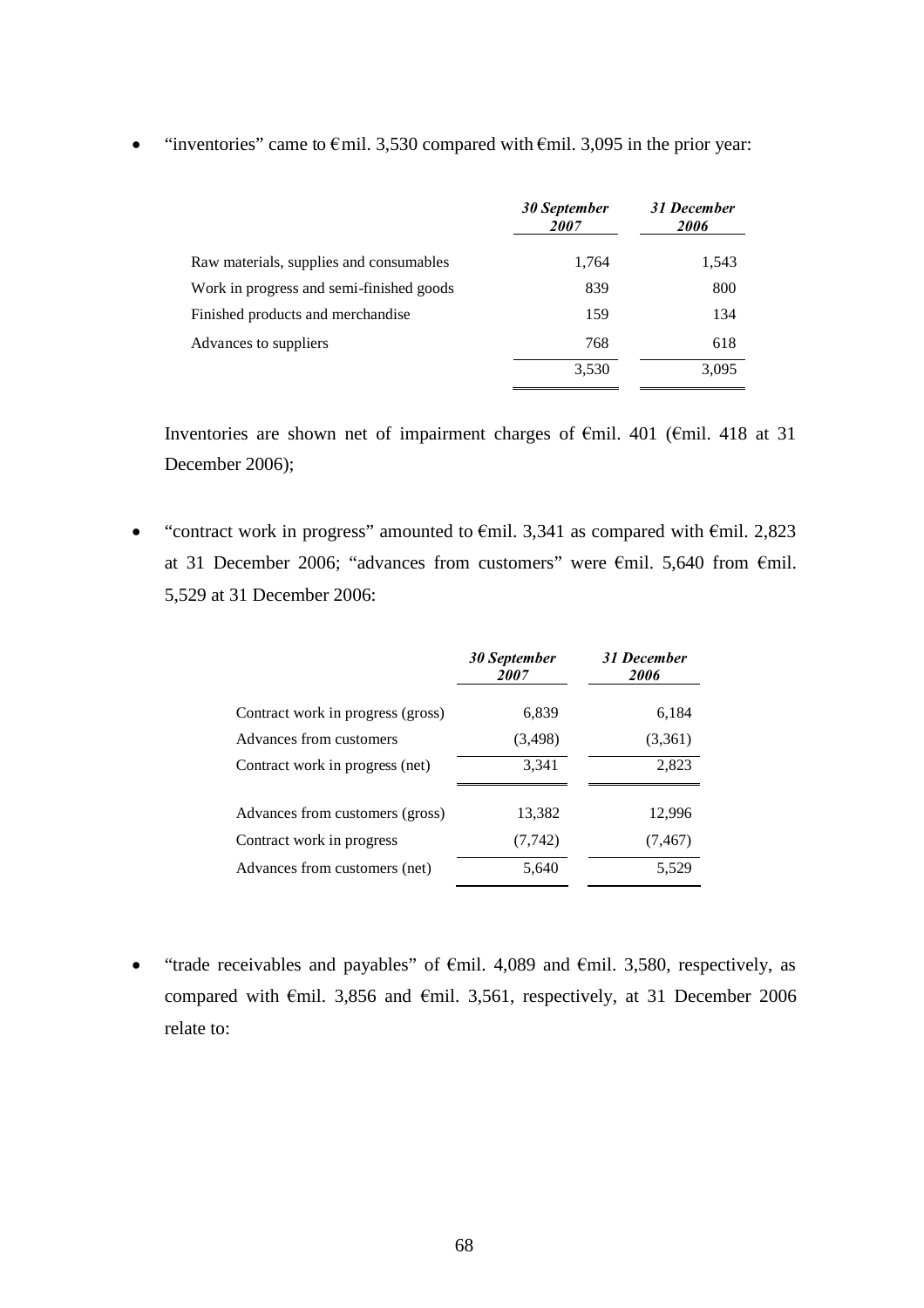|                     |                 | 30 September 2007 |                 | 31 December 2006 |
|---------------------|-----------------|-------------------|-----------------|------------------|
|                     | Receivab<br>les | Payables          | Receivab<br>les | Payables         |
| Related parties     | 366             | 52                | 377             | 75               |
| Other third parties | 3,723           | 3,528             | 3,479           | 3,486            |
|                     | 4,089           | 3,580             | 3,856           | 3,561            |

"provisions for short-term risks and charges" of  $\epsilon$ mil. 545 decreased by  $\epsilon$ mil. 26 as compared with  $\epsilon$ mil. 571 at 31 December 2006. The reduction relates to reversals and uses totalling  $\epsilon$ mil. 78 relating specifically to the conversion and restructuring provision, the provision for product guarantees, the provision for disputes with third parties, the provision for penalties, the provision for future losses on orders and other provisions. The increase relates to total allocations of €mil. 76 relating specifically to the provision for product guarantees, the conversion and restructuring provisions and other provisions.

With regard to the risk provisions, the Group's operations regard industries and markets where many disputes are settled only after a considerable period of time, especially in cases where the customer is a government entity.

Of course, in application of related accounting standards, provisions have been made for any obligations related to probable and quantifiable risks. Likewise, to the best of our knowledge, regarding other disputes against the Group, no specific allocation has been made since the Group reasonably believes that such disputes may be resolved satisfactorily and without any significant impact on results.

The situations below are mentioned here solely for the purposes of full disclosure.

Of particular note:

o the dispute in which Finmeccanica has been asked to cover the contractual commitments assumed upon the sale of the former subsidiary Finmilano S.p.A. to Banca di Roma (now Capitalia) originated from the assessment ordered by the Rome Office of Direct Taxes of Finmilano S.p.A. regarding the disallowance of the tax deductibility of the capital loss originating in 1987 on the sale of a non-recourse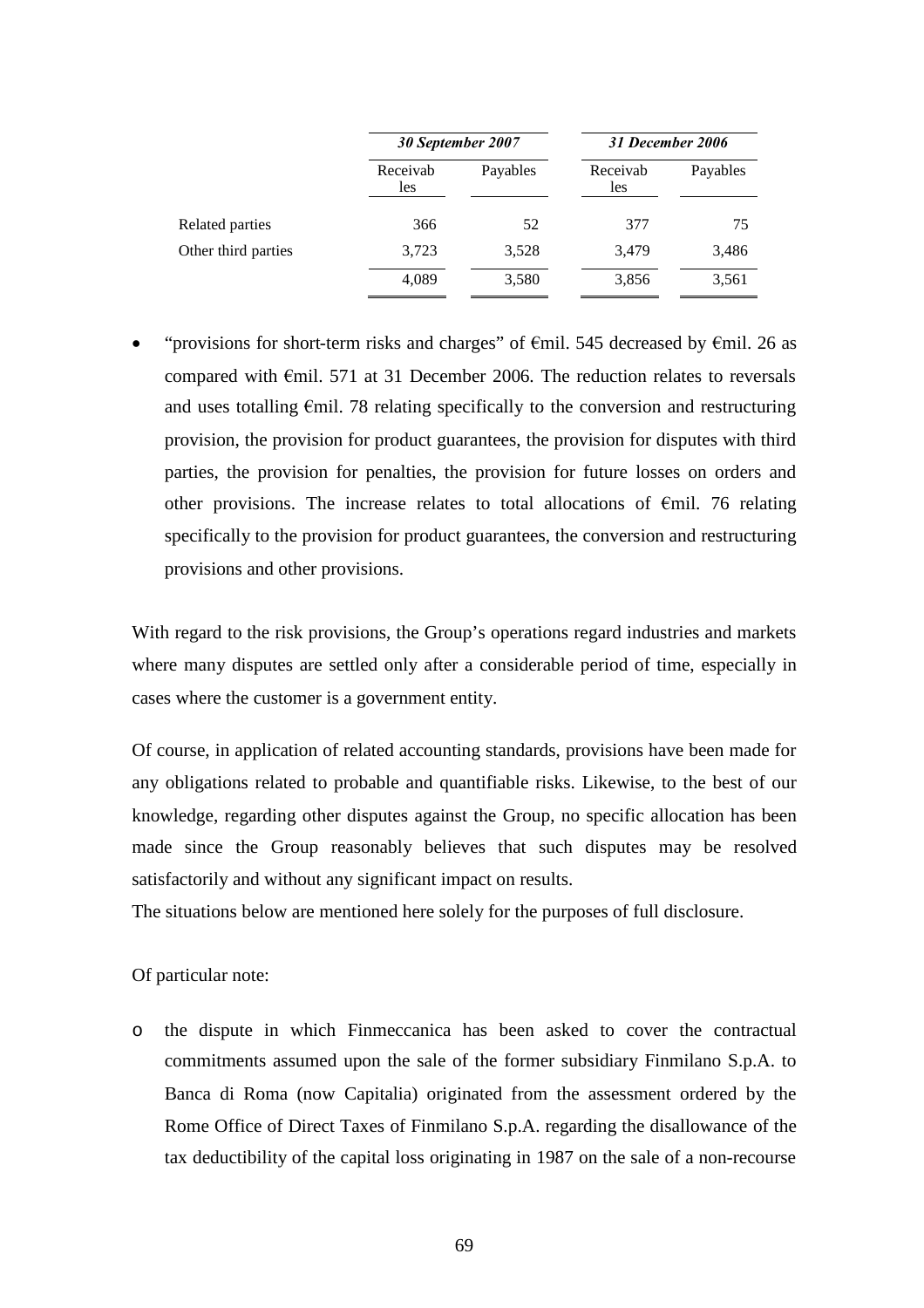'deferred' receivable at a price below the nominal value. In essence, the Italian tax authorities felt that this sale was actually a financing transaction and that the loss, in the same manner as a finance cost, should not have been deducted in its entirety in 1987, but should have been recognised over subsequent years as implicit interest in the transaction.

After the Court of Cassation (the supreme court of appeal) - in allowing the appeal filed by the tax authorities - had returned the parties to the court of first instance, the latter once again upheld the company's complaint. This ruling was once again appealed to the Court of Cassation. It should be noted that substantial charges to be paid by Finmeccanica are not currently foreseeable. In agreement with the bank, it has been deemed that there is insufficient justification to accept the settlement of pending disputes pursuant to Article 16 of Law 289/2002, partly in light of the fact that the significant financial outlay that this would have required does not make sense from a cost-benefit point of view;

o the dispute resulting from the notice to settle the registry fee of about  $\epsilon$ mil. 10, which was received by Finmeccanica in July 2001 and due on the capital increase approved in 1998. Although the tax liability had already been recognized in the related financial year, the company felt it was unnecessary to meet the tax demand because it was unjustified both in law and in fact. In fact, in addition to being received after statutory deadline, the notice contained a request for a tax related to a tax base that was partially inconsistent with applicable laws. The Tax Commission for the Province of Rome upheld the company's dispute in its ruling filed in December 2002. The ruling was appealed by the company in relation to the failure to order the tax authorities to reimburse costs. In the first half of 2004, the tax authorities in turn filed a cross-appeal of the same ruling, but only with regard to the decision that confirmed the termination of the office's assessment power in the matter. No objection was raised, however, with regard to the substance of the original ruling establishing the partial lack of justification of the amount requested by the revenue office. In a ruling filed in October 2004, the appeal court rejected the company's primary appeal regarding the lack of reimbursement of costs, but at the same time declared that the cross appeal filed by the tax authorities was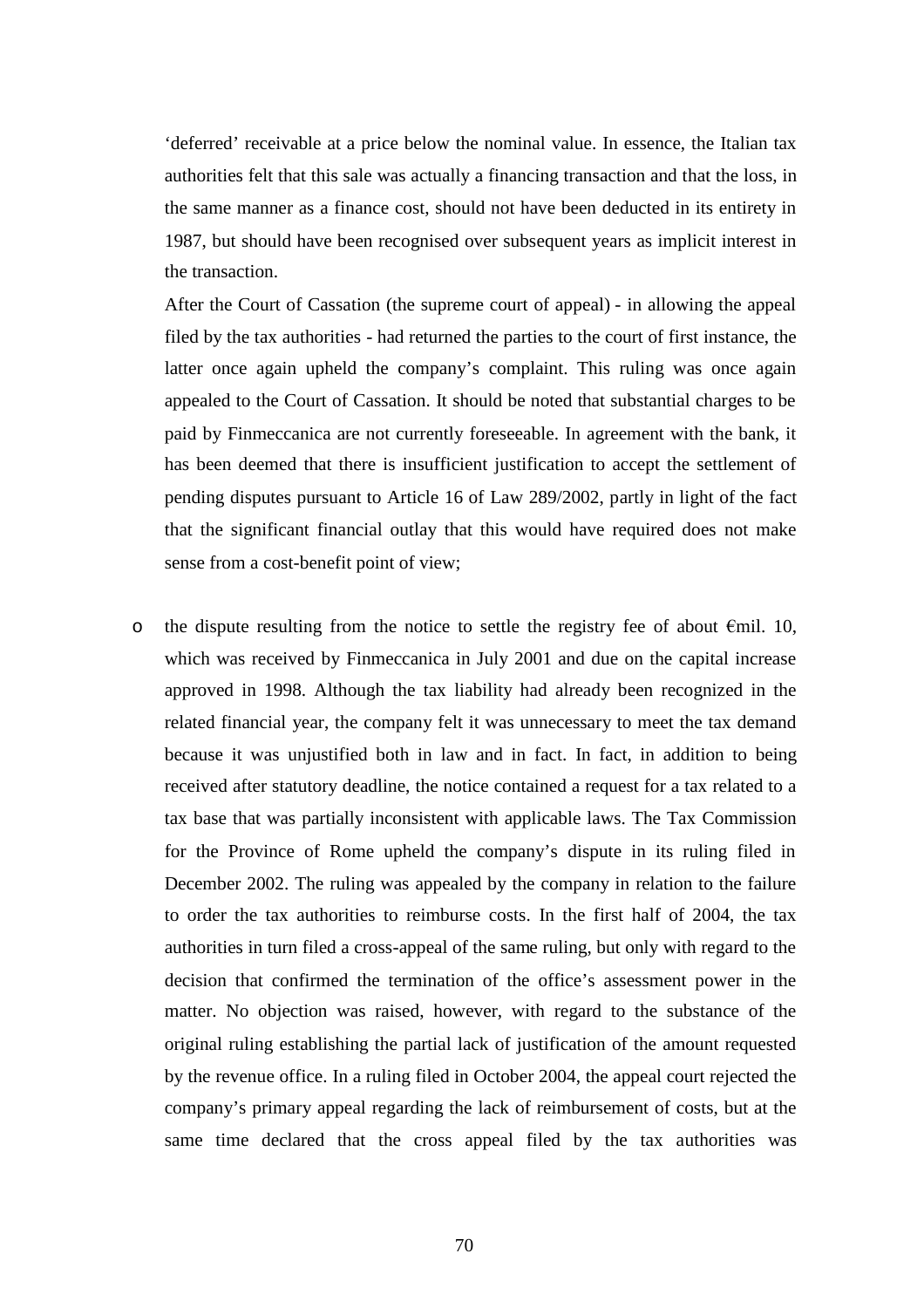inadmissible in that it was filed after the ordinary statutory deadlines. In particular, the Regional Tax Commission in Rome upheld the complaint filed by the company regarding the fact that the tax authorities had erroneously deemed the suspension of the procedural deadlines defined by Article 16 of Law 289/02 (facilitated settlement of pending disputes) to be applicable, given that the case did not fall within the scope of this law. The sentence of the court of second instance has been appealed to the Court of Cassation by the tax authorities;

- o the dispute initiated by Telespazio S.p.A against the Agenzia delle Entrate, Rome District 4 challenging a tax assessment regarding direct income taxation (IIDD) for the year 2000, which contained a demand for a total of about  $\epsilon$ mil. 30 consisting of additional taxes, penalties and interest. The notice of assessment, served on 27 November 2006, relates to a tax audit completed in 2001 in which the Tax Authority challenged the deductibility of the loss regarding receivables from a foreign company taken by Telespazio SpA within the context of a non-recourse sale carried out following many fruitless attempts to recover these receivables. Specifically, the Tax Authority, deeming the actions undertaken by the Company to forcibly collect the receivables and therefore the evidence of the foreign debtor's solvency or lack thereof to be insufficient, found that the requirements of certainty and precision under the law were not met to allow the loss to be fully deducted, regardless of the fact that the loss was conclusively realised by Telespazio S.p.A. within the context of the non-recourse sale of the receivables arguing that sale per sé guarantees certainty only of the legal loss of the receivable but not the financial loss. The case is currently pending before tax court of first instance and no provision has been made in the financial statements since, in the Company's opinion, it can prove that the transaction was accounted for properly;
- o the dispute initiated by Telespazio S.p.A against the Agenzia delle Entrate, Rome District 4 challenging a tax assessment for the purposes of direct income taxation (IIDD) and regional business taxation (IRAP) for the year 2001 containing an adjustment of about  $\epsilon$ mil. 9.7 in taxable income at the time the tax statement was prepared. Considering that the adjustment, for IIDD purposes, results in a reduction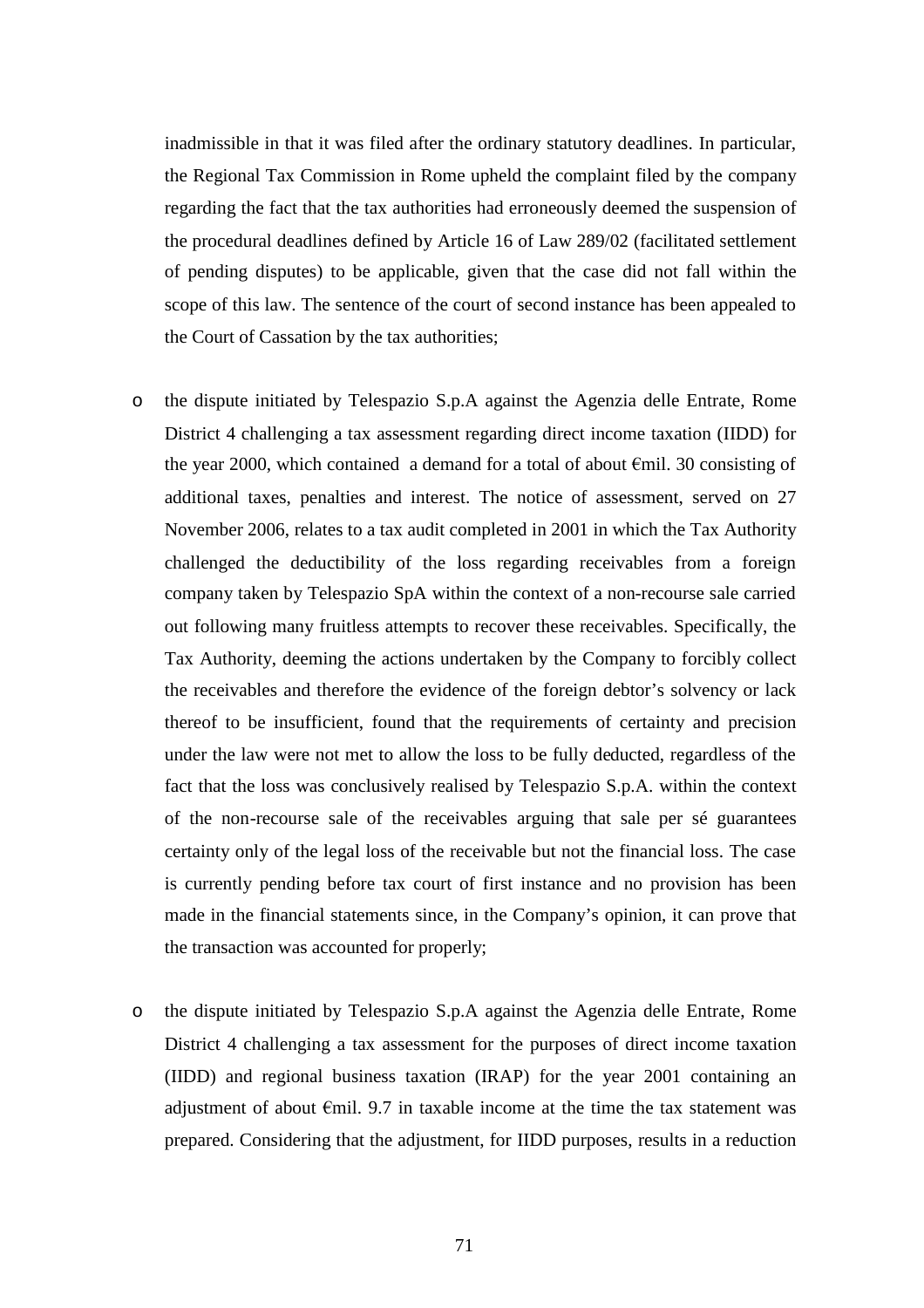by an amount equal to the final tax loss in 2001 and that this loss was fully used by the Company in 2006, the total amount owed to the Tax Authority would be about €mil. 7 plus additional taxes, penalties and interest. The notice of assessment, served on 27 November 2006, relates to a tax audit completed in 2003 in which the Tax Authority challenged Telespazio S.p.A.'s reserving tax treatment until the completion of the Astrolink contract. Specifically, in November 2001, the customer Astrolink at its discretion terminated a long-term contract triggering Telespazio's right to compensation under the contract equal to the costs (plus 20% and in any event "be agreed" with the customer) that Telespazio would incur as a result of the early termination. Since it was not possible in 2001 to determine and agree upon the total amount of these costs (and the corresponding compensation revenues), the Company prudentially allocated  $\epsilon$ mil. 48.5 in the 2001 financial statements to a provision for risks and charges, as it deemed that amount to not be tax deductible. The auditors, starting, instead, with the assumption that Telespazio could have calculated the amount of compensation due from the counterparty as early as 2001 since the costs that it would have incurred as a result of the early termination of the contract were determinable, challenged the failure to account for revenues in the amount of  $\epsilon$ mil. 58.2 and also gave full tax effect to the amount of  $\epsilon$ mil. 48.5 in the provision for risks and charges which Telespazio, instead treated as fully taxed. As a result, the Tax Authority determined that Telespazio had  $\epsilon$ mil. 9.7 more in taxable income in 2001 for direct income taxation and regional business taxation purposes. The case is currently pending before tax court of first instance and no provision has been made in the financial statements since, in the Company's opinion, it can prove that the transaction was accounted for properly.

Beyond the merits, it should be pointed out that it is currently impossible to estimate the substantive costs to be borne by the Finmeccanica Group considering that the liability, if it should be found to exist, would be neutralised by the guaranteed issued by Telecom Italia within the scope of the contract selling its shares of Telespazio in November 2002;

o the dispute initiated by So.Ge.Pa. SpA against the Agenzia delle Entrate, Rome District 4 challenging a tax assessment for the purposes of direct income taxation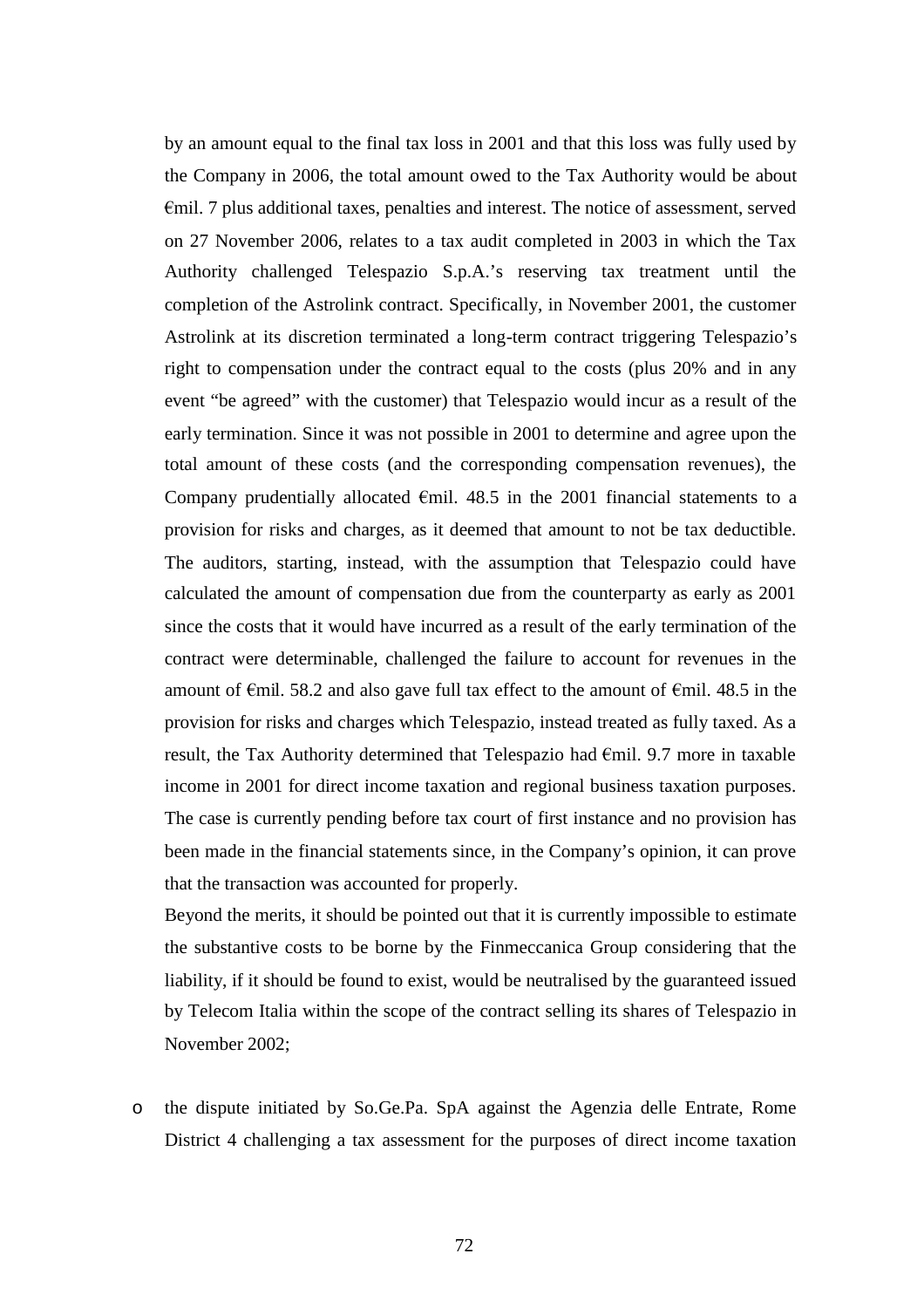(IIDD) and regional business taxation (IRAP) for the year 2001 containing a demand for a total of €mil. 18 in additional taxes, penalties and interest. The tax claim, served on 27 December 2006, traces back to a tax audit completed in 2004 against ALS S.p.A., a Finmeccanica Group company absorbed by So.Ge.Pa. in 2006, in which the tax inspectors – without including any formal comments – merely notified the tax office responsible for the assessment of possible violations in applying the regulations concerning the tax appraisal of work in progress inventories within the context of the long-term contract for the provision and launching of the Atlantic Bird1 satellite obtained in 2000. Specifically, the warning originates from the fact the company had, over the years, accounted for these inventories based on the percentage completed (calculated using the cost-to-cost method), thereby rendering the settlement and payments received over the mediumterm upon the achievement of various milestones irrelevant since they are not, under the contract, final settlements and therefore recognising as revenues (and therefore taxable) the entire amount of the inventories only when ownership of the satellite was transferred in 2002 upon acceptance in orbit of the satellite by the customer as contractually agreed. By contrast, the tax inspectors asked the competent tax office to assess whether, in reality, under the contract, the various milestones could have been treated using the Work Status (WS) process, so as to include in the tax assessment of work-in-progress inventories the payments received based on the achievement of the WS objectives, regardless of the amounts recognised in the financial statements, on the assumption that the object of the contract could be divided into individual, "autonomous" lots for which each payment represents a final settlement of payments owed.

The tax officials, receiving the auditors' report and without carrying out any further analysis of the matter although it involves a rather complex contractual relationship, issued the notice of assessment against the company. The case is currently pending before tax court of first instance and no provision has been made in the financial statements since, in the Company's opinion, it can prove that the transaction was accounted for properly;

o the appeal, together with ENEL and other parties, filed with the Regional Administrative Court of Lombardy of the resolution of the Italian Electricity and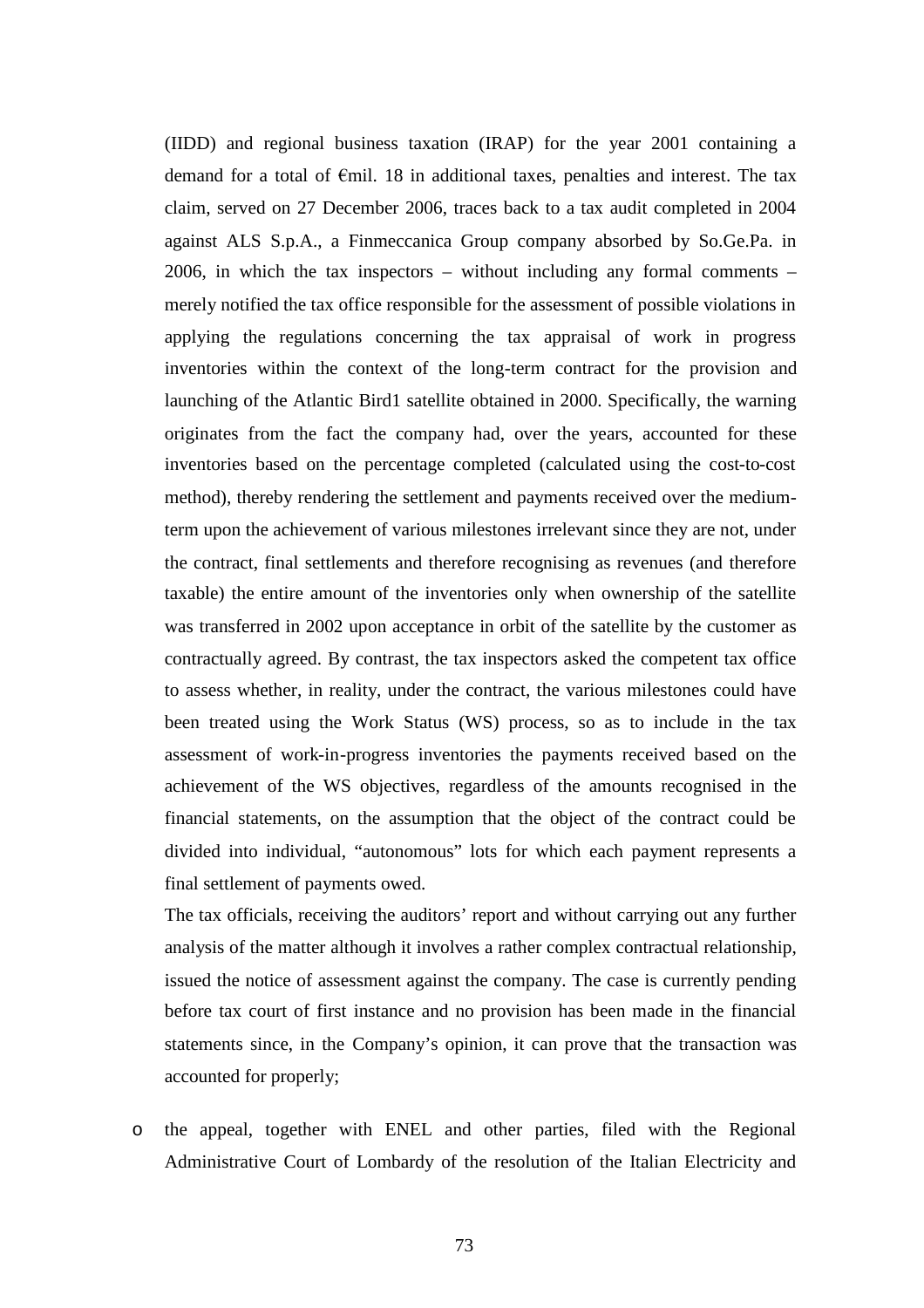Gas Authority regarding the method of calculating interest due on amounts to be paid, as compensation, in relation to the termination of the Italian national nuclear energy programme.

Interest due calculated using a different calculation method is around €mil. 13.Previous rulings by the Lombardy Regional Administrative Court do not support the resolutions of the Authority. Accordingly, it is reasonable to expect a favourable outcome for Finmeccanica;

o with regard to the litigation commenced by Reid in 2001 against Finmeccanica and Alenia Spazio before the Court of Texas to object against alleged breaches by former Finmeccanica–Space Division of agreements for the project for the implementation of the Gorizont satellite programme. The litigation had a favourable outcome, after more than five years, due to the lack of jurisdiction of the Court of Texas. On 11 May 2007, Reid served Finmeccanica and Alcatel Alenia Space Italia with a Complaint commencing a new lawsuit before the Court of Chancery of Delaware.

In the new lawsuit, Reid demands the same claims for compensation that were demanded in the prior Texas lawsuit, without giving an amount for the damage incurred.

On 29 June 2007 Finmeccanica filed a Motion to Dismiss objecting to the timebarring and the statute of limitation on the action and the lack of jurisdiction of the Court of Delaware;

o on 1 October 2003, the European Commission notified the Ministry of Foreign Affairs of the formal proceedings initiated for an investigation against the Italian State, pursuant to Article 11 of the EU Treaty, in relation to subsidies granted by the Italian Government to the companies Alenia Aeronautica S.p.A., Aermacchi S.p.A., and Agusta S.p.A., based on Law 808/85, for six research and development projects. The Commission considers these subsidies to be state aids. The preliminary assessment of the Commission was that these subsidies were not notified to the Commission at the time, even though they were each in excess of the ECU 20 million threshold (1 ECU being equal to 1 euro) set at the end of 2006 and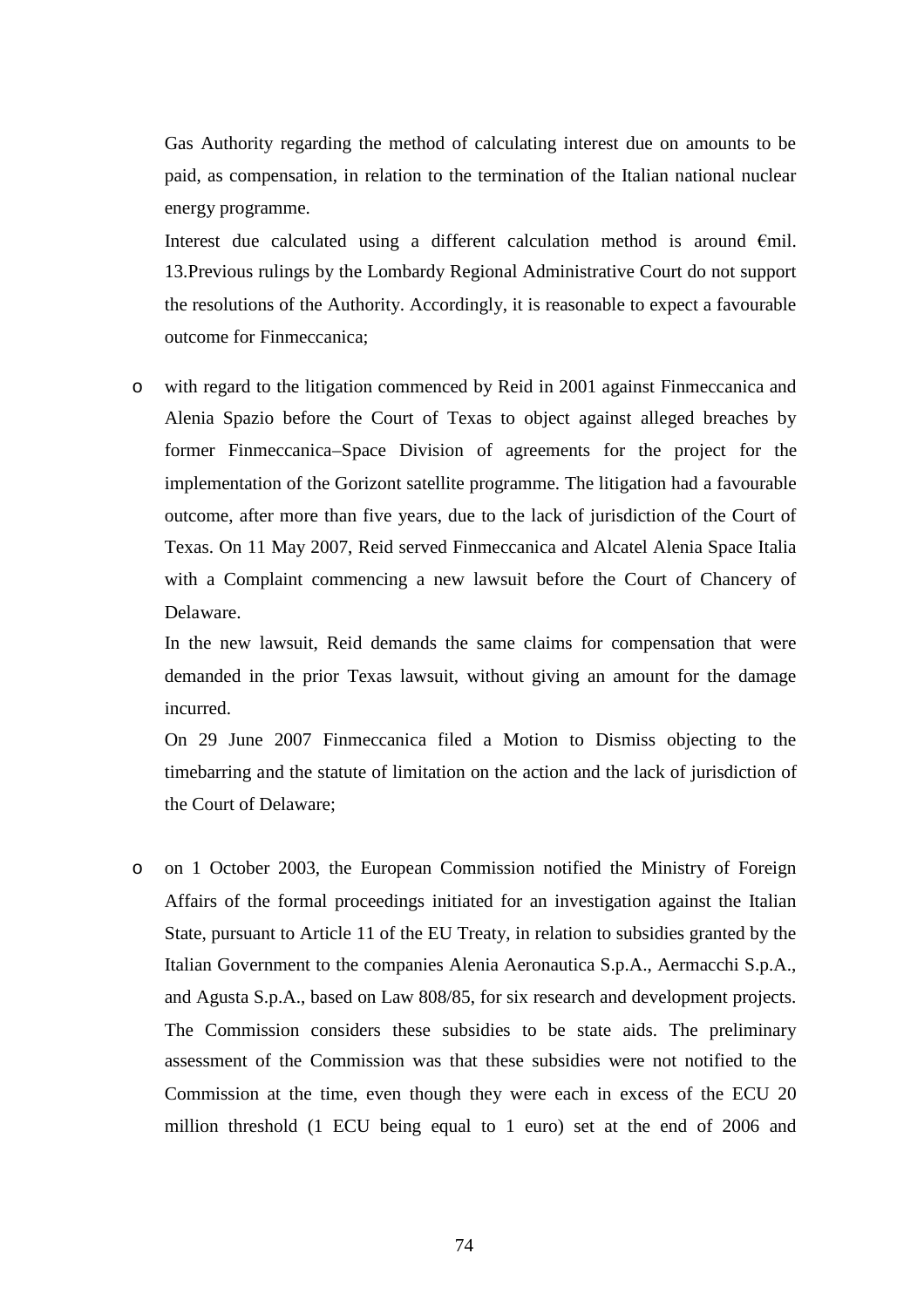subsequently increased to ECU 25 million. On 22 January 2004, the decision to open proceedings was published in the EU Official Journal.

The Italian authorities submitted their own observations to the Commission on 30 January 2004.

In response to requests of third parties, the Commission requested further information from the Italian Government, which was provided in the latter part of May 2004. Further exchanges of requests and information between the Commission and the Italian Government continued in the second half of the year. With its letter of 22 June 2005 C(2005)1813, received by the Permanent Representation of Italy in the EU on 24 June, the European Commission informed the Italian Government of its decision to extend the scope of the current proceedings to additional projects of the aforementioned companies that had initially been excluded by the Commission itself. The Italian Authorities submitted their reply to the Commission on 29 November 2005. On 19 December 2005 the Commission served on the Italian Government further considerations filed by a third anonymous party, and the Government replied accordingly on 24 February 2006. In addition to a meeting held on 3 May 2006 between the Italian Government and the Commission, further written inquiries and information were subsequently exchanged. At the moment, this procedure deeply affects the application principles of Law no. 808/85; Finmeccanica will follow the issue with special attention with the assistance of local counsel. At present, information is being exchanged between the Italian Government and the Commission before the latter issues its final decision. For this dispute and for the "Enea" dispute (as described in another part of the report on operations), the Italian Government established a process for reaching settlement of both disputes by issuing Decree Law 259(32) of 1 October 2007;

o In November 1997 in relation to a contract commissioned by Prepa, the Puerto Rican Electric Power Authority, the company Abengoa awarded to Ansaldo Energia a sub-supplier contract for expansion work on the San Juan, Puerto Rico power plant.

In connection with the contract between Abengoa and Prepa, American International Insurance Company of Puerto Rico ("AIIP"), a member of the AIG group, issued a performance bond and a payment bond, each in the amount of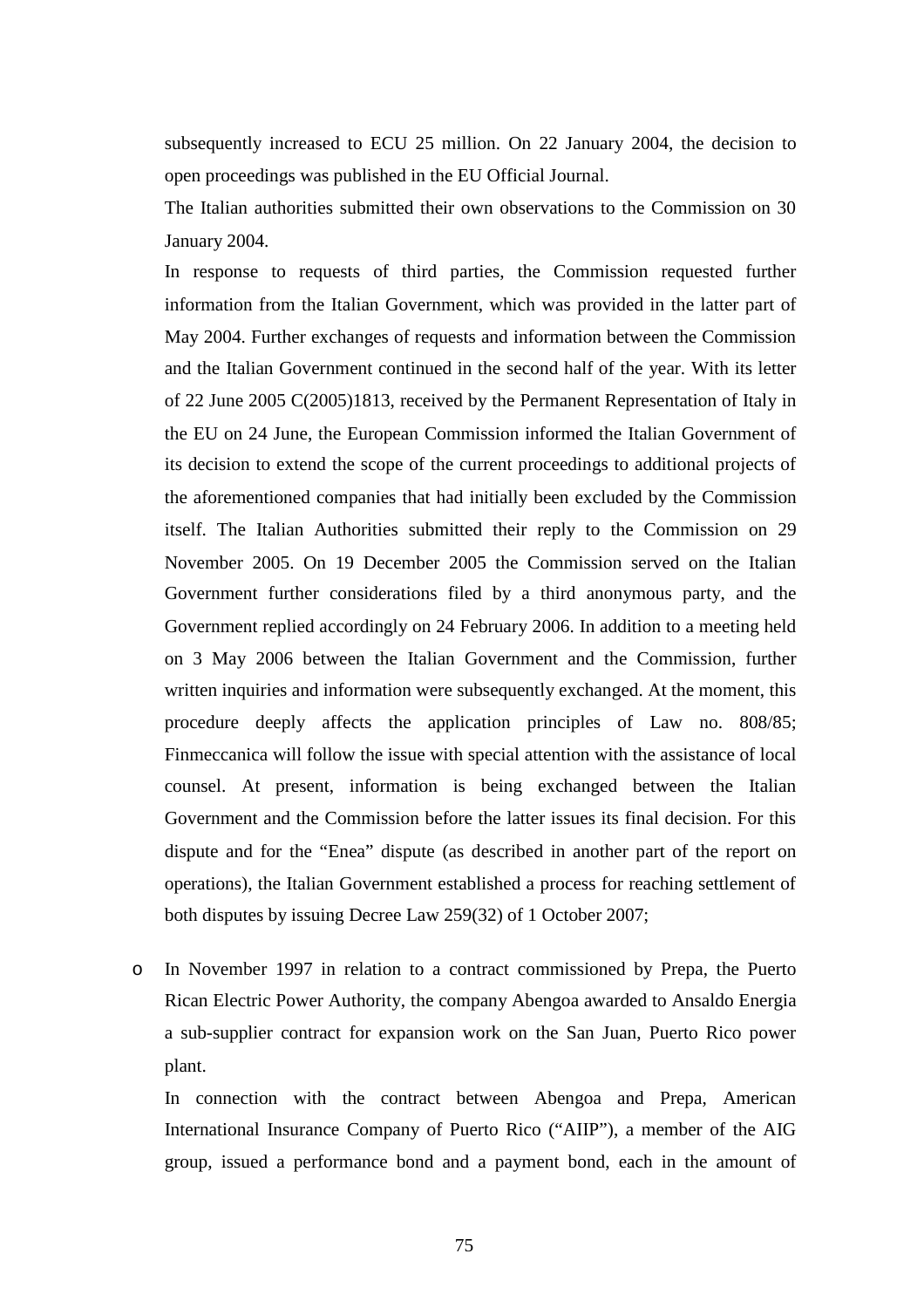US\$mil. 125, in favour of Prepa which Ansaldo Energia, as a supplier, counterguaranteed for US\$mil. 36 each.

In 2000, Abengoa unilaterally terminated its contract without informing Ansaldo Energia and filed suit against the customer in the Court of Puerto Rico seeking compensation for damages it allegedly suffered.

In 2001, Ansaldo Energia initiated arbitration proceedings in Paris seeking a finding that Abengoa breached the contract by terminating its agreement with Prepa without notifying Ansaldo Energia in advance. The arbitration finding, issued in March 2003, came out in favour of Ansaldo Energia.

In order to avoid any enforcement of the aforementioned guarantees, on 13 May 2005, Ansaldo Energia brought an action against Abengoa, AIG and AIP before the Court of Milan, requesting that its counter-guarantees be found void, or, in the alternative, that it be held harmless by Abengoa. AIIP asked that Ansaldo Energia be held jointly liable to hold harmless AIG in the event it loses the case.

In the opinion of its legal team, even if the court does not accept Ansaldo Energia's arguments and, if the counter-guarantees are enforceable, the company could, in any case, initiate an action against Abengoa, a company that is absolutely solvent, even based on the aforementioned arbitration award.

"other net current assets (liabilities)" totalled  $\epsilon$ mil. 431 of net current liabilities, up €mil. 116 from the prior year (€mil. 547 of net current liabilities at 31 December 2006):

|                                                                   | 30 September 2007 |                    | 31 December 2006 |                    |  |
|-------------------------------------------------------------------|-------------------|--------------------|------------------|--------------------|--|
|                                                                   | <b>Assets</b>     | <b>Liabilities</b> | <b>Assets</b>    | <b>Liabilities</b> |  |
| Employees                                                         | 34                | 346                | 26               | 337                |  |
| Prepaid expenses and deferred income                              | 78                | 98                 | 80               | 100                |  |
| Direct taxes and others to the Tax Office                         | 461               | 242                | 469              | 322                |  |
| Social security                                                   | 14                | 241                |                  | 201                |  |
| Payable to Min. of Econ. Dev. Law                                 | 36                | 89                 | 38               | 58                 |  |
| 808/1985                                                          |                   |                    |                  |                    |  |
| Payable to Min. of Econ. Dev. for<br>monopoly rights Law 808/1985 |                   | 16                 |                  | 15                 |  |
| Related parties                                                   | 37                | 11                 | 35               | 19                 |  |
| Receivables for government grants                                 | 64                |                    | 83               |                    |  |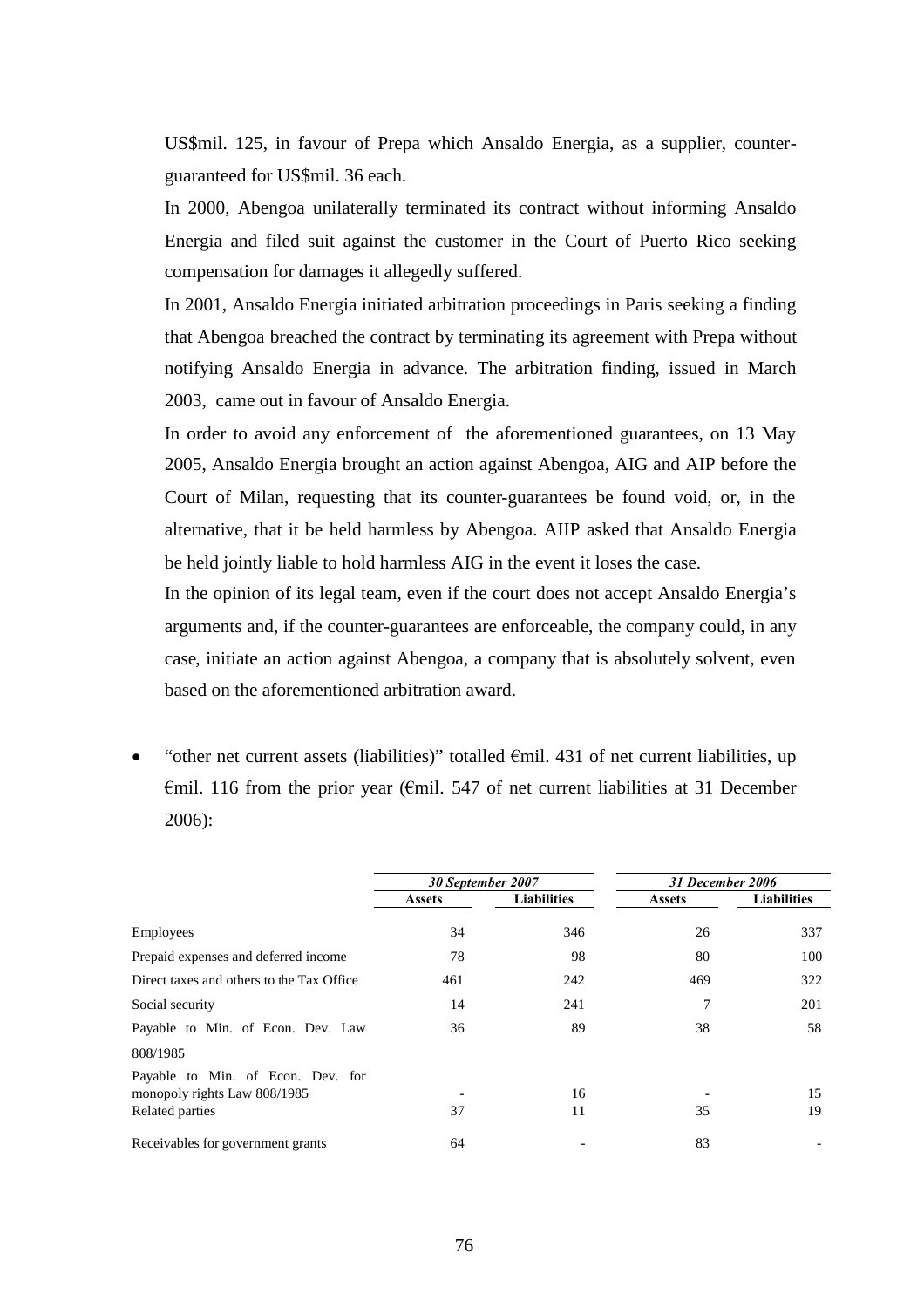| Derivatives | 174   | 98    | 147   | 104   |
|-------------|-------|-------|-------|-------|
| Other       | 257   | 445   | 213   | 489   |
|             | 1,155 | 1,586 | 1,098 | 1,645 |

"Other assets" (€mil. 257 compared with €mil. 213 at 31 December 2006) include:

- receivables for default interest of the Group Parent for  $\epsilon$ mil. 28 ( $\epsilon$ mil. 28 at 31) December 2006);
- receivables from the Camozzi group of  $\epsilon$ mil. 14 ( $\epsilon$ mil. 14 at 31 December 2006);
- receivables for sundry advances of  $\epsilon$ mil. 26 ( $\epsilon$ mil. 21 at 31 December 2006);
- the receivable for a fixed deposit account for  $\epsilon$ mil. 40 established in favour of the Ministry of Economic Development by a Group company.

"Other liabilities" of  $\epsilon$ mil. 445 (from  $\epsilon$ mil. 489 at 31 December 2006) also include:

- Emil. 35 (Emil. 33 at 31 December 2006) due to EADS NV from the GIE-ATR consortium owned by Alenia Aeronautica S.p.A. and EADS NV;
- $\epsilon$ mil. 35 ( $\epsilon$ mil 36 at 31 December 2006) due for the repurchase of a G222 aircraft;
- $\epsilon$ mil. 25 ( $\epsilon$ mil. 41 at 31 December 2006) due in respect of contractual penalties;
- $\epsilon$ mil. 19 ( $\epsilon$ mil. 38 at 31 December 2006) due for commissions;
- $\epsilon$ mil. 23 ( $\epsilon$ mil. 24 at 31 December 2006) due for royalties.

The table below sets out the asset and liability positions related to derivative instruments:

|                           |                                     | 30 September 2007 |               | 31 December 2006   |
|---------------------------|-------------------------------------|-------------------|---------------|--------------------|
|                           | <b>Liabilities</b><br><b>Assets</b> |                   | <b>Assets</b> | <b>Liabilities</b> |
| Forward forex instruments | 146                                 | 78                | 115           | 69                 |
| Forex options             | 1                                   |                   | 1             |                    |
| Interest rate swaps       | 8                                   | 16                | 7             | 21                 |
| Options on STM            | 15                                  |                   | 13            |                    |
| Exchangeable bond option  | 4                                   | 4                 | 11            | 11                 |
| Other equity derivatives  |                                     |                   |               | 3                  |
|                           | 174                                 | 98                | 147           | 104                |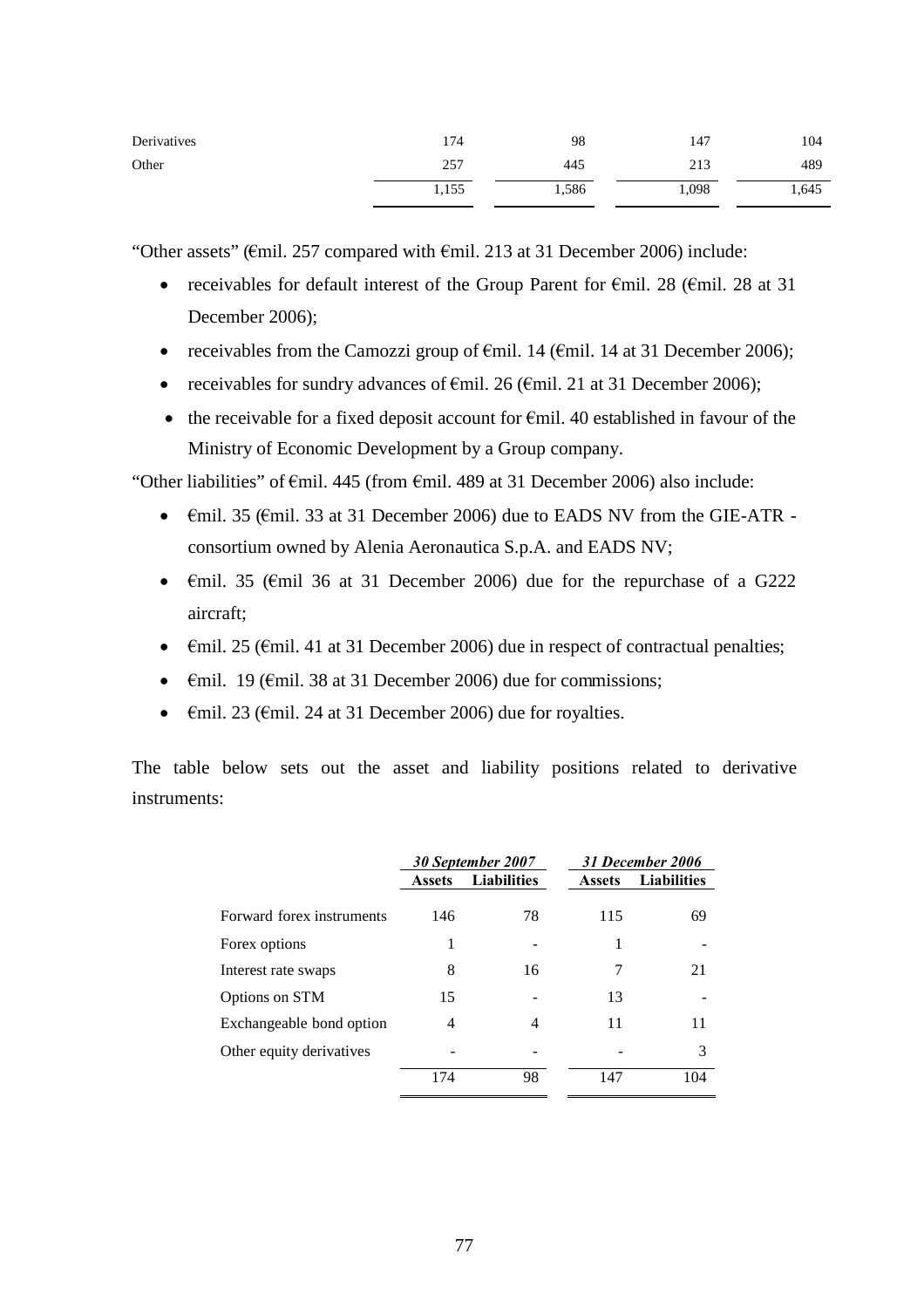The comment concerning the performance of derivatives can be found in the "Financial Risk Management" section.

"Net invested capital" and "net assets held for sale" of €mil. 7,843 (€mil. 6,188 at 31 December 2006) and €mil. 0 (€mil. 27 at 31 December 2006), respectively, are covered by shareholders' equity (€mil. 5,358 as compared with €mil. 5,357 at 31 December 2006) and net debt ( $\epsilon$ mil. 2,483 as compared with  $\epsilon$ mil. 858 at 31 December 2006).

Below is the consolidated net debt at 30 September 2007, as compared with that for 30 September 2006 and 31 December 2006.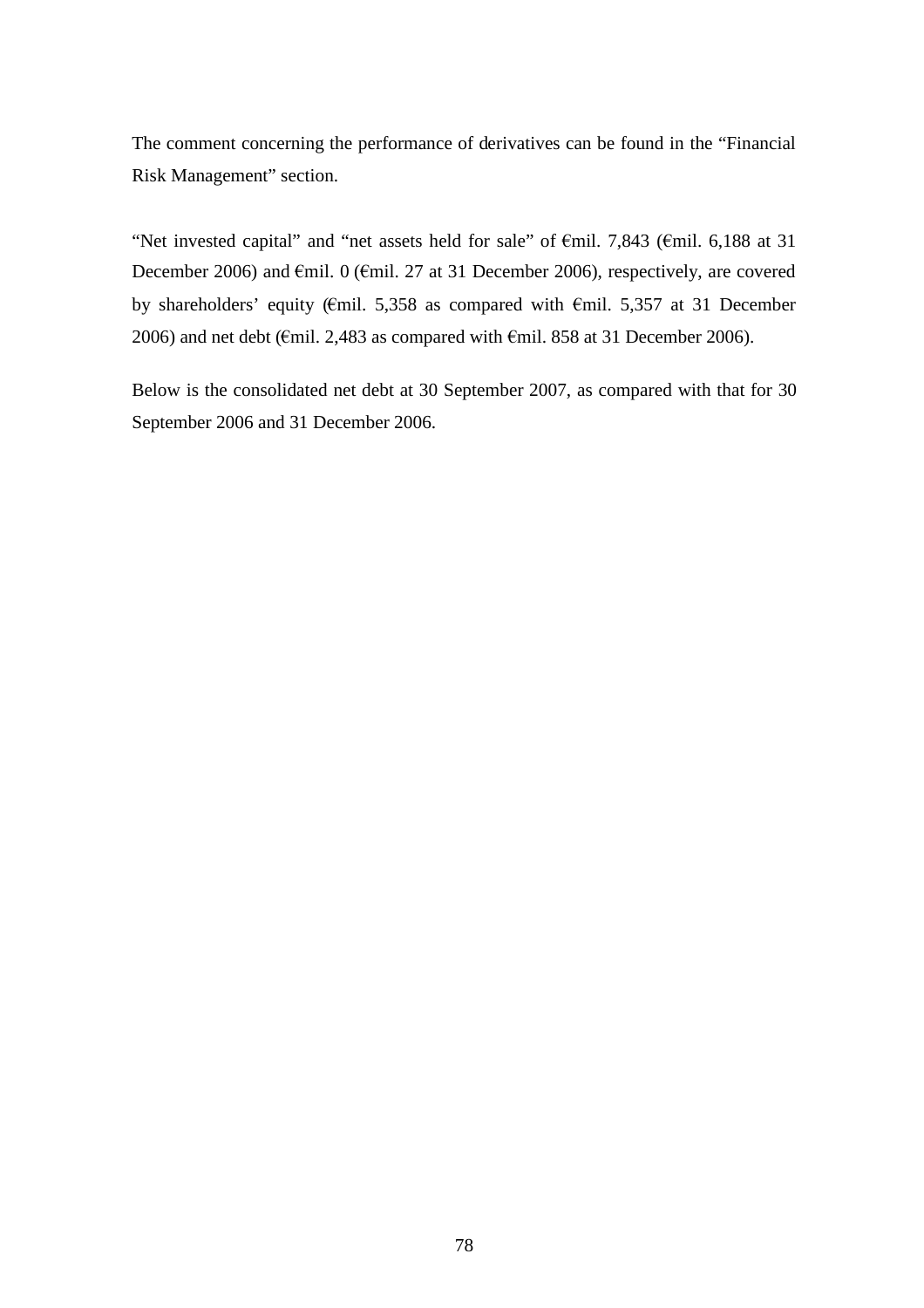| 30 September<br>2007 | 31 December<br>2006 | 30 September<br>2006 |
|----------------------|---------------------|----------------------|
| 688                  | 159                 | 536                  |
| 1,858                | 1,865               | 1,880                |
| (404)                | (2,003)             | (422)                |
| 2,142                | 21                  | 1,994                |
| (13)                 | (21)                | (20)                 |
| (34)                 | (26)                | (35)                 |
| (473)                | (452)               | (303)                |
| (520)                | (499)               | (358)                |
|                      |                     |                      |
| 453                  | 500                 | 334                  |
| 304                  | 722                 | 109                  |
| 106                  | 114                 | 105                  |
| 863                  | 1,336               | 548                  |
|                      |                     |                      |
|                      |                     |                      |

Net Group debt at 30 September 2007 was €mil. 2,485, as compared with net Group debt at 31 December 2006 of €mil. 858, and net Group debt of €mil. 2,184 at 30 September 2006.

With particular regard to the application of IAS 32 and 39, payables include the following effects:

- for the  $\epsilon$ mil. 500 Finmeccanica Finance S.A. bond issue, bearing a 0.375% coupon, due August 2010, exchangeable for STM shares, IAS 39 requires splitting the liabilities between the financial debt component and the embedded call option component. The debt component is measured by applying the market interest rate at the issue date in place of the nominal interest rate, while the option component, excluded from the financial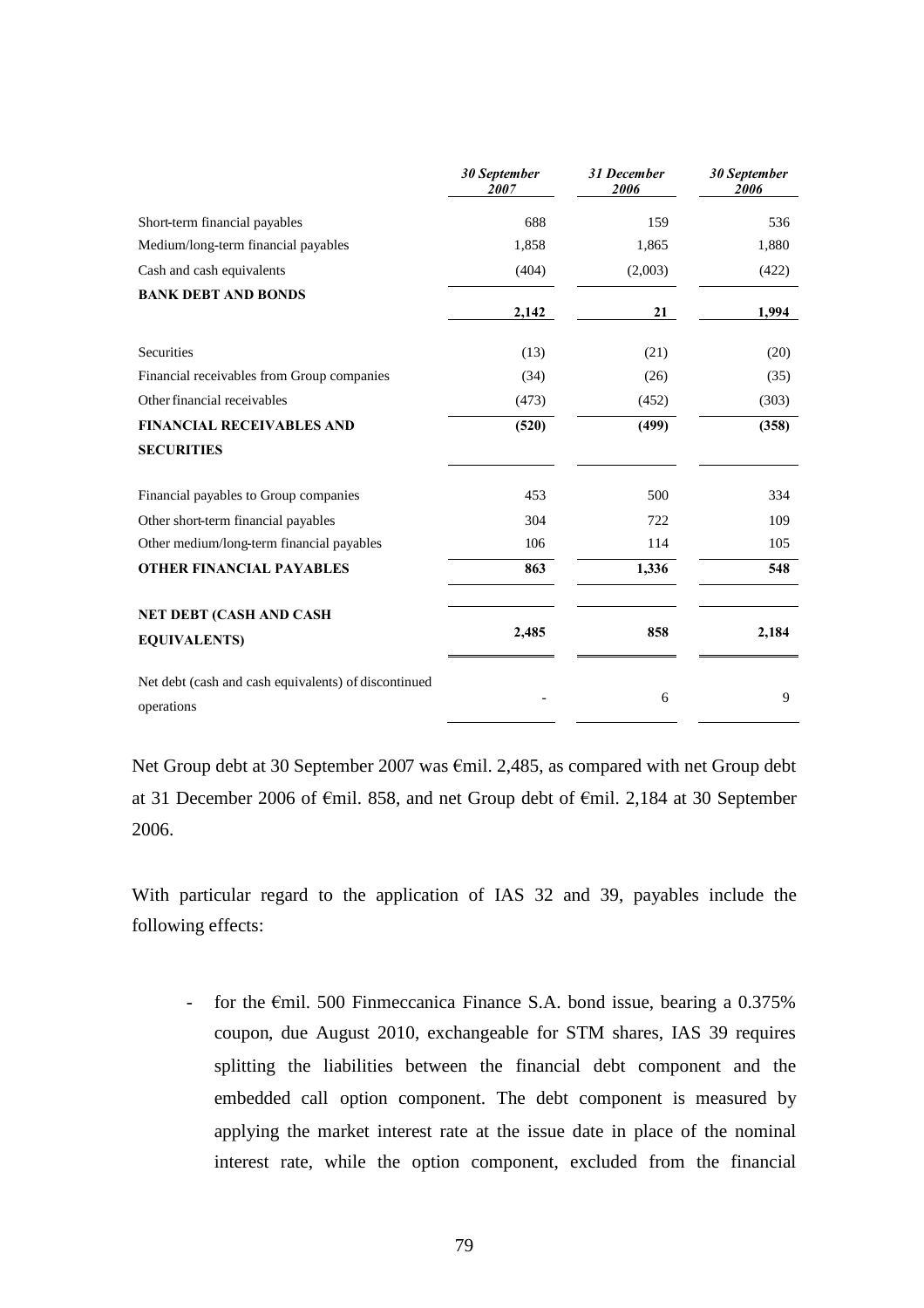position, is subject to periodic measurement at fair value. At 30 September 2007 this valuation method led to posting a debt  $\epsilon$ mil. 56 less than the face value of the bond; this differential will gradually come down as the maturity date draws near;

inclusion in the financial position of liabilities in respect of the unpaid portion (€mil. 4) of part of the trade receivables assigned without recourse to factoring companies in such a way as to make it prudent to recognise them as financial debt under IAS/IFRS.

Consistent with the approach adopted in the presentation of the accounts for 2006, at 30 September 2007 it was decided  $-$  in view of the fact that a significant part of these transactions are designed to hedge 'underlying' commercial positions – not to recognise as debt the balance entries resulting from the fair value measurement of the derivatives on the date that the accounts were closed: at 30 September 2007 these contra-items showed a positive balance of €mil. 76.

Taking account of these adjustments, as well as the operational events described below, the Group's net financial debt went from €mil. 858 at 31 December 2006 to €mil. 2,495 at 30 September 2007.

The figure at 30 September 2007 deteriorated by  $\epsilon$ mil. 1,627 compared to 31 December 2006 and confirms the traditional performance of inflows and outflows, that, during the period examined, showed great sums of cash used, thus ending the third quarter with the higher debt. This performance was also affected by the investment activity carried out during the period and offsets advance receipt of trade receivables on several contracts entered into by Group companies during the last few days of December 2006.

Free Operating Cash Flow (FOCF) for the period came to negative  $\epsilon$ mil. 1,432. The use of cash in the period is attributable, as mentioned above, to considerable investment activities, mainly in the Aeronautics, Helicopters and Defence Electronics segments, in addition to higher production volumes. It is expected that the FOCF and related debt figures will significantly improve in the final quarter of the year.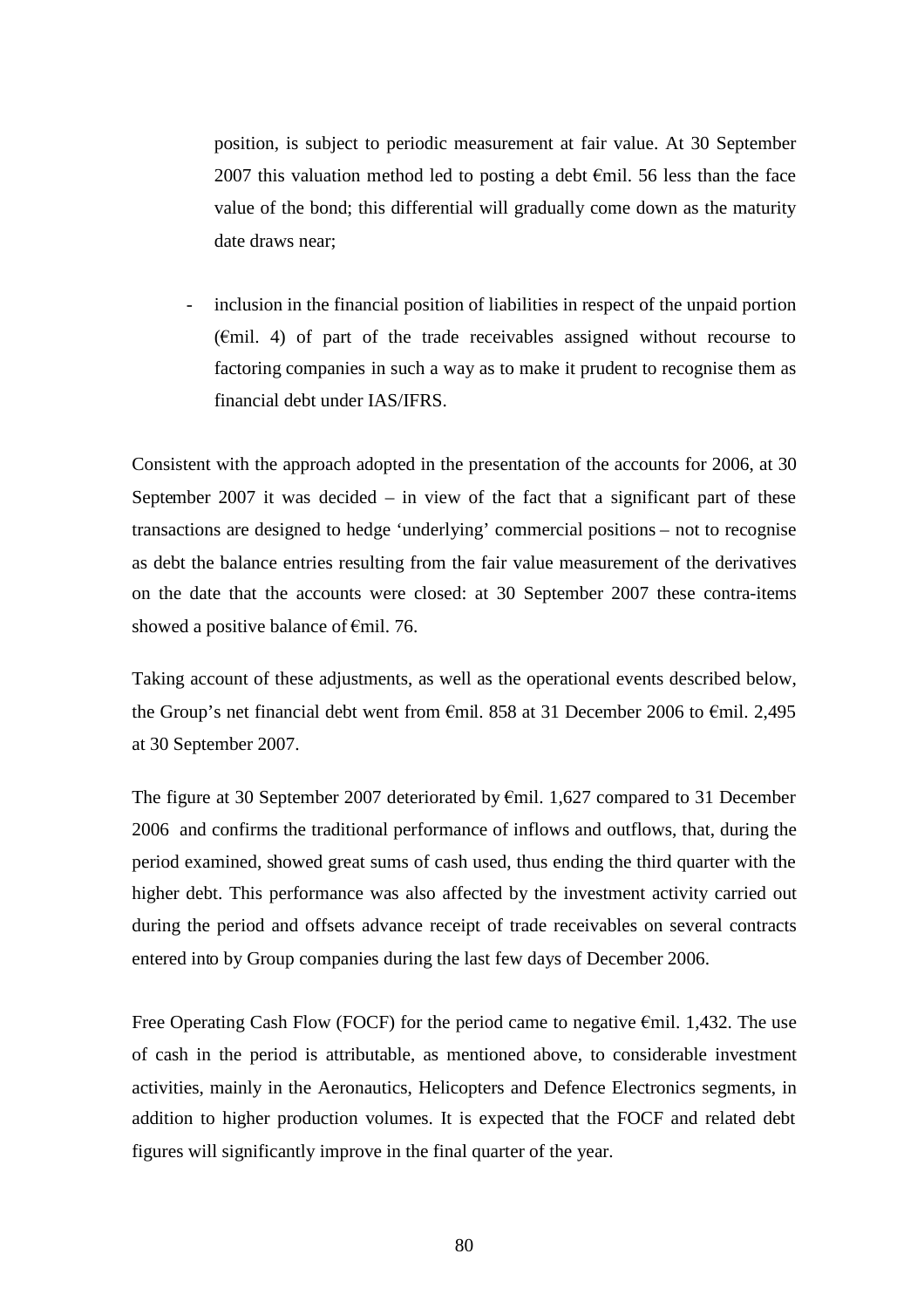The indebtedness figure recognised at 30 September includes:

- the payment of a total of around  $\epsilon$ mil. 11 in the first few months of the year to complete the obligatory public offering on the remaining shares of Datamat launched in the final months of last year which resulted in its delisting*;*
- the payment of  $\epsilon$ mil. 149 relating to the ordinary dividends paid out by the Group Parent for 2006;
- the receipt of  $\epsilon$ mil. 13 in dividends received from STMicroelectronics Holding NV;
- the receipt of  $\epsilon$ mil. 9 in dividends from Elettronica S.p.A. ( $\epsilon$ mil. 2) and Vitrociset S.p.A. (€mil. 7);
- the receipt of  $\epsilon$ mil. 43 arising from the closing of transactions to hedge STMicroelectronics shares which are described in more detail elsewhere in these notes;

In March, Finmeccanica exercised the call option provided for in agreements with BAE Systems (BAE) to purchase the remaining 25% of Selex Sensors and Airborne Systems S.p.A. (Selex). It paid €mil. 400 to BAE and as a result now owns 100% of Selex. The transaction only reduced the Group's cash and cash equivalents without having any impact on Group net financial debt, since the effects on debt were already included in the figures for 2006 and recognised among "other financial payables".

As with last year, the debt figure benefited from the offsetting effect of the consolidated tax mechanism, with lower outlays of about €mil. 155 for the first nine months of 2007.

Finally, it should be noted that the Group made non-recourse assignments of receivables totalling  $\epsilon$ mil. 223 for the period.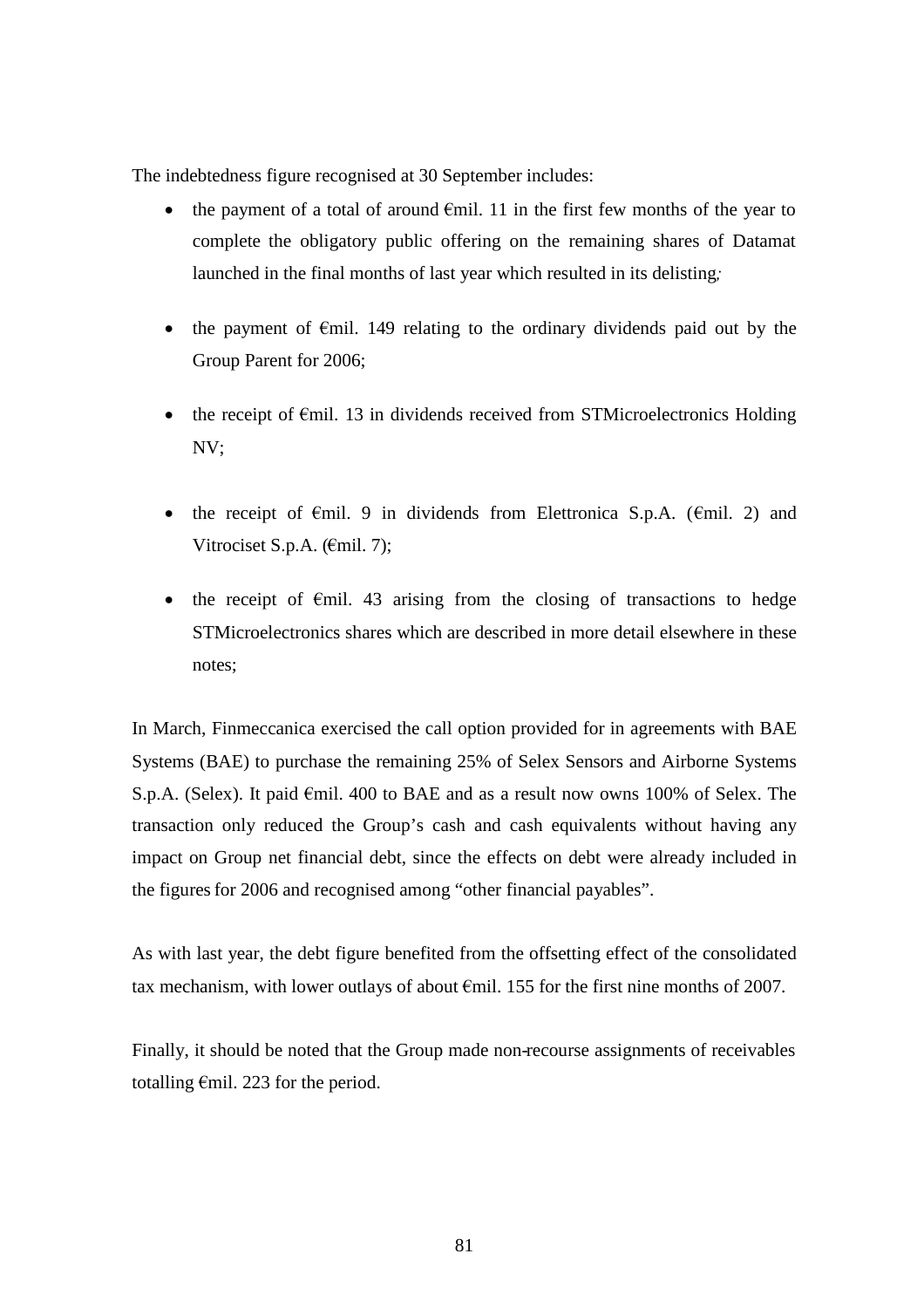As regards the composition of debt, bank debt changed from €mil. 2,024 at 31 December 2006 to €mil. 2,546 at 30 September 2007, mainly due to an increase in short-term debt. However, there was a very significant decrease in cash and cash equivalents which fell from  $\epsilon$ mil. 2,003 at December 2006 to  $\epsilon$ mil. 404 at 30 September 2007. This liquidity was used to finance ordinary operations and investment and other strategic areas, especially the acquisition of the remaining shares of Selex Sensors and Airborne Systems S.p.A., which was reflected in a decrease in the item "other financial payables" which went from €mil. 1,336 at 31 December 2006 to €mil. 863 at 30 September 2007.

The item "financial receivables and securities" totalled  $\epsilon$ mil. 520, in line with the  $\epsilon$ mil. 499 at 31 December 2006, and includes about  $\epsilon$ mil. 445 in respect of the portion of financial receivables that the joint ventures MBDA and Thales Alenia Space hold vis-àvis the other partners in pursuance of cash pooling agreements made previously. In accordance with the consolidation method used, these receivables, like all the other items, are included in the Group's scope of consolidation on a proportional basis.

The item "financial payables to related parties" includes the debt of  $\epsilon$ mil. 435 of Group companies toward the joint ventures for the unconsolidated portion.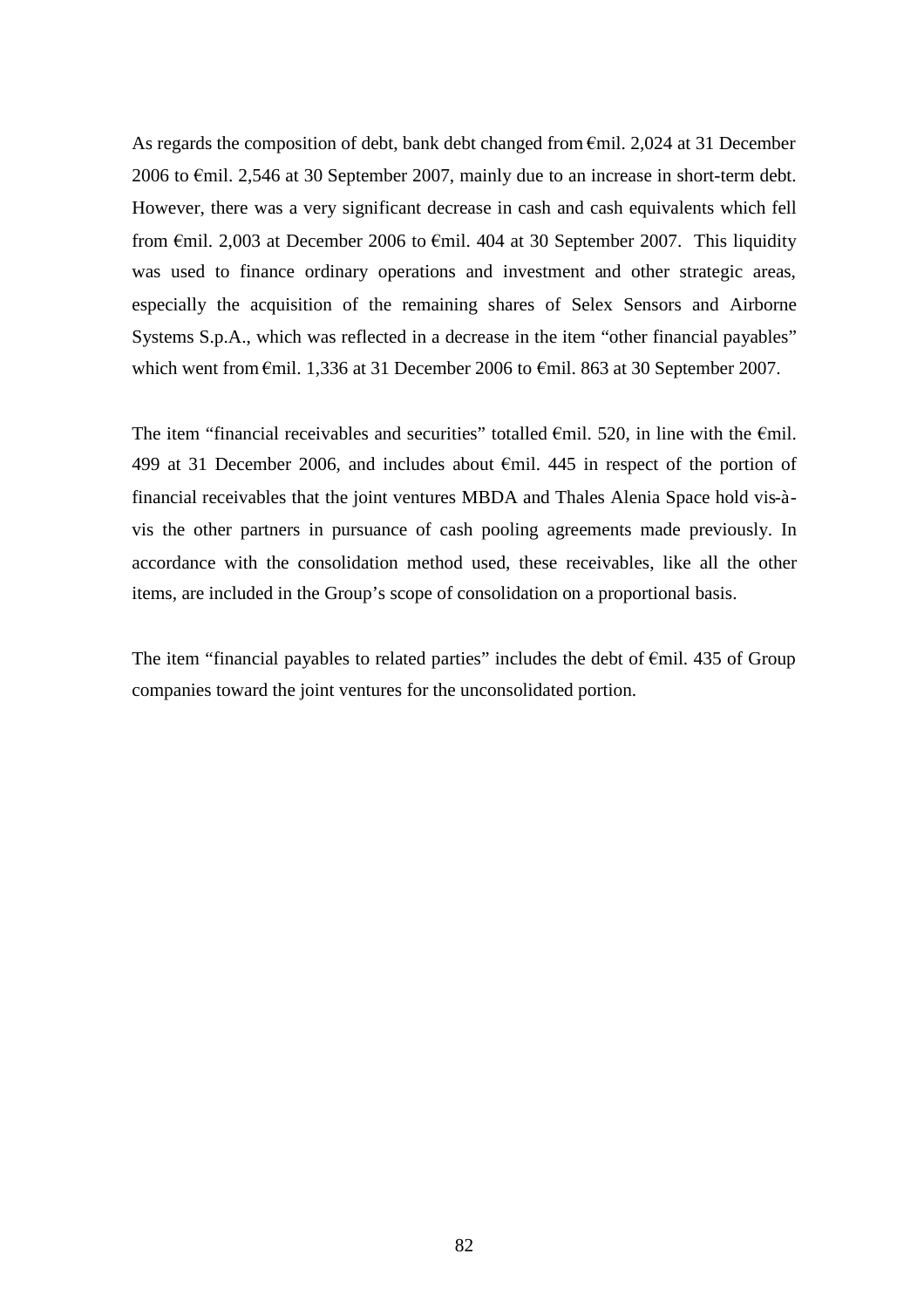|                                                         | For the 9 months ended 30 September |          |         |         |  |
|---------------------------------------------------------|-------------------------------------|----------|---------|---------|--|
|                                                         | 2007                                |          | 2006    |         |  |
| Cash and cash equivalents at 1 January                  | 2,003                               |          | 1,061   |         |  |
| Gross cash flow from operating activities               | 943                                 |          | 811     |         |  |
| Changes in working capital                              | (1,040)                             |          | (1,221) |         |  |
| Changes in other operating assets and liabilities       | (464)                               |          | (330)   |         |  |
| Cash flow generated from (used in) operating activities | (561)                               |          | (740)   |         |  |
| Cash flow from ordinary investing activities            | (871)                               |          | (409)   |         |  |
| Free operating cash-flow                                |                                     | (1, 432) |         | (1,149) |  |
| Strategic transactions                                  | (420)                               |          | 280     |         |  |
| Changes in other financial assets                       | $\epsilon$                          |          | 123     |         |  |
| Cash flow generated from (used in) investing activities | (1,285)                             |          | (6)     |         |  |
| Cash increases and contributions from shareholders      | 8                                   |          | 20      |         |  |
| Dividends paid to shareholders                          | (151)                               |          | (214)   |         |  |
| Cash flow from financing activities                     | 407                                 |          | 517     |         |  |
| Cash flow generated from (used in) financing activities | 264                                 |          | 323     |         |  |
| <b>Translation differences</b>                          | (17)                                |          | (2)     |         |  |
| Cash and cash equivalents at 30 September               | 404                                 |          | 636     |         |  |

The first nine months of 2007 closed with a net decrease in cash and cash equivalents of €mil. 1,599. This can be attributed to the following factors:

- cash flow from operations was a negative  $\epsilon$ mil. 561, an improvement over the corresponding year-earlier period (which registered a negative cash flow of €mil. 740). For the purpose of analysing comparative figures, note should be made of the different classification of investments among non-recurring costs and development costs ( $\epsilon$ mil. 449 in the first nine months of 2007), now included under investment activities and no longer under cash flow generated from operating activities.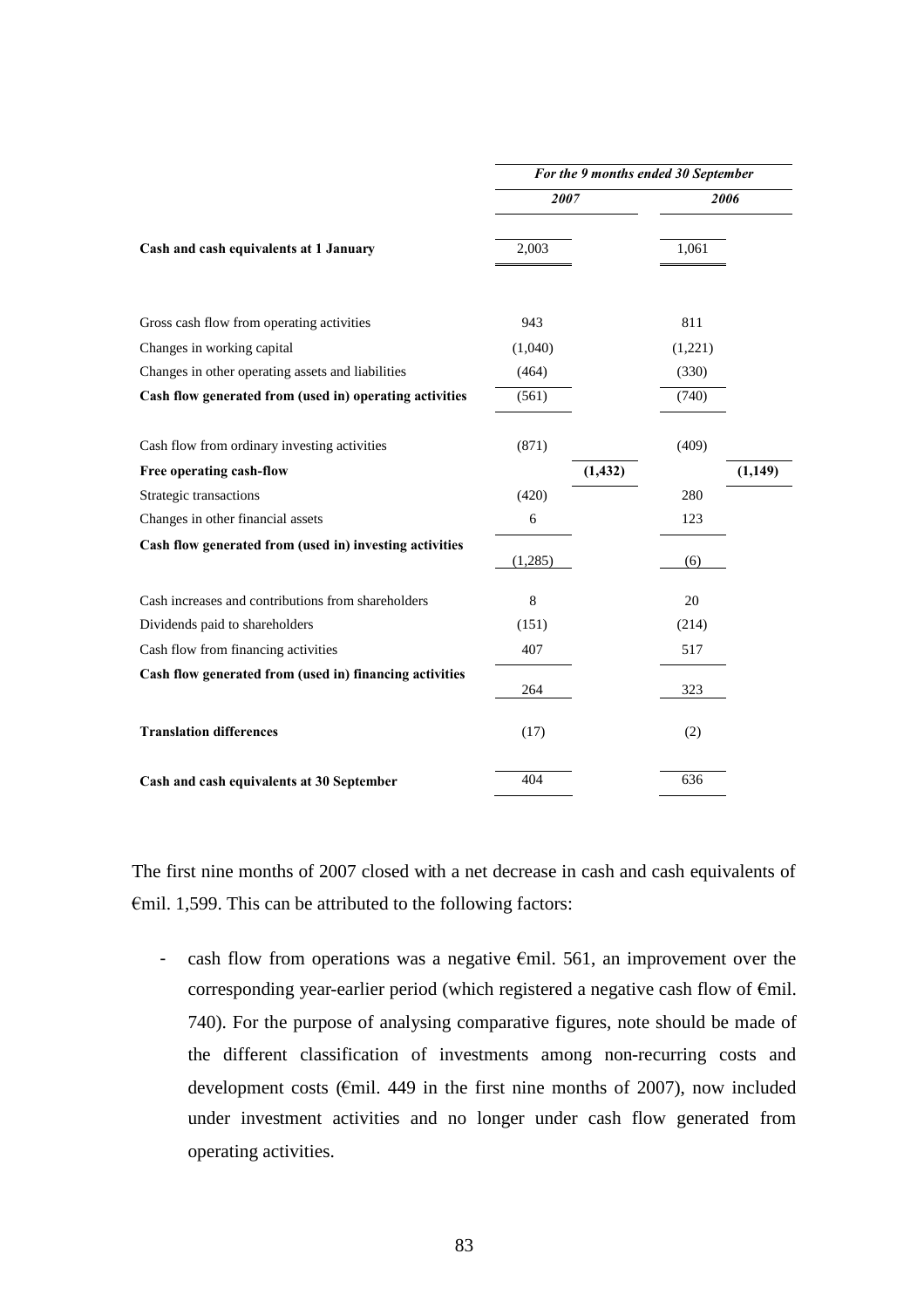The negative cash flow operations is attributable mainly to the Aeronautics, Defence Sector and Transportation divisions and is only partially offset by considerable cash flow generation attributable to the Helicopters and Energy divisions.

A break down of gross cash flow from operations is provided below:

|                                                                               | 30 September<br>2007 | 30 September<br>2006 |
|-------------------------------------------------------------------------------|----------------------|----------------------|
| Net profit                                                                    | 294                  | 612                  |
| Depreciation, amortisation and impairment                                     | 345                  | 288                  |
| Income tax                                                                    | 155                  | 174                  |
| (transferred) to provisions (including restructuring<br>Accrued<br>provision) | (9)                  | (44)                 |
| Loss associated with discontinued activities                                  |                      | 1                    |
| Cost of staff severance pay, defined-benefit plans and stock grants           | 127                  | 132                  |
| (Gains)/losses from the sale of non-current assets                            | (4)                  | (24)                 |
| Gains from realisation of operating receivables                               |                      | (13)                 |
| Gain from Ansaldo STS IPO                                                     |                      | (417)                |
| Financial (income)/expense, net of gain from Ansaldo STS IPO                  |                      |                      |
|                                                                               | 35                   | 102                  |
|                                                                               | 943                  | 811                  |

- negative cash flow from investing activities equal to  $\epsilon$ mil. 1,285 (compared with a negative €mil. 6 at 30 September 2006), which includes considerable ordinary investment activities, mainly for programmes in the Aeronautics, Defence Electronics and Helicopter divisions, and the effect of the strategic operations for the period, mainly attributable to the call option on the 25% stake of Selex Sensors & Airborne Systems ( $\epsilon$ mil. 400). Specifically, the first nine months of 2006 included the outflow of  $\epsilon$ mil. 458 arising from the Ansaldo STS IPO and the outflow of  $\epsilon$ mil. 89 required for the closing of the obligatory public offering on Datamat shares. Comparison with the corresponding period of 2006 was significantly affected by the aforementioned reclassification of investments among non-recurring costs and development costs;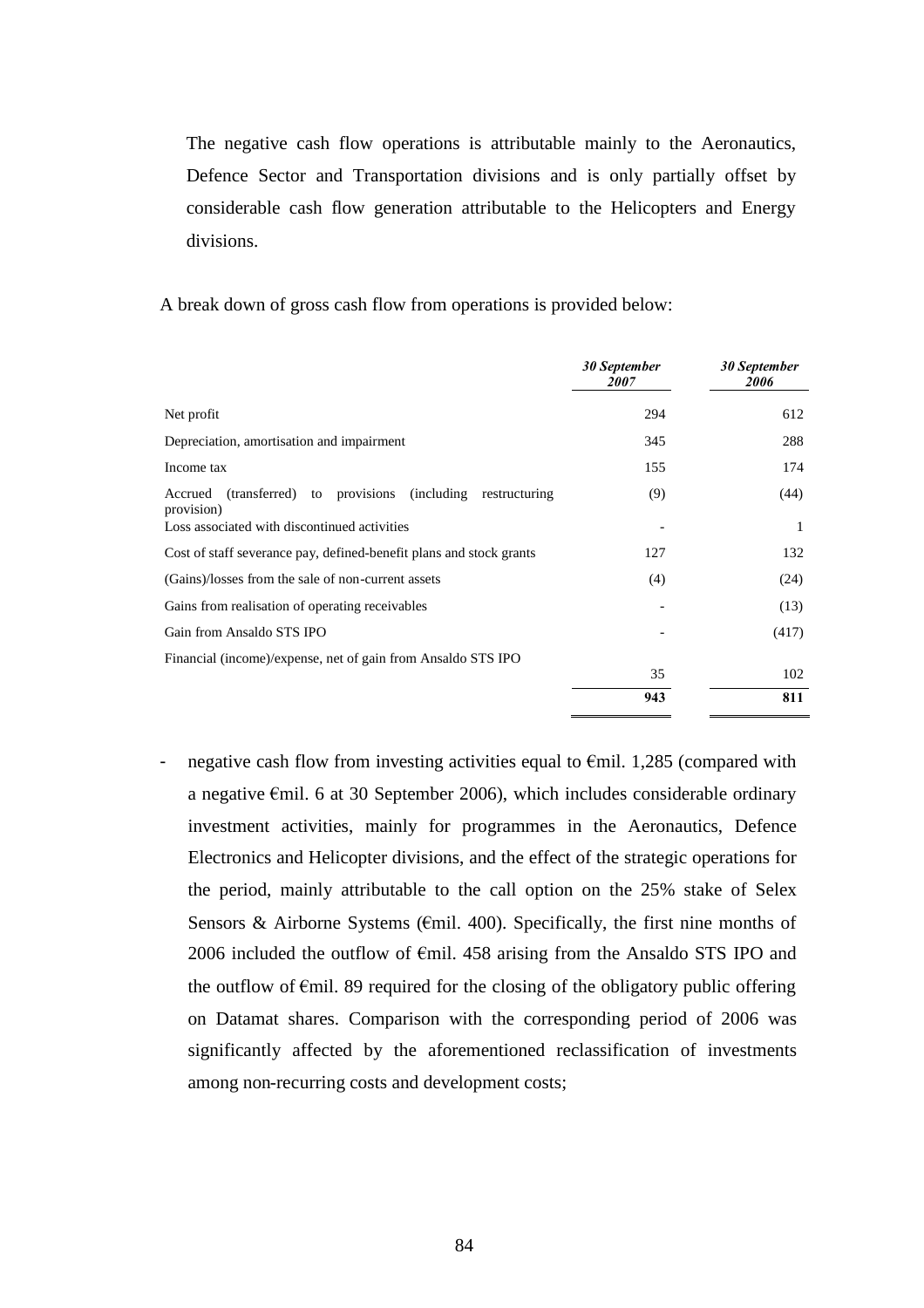- cash flow from financing activities was positive €mil. 264 (as compared to positive €mil. 323 at 30 September 2006). Compared with the corresponding period of last year, there has been a decrease in recourse to foreign sources of financing, partially offset by lower dividends paid to shareholders.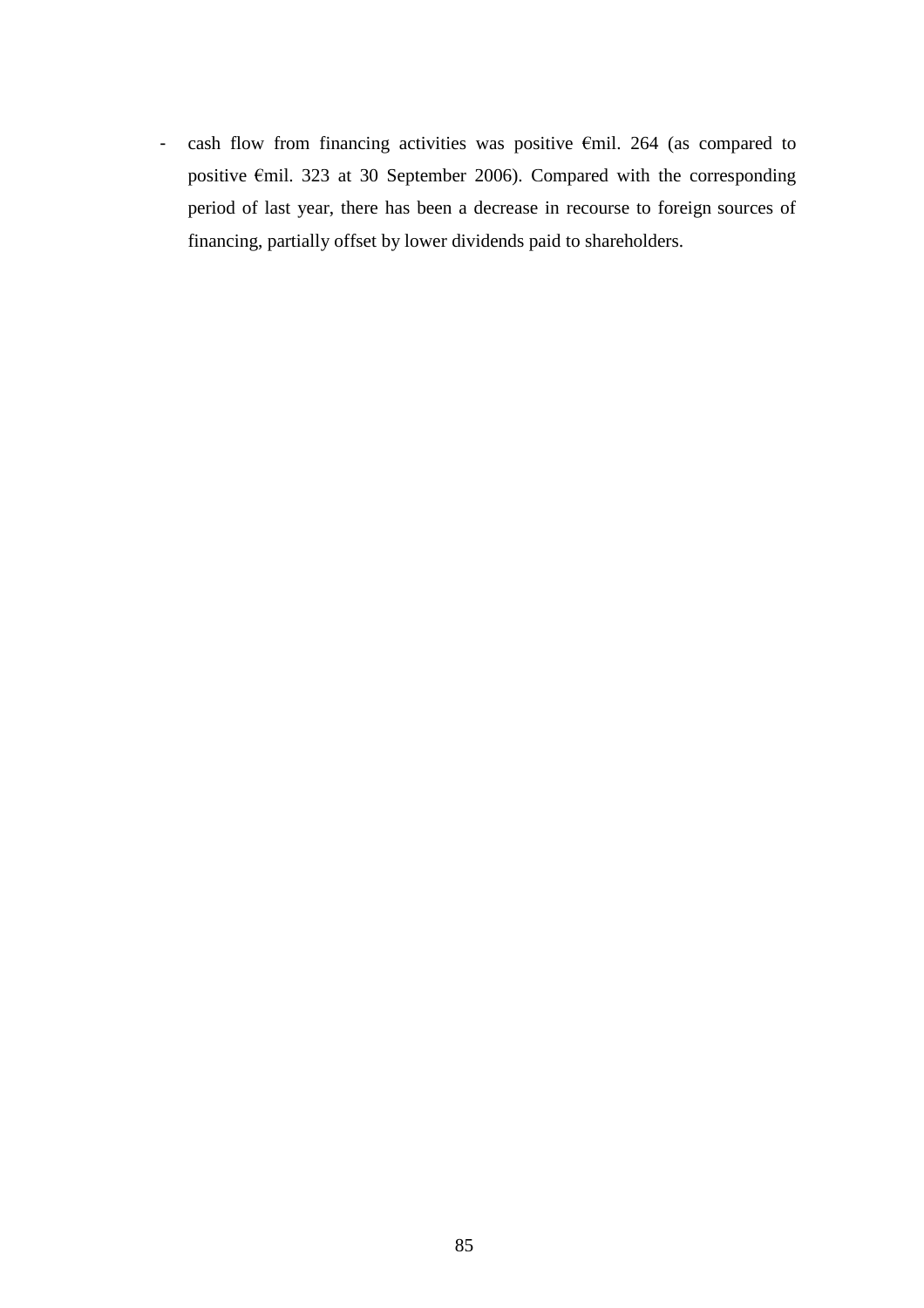#### **VIII. FINANCIAL RISK MANAGEMENT**

This section describes the operating criteria adopted to manage foreign exchange risk, interest rate risk and equity risk relating to listed shares held.

The application of IFRSs by Finmeccanica involves the adoption of fair value to measure the total portfolio of derivatives. In this respect, the IFRS and related interpretations effectively make a distinction between derivatives considered to be for hedging purposes, for which it is possible to apply hedge accounting, with changes in fair value recognized in the balance sheet, and those for which hedge accounting is not possible and which must be recognized at fair value in the income statement as well as in the balance sheet.

*Exchange rate risk management* is governed by the directive issued by Finmeccanica in December 2002. The goal of the directive remains that of creating uniformity in management criteria based on industrial - not speculative -strategies so as to contain risks within specific limits by carefully and constantly assessing all foreign currency positions. The methodology adopted calls for the systematic hedging of commercial cash flows resulting from the assumption of contractual commitments of a specific nature as either buyer or seller, thereby ensuring current exchange rates at the date of acquisition of multi-year contracts and neutralizing the effects of exchange rate fluctuations. Therefore, at the moment of receiving payment from a customer (or making payment to a vendor), which takes place at the current exchange rate on that day, the related hedging transactions are extinguished in order to offset the effects of the difference between the current exchange rate and the rate of the hedging instrument. The effectiveness of the hedge is tested at least at each interim or year-end reporting date using mathematical and statistical methods. In the event that, due to its nature or following such tests, a derivative instrument held should be found to no longer be an effective hedge, the fair value of the instrument is immediately recognised through profit or loss. In the event the designation of the instrument as a hedge should continue to be supported by the tests of actual and future effectiveness, the cash-flow hedge accounting method of recognition is adopted.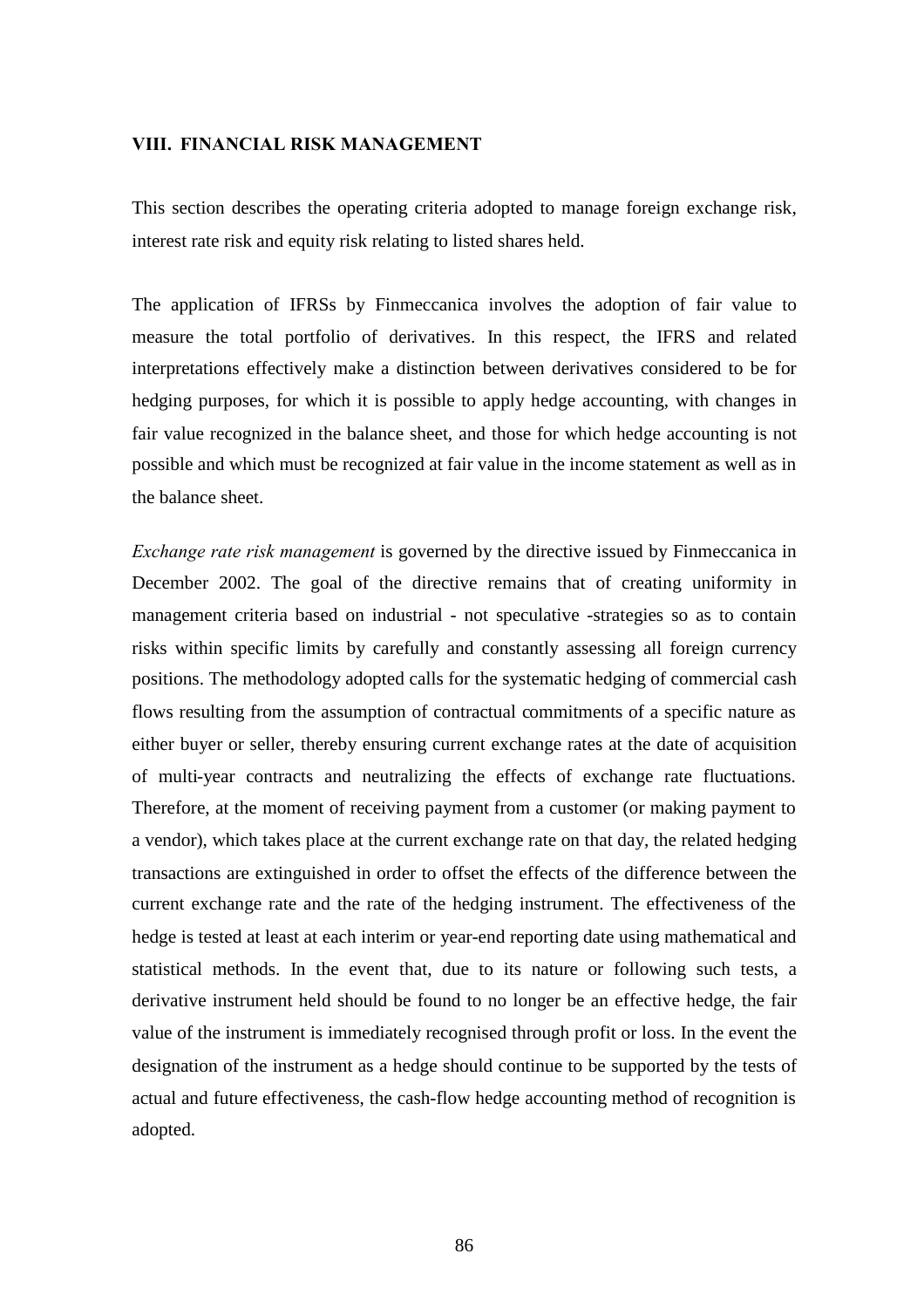These transactions are carried out almost exclusively with banks by Finmeccanica's Group Finance Department and then matched with the companies of the Group. The companies that have the greatest need for such hedging transactions are: Alenia Aeronautica and its subsidiaries; Ansaldo Energia; Oto Melara; Selex Sensors Airborne Systems and its subsidiaries; Thales Alenia Space Italia; Ansaldobreda; AgustaWestland and its subsidiaries, Selex Communications and its subsidiaries; and Selex Sistemi Integrati. At 30 September 2007 Finmeccanica had outstanding foreign exchange transactions with highly-rated financial counterparties in the interest of other Group companies totalling  $\epsilon$ mil. 3,526 (for an increase of approximately 20% from 31 December 2006), of which  $\epsilon$ mil. 3,093 for swap and forward transactions (divided between those sold for  $\epsilon$ mil. 1,932 and those purchased for  $\epsilon$ mil. 1,161) and  $\epsilon$ mil. 433 for foreign exchange options.

As a result, the Finmeccanica group recognises the fair value of foreign exchange derivatives as follows:

- forward instruments qualifying for hedge accounting*,* the fair value of which totalled a positive €mil. 68 at 30 September 2007;
- options not qualifying for hedge accounting, the overall fair value of which came to positive €mil. 1.

The fair value of forward instruments represents the change in the value of instruments hedging commercial risks and was mainly affected by the great volatility of the euro/US dollar exchange rate, which was 1.4179 at 30 September 2007 from 1.3170 at 31 December 2006, indicating a depreciation of the dollar against the euro. The change in the dollar during the first nine months of 2007 had a significant impact on the net fair value of the instruments in the portfolio, which went from a positive  $\epsilon$ mil. 46 at 31 December 2006 to a positive  $\epsilon$ mil. 68 at 30 September 2007. This change is not adequately expressed through trading activities since hedging is carried out for the entire life-cycle and on the total amount of the contracts underlying the derivatives transactions while the contracts themselves are recognised in the financial statements only with regard to work in progress and trade receivables and/or payables. As a result, there is inevitable volatility that impacts equity.

Given their nature and the particularly restrictive requirements of IAS 39, the options carried out by the Group Parent on behalf of its subsidiaries in past periods do not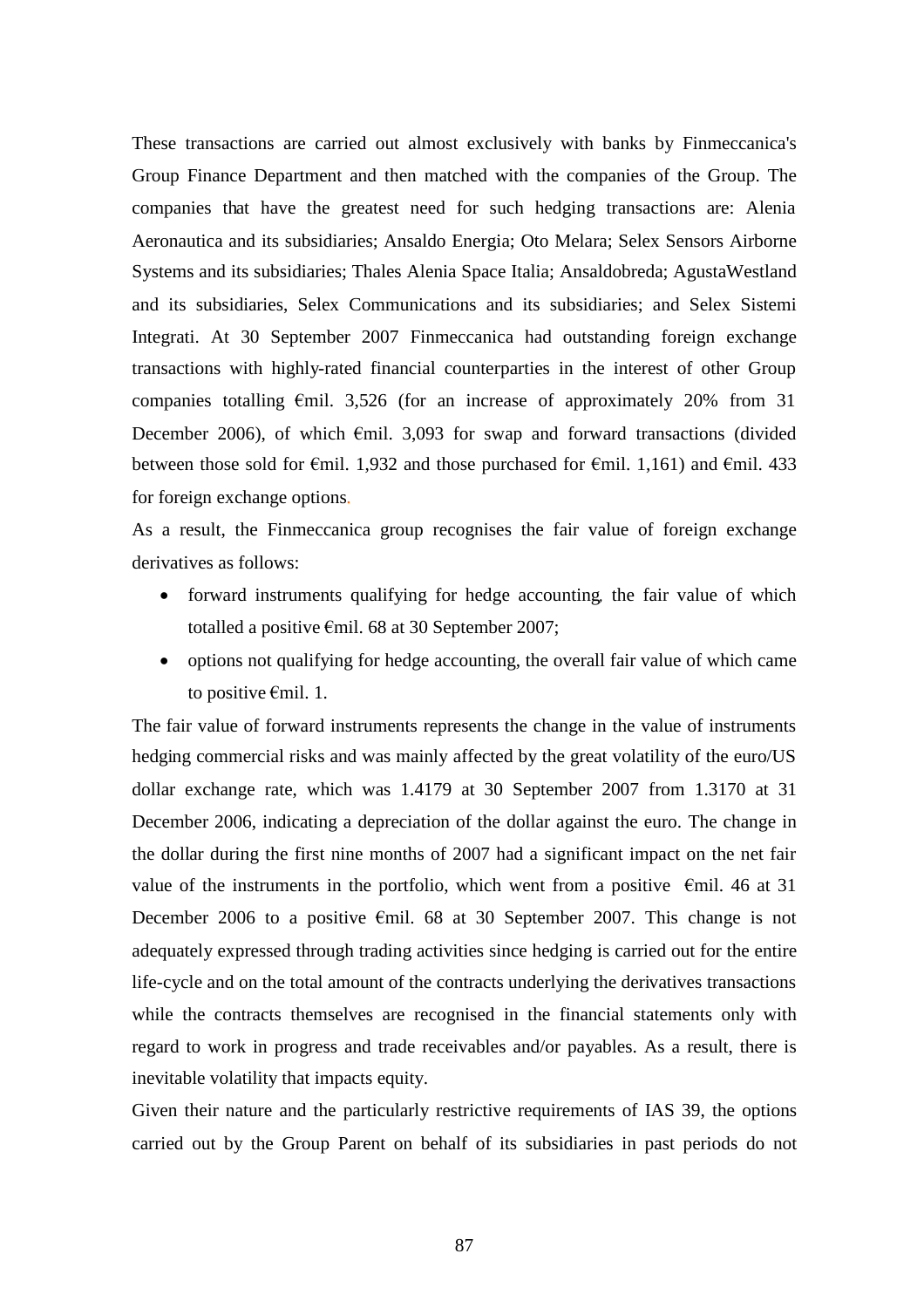qualify for hedge accounting. The fair value adjustment had no impact on profit and loss at 30 September 2007 (positive fair value of €mil. 1 at 31 December 2006 and at 30 September 2007).

Another significant case is that of premium points which represent the expression of the difference in the interest rate between the currency being hedged (e.g. US dollar) and the currency used in the financial statements. This difference, added to the spot rate, provides the forward value of a swap or forward operation and, in the case of currency sales, generates a cost (pay the US dollar interest rate and receive the euro interest rate). In applying international accounting standards, this component is ineffective and therefore fair value changes are recognized in income statement.

The depreciation of the dollar since 2006 and the risks of further weakening led to an increase in the level of attention from Finmeccanica and the Group companies on new expected orders and the participation in new tenders where the reporting currency is the dollar. Under IASs/IFRSs, any hedging transaction would be recognised using hedge accounting in respect of orders that are deemed highly likely, not in respect of all the potential orders. The Group is currently considering possible hedges for highly-probable orders, perhaps even using non-IAS compliant instruments*.*

Therefore, the Finmeccanica Group does not have any financial transactions of a speculative nature, in the sense that none of its transactions add risk to that which is already implicit to its business. On the contrary, in compliance with the Group directive, all existing financial transactions have the specific objective of eliminating or minimizing exchange risks related to operations.

The *management of interest rate risk* is consistent with the long-standing practice of reducing the impact of fluctuations in interest rates while seeking to minimise related financial expense. To that end, at 30 September 2007 Finmeccanica had outstanding interest rate swaps for medium and long-term financing with highly rated financial counterparties totalling€mil. 830.

The main instruments are as follows: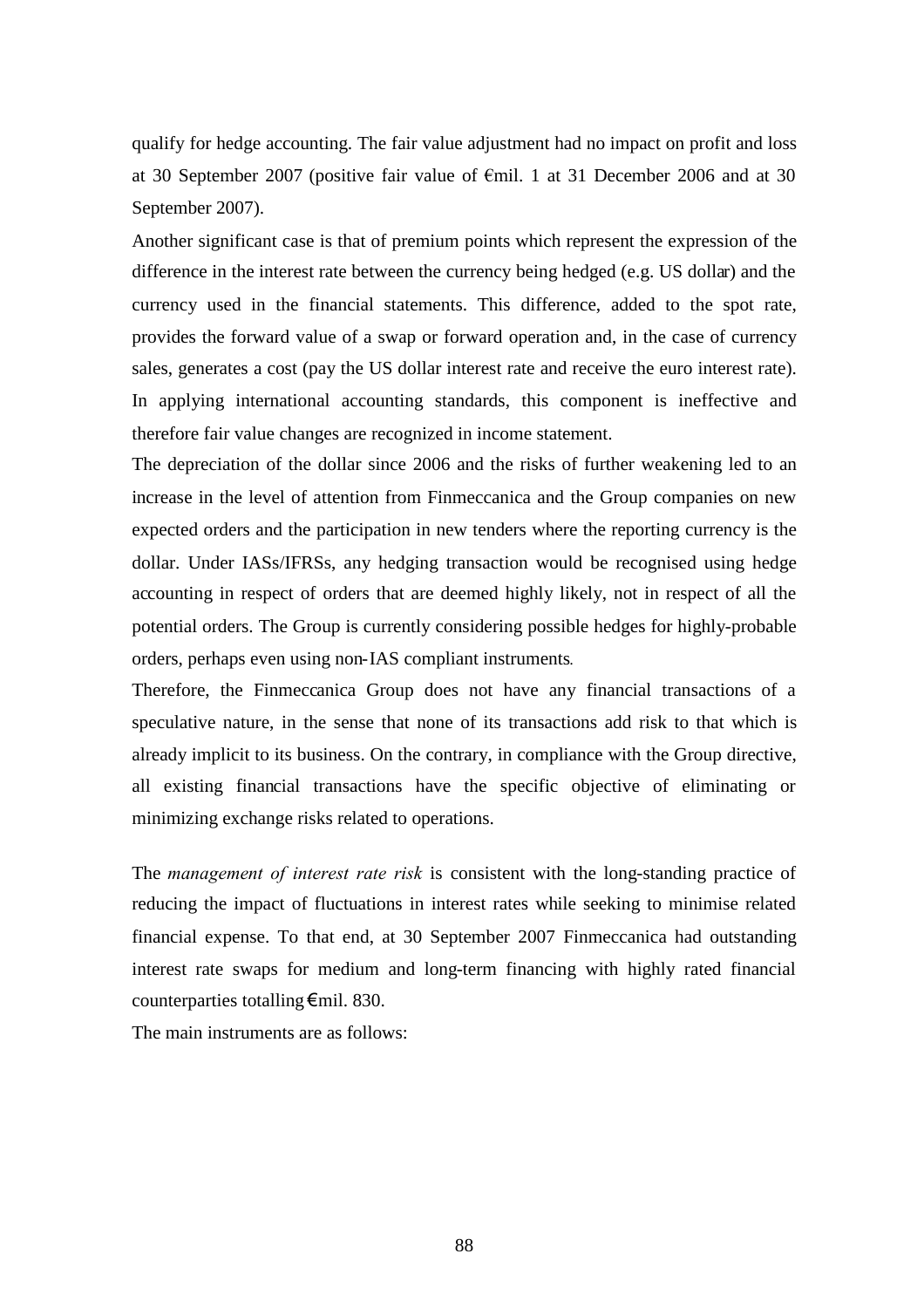| <b>Description</b><br><b>Notional</b> |                     | <b>Underlying position</b> |     |
|---------------------------------------|---------------------|----------------------------|-----|
| Fixed/floating /fixed swap            | $\epsilon$ mil. 500 | <b>Bonds</b> 2003          | (a) |
| Fixed/floating swap                   | $\epsilon$ mil. 200 | <b>Bonds</b> 2005          | (b) |
| Floating /fixed swap                  | $\epsilon$ mil. 130 | <b>Bonds</b> 2002          | (c) |
| Interest rate options                 | $\epsilon$ mil. 200 | <b>Bonds</b> 2005          | (b) |

- (a) The transaction was carried out to benefit from low short-term interest rates without, however, exposing the Group to the risk of any subsequent increases. As such, the exposure was converted to a floating rate through 19 December 2005 and back to fixed (5.80% average) after that date. The transaction was measured at fair value through profit or loss, thereby generating a profit of  $Emil$ . 15. At 30 September 2007, the fair value of the instrument was a positive €mil. 4 (negative €mil.11
	- at 31 December 2006).
- (b) The transaction was carried out during 2005 in order to earn short-term benefits from low interest rates. The instruments purchased also include a number of interest rate options that enable the company to protect a portion of the debt portfolio exposed to floating rates and to switch to floating for additional portions of the debt.

The transaction was measured at fair value through profit or loss, thereby generating a net loss of €mil. 13 (income of €mil.2 and expense of €mil. 15). At 30 September 2007 the fair value of the instrument was a negative €mil. 8 (positive €mil. 5 at 31 December 2006).

(c) The transaction makes it possible to limit exposure to future changes in the reference interest rate (6 month Euribor) and has been recognised as a cash-flow hedge. At 30 September 2007, the fair value of the instrument was a positive €mil. 2 (positive €mil. 1 at 31 December 2006).

Thanks to these transactions, it was possible to benefit from the low costs of floating rates, especially in 2004-2005, with the debt structure mainly including fixed rates starting from 2006. This policy shields the company from possible increases in interest rates.

This item also includes other minor transactions with a total negative fair value of  $\epsilon$ mil. 5 (negative €mil. 5 at 31 December 2006, with no material effect on profit and loss in the first nine months) and a floating/fixed interest rate swap carried out by the helicopter-related joint venture ATIL, the fair value of which was a negative €mil. 1 at 30 September 2007 (negative €mil. 4 at 31 December 2006), and recognised as a cashflow hedge. The ineffective portion of this instrument nevertheless resulted in the recognition of income of €mil. 1.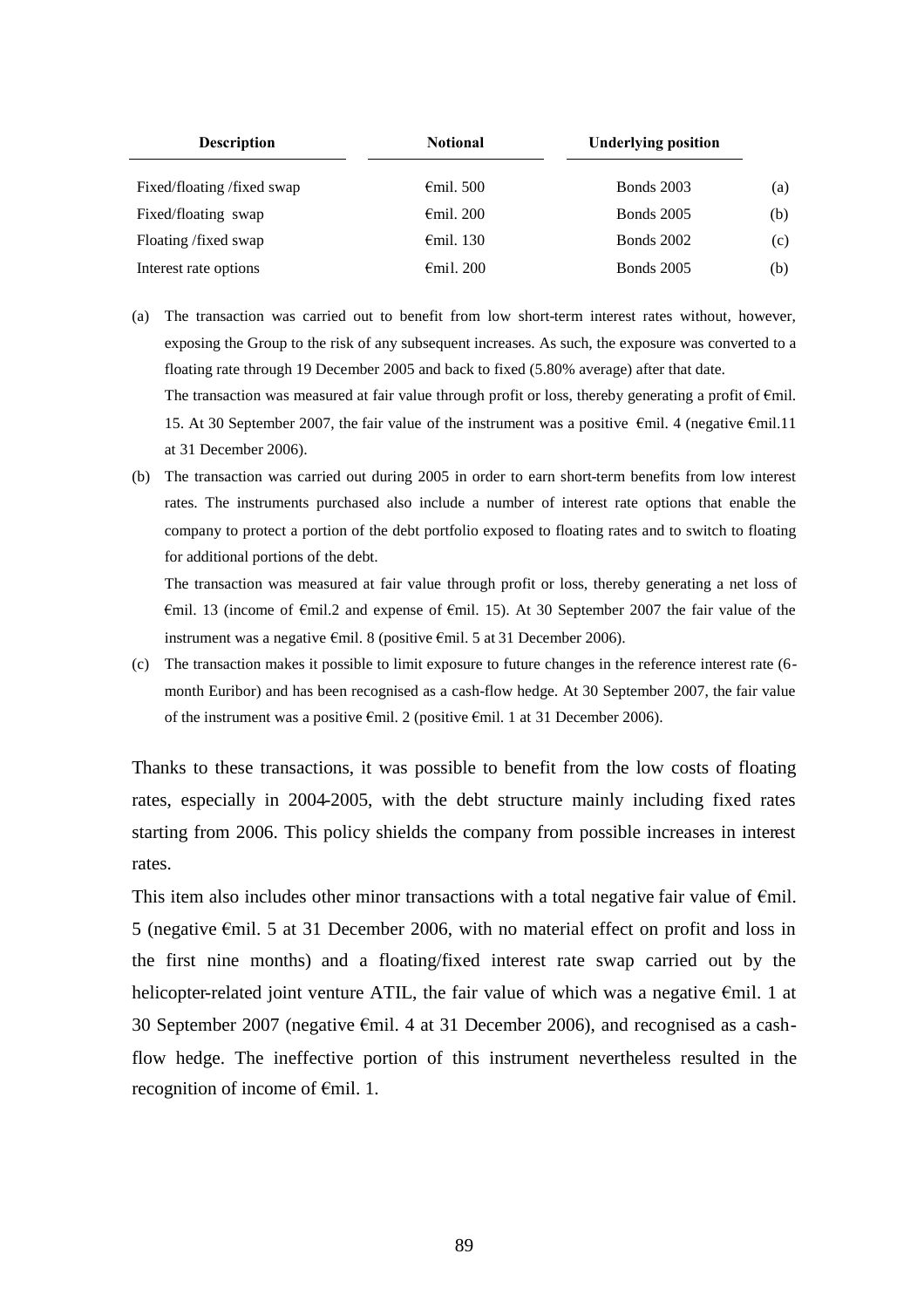Therefore, at 30 September 2007, the total fair value of the interest rate derivatives portfolio came to a negative net balance of  $\epsilon$ mil. 8 as compared with the negative  $\epsilon$ mil. 14 of 31 December 2006. The transactions designated as a hedge had a positive change in fair value for the period of  $\epsilon$ mil. 4 (from a negative  $\epsilon$ mil. 3 to a positive  $\epsilon$ mil. 1). At the same date, transactions not eligible for hedge accounting had a positive change in fair value for the period of  $\epsilon$ mil. 2 (from a negative  $\epsilon$ mil. 11 at 31 December 2006 to a negative €mil. 9).

The restrictive IFRS standards and related interpretations make it necessary to consider certain transactions as speculative even when they are essentially intended to contain finance costs by adding a percentage of variable interest to the composition of the debt. The European Central Bank adopted, starting in 2006, an anti-inflationary stance, raising official rates by a total of 1.25%. This fostered market expectations for additional increases, which have already been partially discounted in current rates (6-month Euribor at 4.759% from 3.569% 12 months ago).

The *management of price risk on equity* concerns hedges with derivative instruments of the indirect investment held in STMicroelectronics NV (STM). At 30 September 2007 options were in place for an underlying position of about 20 million of STM shares, following the early closing in August of 30 million hedging instruments. These hedges are classified as trading operations, with changes in fair value recognized in the income statement: the recognition of the fair value during the period resulted in net income of €mil. 2. The changes in these transactions during the period were as follows:

| 31 December 2006 | <b>Closed transactions</b> | Fair value delta | 30 September 2007 |
|------------------|----------------------------|------------------|-------------------|
|                  | (19)                       |                  |                   |

It should be noted that the August closing of a portion of the instrument hedging the STM shares (30 million) resulted in the recognition of income in the amount of  $\epsilon$ mil. 24. The intrinsic value of the derivatives in being at the same date, i.e. the value calculated as if it were the maturity date of the derivatives, was a positive  $\epsilon$ mil. 24.

The strategy implemented using put spreads and the sale of calls allows Finmeccanica to limit the negative impact of a partial depreciation of STM shares while leaving open the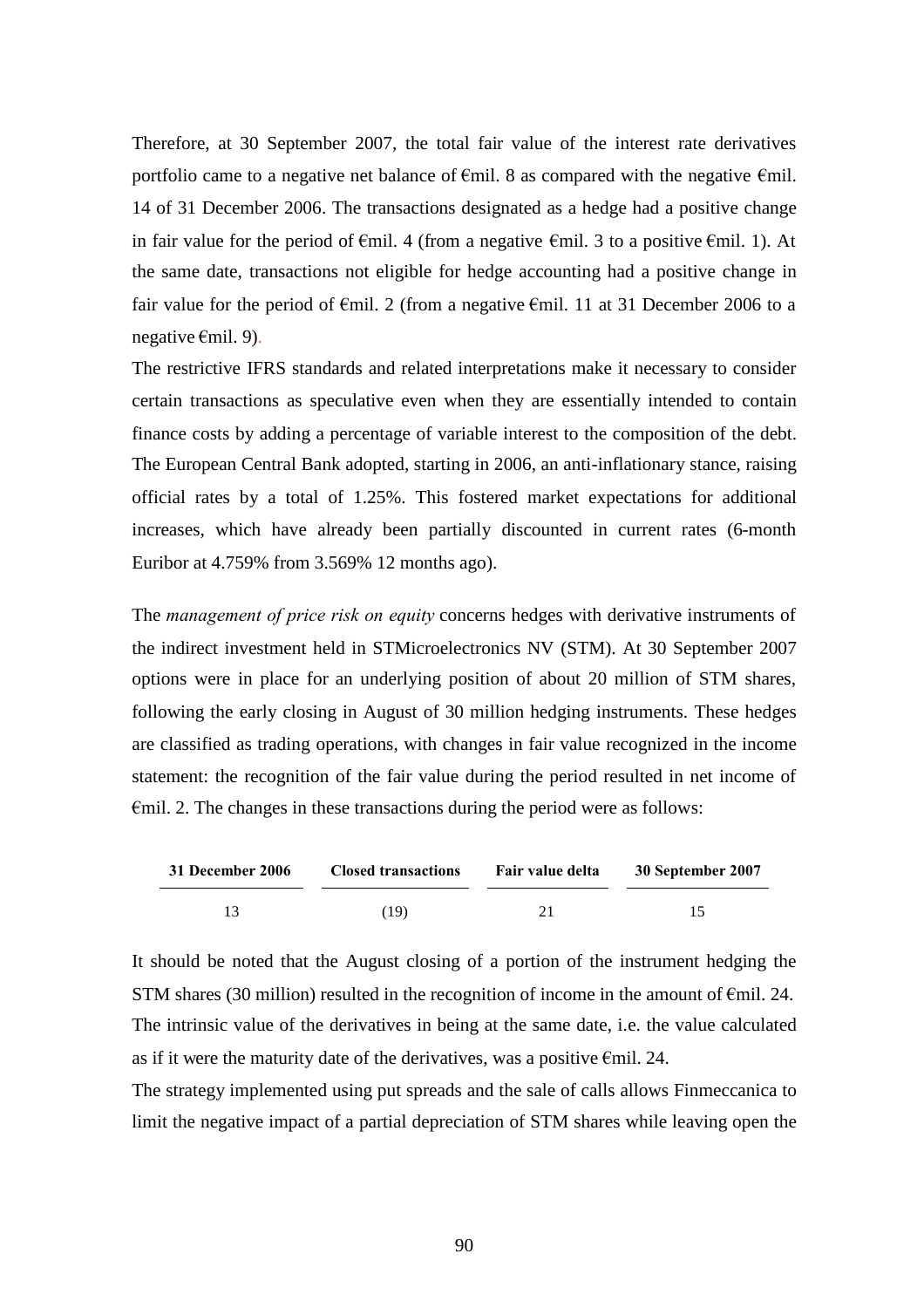possibility of benefiting, within certain limits, from any appreciation in the shares and exposing the Company to potential costs/lost revenues in the event this limit is exceeded. The equity investment is treated as an asset held for sale and therefore the change in value between the start and end of the period (from  $\epsilon$  14.064 to  $\epsilon$ 11.781 per share) was a negative €mil. 136 and only had impact on the balance sheet.

It should also be noted that the management of derivatives on STM shares has permitted the Group to receive about  $\epsilon$ mil. 114 between 2004 and 2007, improving its portfolio position.

Under IFRS, the option sold to bondholders on exchangeable STM bonds with a maturity of August 2010 is accounted for separately from the underlying bonds. It should also be noted that, in 2005, Finmeccanica acquired a virtually identical option on the open market to hedge the option sold to bondholders thereby neutralising the effects while at the same time freeing up the 20 million underlying STM shares. At 30 September 2007, the change in the fair value of these options was  $\epsilon$ mil. 8, negative for one, positive for the other, and therefore there was no net impact on the income statement.

Finally, following the stock exchange placement of 60% of the shares of the Ansaldo STS, Finmeccanica undertook the obligation to deliver, without compensation, shares to subscribers who held shares through 28 March 2007. The fair value of this obligation at 31 December 2006 amounted to  $\epsilon$ mil. 3. During the period, the obligation was discharged as the shares were delivered to those entitled to them.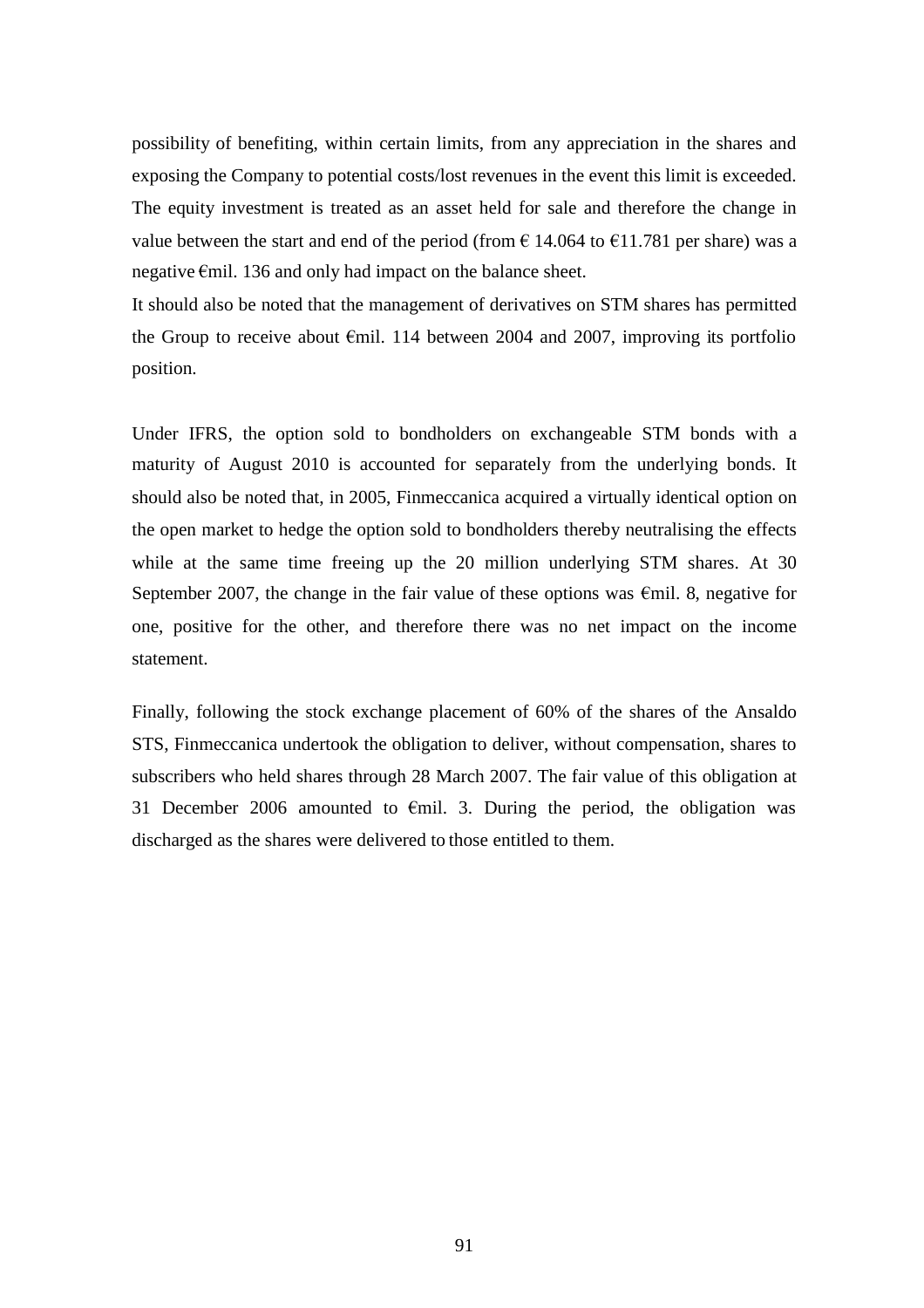## **IX. TRANSACTIONS WITH RELATED PARTIES**

In general, commercial relations with related parties are carried out at arm's length, as is settlement of the interest-bearing receivables and payables when not governed by specific contractual conditions. The following table summarises the situation:

| (millions of euros)<br><b>RECEIVABLES</b> at 30 September 2007                                                                                                                                                                                                                                                                                                                                                                                                                                                   | Non-<br>current<br>financial<br>receivables receivables | Other<br>non-<br>current | Current<br>financial<br>receivables                     | <b>Trade</b><br>receivables                                                                                                                             | Other<br>current<br>receivables | Total                                                                                                                                                                                         |
|------------------------------------------------------------------------------------------------------------------------------------------------------------------------------------------------------------------------------------------------------------------------------------------------------------------------------------------------------------------------------------------------------------------------------------------------------------------------------------------------------------------|---------------------------------------------------------|--------------------------|---------------------------------------------------------|---------------------------------------------------------------------------------------------------------------------------------------------------------|---------------------------------|-----------------------------------------------------------------------------------------------------------------------------------------------------------------------------------------------|
| <b>Subsidiaries</b><br>Ansaldo Invest Denmark A/S (in liq.)<br>Finmeccanica UK Ltd<br>Finmeccanica Inc.<br>Wing Ned B.V.<br>Alifana Due S.c.r.l.                                                                                                                                                                                                                                                                                                                                                                 |                                                         |                          | 3<br>$\overline{c}$<br>$\overline{c}$<br>$\overline{c}$ | 2                                                                                                                                                       |                                 | 3<br>$\sqrt{2}$<br>$\sqrt{2}$<br>$\sqrt{2}$<br>$\sqrt{2}$                                                                                                                                     |
| Ansaldo Argentina S.A.<br>IGS S.p.A. (in liq.)<br>Remington Elsag Law Enforcement                                                                                                                                                                                                                                                                                                                                                                                                                                |                                                         |                          | 1                                                       | 1                                                                                                                                                       |                                 | $\mathbf{1}$<br>$\mathbf{1}$                                                                                                                                                                  |
| Systems LLC<br>Ansaldo Electric Drives S.p.A.<br>Oto Melara North America Inc                                                                                                                                                                                                                                                                                                                                                                                                                                    |                                                         |                          | 1<br>$\mathbf{1}$                                       | 4<br>1                                                                                                                                                  |                                 | 4<br>$\mathbf{1}$<br>$\overline{c}$                                                                                                                                                           |
| <b>Associates</b><br>Eurofighter Jagdflugzeug GmbH<br>Iveco Fiat/Oto Melara S.c.a.r.l.<br>Eurosysnav SAS<br>Orizzonte - Sistemi Navali S.p.A.<br>Galileo Vacuum Systems S.p.A.<br>Macchi Hurel Dubois SAS<br>NH Industries S.a.r.l.<br>Euromids SAS<br>HR Gest S.p.A.<br>Elettronica S.p.A.<br>Nahuelsat S.A.<br>Nicco Communications SAS<br>I.M. Intermetro S.p.A.<br>Metro 5 S.p.A.<br>Consorzio Start S.p.A.<br>Advanced Air Traffic Systems Sdn Bhd<br>Contact S.r.l.<br>Industrie Aeronautiche e Meccaniche | $\overline{2}$                                          |                          | 12                                                      | 99<br>42<br>26<br>20<br>1<br>9<br>15<br>4<br>$\overline{c}$<br>$\overline{c}$<br>1<br>2<br>$\overline{c}$<br>7<br>$\overline{c}$<br>$\overline{c}$<br>1 |                                 | 99<br>42<br>26<br>20<br>13<br>9<br>15<br>$\overline{4}$<br>$\sqrt{2}$<br>$\sqrt{2}$<br>$\sqrt{3}$<br>$\sqrt{2}$<br>$\sqrt{2}$<br>$\boldsymbol{7}$<br>$\sqrt{2}$<br>$\sqrt{2}$<br>$\mathbf{1}$ |
| Rinaldo Piaggio S.p.A. (Amm. Str.)<br>Eurofighter Simulation Systems GmbH<br>Comlenia Sendirian Berhad<br>Sostar GmbH<br>Thomassen Service Gulf LLC<br>Abu Dhabi Systems Integration LLC<br>Bell Agusta Aerospace Company LLC                                                                                                                                                                                                                                                                                    |                                                         |                          |                                                         | 1<br>$\overline{c}$<br>$\mathbf{1}$<br>1<br>1<br>1<br>1                                                                                                 |                                 | 1<br>$\sqrt{2}$<br>$\mathbf{1}$<br>$\mathbf{1}$<br>$\mathbf{1}$<br>$\mathbf{1}$<br>1                                                                                                          |
| Other companies with unit amount of<br>less that $\epsilon$ mil. 1                                                                                                                                                                                                                                                                                                                                                                                                                                               |                                                         |                          | 1                                                       |                                                                                                                                                         | 1                               | 2                                                                                                                                                                                             |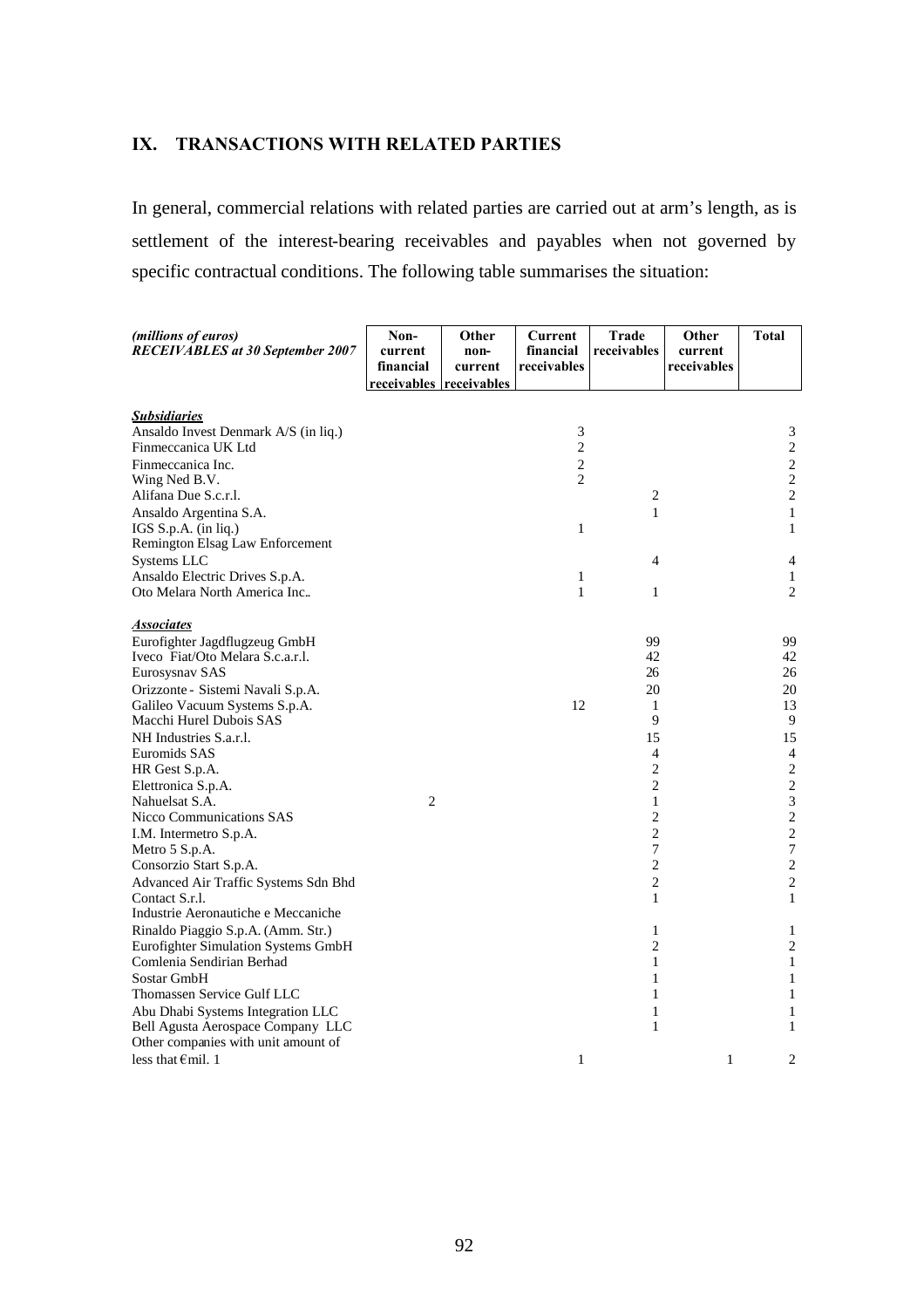| (millions of euros)<br><b>RECEIVABLES</b> at 30 September 2007 | Non-<br>current<br>financial<br>receivables receivables | Other<br>non-<br>current | <b>Current</b><br>financial<br>receivables | <b>Trade</b><br><i>receivables</i> | Other<br>current<br>receivables | <b>Total</b>   |
|----------------------------------------------------------------|---------------------------------------------------------|--------------------------|--------------------------------------------|------------------------------------|---------------------------------|----------------|
| <i>Joint ventures</i> (*)                                      |                                                         |                          |                                            |                                    |                                 |                |
| <b>MBDA SAS</b>                                                |                                                         |                          |                                            | 54                                 |                                 | 54             |
| <b>GIE ATR</b>                                                 |                                                         |                          |                                            |                                    | 35                              | 35             |
| Thales Alenia Space SAS $(+)$                                  |                                                         |                          | 1                                          | 28                                 |                                 | 29             |
| Aviation Training International Ltd                            | 10                                                      |                          | $\mathbf{1}$                               |                                    |                                 | 11             |
| Telespazio S.p.A.                                              |                                                         |                          |                                            | 1                                  | 1                               | 2              |
| Telbios S.p.A.                                                 |                                                         |                          |                                            | 1                                  |                                 | 1              |
| Consortiums (**)                                               |                                                         |                          |                                            |                                    |                                 |                |
| Trevi - Treno Veloce Italiano                                  |                                                         |                          |                                            | 9                                  |                                 | 9              |
| C.I.S. DEG                                                     |                                                         |                          |                                            | 9                                  |                                 | 9              |
| Saturno                                                        |                                                         |                          |                                            | 4                                  |                                 | 4              |
| Filobus Vesuvio                                                |                                                         |                          |                                            | 3                                  |                                 | $\mathfrak{Z}$ |
| Thamus                                                         |                                                         |                          | 3                                          |                                    |                                 | 3              |
| Telaer                                                         |                                                         |                          |                                            | 2                                  |                                 | 2              |
| <b>CREO</b> - Centro Ricerche Elettroniche                     |                                                         |                          | 2                                          |                                    |                                 | $\overline{2}$ |
| SESM - Soluzioni Evolute per la                                |                                                         |                          |                                            |                                    |                                 |                |
| Sistemistica e i Modelli                                       |                                                         |                          | 2                                          |                                    |                                 | 2              |
| Ferroviario Vesuviano                                          |                                                         |                          |                                            | 1                                  |                                 |                |
| Sistemi Navali Selenia-Elsag                                   |                                                         |                          |                                            | $\mathbf{1}$                       |                                 | 1              |
| <b>Total</b>                                                   | 12                                                      | $\theta$                 | 34                                         | 366                                | 37                              | 449            |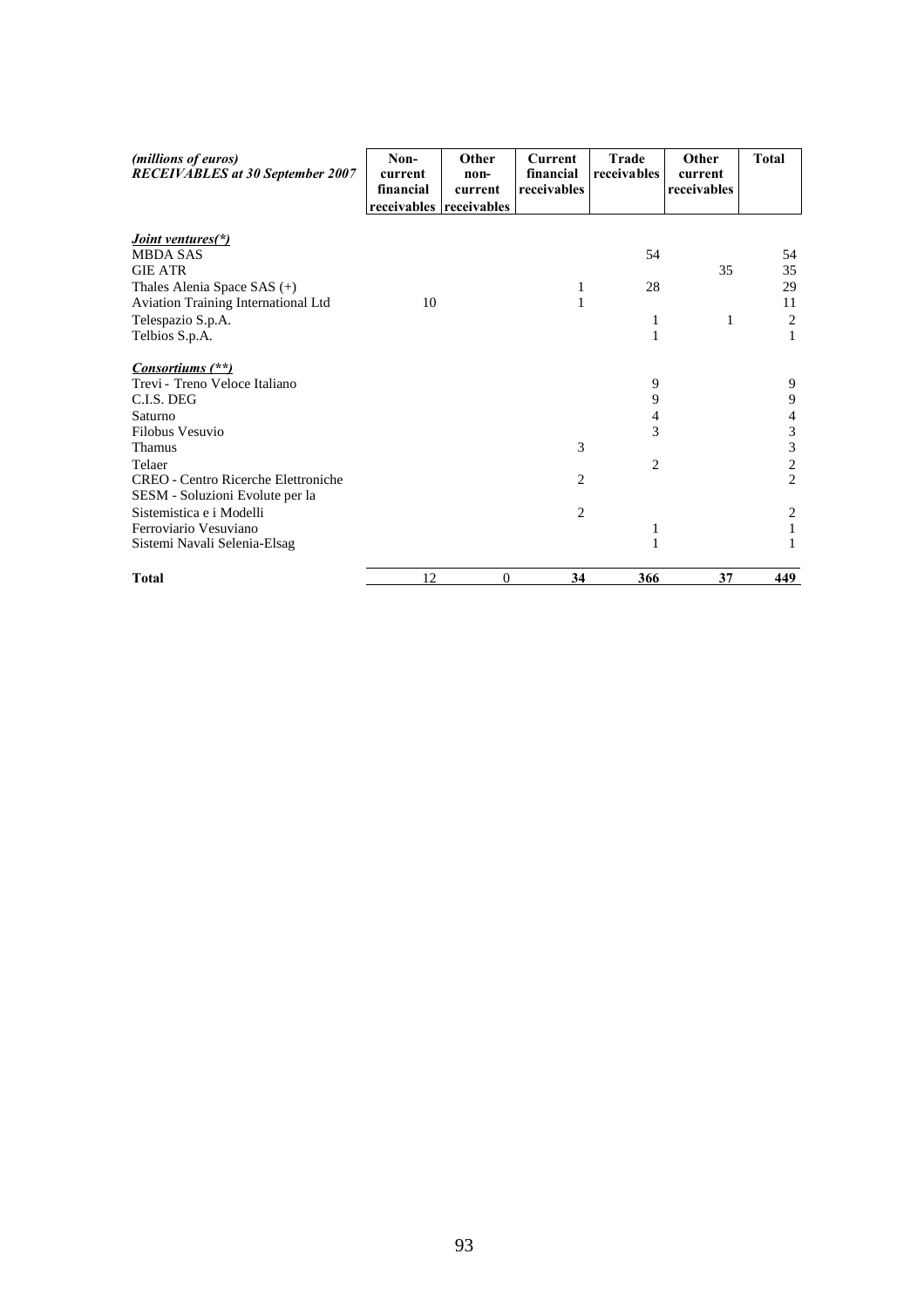| (millions of euros)<br>PAYABLES at 30 September 2007                                                                                                                                                                                                                                                                                           | Non-<br>current<br>borrowings | Other<br>non-<br>current<br>payables | Current<br>borrowings   | Trade<br>payables                                               | Other<br>current<br>payables | <b>Total</b>                                                                                                         |
|------------------------------------------------------------------------------------------------------------------------------------------------------------------------------------------------------------------------------------------------------------------------------------------------------------------------------------------------|-------------------------------|--------------------------------------|-------------------------|-----------------------------------------------------------------|------------------------------|----------------------------------------------------------------------------------------------------------------------|
| <b>Subsidiaries</b><br>Alifana Due S.c.r.l.<br>Finmeccanica UK Ltd<br>Finmeccanica Inc<br>Selex Sensors and Airborne Systems<br>Electro Optics (overseas) Ltd<br>Oto Melara North America Inc<br>Other companies with unit amount of less<br>that $\epsilon$ mil. 1                                                                            |                               |                                      |                         | $\overline{c}$<br>$\overline{2}$<br>$\mathbf{1}$<br>1<br>1<br>1 |                              | 2<br>$\overline{c}$<br>$\mathbf{1}$<br>$\mathbf{1}$<br>1<br>$\mathbf{1}$                                             |
| <b>Associates</b><br>Eurosysnav SAS<br>Iveco Fiat/Oto Melara S.c.a.r.l.<br>Metro 5 S.p.A.<br>Consorzio Start S.p.A.<br>Eurofighter Jagdflugzeug GmbH<br>HR Gest S.p.A.<br>Advanced Air Traffic Systems Sdn Bhd<br>Pegaso S.c.r.l.<br>Europea Microfusioni Aerospaziali S.p.A.<br>Macchi Hurel Dubois SAS<br>Libyan Italian Advanced Technology |                               |                                      | 13<br>$\mathbf{1}$<br>1 | 5<br>3<br>3<br>1<br>1<br>1                                      | 5<br>5                       | 13<br>5<br>$\sqrt{5}$<br>$\sqrt{5}$<br>$\mathfrak{Z}$<br>3<br>$\mathbf{1}$<br>$\mathbf{1}$<br>$\mathbf{1}$<br>1<br>1 |
| Company<br>Bell Agusta Aerospace Company LLC<br>Sistemi Dinamici S.p.A<br>Eurofighter International Ltd                                                                                                                                                                                                                                        |                               |                                      | $\mathbf{1}$            | 2<br>1                                                          |                              | 2<br>$\mathbf{1}$<br>$\mathbf{1}$                                                                                    |
| <i>Joint ventures (*)</i><br><b>MBDA SAS</b><br>Telespazio S.p.A.<br>Thales Alenia Space SAS (+)<br><b>GIE ATR</b>                                                                                                                                                                                                                             |                               |                                      | 422<br>13               | 11<br>1<br>5<br>$\overline{4}$                                  |                              | 433<br>14<br>5<br>$\overline{4}$                                                                                     |
| $Consortiums$ <sup>(**)</sup> )<br>SESM - Soluzioni Evolute per la<br>Sistemistica e i Modelli<br>Sistemi Navali Selenia - Elsag<br>Saturno<br><b>Thamus</b><br>C.I.S. DEG<br>Other consortiums with unit amount of less<br>than $\epsilon$ mil. 1                                                                                             |                               |                                      | 1<br>$\mathbf{1}$       | 2<br>1<br>1<br>$\mathbf{1}$<br>1                                | 1                            | 2<br>$\mathbf{1}$<br>1<br>$\mathbf{1}$<br>1<br>3                                                                     |
| <b>Total</b>                                                                                                                                                                                                                                                                                                                                   | $\blacksquare$                | $\blacksquare$                       | 453                     | 52                                                              | 11                           | 516                                                                                                                  |

*(\*) Amounts refer to the portion not eliminated in consolidation*

*(\*\*) Consortiums over which the Group exercises considerable influence or which are subject to joint control*

*(+) formerly Alcatel Alenia Space SAS*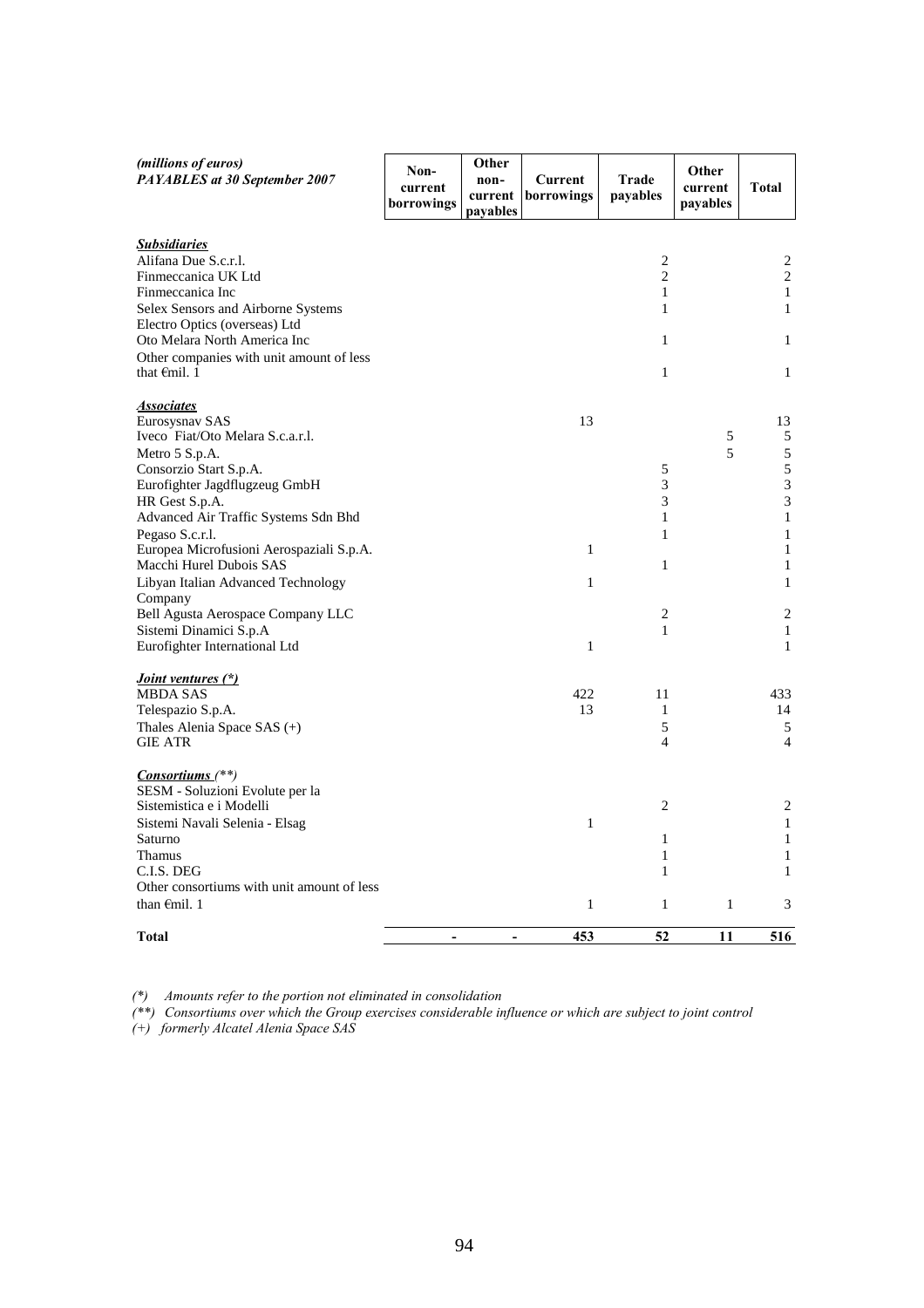| (millions of euros)                                         | Non-      | Other                   | Current        | <b>Trade</b>            | Other        | <b>Total</b>                 |
|-------------------------------------------------------------|-----------|-------------------------|----------------|-------------------------|--------------|------------------------------|
| <b>RECEIVABLES</b> at 31 December 2006                      | current   | non-                    | financial      | receivables             | current      |                              |
|                                                             | financial | current                 | receivables    |                         | receivables  |                              |
|                                                             |           | receivables receivables |                |                         |              |                              |
|                                                             |           |                         |                |                         |              |                              |
| <b>Subsidiaries</b>                                         |           |                         |                |                         |              |                              |
| Ansaldo Invest Denmark A/S (in liq.)                        |           |                         | 3              |                         |              | $\mathfrak{Z}$               |
| Alifana Due S.c.r.l.                                        |           |                         |                | 3                       |              | $\ensuremath{\mathfrak{Z}}$  |
| Finmeccanica UK Ltd                                         |           |                         | $\overline{c}$ |                         |              | $\sqrt{2}$                   |
| Ansaldo Argentina S.A.                                      |           |                         |                | $\mathbf{1}$            |              | $\mathbf{1}$                 |
| Finmeccanica Inc.                                           |           |                         | 1<br>1         |                         |              | $\mathbf{1}$                 |
| IGS S.p.A. (in liq.)                                        |           |                         |                |                         |              | $\mathbf{1}$                 |
| Alenia Improvement S.p.A.<br>Ansaldo Do Brasil Equipamentos |           |                         |                | $\mathbf{1}$            |              | $\mathbf{1}$                 |
| Eletromecanicos Ltda                                        |           |                         |                |                         | $\mathbf{1}$ | 1                            |
| Ansaldo Electric Drives S.p.A.                              |           |                         | 1              |                         |              | 1                            |
| Other companies with unit amount of                         |           |                         |                |                         |              |                              |
| less that $\epsilon$ mil. 1                                 |           |                         |                | 1                       |              | 1                            |
|                                                             |           |                         |                |                         |              |                              |
| <b>Associates</b>                                           |           |                         |                |                         |              |                              |
| Eurofighter Jagdflugzeug GmbH                               |           |                         |                | 79                      |              | 79                           |
| Iveco Fiat/Oto Melara S.c.a.r.l.                            |           |                         |                | 58                      |              | 58                           |
| NH Industries S.a.r.l.                                      |           |                         |                | 14                      |              | 14                           |
| Eurosysnav S.A.S.                                           |           |                         |                | 11                      |              | 11                           |
| Galileo Vacuum Systems S.p.A.                               |           |                         | 9              | 1                       |              | 10                           |
| Orizzonte - Sistemi Navali S.p.A.                           |           |                         |                | 9                       |              | 9                            |
| Macchi Hurel Dubois S.A.S.                                  |           |                         |                | 8                       |              | $\,8\,$                      |
| Ansaldo Trasmissione e Distribuzione                        |           |                         |                |                         |              |                              |
| S.p.A.                                                      | 5         |                         |                | 1                       |              | 6                            |
| Elettronica S.p.A.                                          |           |                         |                | 5                       |              | 5                            |
| Remington Elsag Law Enforcement                             |           |                         |                |                         |              |                              |
| Systems LLC                                                 |           |                         |                | 4                       |              | 4                            |
| Euromids S.A.S.                                             |           |                         |                | 4                       |              | $\overline{4}$               |
| I.M. Intermetro S.p.A.                                      |           |                         |                | 3                       |              | $\ensuremath{\mathfrak{Z}}$  |
| Consorzio Start S.p.A.                                      |           |                         |                | 2                       |              | $\sqrt{2}$                   |
| Eurofighter Simulation Systems GmbH                         |           |                         |                | $\overline{\mathbf{c}}$ |              | $\overline{\mathbf{c}}$      |
| Comlenia Sendirian Berhard                                  |           |                         |                | 2                       |              | $\sqrt{2}$                   |
| Nicco Communications S.A.S.                                 |           |                         |                | 1                       |              | $\mathbf{1}$                 |
| Eurofighter Aircraft Management<br>GmbH                     |           |                         |                | 1                       |              |                              |
| Advanced Air Traffic Systems Sdn Bhd                        |           |                         |                | 1                       |              | $\mathbf{1}$<br>$\mathbf{1}$ |
| Industrie Aeronautiche Rinaldo Piaggio                      |           |                         |                |                         |              |                              |
| S.p.A. (Amm. Str.)                                          |           |                         |                | $\mathbf{1}$            |              | 1                            |
| Thomassen Service Gulf LLC                                  |           |                         |                | 1                       |              | 1                            |
| Other companies with unit amount of                         |           |                         |                |                         |              |                              |
| less that $\epsilon$ mil. 1                                 |           |                         |                | 2                       |              | $\overline{c}$               |
|                                                             |           |                         |                |                         |              |                              |
| <i>Joint ventures (*)</i>                                   |           |                         |                |                         |              |                              |
| Gie - ATR                                                   |           |                         |                |                         | 33           | 33                           |
| MBDA S.A.S.                                                 |           |                         |                | 45                      |              | 45                           |
| Alcatel Alenia Space S.A.S.                                 |           |                         | 2              | 23                      |              | 25                           |
| Aviation Training International Ltd                         | 11        |                         | 1              |                         |              | 12                           |
| Telespazio S.p.A.                                           |           |                         |                | 1                       | 1            | $\overline{c}$               |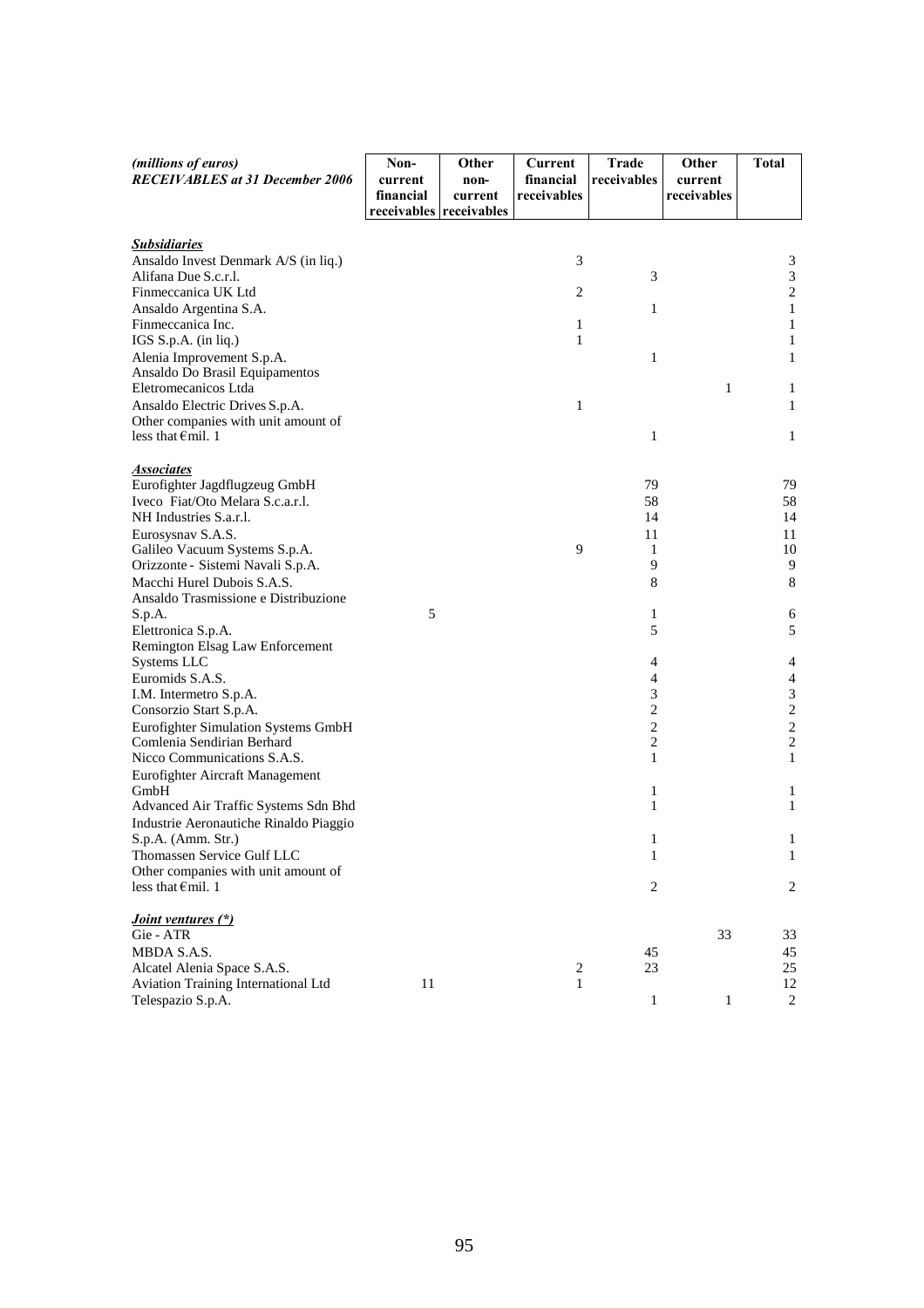| (millions of euros)<br><b>RECEIVABLES</b> at 31 December 2006 | Non-<br>current<br>financial | <b>Other</b><br>non-<br>current<br>receivables receivables | <b>Current</b><br>financial<br>receivables | Trade<br>receivables | Other<br>current<br>receivables | <b>Total</b>   |
|---------------------------------------------------------------|------------------------------|------------------------------------------------------------|--------------------------------------------|----------------------|---------------------------------|----------------|
| Consortiums (**)                                              |                              |                                                            |                                            |                      |                                 |                |
| Saturno                                                       |                              |                                                            |                                            | 35                   |                                 | 35             |
| Trevi - Treno Veloce Italiano                                 |                              |                                                            |                                            | 24                   |                                 | 24             |
| CMS Italia                                                    |                              |                                                            |                                            | 14                   |                                 | 14             |
| C.I.S. DEG                                                    |                              |                                                            |                                            | 6                    |                                 | 6              |
| Filobus Vesuvio                                               |                              |                                                            |                                            | 3                    |                                 | 3              |
| Telaer                                                        |                              |                                                            |                                            | $\overline{2}$       |                                 | 2              |
| <b>CREO</b> - Centro Ricerche Elettroniche                    |                              |                                                            | 2                                          |                      |                                 | $\overline{c}$ |
| <b>Thamus</b>                                                 |                              |                                                            | $\overline{c}$                             |                      |                                 | $\overline{c}$ |
| S3Log                                                         |                              |                                                            |                                            | 2                    |                                 | 2              |
| SESM - Soluzioni Evolute per la                               |                              |                                                            |                                            |                      |                                 |                |
| Sistemistica e i Modelli                                      |                              |                                                            | 2                                          |                      |                                 | 2              |
| Ferroviario Vesuviano                                         |                              |                                                            |                                            | 2                    |                                 | 2              |
| Ferroviario S. Giorgio Volla                                  |                              |                                                            |                                            | $\overline{2}$       |                                 | $\overline{c}$ |
| Contact                                                       |                              |                                                            |                                            | 1                    |                                 |                |
| Sistemi Navali Selenia-Elsag                                  |                              |                                                            |                                            | 1                    |                                 |                |
| <b>Total</b>                                                  | 16                           |                                                            | 26                                         | 377                  | 35                              | 454            |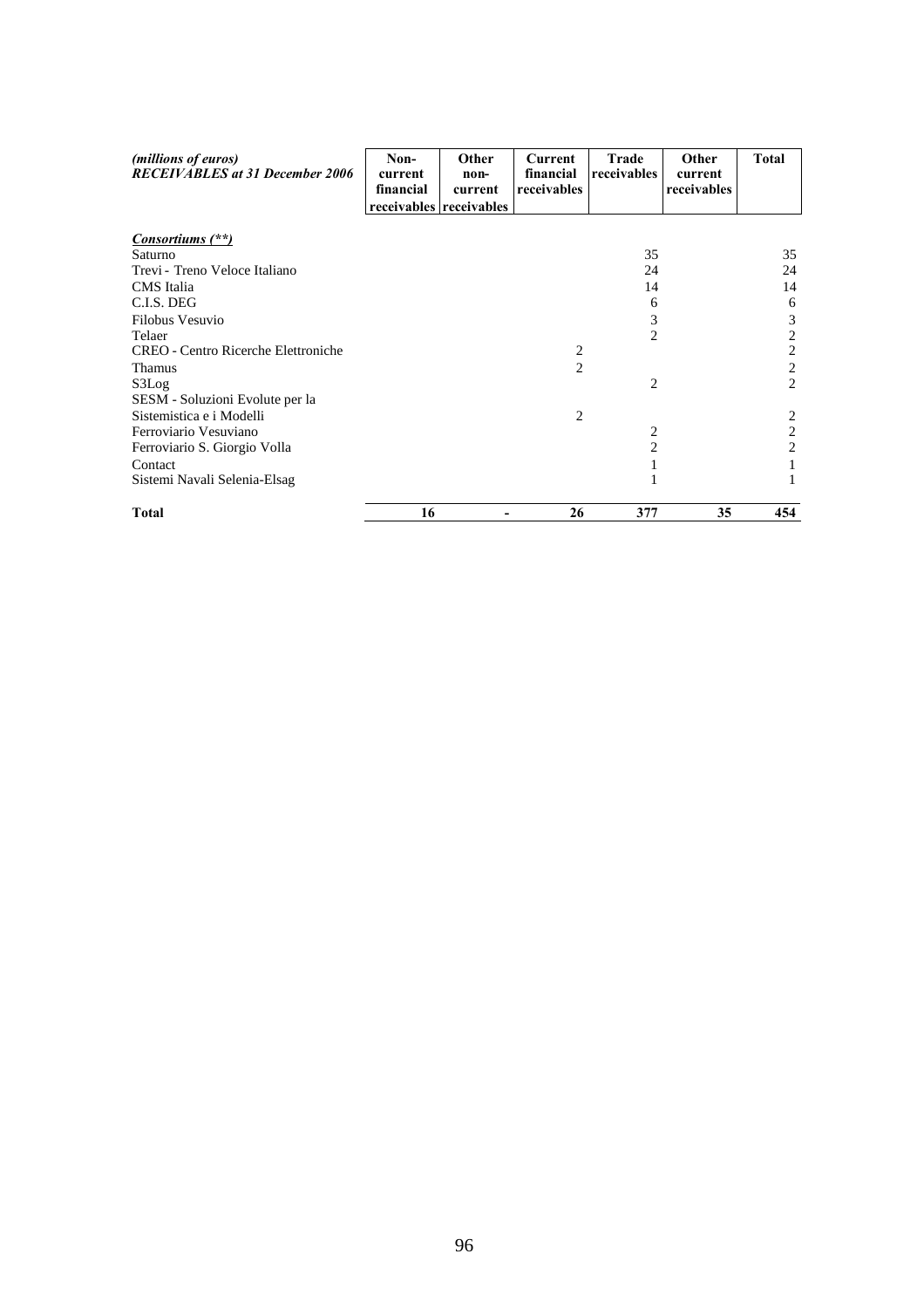| (millions of euros)<br>PAYABLES at 31 December 2006                   | Non<br>current | Other<br>non        | Current<br>borrowin | <b>Trade</b><br>payables       | Other<br>current | <b>Total</b>                |
|-----------------------------------------------------------------------|----------------|---------------------|---------------------|--------------------------------|------------------|-----------------------------|
|                                                                       | borrowin<br>gs | current<br>payables | gs                  |                                | payables         |                             |
| <b>Subsidiaries</b>                                                   |                |                     |                     |                                |                  |                             |
| Alifana Due S.c.r.l.                                                  |                |                     |                     | 5                              |                  | 5                           |
| Oto Melara North America Inc.                                         |                |                     |                     | $\mathbf{1}$                   | $\overline{2}$   | $\ensuremath{\mathfrak{Z}}$ |
| Finmeccanica UK Ltd<br>Finmeccanica Inc.                              |                |                     |                     | $\overline{c}$<br>$\mathbf{1}$ |                  | $\sqrt{2}$<br>$\,1\,$       |
| Alenia Hellas S.A.                                                    |                |                     |                     | 1                              |                  | $\mathbf{1}$                |
| Alifana S.c.r.l.                                                      |                |                     |                     | 1                              |                  | $\mathbf{1}$                |
| Selex Sensors and Airborne Systems                                    |                |                     |                     |                                |                  |                             |
| Electro Optics (overseas) Ltd                                         |                |                     |                     | $\mathbf{1}$                   |                  | $\mathbf{1}$                |
| Other companies with unit amount of                                   |                |                     |                     |                                |                  |                             |
| less that €mil. 1                                                     |                |                     | $\mathbf{1}$        |                                |                  | $\mathbf{1}$                |
| <b>Associates</b>                                                     |                |                     |                     |                                |                  |                             |
| Eurofighter Jagdflugzeug GmbH                                         |                |                     | 78                  | 9                              |                  | 87                          |
| Eurosysnav S.A.S.                                                     |                |                     | 20                  |                                |                  | 20                          |
| Ansaldo Trasmissione & Distribuzione                                  |                |                     |                     |                                |                  |                             |
| S.p.A.<br>Iveco Fiat/Oto Melara S.c.a.r.l.                            |                |                     | 10                  |                                | 1<br>9           | 11<br>9                     |
| Metro 5 S.p.A.                                                        |                |                     |                     |                                | 6                | 6                           |
| Pegaso S.c.r.l.                                                       |                |                     |                     | $\overline{4}$                 |                  | $\overline{4}$              |
| Advanced Air Traffic Systems Sdn Bhd                                  |                |                     |                     | 3                              |                  | $\mathfrak{Z}$              |
| Orizzonte - Sistemi Navali S.p.A.                                     |                |                     |                     |                                | 1                | $\mathbf{1}$                |
| Europea Microfusioni Aerospaziali<br>S.p.A.                           |                |                     | $\mathbf{1}$        |                                |                  | $\mathbf{1}$                |
| Libyan Italian Advanced Technology                                    |                |                     |                     |                                |                  |                             |
| Company                                                               |                |                     | 1                   |                                |                  | $\mathbf{1}$                |
| Bell Agusta Aerospace Company LLC                                     |                |                     |                     | $\mathbf{1}$                   |                  | $\mathbf{1}$                |
| Eurofighter International Ltd<br>Other companies with unit amount of  |                |                     | 1                   |                                |                  | $\mathbf{1}$                |
| less that $\epsilon$ mil. 1                                           |                |                     |                     | $\mathbf{1}$                   |                  | $\mathbf{1}$                |
|                                                                       |                |                     |                     |                                |                  |                             |
| <i>Joint ventures (*)</i><br>MBDA S.A.S.                              |                |                     | 358                 | 15                             |                  | 373                         |
| Telespazio S.p.A.                                                     |                |                     | 28                  |                                |                  | 28                          |
| <b>GIE ATR</b>                                                        |                |                     |                     | $\overline{4}$                 |                  | $\overline{4}$              |
| Alcatel Alenia Space S.A.S.                                           |                |                     |                     | 4                              |                  | $\overline{4}$              |
| Consortiums <sup>(**)</sup>                                           |                |                     |                     |                                |                  |                             |
| CMS Italia                                                            |                |                     |                     | 14                             |                  | 14                          |
| C.I.S. DEG                                                            |                |                     |                     | 3                              |                  | 3                           |
| S3Log                                                                 |                |                     |                     | 2                              |                  | $\sqrt{2}$                  |
| Trevi - Treno Veloce Italiano                                         |                |                     |                     | 1                              |                  | 1                           |
| Sistemi Navali Selenia - Elsag<br>RES - Raggruppamento Europeo per la |                |                     | 1                   |                                |                  | 1                           |
| Sicurezza                                                             |                |                     | 1                   |                                |                  | 1                           |
| Telaer                                                                |                |                     |                     | 1                              |                  | 1                           |
| Thamus                                                                |                |                     |                     | 1                              |                  | 1                           |
| <b>Total</b>                                                          |                |                     | 500                 | 75                             | <u>19</u>        | 594                         |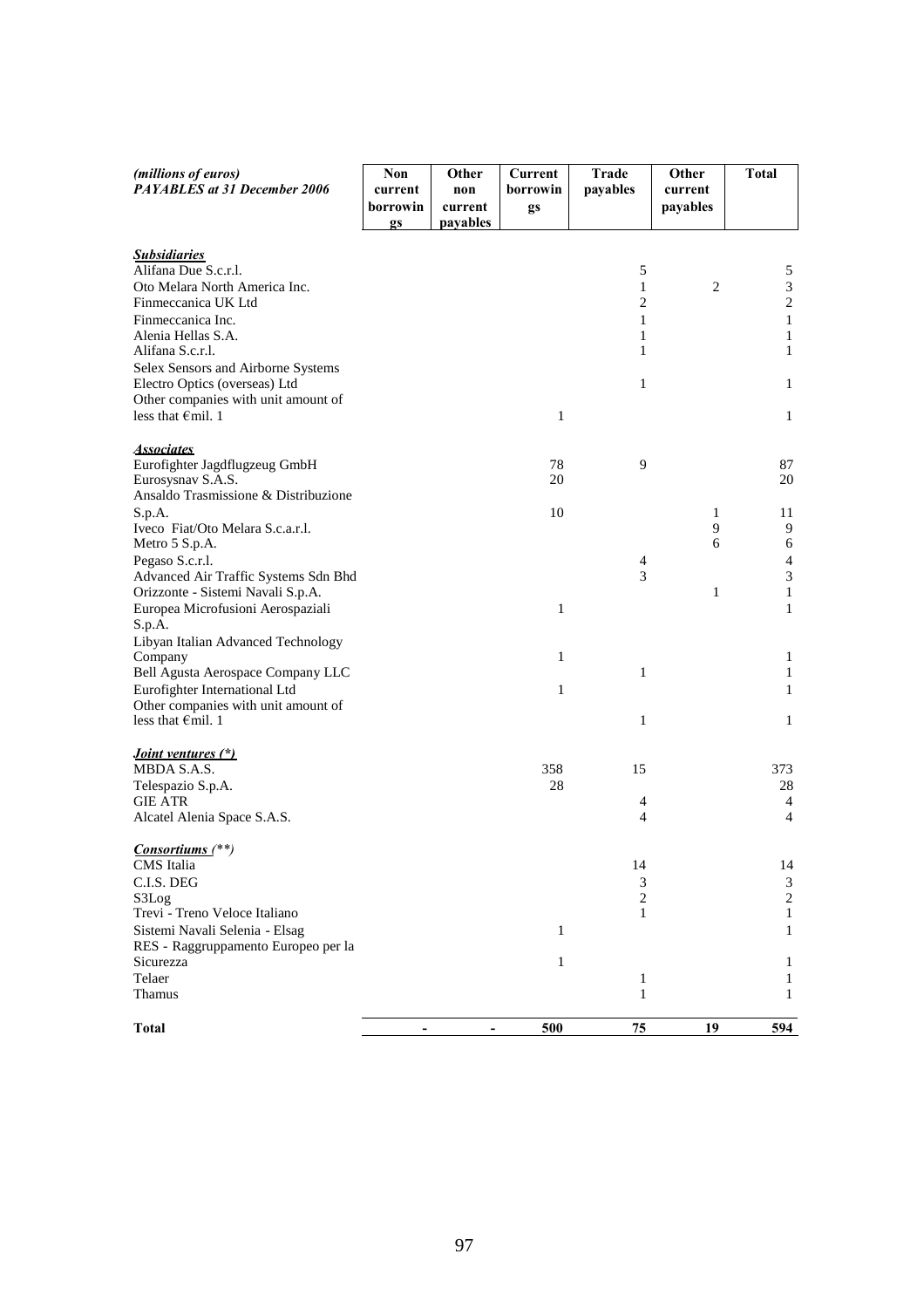| (millions of euros) At 30 September 2007                        | <b>Revenues</b> | Other<br>operating<br>revenues | <b>Costs</b>   | Financial<br>income | Financial<br>expense |
|-----------------------------------------------------------------|-----------------|--------------------------------|----------------|---------------------|----------------------|
|                                                                 |                 |                                |                |                     |                      |
| <b>Subsidiaries</b>                                             |                 |                                |                |                     |                      |
| Alifana Due S.c.r.l.                                            | 6               |                                | 6              |                     |                      |
| Remington Elsag Law Enforcement Systems<br>LLC                  | 3               |                                |                |                     |                      |
| Finmeccanica UK Ltd                                             |                 |                                | $\overline{4}$ |                     |                      |
| Finmeccanica Inc.                                               |                 |                                | $\overline{2}$ |                     |                      |
| Oto Melara North America Inc.                                   | $\overline{c}$  |                                | 1              |                     |                      |
| Other companies with unit amount of less                        |                 |                                |                |                     |                      |
| that $\epsilon$ mil. 1                                          | $\mathbf{1}$    | 1                              | $\mathbf{1}$   | $\mathbf{1}$        |                      |
| <b>Associates</b>                                               |                 |                                |                |                     |                      |
| Eurofighter Jagdflugzeug GmbH                                   | 338             |                                |                |                     |                      |
| Iveco Fiat/Oro Melara S.c.a.r.l.                                | 80              |                                | $\mathbf{1}$   |                     | 3                    |
| Eurosysnav SAS                                                  | 32              |                                |                |                     | 1                    |
| Orizzonti - Sistemi Navali S.p.A.                               | 23              |                                |                |                     |                      |
| Macchi Hurel Dubois SAS                                         | 23              |                                |                |                     |                      |
| NH Industries S.a.r.l.                                          | 17              |                                |                |                     |                      |
| Euromids SAS                                                    | 12              |                                |                |                     |                      |
| Eurofighter Simulation Systems GmbH<br>Nicco Communications SAS | 9<br>4          |                                |                |                     |                      |
| Pegaso S.c.r.l                                                  |                 |                                | 3              |                     |                      |
| Thomassen Service Gulf LLC                                      | 2               |                                |                |                     |                      |
| Metro 5 S.p.A.                                                  | $\overline{2}$  |                                |                |                     |                      |
| Elettronica S.p.A.                                              | 1               |                                |                |                     |                      |
| Consorzio Start S.p.A.                                          | 1               |                                | 9              |                     |                      |
| HR Gest S.p.A.                                                  | 1               | 1                              | 9              |                     |                      |
| Advanced Air Traffic Systems Sdn Bhd<br>Sostar GmbH             | 1<br>1          |                                |                |                     |                      |
| Comlenia Sendrian Berhad                                        | $\mathbf{1}$    |                                |                |                     |                      |
| Other companies with unit amount of less                        |                 |                                |                |                     |                      |
| that $\epsilon$ mil. 1                                          | 2               |                                | 2              |                     |                      |
|                                                                 |                 |                                |                |                     |                      |
| <i>Joint ventures</i> (*).                                      |                 |                                |                |                     |                      |
| <b>GIE ATR</b>                                                  | 65<br>40        |                                |                |                     |                      |
| Thales Alenia Space SAS<br><b>MBDA SAS</b>                      | 36              |                                | 6              |                     | 10                   |
| Telespazio S.p.A.                                               | 1               |                                |                |                     | 1                    |
| Aviation Training international Ltd.                            | $\mathbf{1}$    |                                |                | 1                   |                      |
| Telbios S.p.A.                                                  | 1               |                                |                |                     |                      |
| Other companies with unit amount of less                        |                 |                                |                |                     |                      |
| that $\epsilon$ mil. 1                                          | $\mathbf{1}$    |                                | $\mathbf{1}$   |                     |                      |
| Consortiums(**)                                                 |                 |                                |                |                     |                      |
| Saturno                                                         | 48              |                                | $\overline{c}$ |                     |                      |
| CMS Italia                                                      | 13              |                                | 6              |                     |                      |
| C.I.S.DEG                                                       | 5               |                                | 1              |                     |                      |
| Trevi - Treno Veloce Italiano                                   | $\overline{c}$  |                                |                |                     |                      |
| S3LOG                                                           | 1               |                                |                |                     |                      |
| Ferroviario Vesuviano                                           | 1               |                                |                |                     |                      |
| SESM - Soluzioni Evolute per la Sistemistica                    |                 |                                |                |                     |                      |
| e i Modelli<br>Ferroviario S. Giorgio Volla 2                   |                 | 1                              | $\mathbf{1}$   |                     |                      |
| Other consortiums with unit amount of less                      |                 |                                |                |                     |                      |
| than $\epsilon$ mil. 1                                          | $\mathbf{1}$    |                                | $\mathbf{1}$   |                     |                      |
|                                                                 |                 |                                |                |                     |                      |
| <b>Total</b>                                                    | 778             | 3                              | 56             | $\overline{2}$      | 15                   |

*(\*) Amounts refer to the portion not eliminated in consolidation*

*(\*\*) Consortiums over which the Group exercises considerable influence or which are subject to joint control*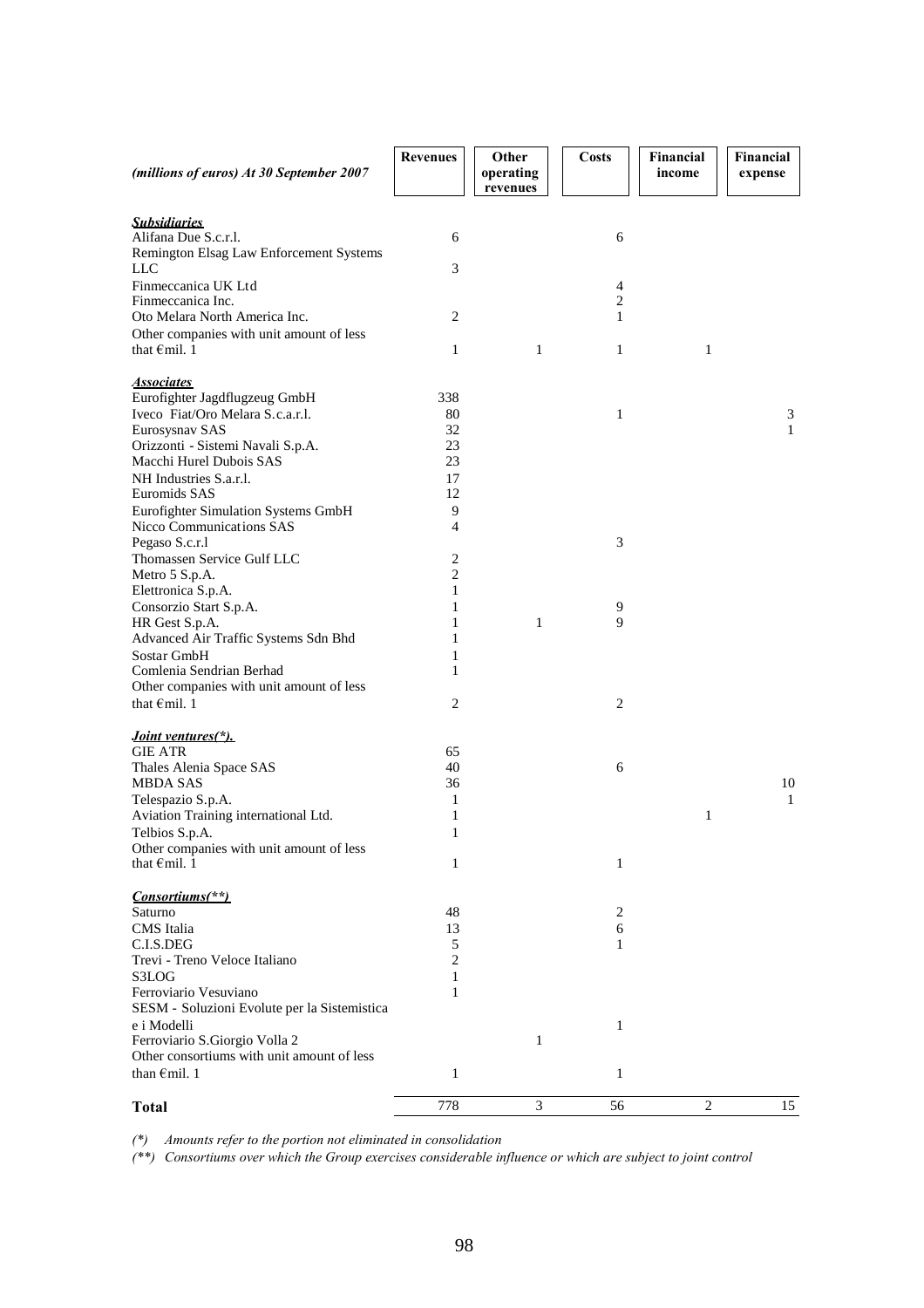| (millions of euros) At 30 September 2006                     | <b>Revenues</b>     | Other<br>operating | <b>Costs</b>                 | Financial<br>income | Financial<br>expense |
|--------------------------------------------------------------|---------------------|--------------------|------------------------------|---------------------|----------------------|
|                                                              |                     | revenues           |                              |                     |                      |
| <u>Subsidiaries</u>                                          |                     |                    |                              |                     |                      |
| Finmeccanica UK Ltd                                          |                     |                    | $\ensuremath{\mathfrak{Z}}$  |                     |                      |
| Dataspazio S.p.A                                             |                     |                    | $\mathbf{1}$                 |                     |                      |
| IGS S.p.A. (in liq.)                                         |                     |                    | $\mathbf{1}$                 |                     |                      |
| <b>Associates</b>                                            |                     |                    |                              |                     |                      |
| Eurofighter Jagdflugzeug GmbH                                | 214                 |                    |                              |                     |                      |
| Iveco Fiat/Oro Melara S.c.a.r.l.                             | 93                  |                    | 3                            |                     | $\overline{4}$       |
| Eurosysnav SAS                                               | 33                  |                    |                              |                     |                      |
| Eurofighter Simulation Systems GmbH                          | $\boldsymbol{9}$    |                    |                              |                     |                      |
| Euromids SAS                                                 | 7                   |                    |                              |                     |                      |
| NH Industries S.a.r.l.                                       | 7                   |                    |                              |                     |                      |
| Orizzonti - Sistemi Navali S.p.A.                            | 5<br>$\overline{c}$ |                    | $\mathbf{1}$<br>$\mathbf{1}$ |                     |                      |
| Elettronica S.p.A.<br>Remington Elsag Low Enforc.Systems LLC | $\overline{c}$      |                    |                              |                     |                      |
| Nahuelsat S.A.                                               |                     | $\overline{2}$     |                              |                     |                      |
| Advanced Air Traffic Syst.SDN BHD                            | $\mathbf{1}$        |                    | $\mathbf{1}$                 |                     |                      |
| <b>Sostar GMBH</b>                                           | $\mathbf{1}$        |                    |                              |                     |                      |
| Eurofighter Aircraft Management GmbH                         | 3                   |                    |                              |                     |                      |
| Comlenia Sendrian berhard                                    | $\mathbf{1}$        |                    |                              |                     |                      |
| Ansaldo Trasm. e Distrib. S.p.A.                             | 1                   |                    |                              |                     |                      |
| Consorzio Start S.p.A.                                       | $\mathbf{1}$        |                    |                              |                     |                      |
| Other companies with unit amount of less that                |                     |                    |                              |                     |                      |
| $\epsilon$ mil. 1                                            |                     | $\mathbf{1}$       |                              |                     |                      |
|                                                              |                     |                    |                              |                     |                      |
| <i>Joint ventures (*).</i><br><b>MBDA SAS</b>                | 45                  |                    |                              |                     | 6                    |
| <b>GIE ATR</b>                                               | 36                  |                    |                              |                     |                      |
| Alcatel Alenia Space SAS                                     | 30                  |                    | 5                            |                     |                      |
| Telespazio S.p.A.                                            | 2                   |                    | $\mathbf{1}$                 |                     |                      |
| Aviation Training International Ltd.                         |                     |                    |                              | $\mathbf{1}$        |                      |
| Other companies with unit amount of less that                |                     |                    |                              |                     |                      |
| $\epsilon$ mil. 1                                            |                     | $\,1$              |                              |                     |                      |
| <b>Consortiums</b>                                           |                     |                    |                              |                     |                      |
| Trevi - Treno Veloce Italiano                                | 17                  |                    | $\overline{2}$               |                     |                      |
| C.I.S.DEG                                                    | 6                   |                    | 12                           |                     |                      |
| CMS Italia                                                   | 3                   |                    | 13                           |                     |                      |
| Elmac                                                        | 7                   |                    |                              |                     |                      |
| Contact                                                      | $\overline{c}$      |                    |                              |                     |                      |
| Optel                                                        | $\mathbf{1}$        |                    |                              |                     |                      |
| Consorzio Saturno                                            | $\mathbf{1}$        |                    | 2                            |                     |                      |
| San Giorgio Volla 2                                          | $\overline{c}$      |                    |                              |                     |                      |
| Total                                                        | 532                 | $\overline{4}$     | 46                           | 1                   | 10                   |

*(\*) Amounts refer to the portion not eliminated*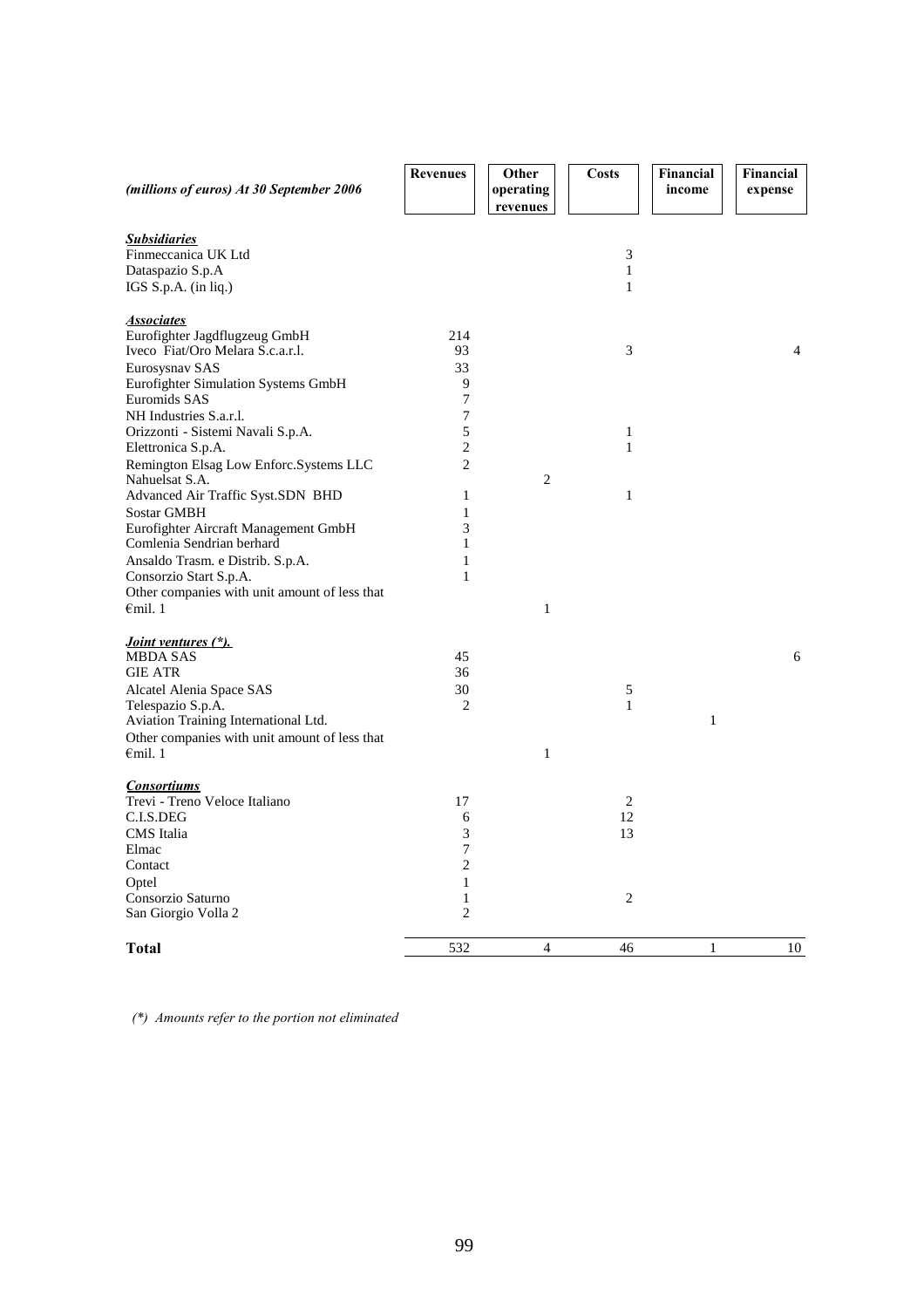#### **Performance by division**

# *HELICOPTERS*

| $\epsilon$ millions                                                       |       | 30.09.2007 30.09.2006 | Q <sub>3</sub><br>2007 | Q <sub>3</sub><br>2006 | 31.12.2006 |
|---------------------------------------------------------------------------|-------|-----------------------|------------------------|------------------------|------------|
| New orders                                                                | 2,084 | 3,328                 | 614                    | 507                    | 4,088      |
| Order backlog                                                             | 8,290 | 8,638                 | n.a.                   | n.a.                   | 8,572      |
| Revenues                                                                  | 2,084 | 1,949                 | 610                    | 616                    | 2,727      |
| Operating result before the amortisation                                  |       |                       |                        |                        |            |
| of non-current assets valued within the<br>scope of business combinations | 219   | 183                   | 65                     | 48                     | 299        |
| $(EBITA*)$                                                                |       |                       |                        |                        |            |
| R.O.S.                                                                    | 10.5% | 9.4%                  | 10.7%                  | 7.8%                   | 11.0%      |
| <b>EBIT</b>                                                               | 213   | 183                   | 63                     | 48                     | 290        |
| Working capital                                                           | 493   | 398                   | n.a.                   | n.a.                   | 392        |
| Net invested capital                                                      | 2,163 | 2,108                 | n.a.                   | n.a.                   | 2,085      |
| $R.O.I.$ (*)                                                              | 15.4% | 13.3%                 | n.a.                   | n.a.                   | 13.9%      |
| <b>Research and Development</b>                                           | 213   | 256                   | 66                     | 76                     | 356        |
| Employees (no.)                                                           | 9,363 | 8,806                 | n.a.                   | n.a.                   | 8,899      |

(\*) calculated on invested capital at period-end

Finmeccanica is, together with AgustaWestland NV and its subsidiaries, a leader in the extremely restricted circle of systems designers in the world helicopter industry with EADS (Eurocopter) and United Technologies (Sikorsky).

The first nine months of the year saw a number of particularly significant commercial developments in the military segment, including:

 the conclusion of negotiations between the executive committee of the Turkish government and AgustaWestland, in partnership with Turkish Aviation Industry (TAI), regarding the ATAK (Tactical Reconnaissance and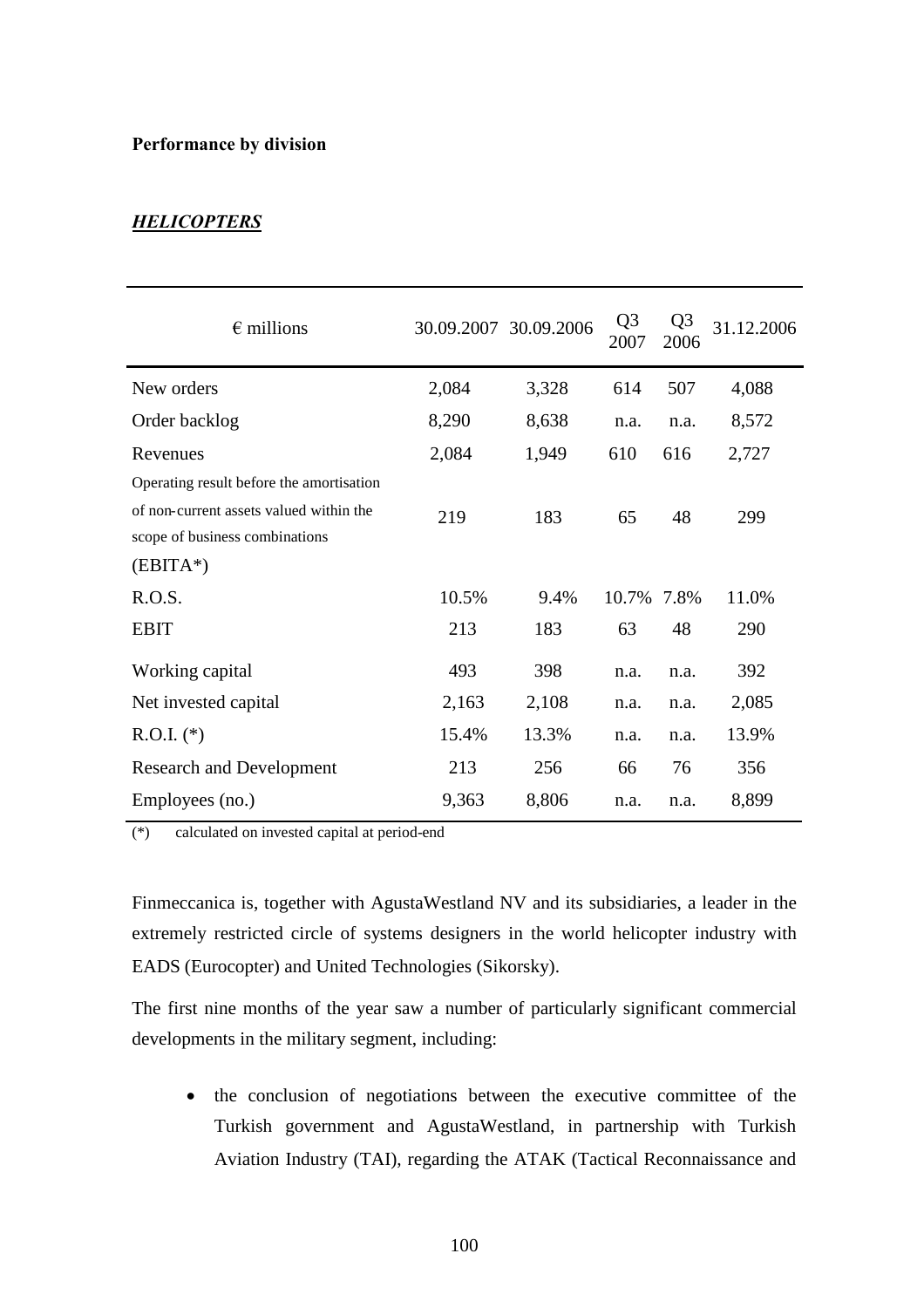Attack Helicopter) programme for the leadership of Turkish ground forces. The value of this programme, based on a request for fifty-one A129 helicopters, is  $\epsilon$ mil. 1,200. The programme will involve local aerospace firms. The final assembly, delivery and acceptance of the helicopters will take place in Turkey. The contract is expected to be signed by the end of this year.

- the announcement of an important Memorandum of Understanding between AgustaWestland and the rotorcraft division of Boeing Integrated Defense Systems regarding the preparation of the bid that will commit the two manufacturers to supply CH-47F helicopters to replace the current Chinook helicopter fleet used by the Italian Army. In addition, the parties agreed that should further of these helicopters be sold in Italy and in the UK, AgustaWestland will act as prime contractor while Boeing will take on the role of primary supplier.
- the signing of the agreement with the UK Ministry of Defence to upgrade six EH101 Merlin helicopters, which will be acquired from the fleet in service with the Royal Danish Air Force. The agreement also includes the purchase of a further six new EH101 Merlin helicopters that will be delivered by the UK Ministry of Defence to the Royal Danish Air Force to replace the original helicopters. The contract is valued at  $\epsilon$ mil. 270 (Q2).
- the contract for the supply of eight AW109 Power helicopters for the Libyan government (Q2);
- the contract for the supply of seven helicopters for the Nigerian navy, of which two were AW109 Power helicopters (Q2) and five were AW109 light utility helicopters (LUH) (Q3).

On 31 August 2007, for the second time, the U.S. Government Accountability Office (GAO) asked the U.S. Air Force to reconsider its decision in November 2006 to award Boeing Ltd. the contract for 141 search and rescue helicopters. In response to this request, the assignment of the contract was withdrawn, and a new tender was opened in which the consortium comprised of Finmeccanica (AgustaWestland Bell) and Lockheed Martin will be participating in accordance with the related requirements.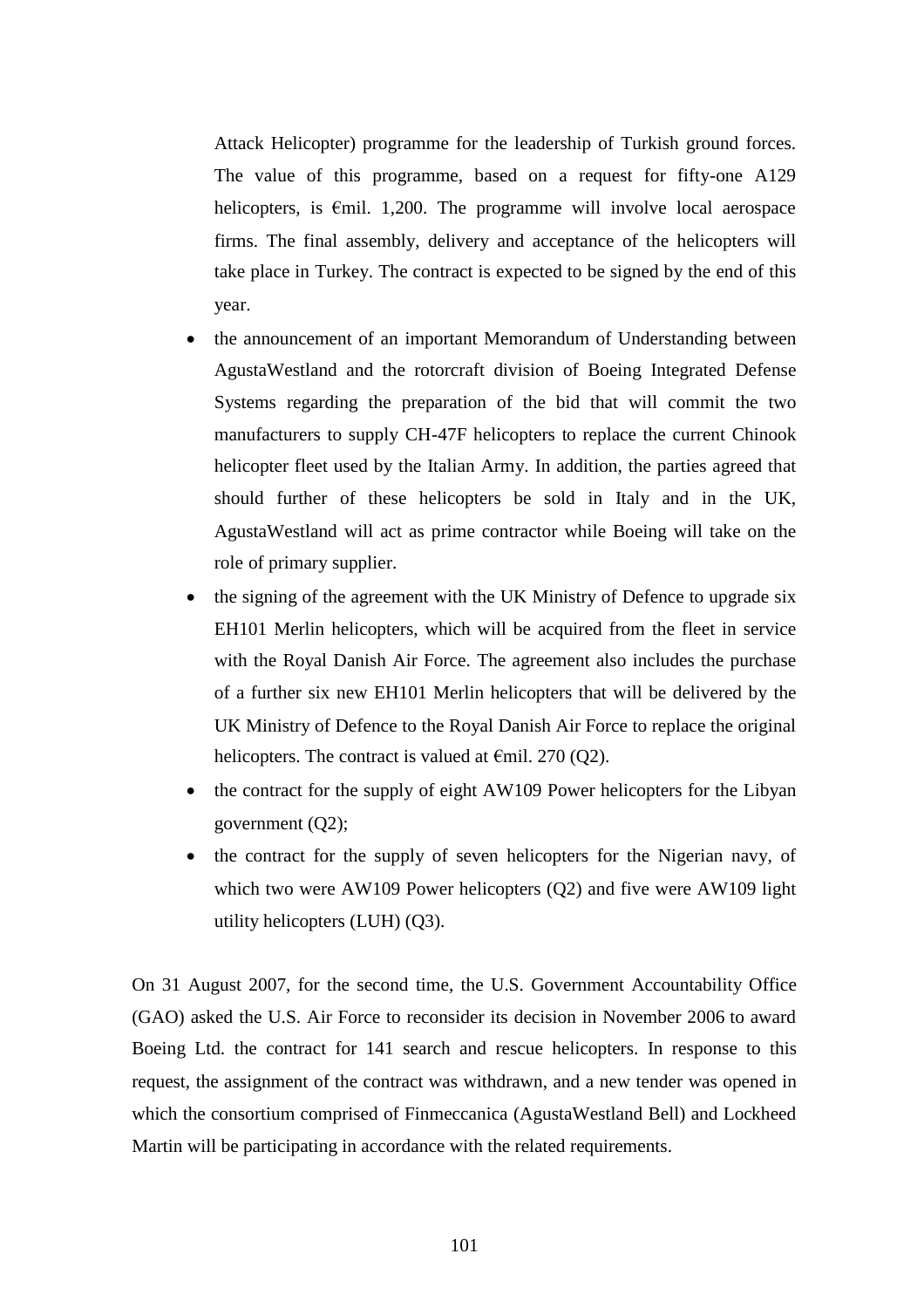In the civil and government sector, too, AgustaWestland demonstrated excellent performance given its ability to penetrate markets where the competition is increasingly selective thanks to the availability of a modern, competitive product portfolio. In the first nine months of 2007, it recorded orders for 165 helicopters worth €mil. 944. Of note in that regard are the following:

orders for an additional sixty-one AW139 helicopters, totalling  $\epsilon$ mil. 560, including the provision of 14 helicopters to the off-shore operator Saudi Arabian Oil Company (Q1), two helicopters for the Los Angeles Fire Department (Q2), and 12 for the off-shore operator Hawker Pacific (Q3). The order backlog for the AW139 continues to grow, with 161 machines ordered to date.

Within the segment, orders were also obtained for a further 104 helicopters, of which 48 Grand, five of which were purchased by Sloane Helicopters (Q1), thirty-one AW109 Power, including the contract for six helicopters for the Spanish Fire Brigade (Q2) and twenty-five AW119 helicopters, for a total of  $\epsilon$ mil. 384. With regard to the AW119 helicopters, contracts were concluded with the Spanish aeronautics group FAASA for six helicopters (Q1) and with the Libyan Red Crescent for five helicopters (Q1).

Total volume of **new orders** at 30 September 2007 came to €mil. 2,084, a decline from the same period of the previous year ( $\epsilon$ mil. 3,328) when several important orders were received from the UK Ministry of Defence worth a total of about €mil. 1,740 (Integrated Merlin Operational Support (IMOS) contract to provide logistics support for the fleet of EH 101 in service with the Royal Air Force and Navy for  $\epsilon$ mil. 640, the Merlin Capability Sustainment Plus (MCSP) contract upgrading thirty EH 101 Merlin Mk1 helicopters in service with the British Royal Navy with a value of  $\epsilon$ mil. 550, and the first lot of the Future Lynx contract for 70 helicopters for the British armed forces worth €mil. 550).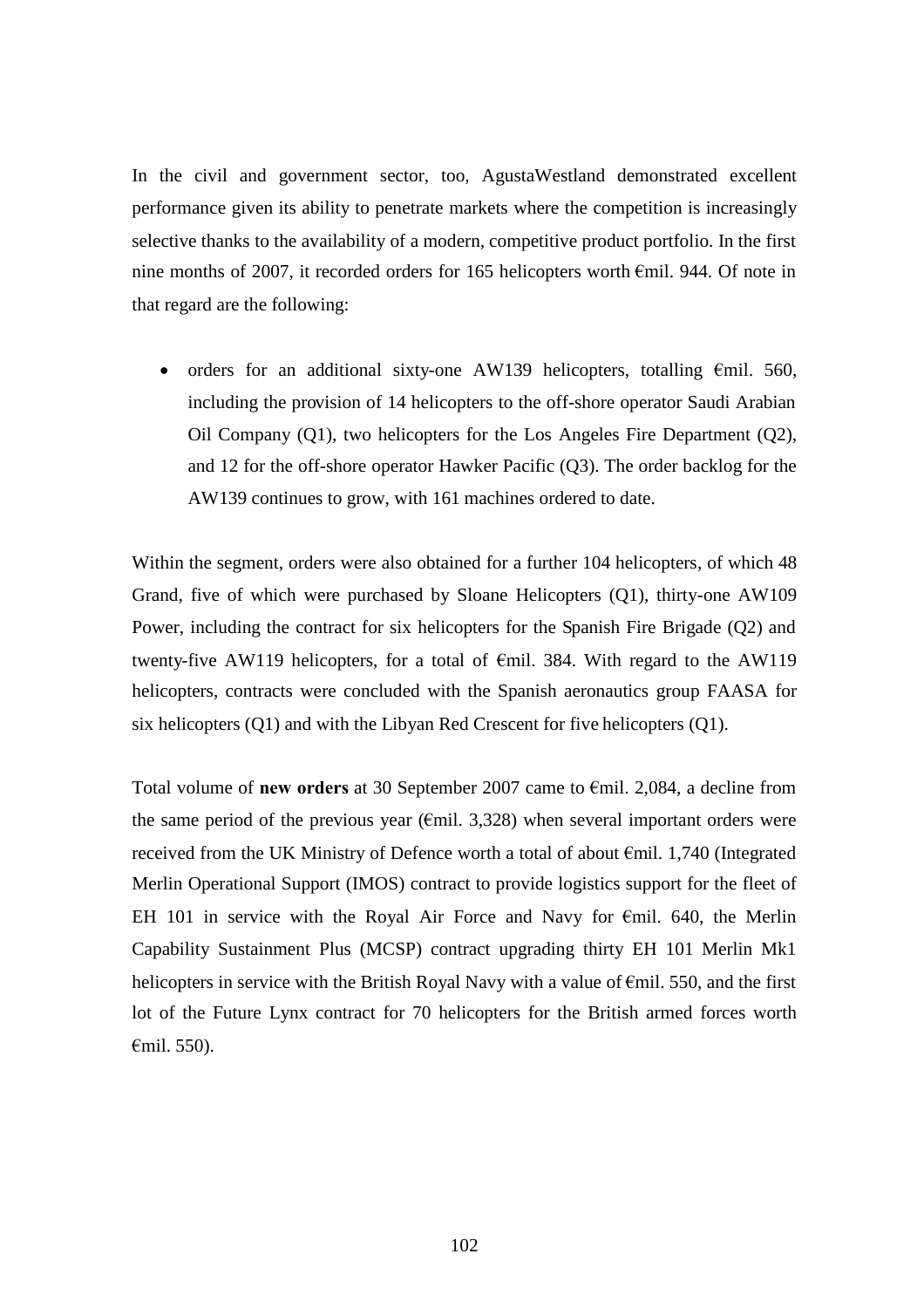As a result of the high volume of new orders for the first nine months of the year, the value of the **order backlog** at 30 September 2007 came to €mil. 8,290, for a slight decline (3%) from 30 December 2006 (€mil. 8,572).

The orders at 30 September 2007 can be broken down into 73% for helicopters, 24% for support activities, and 3% for engineering. The order backlog guarantees coverage of over 3 years of production.

**Revenues** at 30 September 2007 amounted to €mil. 2,084, with an increase of 7% over 30 September 2006 (€mi1. 1,949). This improvement is attributable to greater volumes in the civil-government sector (A109, AW139, A119), to the start of full production on the helicopter contract for the President of the United States, for which the first test flight of the TV2 prototype occurred on 5 July 2007, and support activities primarily related to the integrated support contracts (IOS) with the UK Ministry of Defence.

**Operating result before the amortisation of non-current assets valued within the scope of business combinations (EBITA\*)** at 30 September 2007 came to €mil. 219, an increase of  $\epsilon$ mil. 36 (20%) over the same period of the previous year ( $\epsilon$ mil. 183).

The improvement is in line with the change in and composition of revenues and is correlated with the growth in volumes mentioned above and the consolidation of the efficiency enhancement actions undertaken as part of the process of integrating British and Italian activities. As a result of these factors, **ROS** increased to 10.5% from the 9.4% of 30 September 2006.

**Net invested capital** reached €mil. 2,163 at 30 September 2007 from €mil. 2,085 at 31 December 2006, an increase of  $\epsilon$ mil. 78 due entirely to the decrease in current liabilities as a result of higher outlays connected with the increase in production noted earlier; this is reflected in the figure for working capital, which came to  $\epsilon$ mil. 493 at 30 September 2007, from €mil. 392 at 31 December 2006.

Return on investment (**ROI**) reached 15.4% at 30 September 2007, increasing both over the figure at 30 September 2006 (13.3%) and that at 31 December 2006 (13.9%), owing primarily to the increase in EBIT.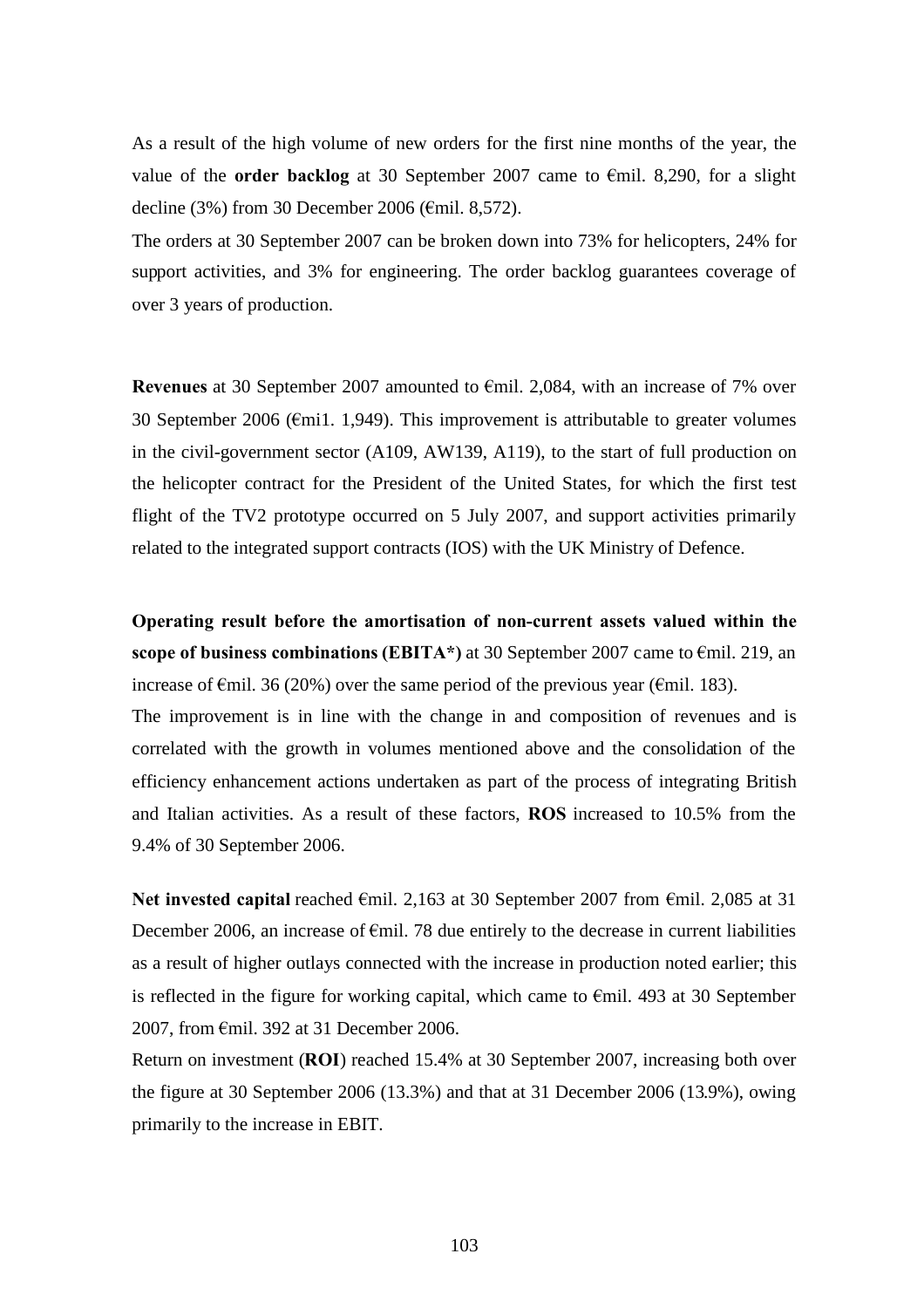**Research and development** costs at 30 September 2007, amounting to €mil. 213 (€mil. 267 at 30 September 2006) primarily concerned:

- research as part of funded programmes, which include the development of technologies for a new helicopter of the 6/7-tonne class named the A149 and development of multi-role versions of BA 609 convertiplane for national security;
- research into upgrading products, where activities continued on the customisation of the AW139 and Agusta Grand helicopters;
- research and development into variants of base models in connection with government/military and civil contracts.

AgustaWestland had 9,363 **employees** at 30 September 2007, a 5.2% increase from 31 December 2006 (8,899 employees). The increase was necessary in order to meet the technical/production needs related to the increase in business volumes.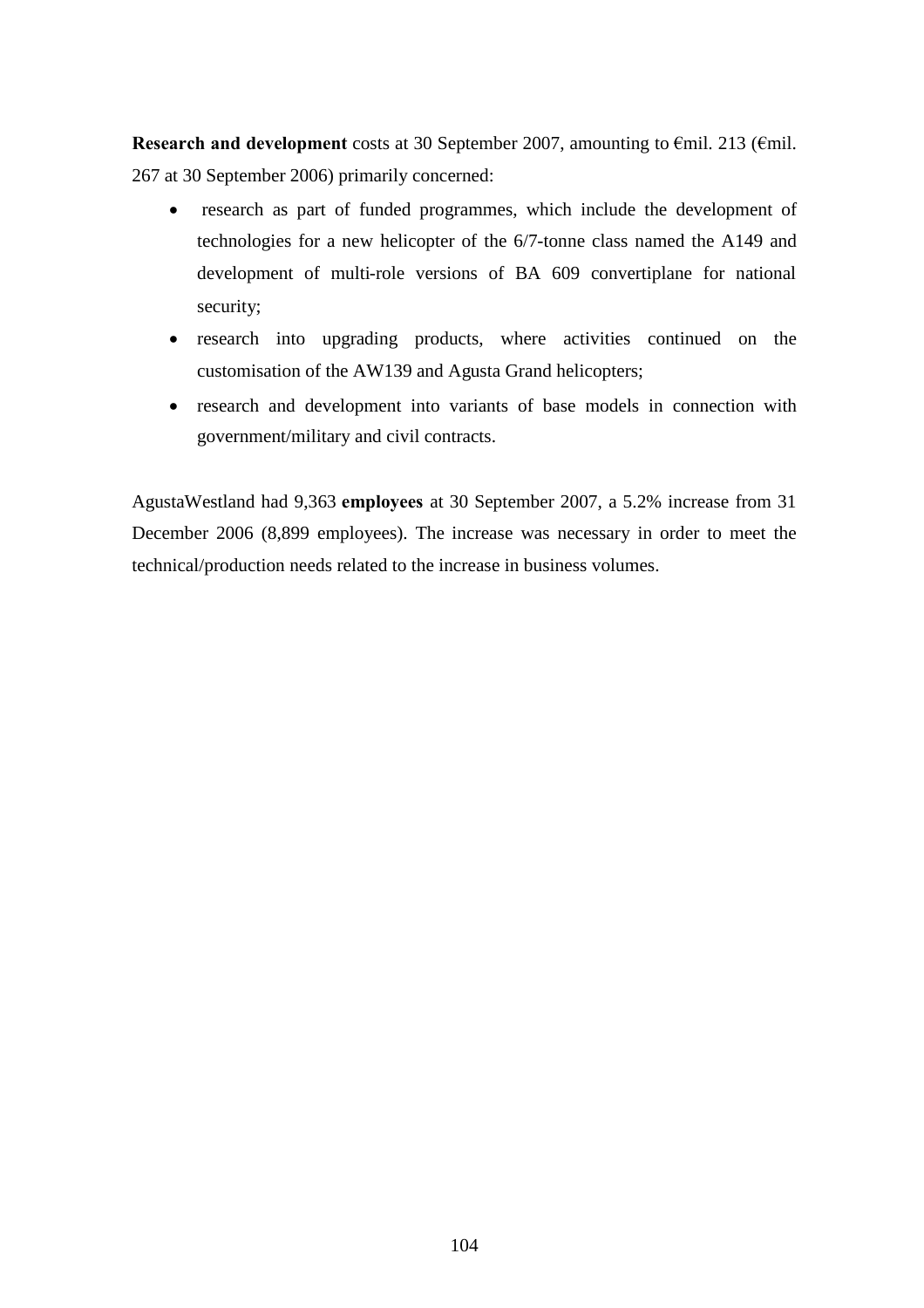### *DEFENCE ELECTRONICS*

| $\epsilon$ millions                                                                                                                 |        | 30.09.2007 30.09.2006 | Q <sub>3</sub><br>2007 | Q <sub>3</sub><br>2006 | 31.12.2006 |
|-------------------------------------------------------------------------------------------------------------------------------------|--------|-----------------------|------------------------|------------------------|------------|
| New orders                                                                                                                          | 2,336  | 2,195                 | 542                    | 541                    | 4,197      |
| Order backlog                                                                                                                       | 7,420  | 6,745                 | n.a.                   | n.a.                   | 7,676      |
| Revenues                                                                                                                            | 2,462  | 2,444                 | 857                    | 776                    | 3,747      |
| Operating result before the amortisation<br>of non-current assets valued within the<br>scope of business combinations<br>$(EBITA*)$ | 129    | 125                   | 45                     | 26                     | 313        |
| R.O.S.                                                                                                                              | 5.2%   | 5.1%                  | 5.3%                   | 3.4%                   | 8.4%       |
| <b>EBIT</b>                                                                                                                         | 119    | 125                   | 42                     | 26                     | 300        |
| Working capital                                                                                                                     | 1,209  | 1,284                 | n.a                    | n.a.                   | 734        |
| Net invested capital                                                                                                                | 3,389  | 2,991                 | n.a                    | n.a.                   | 2,778      |
| $R.O.I.$ (*)                                                                                                                        | 4.7%   | 5.6%                  | n.a                    | n.a.                   | 10.8%      |
| <b>Research and Development</b>                                                                                                     | 386    | 378                   | 120                    | 97                     | 541        |
| Employees (no.)                                                                                                                     | 19,052 | 19,489                | n.a                    | n.a.                   | 19,185     |

(\*) calculated on invested capital at period-end

The division includes activities concerning the manufacture of avionics equipment and systems, unmanned aircraft, radar systems, land and naval command and control systems, air traffic control systems, integrated communications systems and networks for land, naval, satellite and avionic applications, and private mobile radio communications systems, added-value services and IT and security activities.

It should further be noted that, in addition to the realisation of electronic equipment and systems for defence and security, the division also continued its intensive efforts concerning the provision of large-scale integrated systems based on complex architectures and network-centric techniques.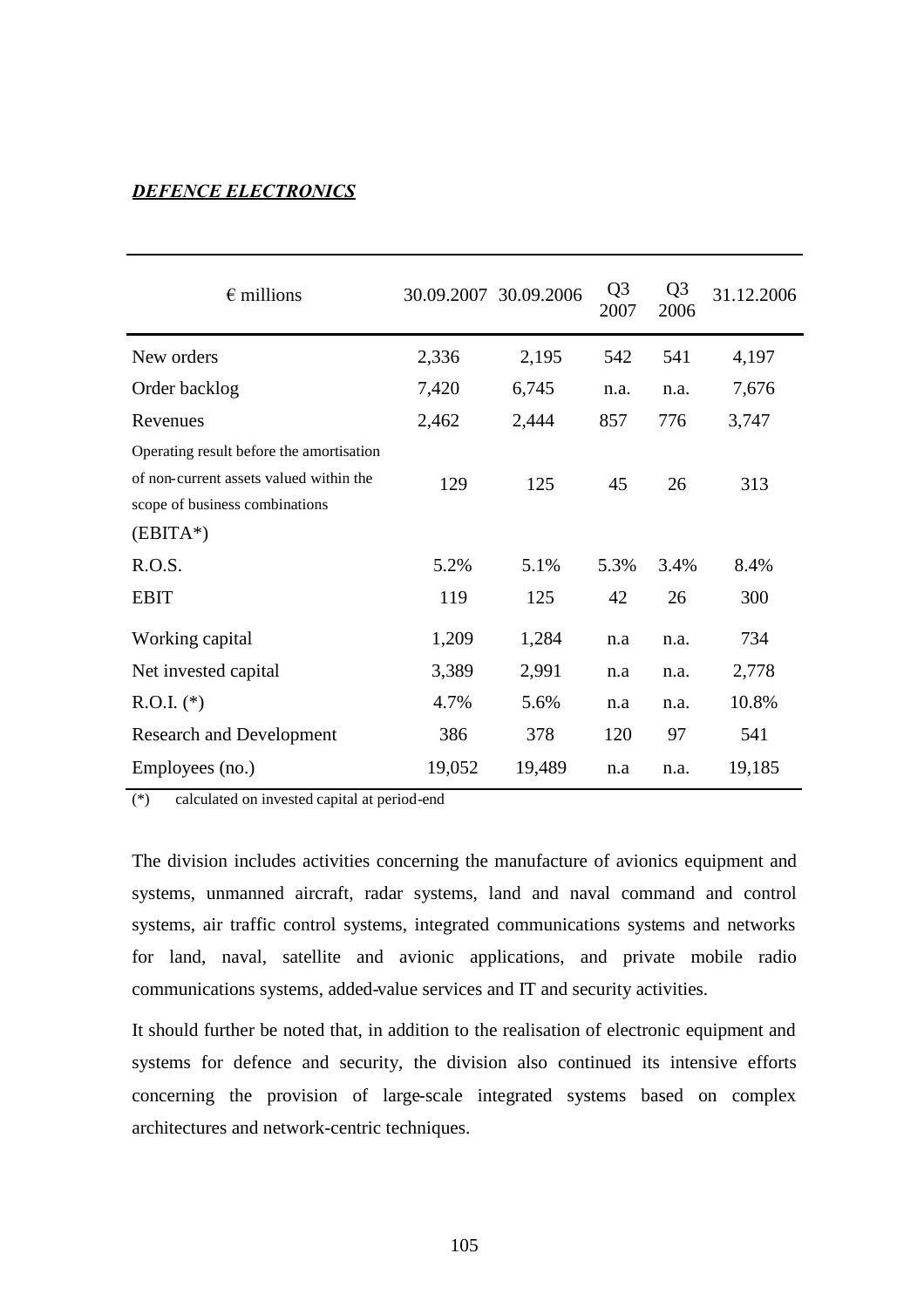The goal is to meet the increasingly pressing needs of customers to possess large-scale systems that integrate a variety of functions, platforms and sets of sensors in order to ensure effective performance in the surveillance, control, and protection of critical areas and infrastructures.

To that end, Selex Sistemi Integrati has begun numerous sales campaigns, particularly in export markets, in order to promote large-scale homeland protections systems, especially for applications related to border control and security management in conjunction with major events. This effort leverages all of the skills of the various group companies and takes advantage of the consolidated presence of a number of these companies in the various countries concerned.

**New orders** at 30 September 2007 came to €mil. 2,336, a slight improvement (+6%) over the same period of 2006 mainly due to higher orders in the information technology and security segment as well as the completion of the order for the second lot of the contract with the Ministry of the Interior for the programme to create the Tetra secure interforce digital communications network. The main new orders during the period include the following:

- avionics: additional orders for the EFA programme and related logistics (Q1-Q2- Q3), various orders for systems for countermeasure (Q1-Q2-Q3), and orders for devices for space programmes (Q1-Q2-Q3);
- land and naval command and control systems: orders of air-traffic control and management from Trinidad and Tobago (Q2) and logistics (Q1-Q2);
- integrated communication systems and networks: in addition to the order for the second lot of the TETRA secure interforce digital communications network contract (Q2), additional orders for communication systems of the EFA (Q1-Q2-Q3) and the NH90 (Q3), the order by BAE Systems for the datalink and communication systems for a Middle Eastern programme (Q2), as well as for activities within the scope of the European programme to supply Multifunctional Information Distribution System (MIDS) interface units (Q1-Q2);
- information technology and security: the extension of automation and sorting services for the hybrid mail service in Russia (Q3), the signing of the framework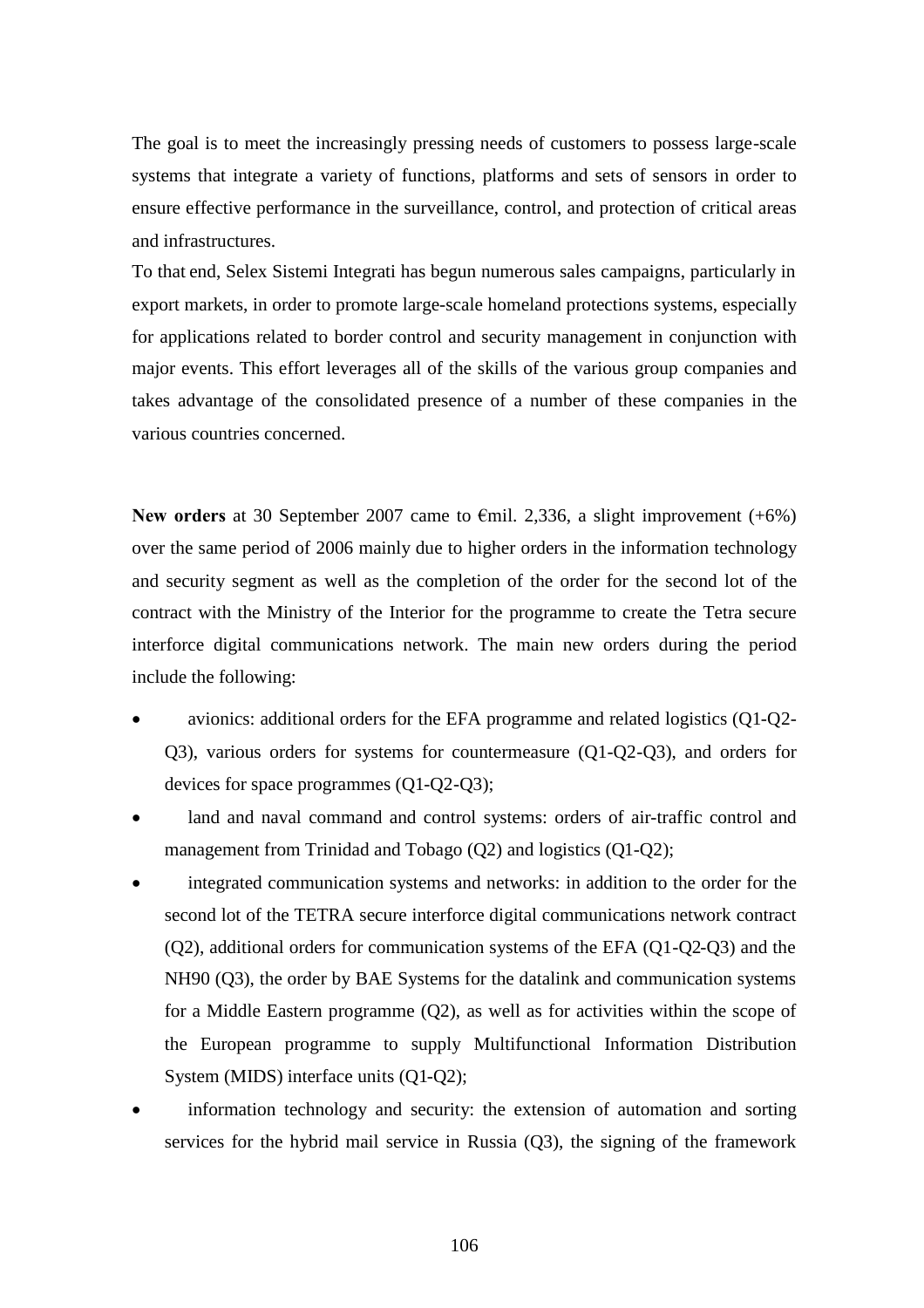agreement with Telecom Italia for the provision of secure network products and services and business and management processes support (Q2), the receipt of a variety of new orders from Poste Italiane for extending the new network and integrated coding services systems (SISC) (Q2), and the signing of the framework agreement resulting from the tender held by CNIPA (National Centre for IT in the Government) for the creation and management of website services, awarded to the joint venture by Datamat, Elsag, Telecom Italia and Engineering Italia (Q1);

 value-added services in security applications: the provision of a broadband infrastructure and earth monitoring applications for the Region of Abruzzo (Q3).

The **order backlog** came to €mil. 7,420, as compared to €mil. 7,676 at 31 December 2006. The composition of the backlog is attributable for 50% to the avionics segments, while the communications field contributes about 20% and the radar and command and control systems and the information technology and security segments both contribute about 15% each.

**Revenues** at 30 September 2007, amounting to €mil. 2.462, are essentially in line with the previous year ( $\epsilon$ mil. 2,444). This situation, which was also caused by difficulties in obtaining new orders in specific segments, could have an impact on the reaching of yearend revenue growth targets for the segment.

Revenues resulted from the following:

- avionics: the continuation of activities relating to DASS production and the production of avionics equipment and radar for the EFA programme, as well as systems for countermeasures, avionics for the helicopter and space programmes, Tornado upgrades, and logistics;
- radar and command and control systems: the continuation of activities relating to contracts for Orizzonte, Nuova Unità Maggiore and FREMM vessels, to international cooperation contracts, FADR land-based radar, as well as air traffic control programmes both in Italy and abroad;
- integrated communication systems and networks: the continuation of activities relating to the development and manufacture of equipment for EFA and the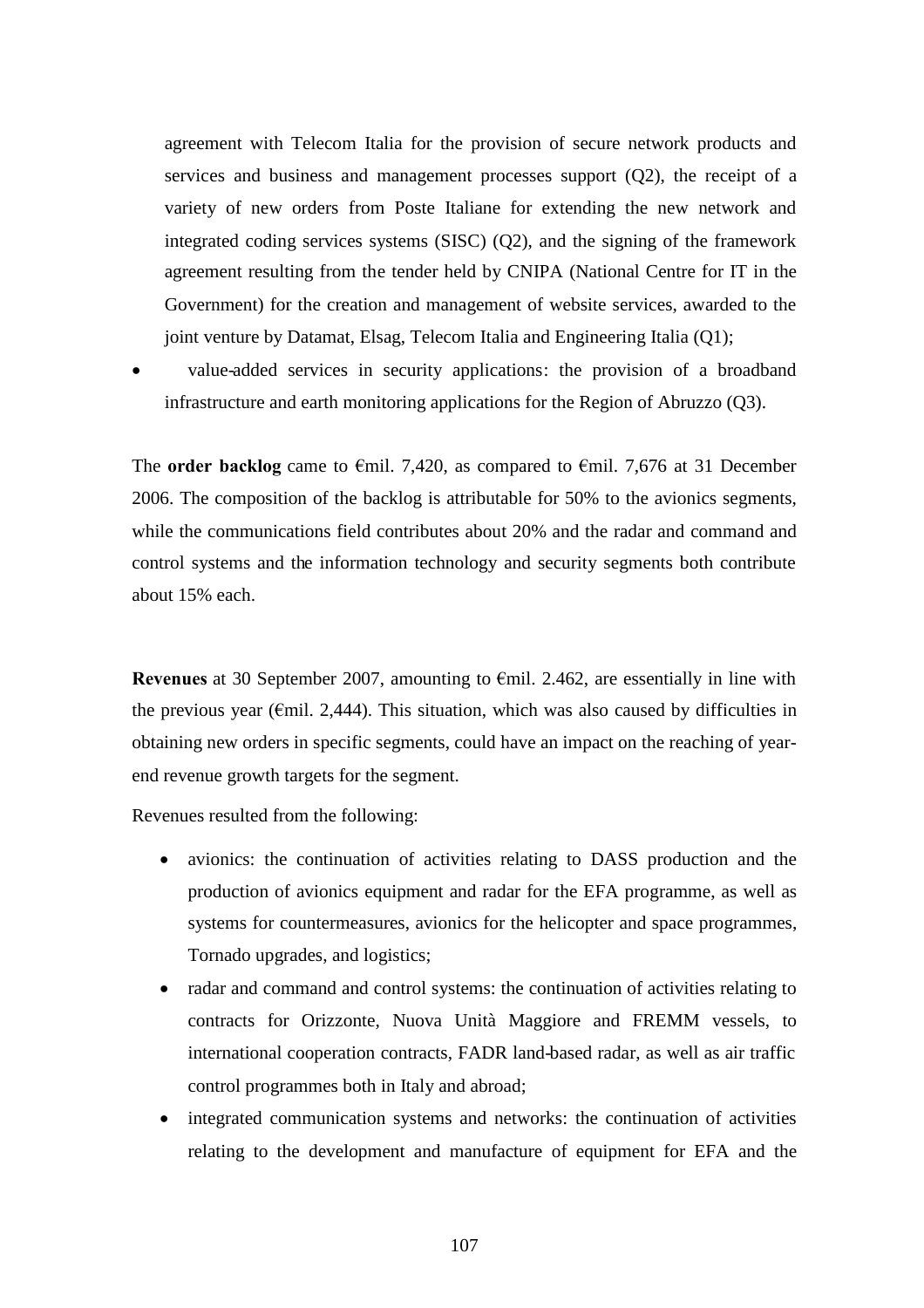NH90, construction of the TETRA national network, and the provision of MIDS units and communication systems for the military;

 information technology and security: activities relating to the security segment, systems, and automation services—especially orders from the Italian and Russian postal services—and to information technology services and naval systems for the defence division.

**Operating result before the amortisation of non-current assets valued within the scope of business combinations** (**EBITA\*)** came to €mil. 129 at 30 September 2007, a €mil. 4 increase over the same figure posted at 30 September 2006 thanks to an improvement in the avionics segment, which confirmed related expectations for growth. This improvement was partially offset by difficulties in the saturation of production facilities in the communications segment and by costs related to the start of the industrial reorganisation plan, as well as by a less profitable mix of activities than in the past in the command and control systems segment. As a result, **ROS** remained at the same levels of September 2006, settling at 5.2%.

**Net invested capital** at 30 September 2007 came to €mil. 3,389, up €mil. 611 compared with 31 December 2006 (€mil. 2,778) mainly owning to an increase in **working capital** (up  $\epsilon$ mil. 475 over the figure posted at the end of 2006), which was affected by postponements in the collection of trade receivables to the latter part of the year, as well as by delays in invoicing for certain programmes.

**Research and development** costs at 30 September 2007 came to €mil. 386 compared with €mil. 378 at 30 September 2006 and include, in particular: for avionics, the continuation of the development for the EFA programme and its new electronic-scan radar systems, both for surveillance and combat, the fine-tuning of the Falco UAV system, activities for the JANUS electronic optics system for the new VBC armoured vehicle and test flights of the Grifo S prototypes for JF-17 Thunder; for command and control systems, the development of naval and land-based command and control systems and the completion of development of radar systems for air traffic control; for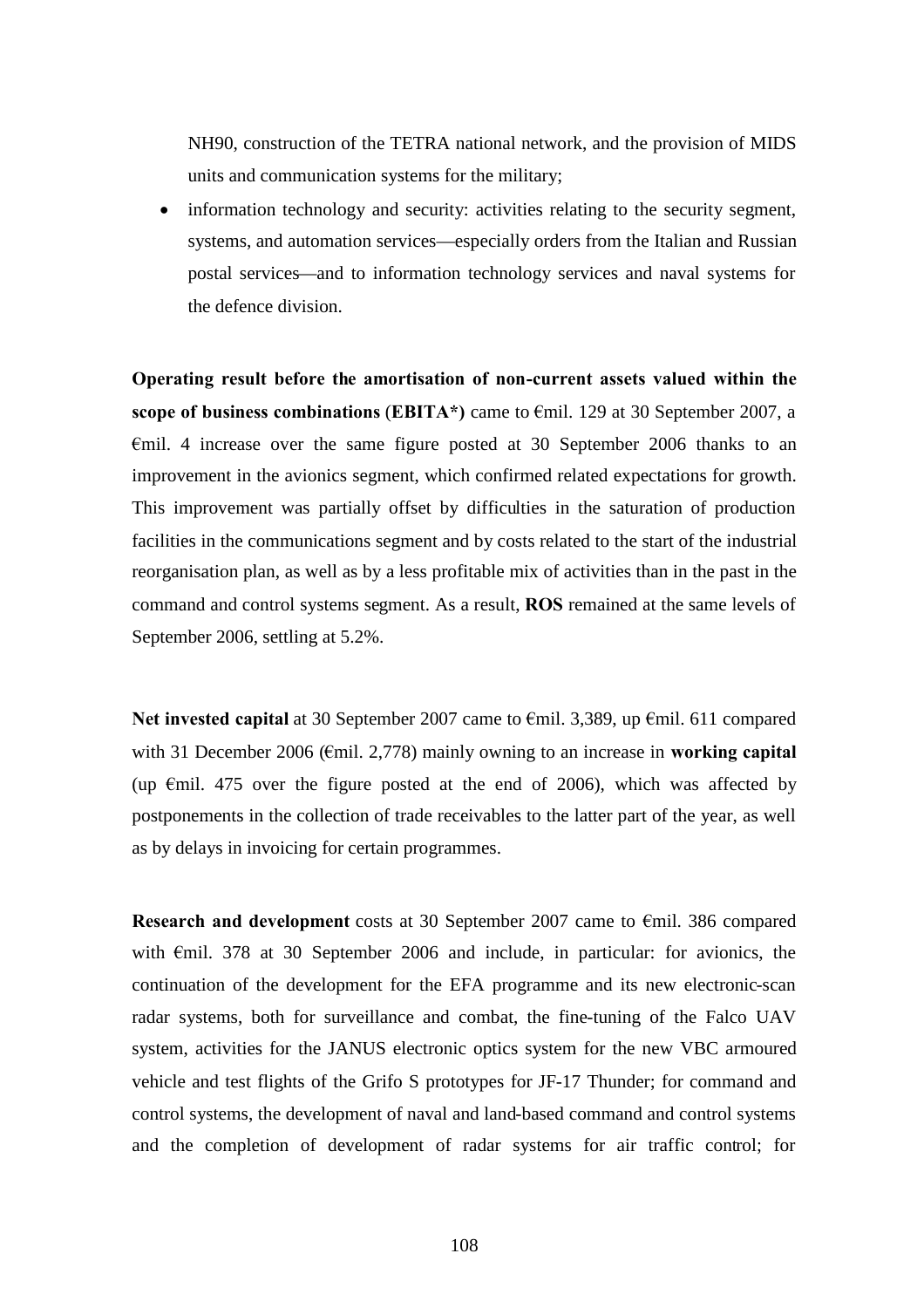communications, the continuation of development of the TETRA network and of portfolio products, and activities on new product families, such as ad hoc networks, WiMAX, software radio, and switch all IP.

At 30 September 2007, there were 19,052 **employees**, a decrease of 133 employees from 31 December 2006, mainly related to the rationalisation of the Italian portion of the avionics segment.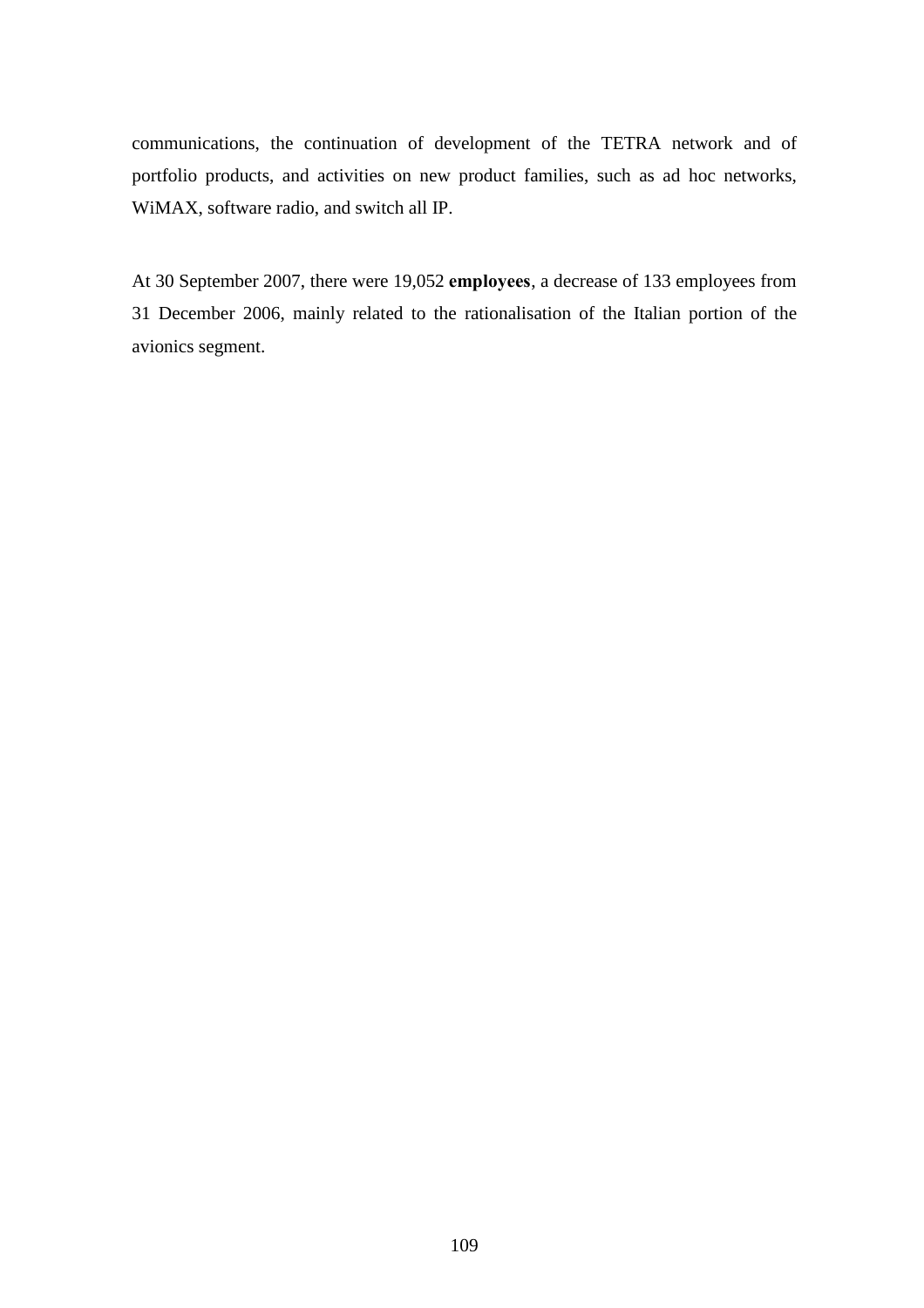## *AERONAUTICS*

| $\epsilon$ millions                                                                                                                 |        | 30.09.2007 30.09.2006 | Q <sub>3</sub><br>2007 | Q <sub>3</sub><br>2006 | 31.12.2006 |
|-------------------------------------------------------------------------------------------------------------------------------------|--------|-----------------------|------------------------|------------------------|------------|
| New orders                                                                                                                          | 1,532  | 1,427                 | 384                    | 256                    | 2,634      |
| Order backlog                                                                                                                       | 7,572  | 6,965                 | n.a.                   | n.a.                   | 7,538      |
| Revenues                                                                                                                            | 1,496  | 1,329                 | 545                    | 496                    | 1,908      |
| Operating result before the<br>amortisation of non-current assets<br>valued within the scope of business<br>combinations $(BBITA*)$ | 106    | 115                   | 42                     | 54                     | 203        |
| R.O.S.                                                                                                                              | 7.1%   | 8.7%                  | 7.7%                   | 10.9%                  | 10.6%      |
| <b>EBIT</b>                                                                                                                         | 106    | 115                   | 42                     | 54                     | 203        |
| Working capital                                                                                                                     | (678)  | (159)                 | n.a                    | n.a.                   | (1,034)    |
| Net invested capital                                                                                                                | 592    | 483                   | n.a.                   | n.a.                   | (249)      |
| $R.O.I.$ (*)                                                                                                                        | 23.9%  | insig.                | n.a.                   | n.a.                   | insig.     |
| <b>Research and Development</b>                                                                                                     | 393    | 342                   | 129                    | 117                    | 486        |
| Employees (no.)                                                                                                                     | 13,000 | 11,826                | n.a.                   | n.a.                   | 12,135     |

(\*) calculated on invested capital at period-end

The figures for the GIE-ATR consortium are consolidated on a proportionate basis at 50%.

The Aeronautics division includes Alenia Aeronautica S.p.A. (production of military aircraft for combat, transport and special missions, as well as civil applications such as aerostructures and regional turboprop aircraft) and its subsidiaries, including: Alenia Aermacchi S.p.A. (production of military training aircraft and engine nacelles for civil aeronautics), Alenia Aeronavali S.p.A. (aircraft conversions and maintenance), and the GIE-ATR consortium, in which a 50% equity stake is held (marketing and assembly of ATR aircraft).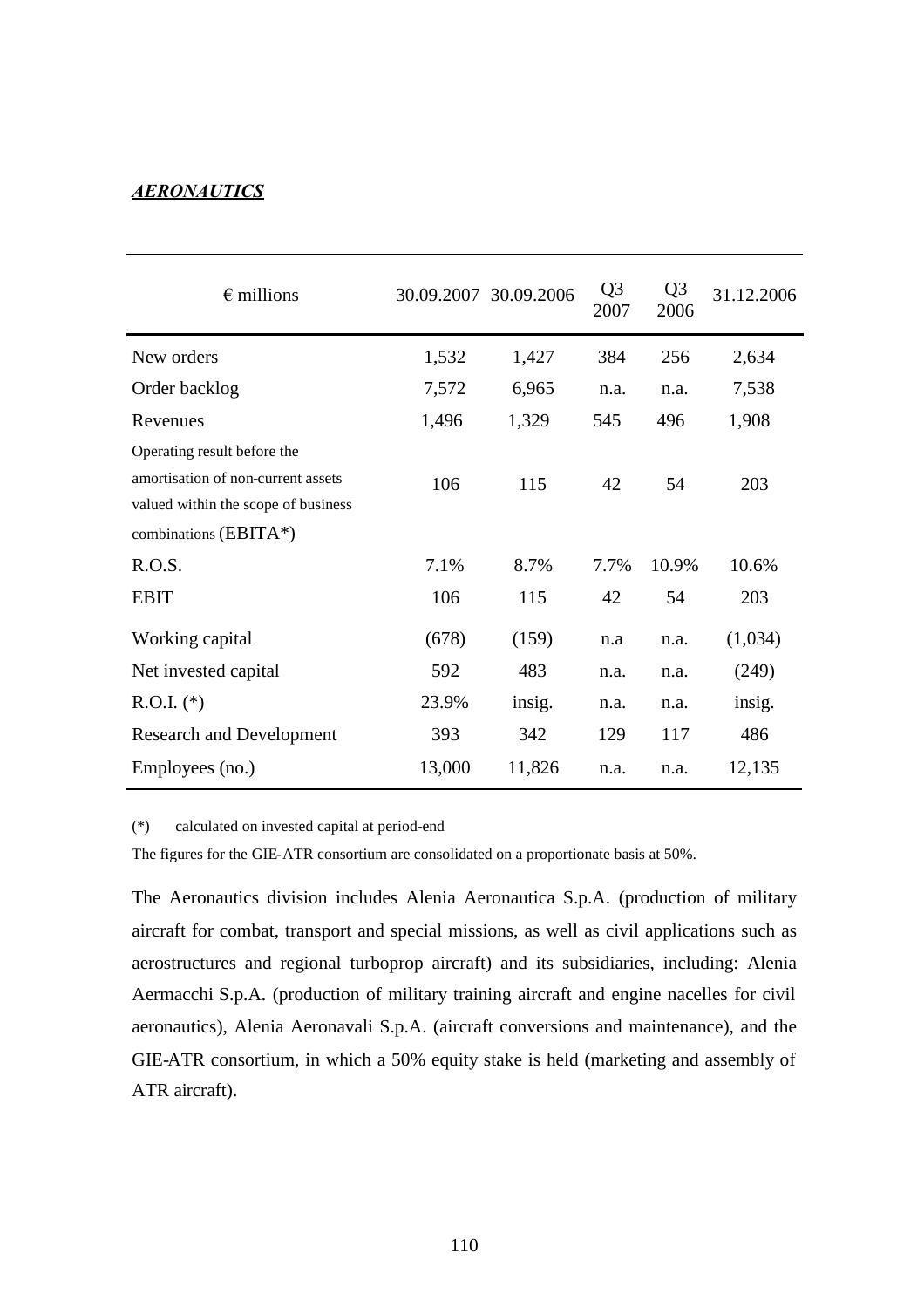During the first nine months of 2007, the principal activities in the military division were as follows:

- Alenia Aeronautica: Eurofighter (EFA) production and logistics and the continuation of development; production of the C27J aircraft, particularly production for the Italian air force, to which the first two aircrafts have been delivered, and for Greece, to which six aircrafts have been delivered (of the 12 ordered by the Greek Air Force, a total of eight been delivered as at 30 September 2007), production for Lithuania and Bulgaria; the continuation of upgrades to the Tornado aircraft and the modernisation of avionics (ACOL) of the AMX; design and planning activities for the JSF aircraft; production and logistics for ATR 42 MP crafts for the Italian Guardia di Finanza and harbour office; and, in the unmanned aerial vehicles (UAV) segment, activities for the Neuron programme and new testing of the Sky-Y prototype;
- Alenia Aermacchi: the production and logistical support for the MB339 and SF260 training aircraft, production for the EFA and AMX programmes, and further development and test flights of the new M346 training aircraft;
- Alenia Aeronavali: development and production for the B767 tanker programme; the overhaul and logistical support for the B707 Tanker and AWACS; and return to airworthiness of the G222 aircraft.

In the military transport aircraft segment, Alenia Aeronautica, through its subsidiary Alenia North America Inc. and in partnership with L-3 Communications and Boeing, achieved significant commercial success in the US market. On 13 June, the C27J aircraft was selected by the US Army and Air Force as the new tactical transport aircraft within the scope of the Joint Cargo Aircraft (JCA) programme. The C27J team was awarded an initial contract in the amount of \$2 billion to supply seventy-eight C27J aircrafts (54 for the US Army and 24 for the US Air Force), the first two of which were ordered in September 2007, with the remaining craft to be ordered in lots through 2013. The US armed forces' plans call for the purchase of 145 aircrafts, of which 75 for the Army and 70 for the Air Force, with orders that could total of 207 aircrafts.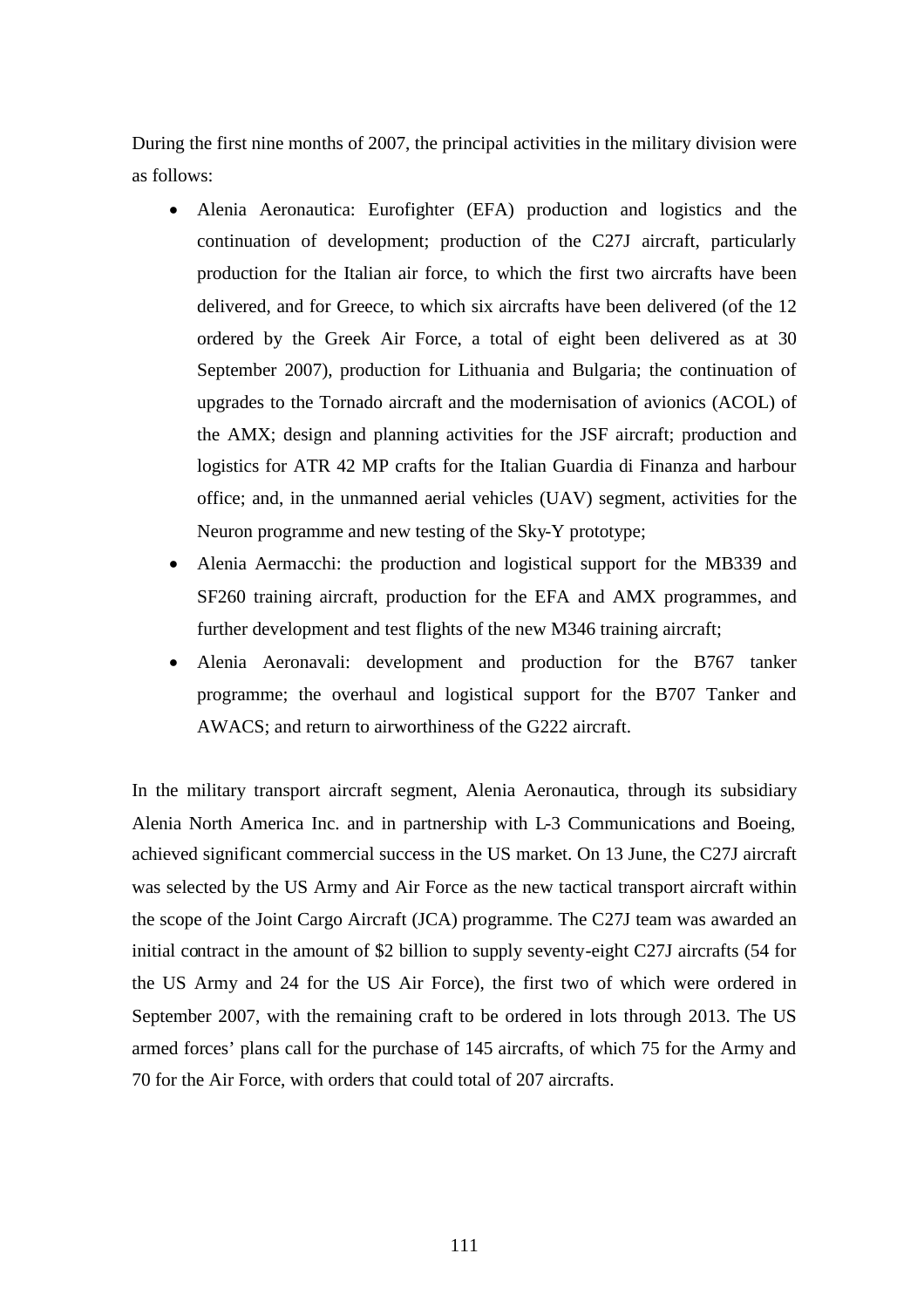The civil activities of Alenia Aeronautica for the first nine months of 2007 mainly involved the following orders:

- Boeing: production of components for fuselages and control surfaces for the B767 and B777 aircraft. Specifically, development and sales activities continued for the new B787, the manufacturing of which started at the end of 2006 in the new facilities at Grottaglie (central sections of the fuselage) and Foggia (horizontal tail wings). During 2007, delivery was made the first four sections of the fuselage and the first two series of horizontal tail wings for B787 aircrafts, which were subsequently transported to the South Carolina (USA) facilities of Global Aeronautica LLC (a joint venture between Alenia North America Inc and Vought Aircraft Industries Inc.) to be assembled with the other sections of the fuselage manufactured.
- Airbus: the design of components for the central section of the fuselage of the A380, of a fuselage section for the A321 and of the tail cone and mechanical wing components for the A340;
- GIE-ATR, in partnership with EADS-ATR: the production of the ATR 42 and 72 turboprops;
- Dassault Aviation: the fuselage section of the Falcon 2000 Extended Range and the engine nacelles for the Falcon 900EX.

The activities of Alenia Aeronavali involved the transformation from passenger to cargo craft of the MD10, MD11, B767-200, and ATR aircraft and related maintenance; those of Alenia Aermacchi concerned the production of engine nacelles, and those of the GIE-ATR consortium concerned the assembly and sale of the ATR craft.

With regard to the Superjet 100 programme, in June 2007, the agreement between Alenia Aeronautica S.p.A and Sukhoi Civil Aircraft Company (SCAC) was signed. Based on this agreement, Alenia Aeronautica will acquire a 25% plus one share stake in SCAC and will have the right to a corresponding share in the programme. Furthermore, on 23 July 2007, the company Superjet International S.p.A. was established. The company is owned by Wing Ned B.V. (a Dutch company which is wholly owned by Alenia Aeronautica S.p.A.), which has a 51% interest, and Aviation Holding Company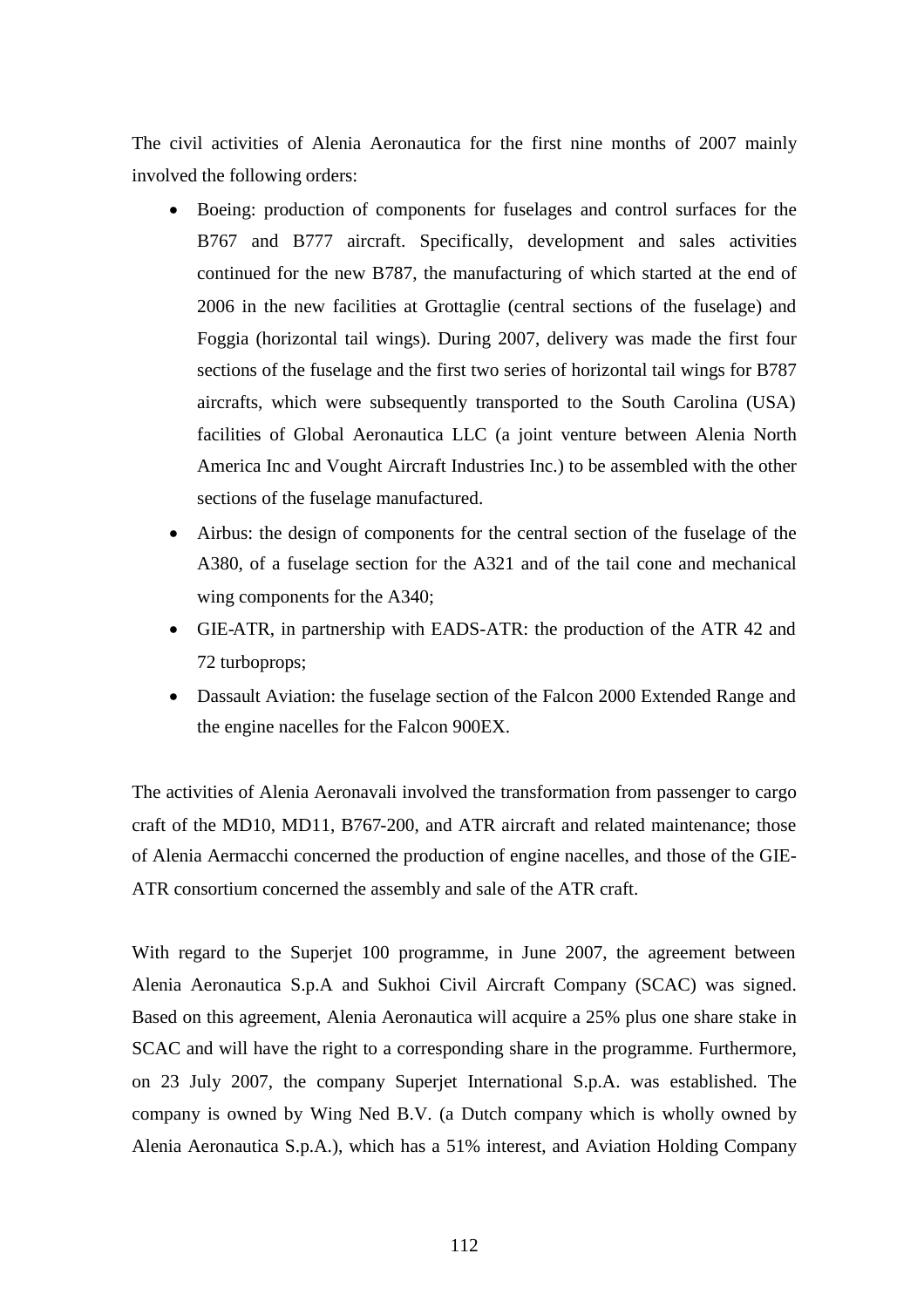Sukoi, which has the remaining 49% stake. The company is based in Venice and will be responsible for the marketing, sale, and delivery in the western hemisphere, as well as for post-sale assistance for the craft throughout the world. Certain contractual aspects remain to be defined with the other partner before being able to begin industrial and commercial operations.

**New orders** as at 30 September 2007 came to €mil. 1,532, for an increase of €mil. 105 from the €mil. 1,427 of 30 September 2006 due to a higher level of orders received during the third quarter of 2007. The main orders received during the first nine months of 2007 include the following:

- the military segment: the EFA Future Enhancements order (Q1) to further develop the weapons system to improve the performance and operational capacity of the craft, logistics for the second EFA lot (Q2 and Q3), the contract for the provision of two ATR 42 MP patrol boats for Nigeria (Q2), and the order for the provision of the first two C27J craft to the US Army (Q3);
- the civil segment: orders for the GIE-ATR consortium, which received orders for 75 aircraft (24 in Q1, 27 in Q2, and 24 in Q3), of which 14 from Malaysian airlines, 13 from the Indian airline Jet Airways, 11 from Spanish airlines, 6 from the Philippine company Cebu Air, 5 on the Russian market, and 5 on the Brazilian market; the order for the aerostructures of the B767 (Q1) and B777 (Q2); and the additional lots (Q1, Q2 and Q3) for the A321, Falcon programmes, engine nacelles, and the transformation of cargo craft.

The **order backlog** at the end of September 2007 came to €mil. 7,572 with a significant portion for the EFA (46%), B767 (21%), and C27J (4%) programmes. The backlog is essentially in line with that of the end of 2006 ( $\epsilon$ mil. 7,538), and is expected to grow over the medium/long term.

**Revenues** at 30 September 2007 totalled  $\epsilon$ mil. 1,496m an increase of  $\epsilon$ mil. 167 (+13%) over the same period of 2006 ( $\epsilon$ mil. 1,329). The growth, which was already anticipated in the outlook, was mainly due to civil activities with the increase in deliveries and production of the ATR craft and the start and increase in the production of the B787. In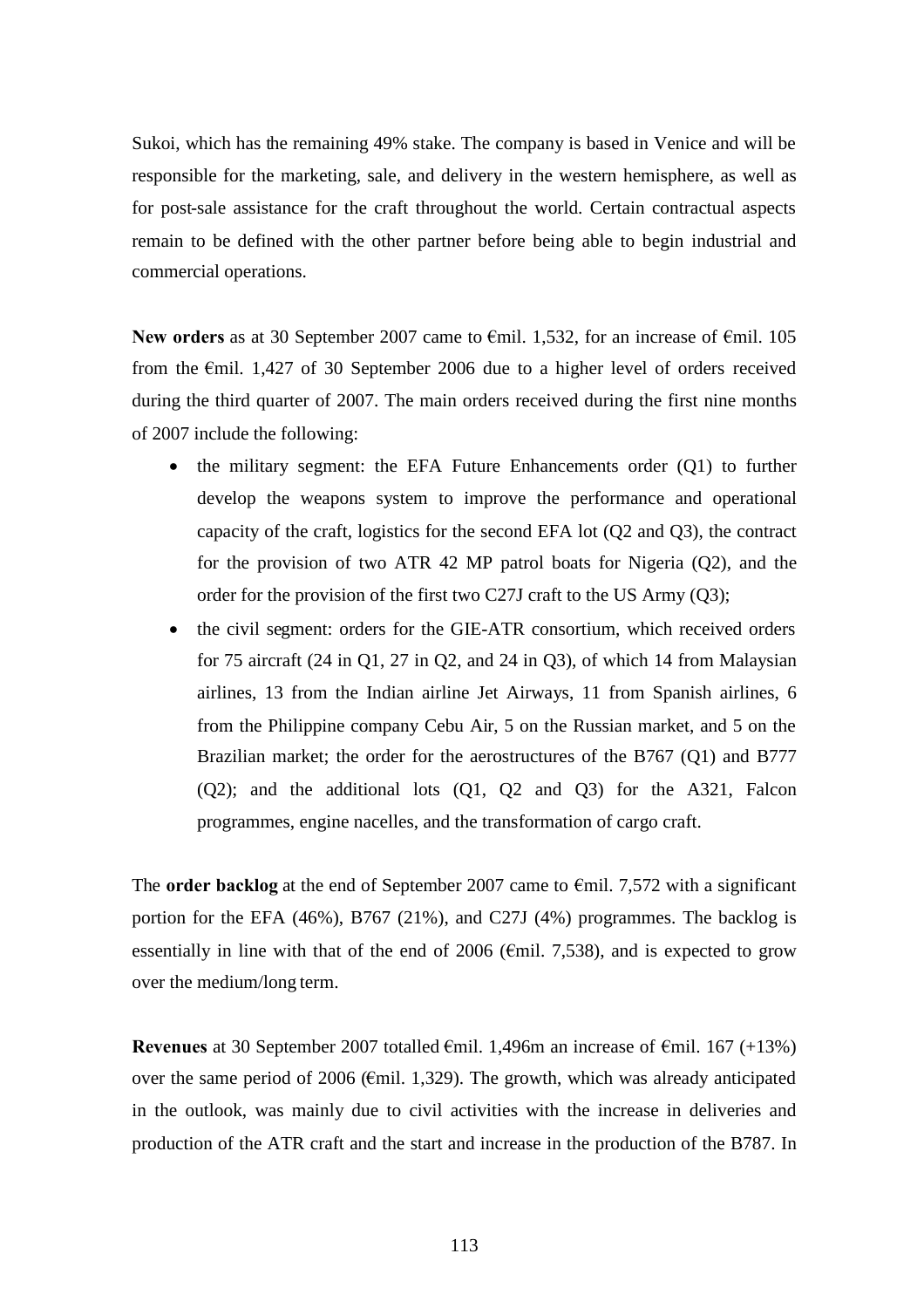the military segment, there was a growth in revenues from the EFA programme due to increased development and production for the second lot.

**Operating result before the amortisation of non-current assets valued within the scope of business combinations (EBITA\*)** at 30 September 2007 came to €mil. 106, a decrease of  $\epsilon$ mil. 9 from the first nine months of the previous year ( $\epsilon$ mil. 115), which included the significant benefits of the release of provisions and the close of negotiations (ROS of 7.1% as compared with 8.7% at 30 September 2006). It should be noted that EBITA\* at 30 September 2006 benefited from the release of a portion of the provision for risks related to the ATR programme (Q2) and amounts paid by Boeing for the closure of the B717 programme (Q3).

EBITA\* at 30 September 2007 mainly reflects the positive performance in civil production by Alenia Aeronautica and the GIE-ATR Consortium mentioned previously, as well as the greater contribution of the EFA programme. The performance of Alenia Aeronavali during the period under review reflects the negative effects of higher charges and allocations for risks related to production for the B767 Tanker and B767 Cargo programmes which are still in the prototype phase. Given this performance trend, activities under the plan for reorganisation and efficiency improvements, begun at the end of 2006, continued.

**Working capital** at 30 September 2007 came to negative €mil. 678, a worsening of  $\epsilon$ mil. 356 compared with 31 December 2006 (negative  $\epsilon$ mil. 1,034). The growth, which was physiological in the first half of the year and is expected to decline by the end of the year, is mainly due to the increase in net inventories, which were affected by an increase in work in progress due to an increase in activities for the B787, ATR and EFA programmes and higher advances to suppliers for the second lot of the EFA programme and for the C27J programme.

Net invested capital at 30 September 2007 came to €mil. 592, an increase of €mil. 841 over the negative €mil. 249 at 31 December 2006, due to the developments in working capital, as noted above, and the increase in capital assets as a result of considerable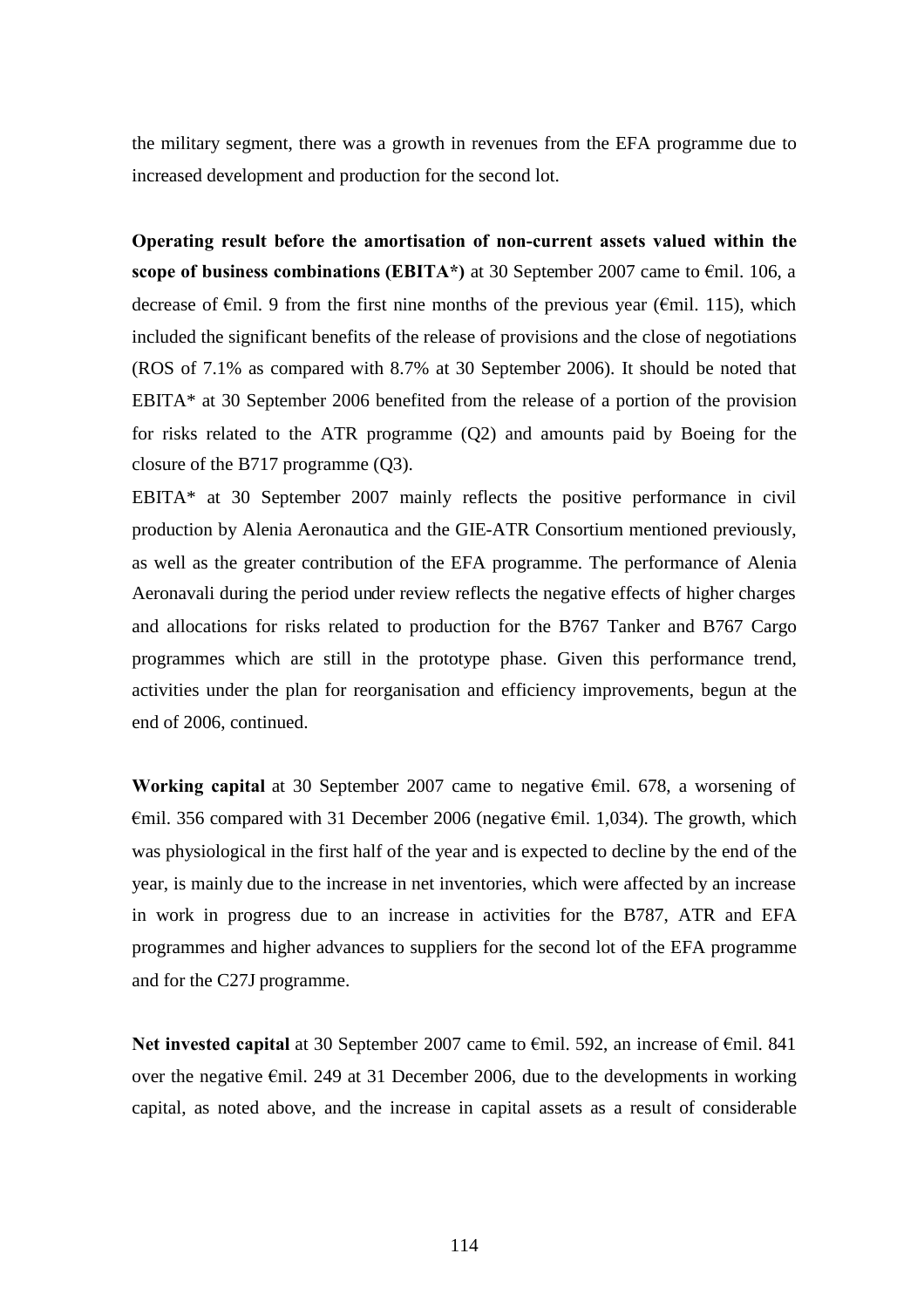investments in plant and equipment for B787 production and in non-recurrent activities conducted during the period concerning programmes being developed.

**Research and development** costs for the first nine months of 2007 came to €mil. 393, up from the €mil. 342 of the same period of 2006. This result reflects the significant commitment to activities of programmes such as B787, the second lot of EFA activities, C27J, M346, Tornado, AMX, JSF, ATR, ASW, Unmanned Air Vehicles (UAVs), A380, engine nacelles, and B767 cargo craft. Research and development into technologies for aerostructures and system integration also continued.

The number of **employees** at 30 September 2007 stood at 13,000, representing an increase of 865 over the 12,135 employees at 31 December 2006. This increase was mainly due to new hires by Alenia Aeronautica (+454 employees) in order to meet the needs of higher workloads, and its subsidiary Alenia Composite (+260 employees) with regard to rising production of the B787 at the Grottaglie facility.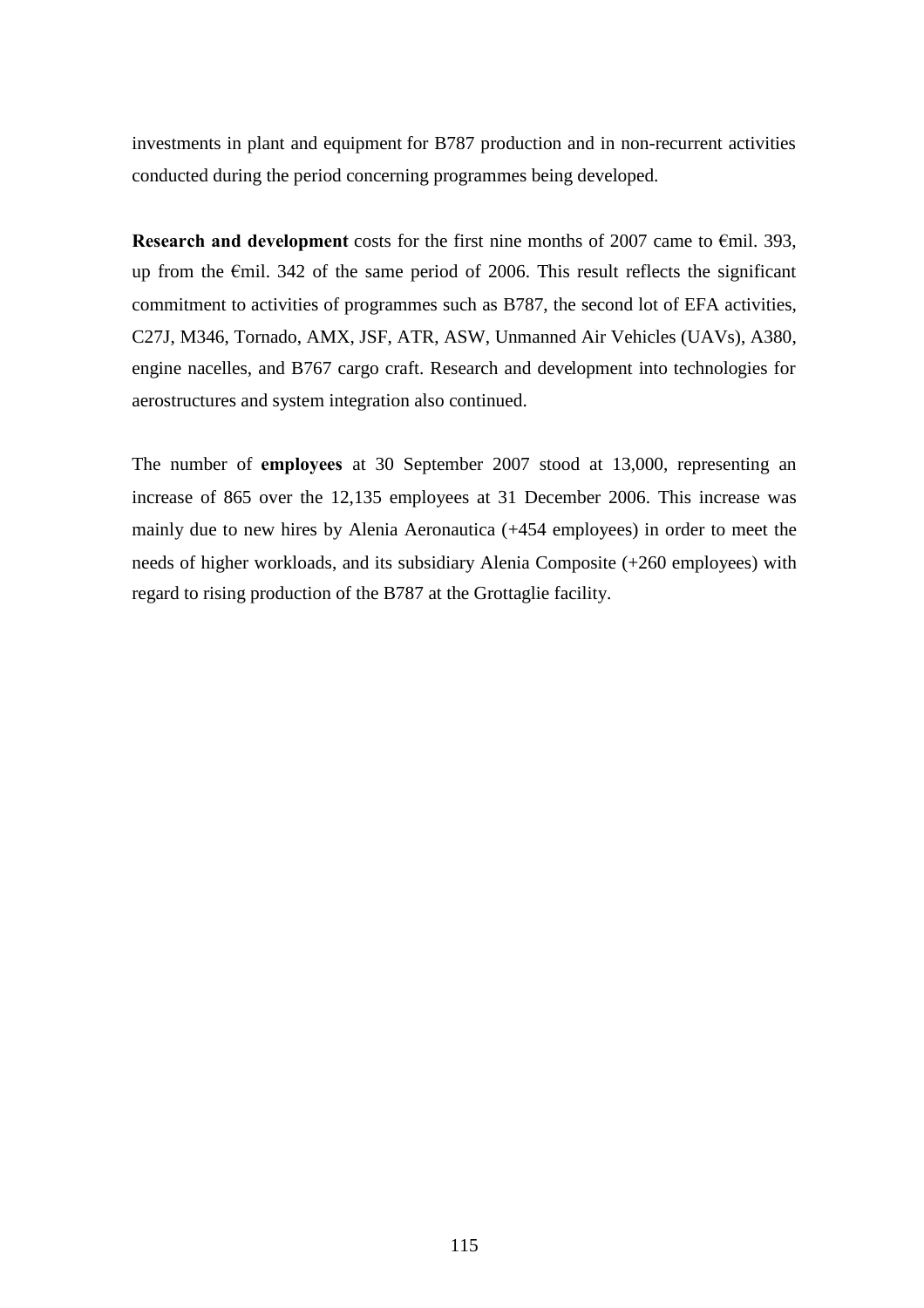### *SPACE*

| $\epsilon$ millions                         |       | 30.09.2007 30.09.2006 | Q <sub>3</sub><br>2007 | Q <sub>3</sub><br>2006 | 31.12.2006 |
|---------------------------------------------|-------|-----------------------|------------------------|------------------------|------------|
| New orders                                  | 545   | 515                   | 220                    | 184                    | 851        |
| Order backlog                               | 1,286 | 1,191                 | n.a.                   | n.a.                   | 1,264      |
| Revenues                                    | 593   | 519                   | 216                    | 172                    | 764        |
| Operating result before the amortisation of |       |                       |                        |                        |            |
| non-current assets valued within the scope  | 23    | 22                    | 11                     | 6                      | 44         |
| of business combinations (EBITA*)           |       |                       |                        |                        |            |
| R.O.S.                                      | 3.9%  | 4.2%                  | 5.1%                   | 3.5%                   | 5.8%       |
| <b>EBIT</b>                                 | 23    | 22                    | 11                     | 6                      | 44         |
| Working capital                             | 3     | 32                    | n.a.                   | n.a.                   | (66)       |
| Net invested capital                        | 399   | 389                   | n.a.                   | n.a.                   | 318        |
| $R.O.I.$ (*)                                | 7.7%  | 7.5%                  | n.a.                   | n.a.                   | 13.8%      |
| <b>Research and Development</b>             | 38    | 39                    | 12                     | 9                      | 64         |
| Employees (no.)                             | 3,339 | 3,199                 | n.a.                   | n.a.                   | 3,221      |

(\*) calculated on invested capital at period-end

*Note that all figures refer to the two joint ventures (Thales Alenia Space S.A.S. and Telespazio Holding S.r.l) consolidated on a proportionate basis at 33% and 67%, respectively.*

Finmeccanica S.p.A. has been operating in the space industry through the Space Alliance between Finmeccanica and Thales since 6 April 2007, following the transfer of the interests held by Alcatel Participations in the two joint ventures in the space industry. One of these joint ventures is dedicated to satellite services (Telespazio Holding S.r.l., headquartered in Italy and with its main production facilities in Italy, France and Germany, and in which Finmeccanica S.p.A. holds a 67% stake and Thales the remaining 33% stake) and the other to manufacturing (Thales Alenia Space S.A.S., headquartered in France and with it main production facilities in France, Italy, Belgium,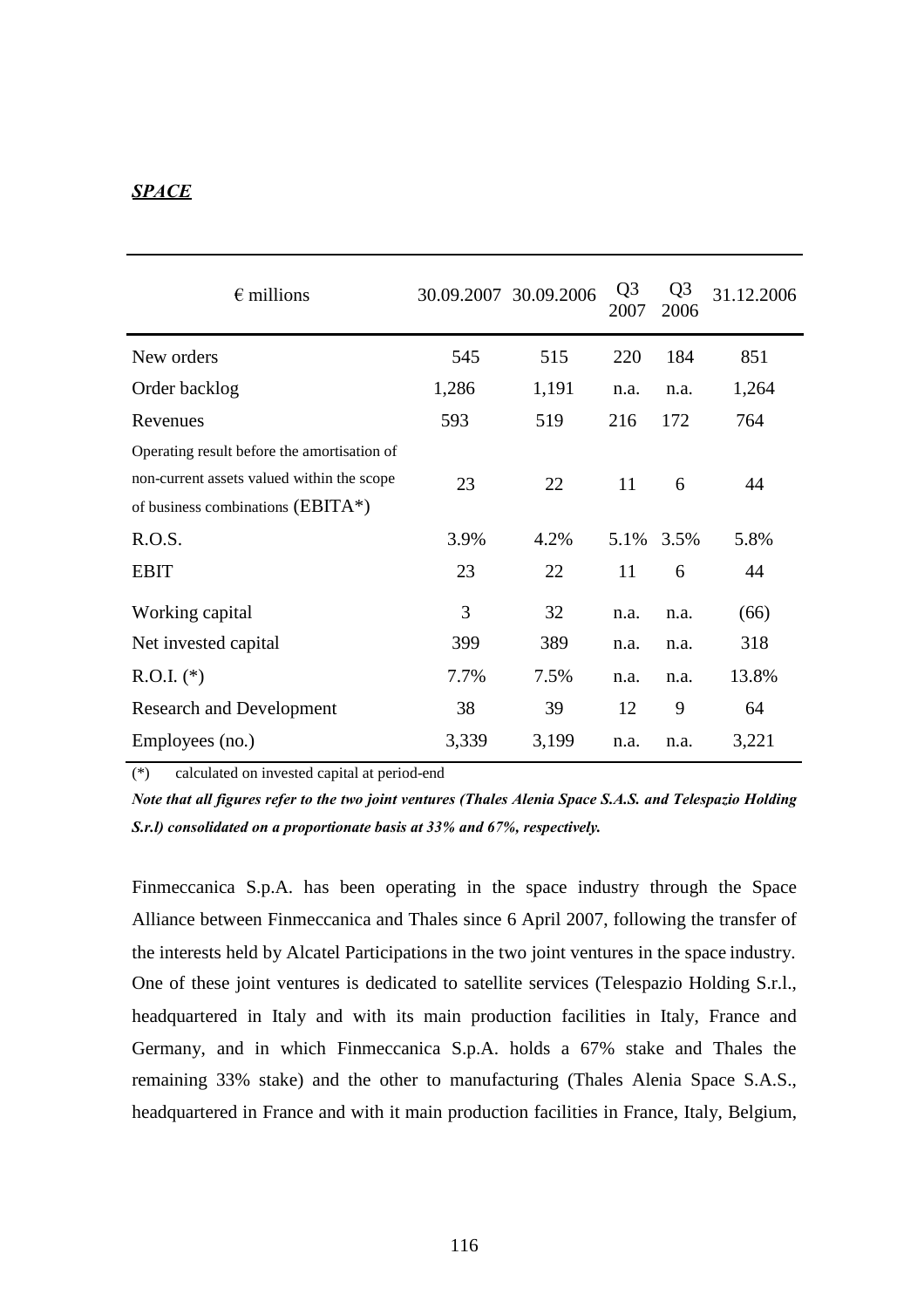and Spain, and in which Finmeccanica S.p.A. holds a 33% stake and Thales holds a 67% stake).

More specifically, Telespazio Holding S.r.l. focuses on defence and security services, satellite navigation, infomobility and earth observation, the provision of telecommunications networks and services, the management and orbital control of satellites and of terrestrial centres, and multimedia and high value applications.

Thales Alenia Space S.A.S. focuses on the design, development and production of space systems, satellites, orbital infrastructures, space transport systems, equipment, instruments, and terrestrial systems for civil and military applications.

From a commercial perspective, during the first nine months of 2007, the group acquired **new orders** of €mil. 545, up €mil. 30 from the same period of 2006 (€mil. 515), due to an increase in orders in the satellite services segment. The most significant new orders for the period were:

- in the commercial segment: the contract for the provision, jointly with EADS Astrium, of the Arabsat 5A/5B satellite (Q3) and the Indonesian Palapa D satellite (Q2); the order by the Norwegian company Telenor for the Thor 6 satellite (Q2); the supply contract for the Russian Sadko altimeter (Q2); an additional lot of the order for the Rascom Programme (Q2); the first four lots in the provision of 48 low-earth orbit (LEO) satellites for the second-generation Globalstar constellation (Q1, Q2 and Q3); the order for the Russian Loutch payload (Q3); the renewal of the multiyear contracts for TV services, particularly for Sky (Q1); and new orders for the provision of telecommunications satellite services (Q1, Q2 and Q3);
- in the institutional segment: new orders for satellite orbit management, especially for the Artemis satellite by ESA, and terrestrial centre management (Q1);
- in the military segment: the order for the completion, launch and management of the Sicral 1B telecommunications satellite (Q3) and the first two lots of the order related to the Armasat programme (Q1 and Q2);
- in the earth observation segment: the contracts related to the Cosmo programme for the launch of the fourth satellite (Q1); the first lot of the Sentinel 1 order for the Global Monitoring for Environment and Security (GMES) programme for territorial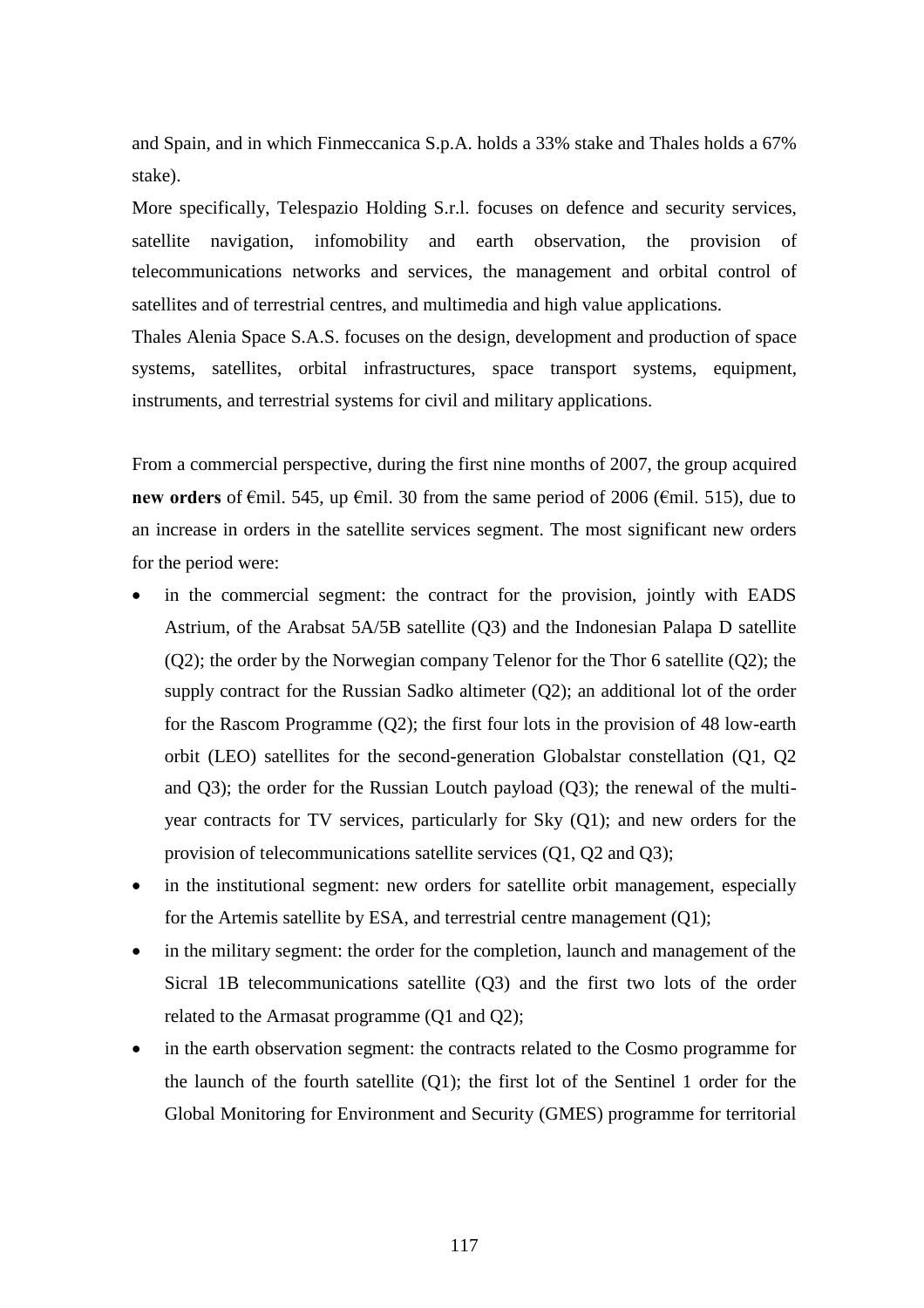control and security (Q2); and new orders for the provision of monitoring and territorial management services (Q1 and Q3);

- in the navigation and infomobility segment: additional orders related to the Galileo (the in-orbit validation phase) and EGNOS programmes (Q1 and Q2);
- in the science programmes segment: the additional lots related to the Herschel/Plank and Bepi-Colombo programmes (Q1 and Q2) and the first lot for the Exomars Programme pursuant to the "bridge" contract (Q2);
- infrastructures and transportation segment: new orders for onboard equipment and transportation infrastructures (Q1, Q2 and Q3).

The **order backlog** at 30 September 2007 came to €mil. 1,286, an increase of €mil. 22 over the same figure at 31 December 2006 ( $\epsilon$ mil. 1,264). The order backlog, based on the amount of work ready to begin, guarantees almost full coverage of the expected production for the next three months of the year. The backlog at 30 September 2007 breaks down into manufacturing activities for 65% (55% satellites and payload, 10% infrastructure and equipment) and satellite services for the remaining 35%.

**Revenues** for the first nine months of 2007 came to €mil. 593, up €mil. 74 from the same period of the previous year ( $\epsilon$ mil. 519) due essentially to higher production levels in the manufacturing segment. The principle sources of production revenues were:

- initiation of project activities related to the Arabsat 5A/5B, Palapa D and Thor 6 telecommunications satellites; continuation of activities for the Eutelsat W2A and W7 satellites, the satellites of the Globalstar constellation, and phase 1 of the thirdgeneration Meteosat programme;
- the continuation of activities relating to:
	- earth observation programmes, in particular the Cosmo-SkyMed (the first of four constellation satellites was successfully launched on 8 June from the Vandenberg air base in California) and second-generation Meteosat programmes;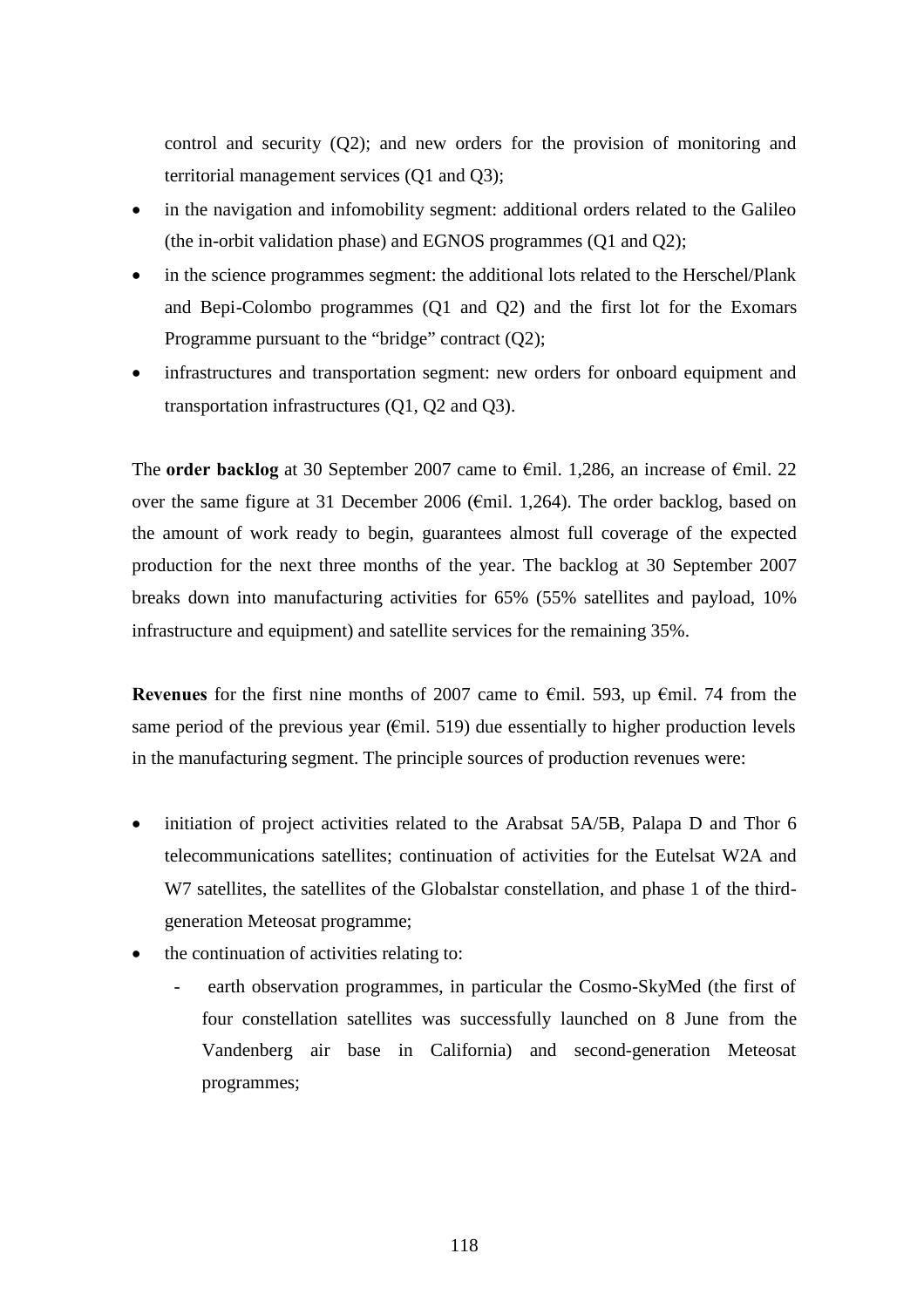- commercial satellites, including the StarOne C1/C2, Turksat 3A, Chinasat 9 and 6B (successfully launched on 5 July from the Xichang Space Center in China), Ciel 2, Alphabus, and Rascom satellites;
- Sicral 1B, BWSatcom and Syracuse III military telecommunications satellites;
- Herschel/Plank, Bepi Colombo, Alma and Goce science programmes;
- Galileo and EGNOS navigation programmes;
- the continuation of the programmes connected with the International Space Station (ATV);
- the development of equipment and devices, in particular for the Koreasat 5 satellite, and the payloads for the Arabsat 4R, Express AM33/34 and AMC21 satellites, and radar for the Kompsat satellite;
- the provision of telecommunications satellite services, and, in the television sector, the resale of satellite capacity and provision of value-added broadcasting services using the digital platform;
- the provision of earth observation services and products, orbital satellite management, and terrestrial infrastructure management.

**Operating result before the amortisation of non-current assets valued within the scope of business combinations** (**EBITA\*)** at 30 September 2007 came to €mil. 23, an improvement of €mil. 1 over 30 September 2006 (€mil. 22). Nonetheless, **ROS** worsened from the 4.2% of the first nine months of 2006 to 3.9% as of September 2007, due in particular to increased costs in the manufacturing segment for a number of commercial telecommunications programmes.

**Net invested capital** at 30 September 2007 came to €mil. 399, for an increase over 31 December 2006 of €mil. 81, attributable primarily to **working capital** of €mil. 3 at 30 September 2007, posting an increase for the first nine months of the year of  $\epsilon$ mil. 69 over 31 December 2006 (a negative  $\epsilon$ mil. 66) due primarily to higher payments to suppliers during the period.

**Research and development** costs for the first nine months of the year came to  $\epsilon$ mil. 38, down  $\epsilon$ mil. 1 from the same period in 2006 ( $\epsilon$ mil. 39).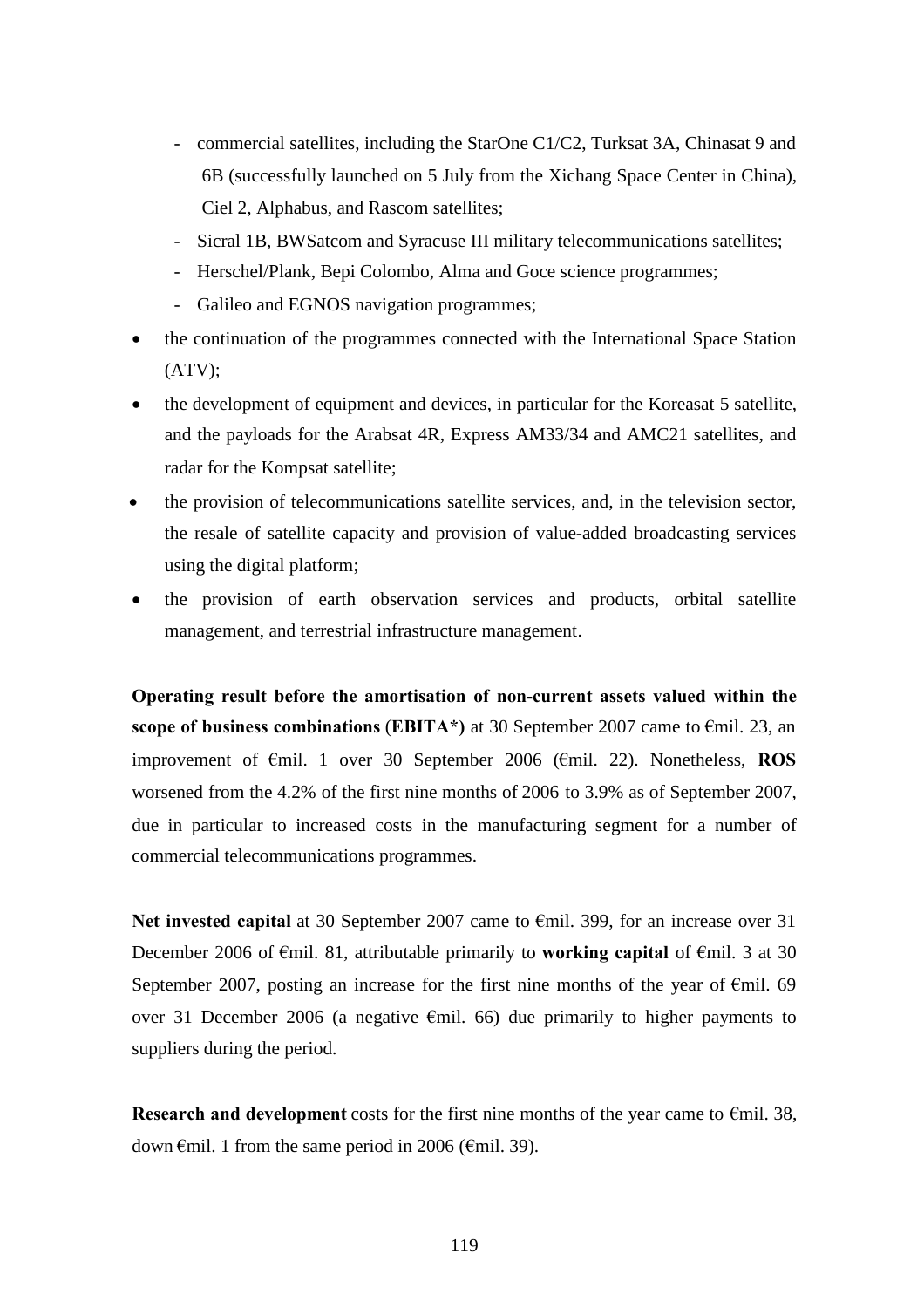Key activities in this area included:

- research and development phases for programmes such as:
	- Syracuse 3, Satcom BW and Sicral 1B programmes (SAR radar, altimeter and radiometer);
	- dual-use civil and military navigation systems (Cosmo);
	- science programmes (Alma, Bepi-Colombo, Goce, and Herschel/Plank);
- development of:
	- platforms and solutions for satellite navigation /infomobility (Galileo);
	- GIS platforms (Geodatabase);
	- platforms for LEO applications;
	- production technology for mobile and/or broadband applications;
	- architectures and technologies for radar and optical instrumentation;
- studies relating to:
	- future experiments on board the International Space Station;
	- capsules, orbital infrastructure and manned re-entry craft.

The number of **employees** at 30 September 2007 came to 3,339, with an increase of 118 employees over the 3,221 at 31 December 2006 due to higher production in the manufacturing segment and the development of satellite services.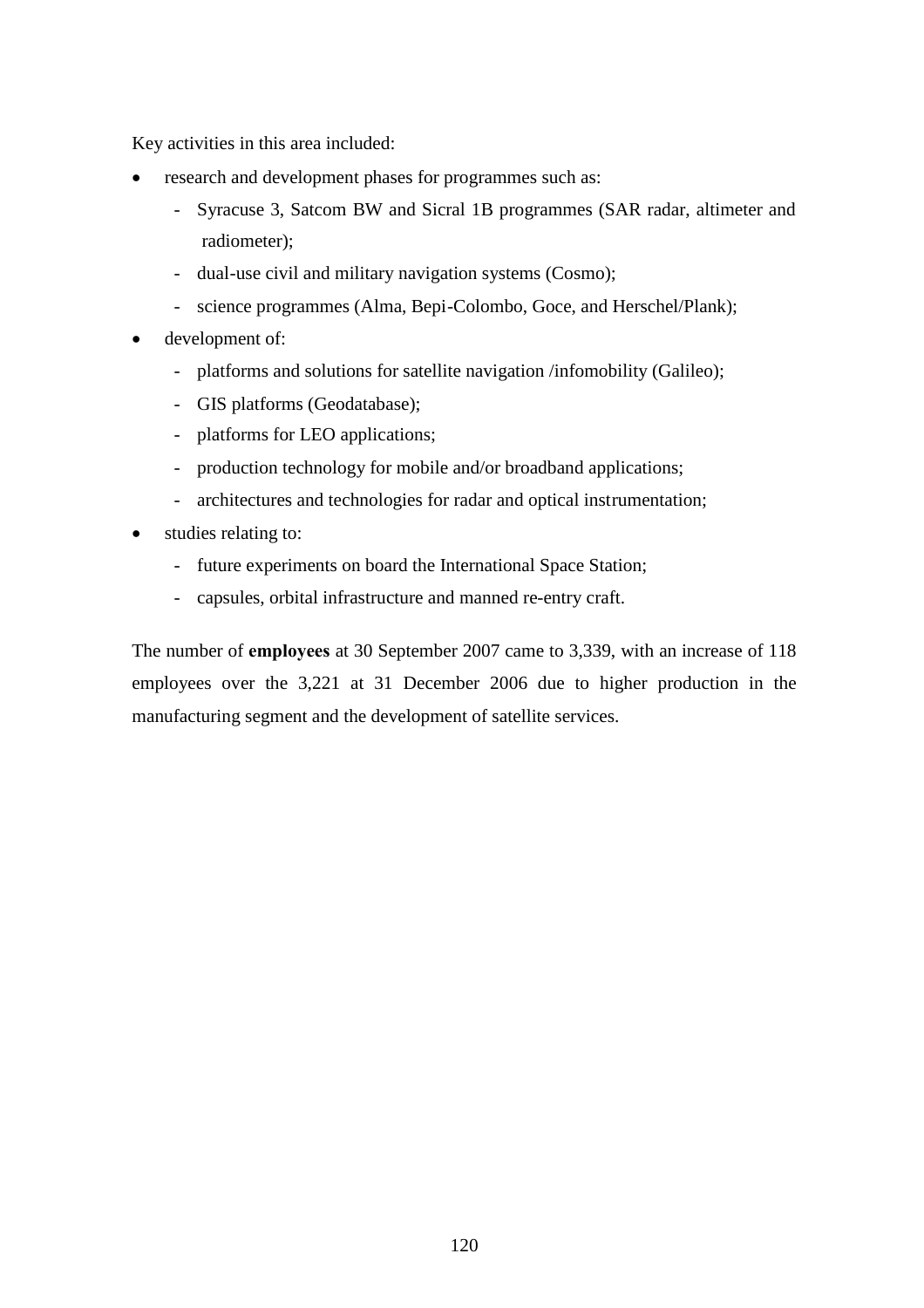#### *DEFENCE SYSTEMS*

| $\epsilon$ millions                      |        | 30.09.2007 30.09.2006 | Q <sub>3</sub><br>2007 | Q <sub>3</sub><br>2006 | 31.12.2006 |
|------------------------------------------|--------|-----------------------|------------------------|------------------------|------------|
| New orders                               | 446    | 496                   | 180                    | 158                    | 1,111      |
| Order backlog                            | 4,030  | 4,070                 | n.a.                   | n.a.                   | 4,252      |
| Revenues                                 | 719    | 728                   | 222                    | 234                    | 1,127      |
| Operating result before the amortisation |        |                       |                        |                        |            |
| of non-current assets valued within the  | 32     | 38                    | $\overline{7}$         | 16                     | 93         |
| scope of business combinations           |        |                       |                        |                        |            |
| $(EBITA*)$                               |        |                       |                        |                        |            |
| R.O.S.                                   | 4.5%   | 5.2%                  | 3.2%                   | 6.8%                   | 8.3%       |
| <b>EBIT</b>                              | 30     | 38                    | 6                      | 16                     | 91         |
| Working capital                          | (363)  | (245)                 | n.a.                   | n.a.                   | (374)      |
| Net invested capital                     | 112    | 244                   | n.a.                   | n.a.                   | 104        |
| $R.O.I.$ (*)                             | insig. | 20.8%                 | n.a.                   | n.a.                   | insig.     |
| <b>Research and Development</b>          | 149    | 141                   | 39                     | 15                     | 279        |
| Employees (no.)                          | 4,164  | 4,289                 | n.a.                   | n.a.                   | 4,275      |

(\*) calculated on invested capital at period-end

Defence Systems includes the activities of the MBDA group for missile systems, the joint venture with BAE Systems and EADS, in which Finmeccanica holds a 25% stake, Oto Melara SpA for land, naval and air weapons systems, and WASS S.p.A. in underwater weapons (torpedoes and counter-measures) and sonar systems.

**New orders** for the first nine months of 2007 came to €mil 446, a decrease over the figure for the same period of 2006 ( $\epsilon$ mil 496), when there was a significant level of new orders for naval weapons for the FREMM programme. The main new orders for the period included the following: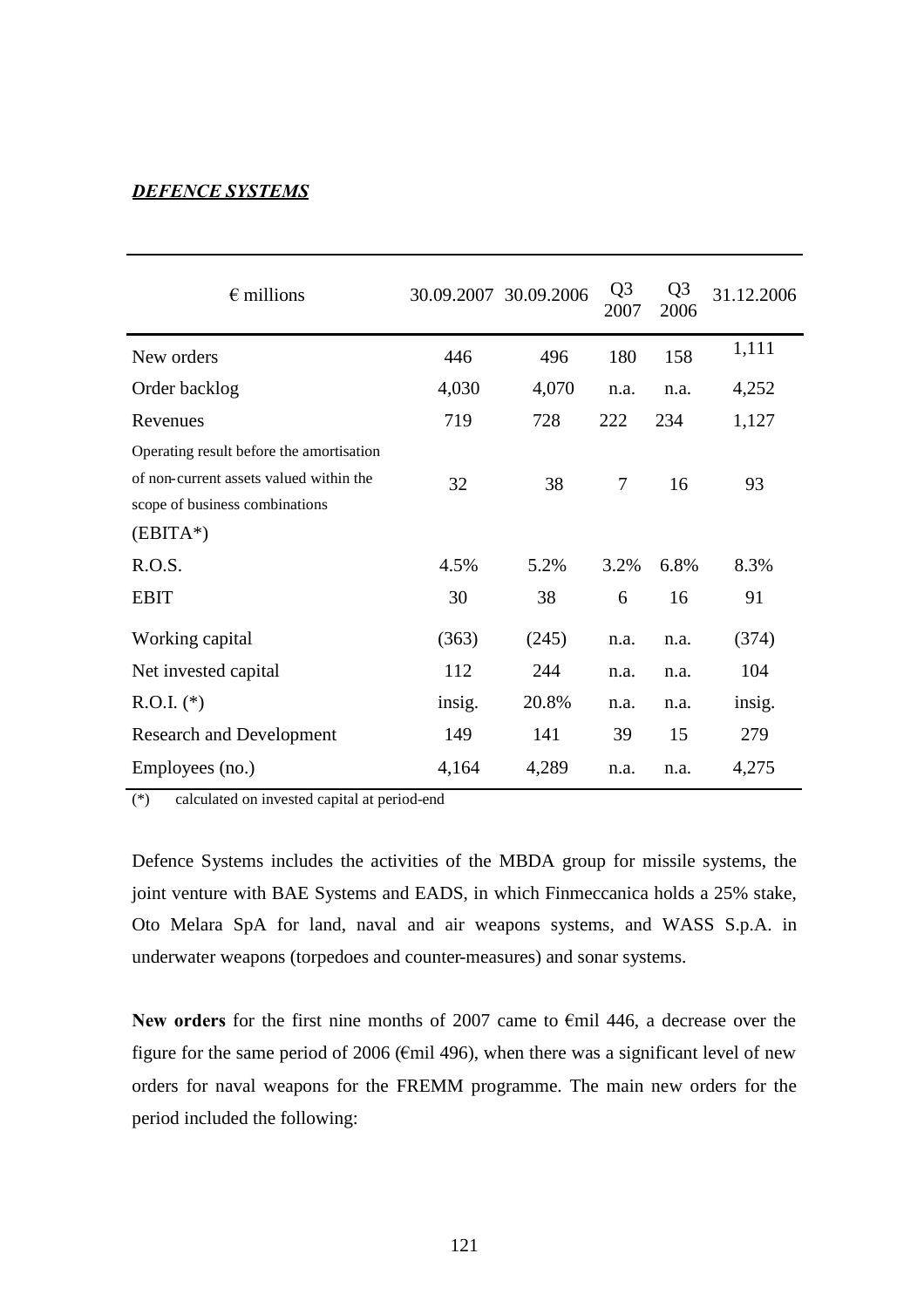- in missile systems: the contract with the UK Ministry of Defence for the Rapier anti-air defence system (Q3), orders to upgrade the German Patriot systems (Q1) and Rolling Airframe Missiles (RAMs) (Q2), refurbishment of the batteries of Aspide anti-air defence missiles (Q1) and the Exocet systems (Q2) abroad;
- in the land, sea, and air weapons segment: the orders for four 76/62 SR cannons and for machine guns from Malaysia (Q1), for three 76/62 SR cannons from Oman (Q2), the provision of 70 Pintle Mounts for the NH90 for the Italian Army (Q2), the order for the provision of sixteen 40mm twin-compact weapons systems to the Turkish navy (Q3), additional Hitfist turret kits to Poland (Q3), and numerous logistics orders (Q1, Q2 and Q3);
- in the underwater systems segment: orders for 22 launch systems for Lynx helicopters from Germany (Q2), for additional activities relating to MU90 light torpedoes from Australia (Q2), and for FREMM logistics activities (Q1) and for export  $(Q1)$ .

The **order backlog** at 30 September 2007 came to  $\epsilon$ mil. 4,030 ( $\epsilon$ mil 4,252 at 31 December 2006), corresponding roughly four years of activities, more than two-thirds of which related to missile systems.

**Revenues** for the first nine months of 2007 came to €mil 719, which is slightly lower than the figure for the same period of 2006.

Revenues benefited from the following activities:

- in missile systems: activities relating to the production of Aster missiles for PAAMS surface-to-air systems and of Storm Shadow and SCALP EG cruise missile systems; the production of MICA air-to-air missiles and Brimstone antitank missiles, as well as customer support activities;
- land, naval and air weapons systems: the provision of PZH 2000 howitzers to the Italian Army, the production of Hitfist turrets, the phase-three SAMP/T launchers for MBDA Italia, 76/62 SR cannons, and development activities related to the Vulcano guided munitions programme;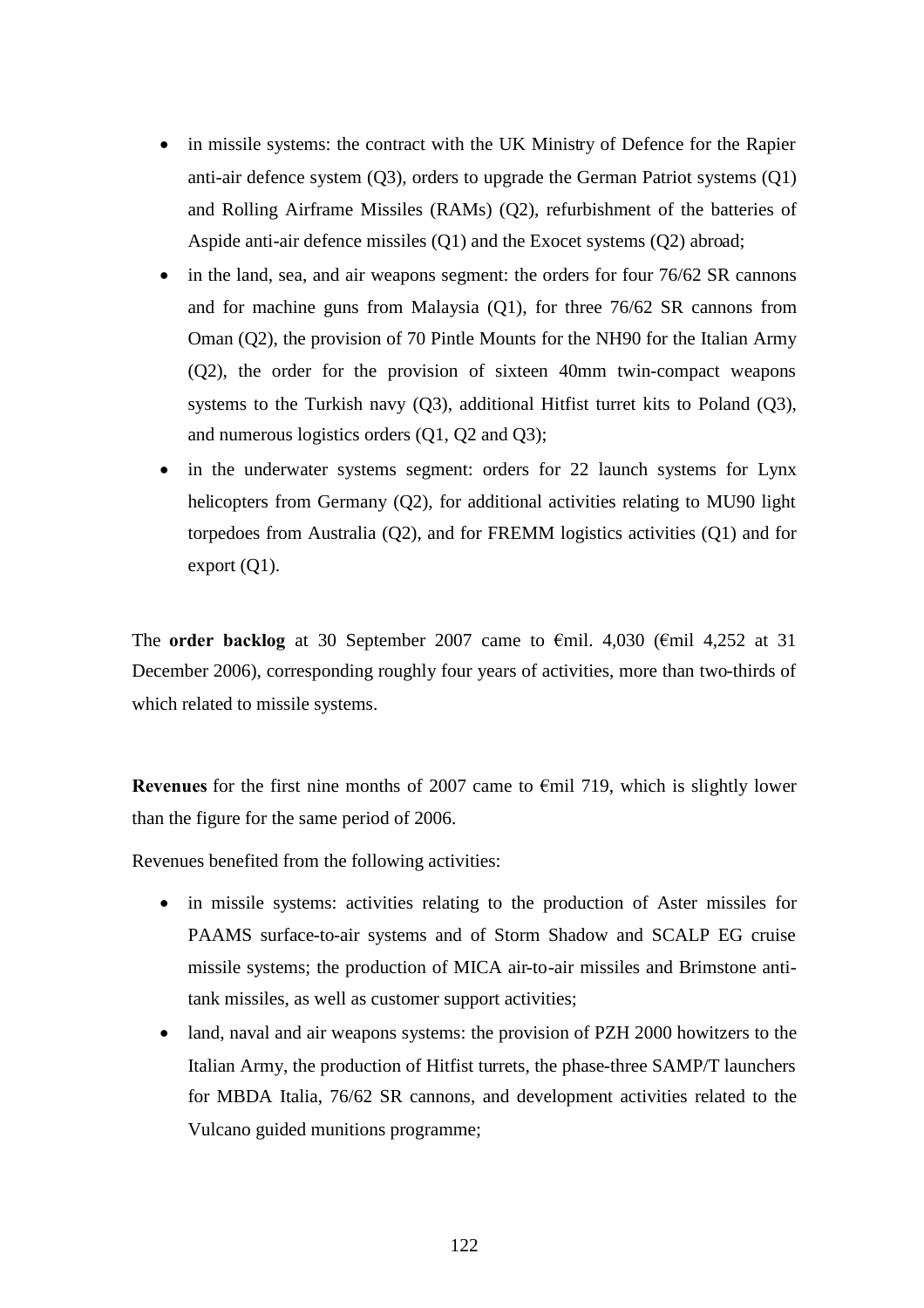• in underwater systems: activities relating to the Black Shark heavy torpedo and the MU90 and A244 light torpedoes, to Indian countermeasures, and activities related to logistics.

**Operating result before the amortisation of non-current assets valued within the scope of business combinations (EBITA\*)** at 30 September 2007 totalled €mil 32, a decrease of €mil 6 from the same period of 2006. This decline was due to lower volumes, additional activities concerning the MU90 light torpedo, and greater costs for the missile segment reorganisation. These decreases were partially offset by improved operating profits for land, naval and air weapons systems. As a result, **ROS** amounted to 4.5%, down 0.7% from the same period of 2006.

**Working capital** came to a negative €mil. 363 at 30 September 2007 due principally to advances from MBDA customers, remaining essentially in line with the same figure of 31 December 2006, given that the improvement in the missiles segment was offset by delays in collections on certain programmes in the land, naval and underwater weapons systems as a result of delays in invoicing. As a result, **net invested capital** at 30 September 2007 came to €mil 112 (from €mil 104 at 31 December 2006).

**Research and development** spending for the first nine months of 2007 came to  $\epsilon$ mil 149 (from  $\epsilon$ mil. 141 for the same period of 2006). The key activities included the continuation of the development of the Meteor air-to-air missile, for which important technical milestones provided in the contract were reached, guided munitions programmes and the development of the 127/64 LW cannon in the land and naval systems segment, and those relating to the Black Shark heavy torpedo and the A244 light torpedo in the underwater systems segment.

The number of **employees** at 30 September 2007 came to 4,164, a decrease of 111 from 31 December 2006 mainly due to the continuation of restructuring activities in the missile segment.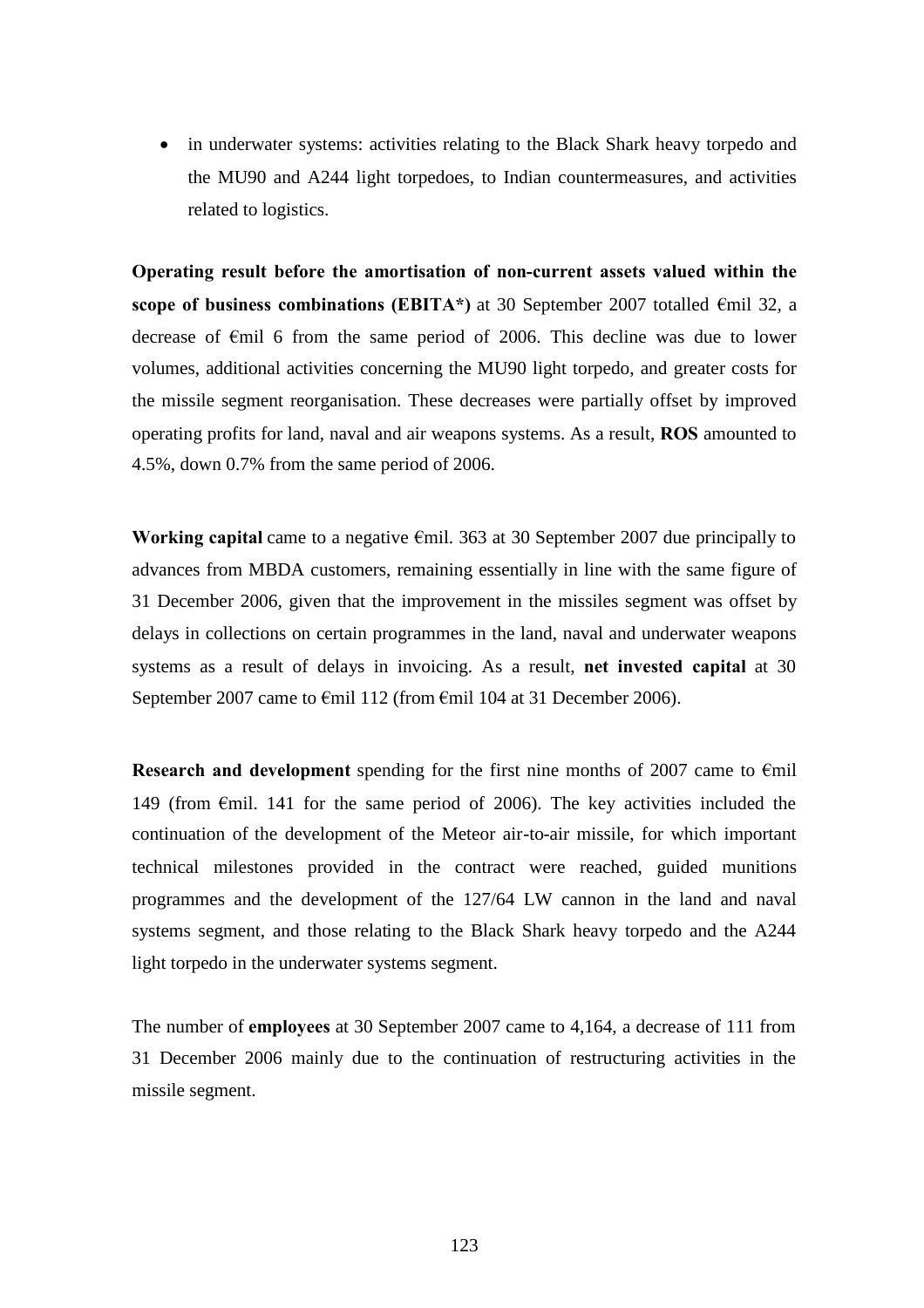# *ENERGY*

| $\epsilon$ millions                                                                                                                 |        | 30.09.2007 30.09.2006 | Q <sub>3</sub><br>2007 | Q <sub>3</sub><br>2006 | 31.12.2006 |
|-------------------------------------------------------------------------------------------------------------------------------------|--------|-----------------------|------------------------|------------------------|------------|
| New orders                                                                                                                          | 1,351  | 741                   | 752                    | 65                     | 1,050      |
| Order backlog                                                                                                                       | 3,062  | 2,455                 | n.a.                   | n.a.                   | 2,468      |
| Revenues                                                                                                                            | 751    | 631                   | 274                    | 220                    | 978        |
| Operating result before the amortisation<br>of non-current assets valued within the<br>scope of business combinations<br>$(EBITA*)$ | 46     | 38                    | 16                     | 20                     | 63         |
| R.O.S.                                                                                                                              | 6.1%   | 6.0%                  | 5.8%                   | 9.1%                   | 6.4%       |
| <b>EBIT</b>                                                                                                                         | 46     | 38                    | 16                     | 20                     | 63         |
| Working capital                                                                                                                     | (318)  | (355)                 | n.a.                   | n.a.                   | (282)      |
| Net invested capital                                                                                                                | (335)  | (320)                 | n.a.                   | n.a.                   | (254)      |
| $R.O.I.$ (*)                                                                                                                        | insig. | insig.                | n.a.                   | n.a.                   | insig.     |
| <b>Research and Development</b>                                                                                                     | 14     | 11                    | 6                      | 4                      | 17         |
| Employees (no.)                                                                                                                     | 2,929  | 2,692                 | n.a.                   | n.a.                   | 2,856      |

(\*) calculated on invested capital at period-end

Ansaldo Energia and its subsidiaries are specialised in the provision of energy production plants and components (conventional thermal plants, simple and combinedcycle plants, co-generation and geothermal plants), as well as in the design of "nuclear" plants and the provision of related services.

Commercially, the third quarter of 2007 closed with **new orders** totalling €mil. 1,351, for an improvement of more than 80% over the same period of 2006 ( $\epsilon$ mil. 741). This performance was primarily due to the increase in new orders for plant and components during the period. At 30 September 2007, of all new orders, 76% related to work on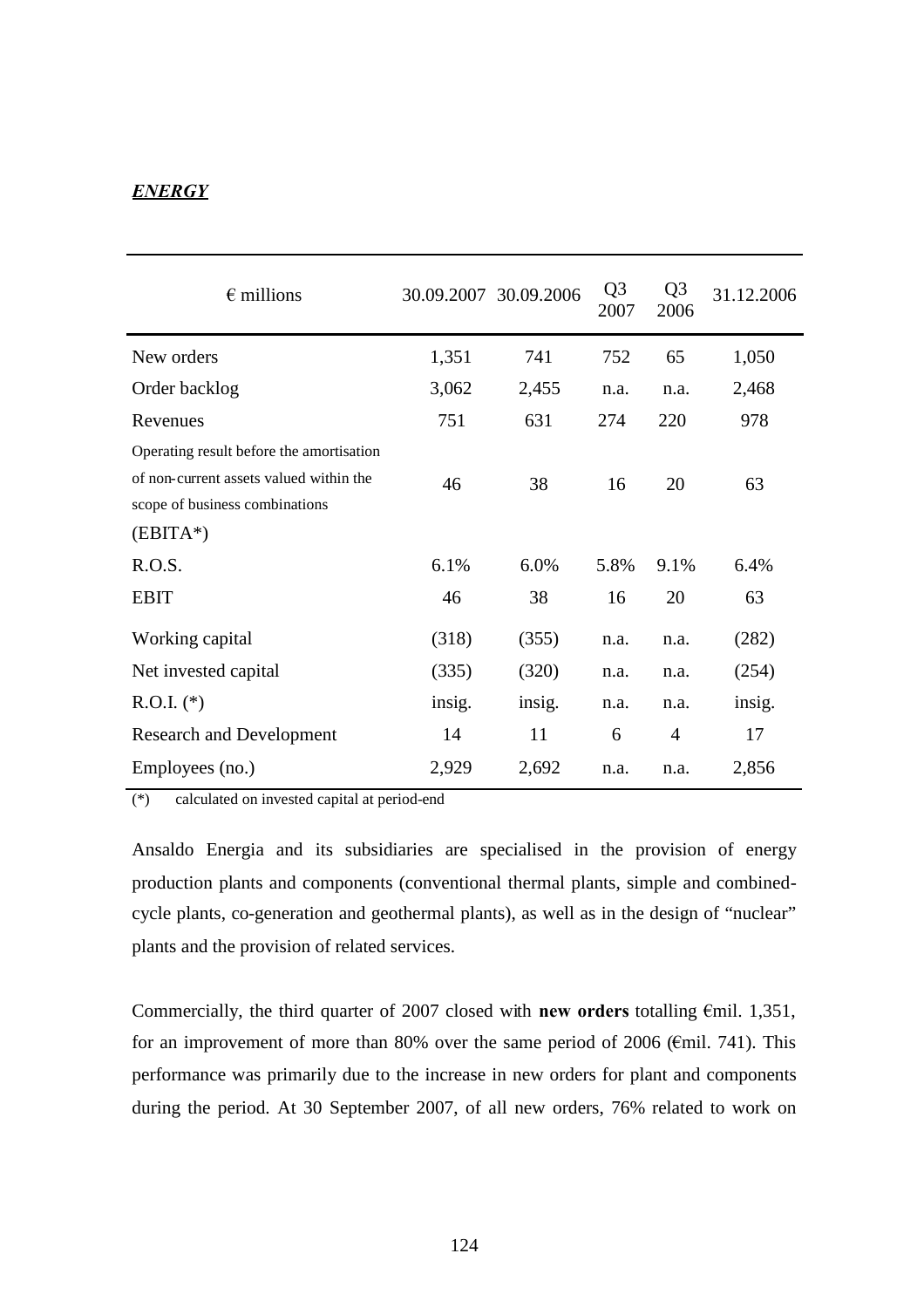plants and components, 22% came from service activities, and 2% from nuclear work processes.

The geographic distribution of new orders was also significantly different from the same period of the previous year, with the breakdown at the end of the third quarter of 2007 being as follows: 87% abroad and 13% in Italy (at 30 September 2006, foreign orders accounted for only 18% of the total). These results serve to strengthen Ansaldo Energia's international presence as both an original equipment manufacturer and an independent service provider.

The most significant orders for the period were:

- in the systems and components segment: orders for the Algeciras (lot 2) and Vlore plants (Q1) (both for a model V94.3A gas turbine and related alternator); the order from Finland for a gas turbine (model V94.2 *plus*) and related alternator (Q2); two contracts with Algeria (Batna and Larbaa) for the customer Sonelgaz for the construction of two 300 MW electrical plants, each outfitted with two V94.2 open cycle gas turbines (both in Q2); the contract with Iran for three alternators (Q2); the doubling at the Larbaa site in Algeria for the construction of an additional 300MW plant equipped with two V94.2 open-cycle gas turbines (Q3); a 400MW plant at the M'Sila site in Algeria (Q3); two important contracts in Russia with Power Machines (the leading Russian manufacturer of power generation systems) for the provision of five V64 3.A gas turbines with related generators and auxiliary systems for the Tyumen combined-cycle plants, the centre of western Siberia and Pervomaiskaya in the St. Petersburg area (Q3); a new order in South Africa for the provision of two 170MW V94.2 gas turbines with generators and auxiliary systems for the open-cycle peak-load plant in Port Elizabeth (Q3); and orders for plant and component alterations in both Italy and abroad  $(Q1, Q2$  and  $Q3)$ ;
- in the service segment: new orders in Italy in the renewables segment regarding the refurbishment of four hydroelectric assemblies, two hydroelectric generators, a hydroelectric plant, and revamping a steam turbine (all in Q1). The latter type of order is indicative of the current market where there is growing awareness of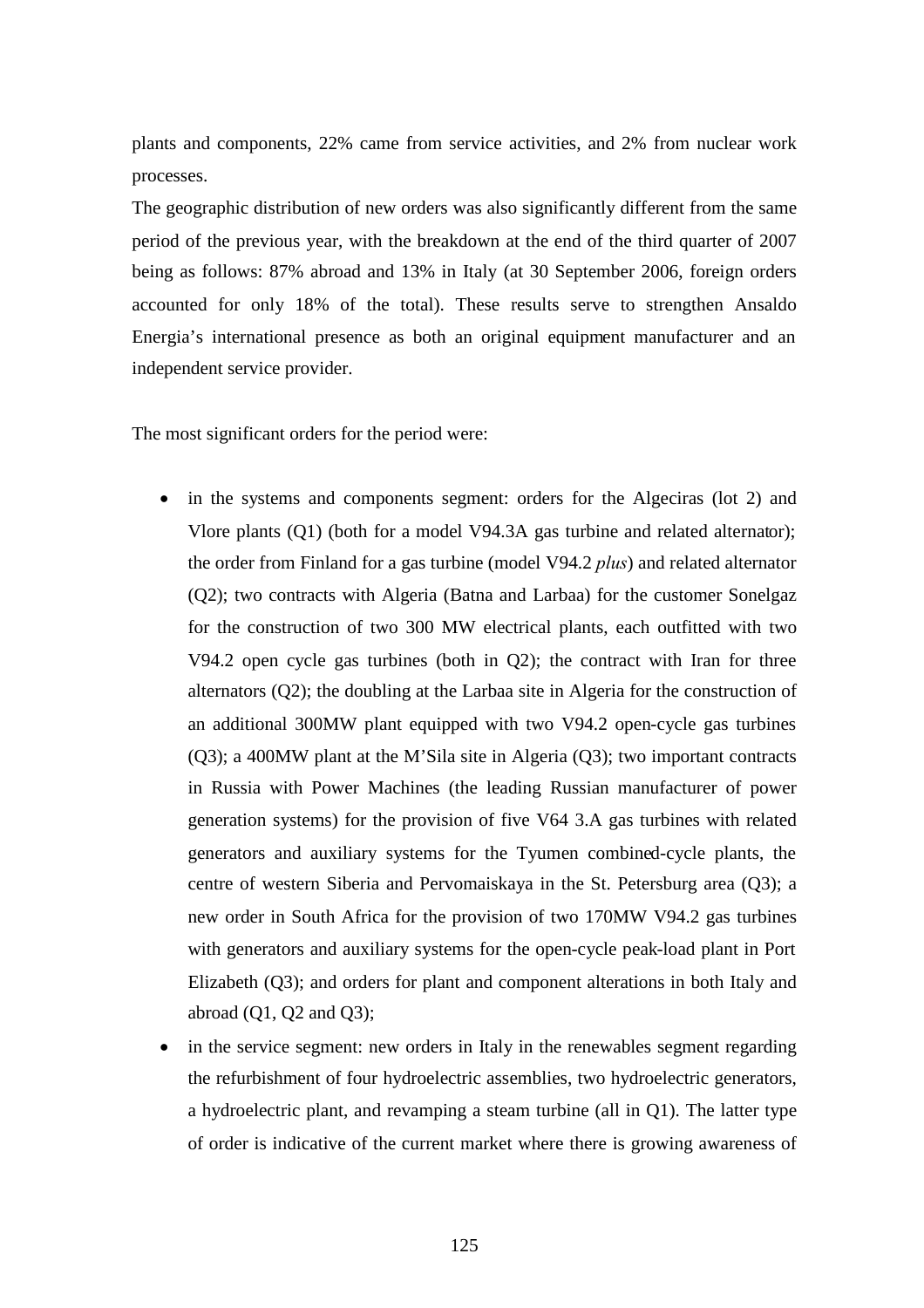alternative energy sources. Also in the service segment, the following orders were obtained: a contract with Iran for fives sets of blades (Q2); the revamping of a steam turbine for the Algeciras plant  $(Q2)$ ; a maintenance contract for the Batna and Larbaa plants (Q2) and spare parts for the new M'Sila plant (Q3), all in Algeria; various flow orders in Italy and abroad (Q1, Q2 and Q3); and changes to long-term service agreements (LTSAs) in Italy and abroad (Q1, Q2 and Q3).

The **order backlog** at 30 September 2007 came to €mil. 3,062, as compared to €mil. 2,468 at 31 December 2006. As a result of this increase, the size of the orders backlog, defined based on its workability, is such as to guarantee coverage of expected production for the next 2.8 years. The composition of the backlog at 30 September 2007 is attributable for 50% to plant and components, 49% to service activities, and the remaining 1% to nuclear work processes.

**Revenues** came to €mil. 751 at 30 September 2007, an improvement of €mil. 120 (19%) over the same period of the previous year ( $\epsilon$ mil. 631), due to higher production in the service segment.

Specifically, production for the third quarter of the year mainly regarded:

- in the systems and components segment: continued development of work on the new Algerian orders (Batna, Larbaa and M'Sila), progress made on orders received during the first half of the year (Algeciras, Vlore and Finland), in addition to continued work on the combined-cycle plants for Rizziconi, Sparanise, Rosignano and Napoli Levante. Finally, with regard to the Enipower contract, the Final Acceptance Certificate (FAC) was received for units 1 and 2 of the Mantua site and the "proof of warranty" for unit 3 of the Brindisi site (issuance of the certificate was tied to return of the performance bond);
- in the service segment: of particular note were the intensive maintenance activities for the Enipower contract, as well as the significant growth in production both for long-term service agreements (LTSAs) and current service contracts (spare parts, revampings, repowerings, upgrades, and other technical support and maintenance) and flow agreements.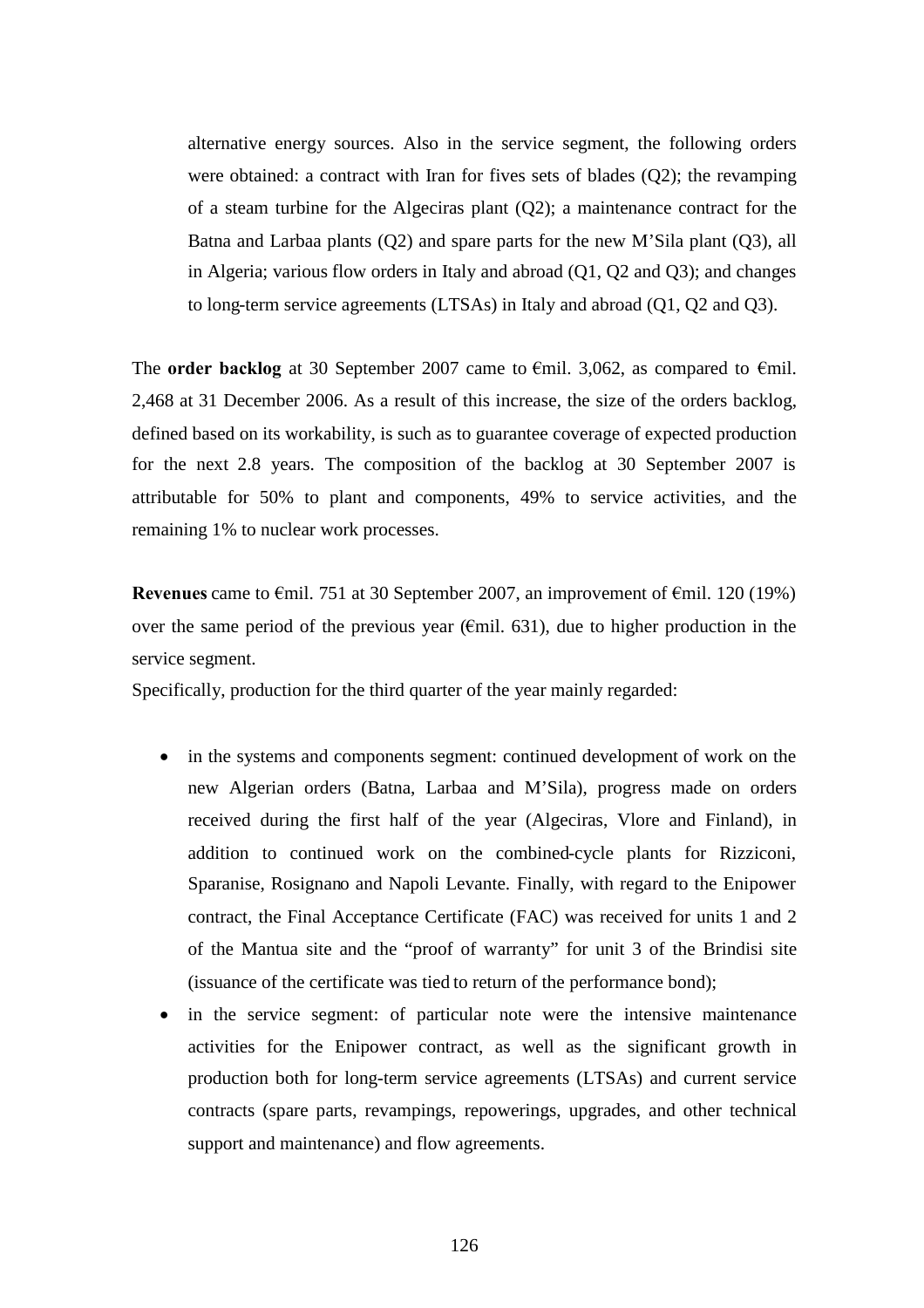**Operating result before the amortisation of non-current assets valued within the scope of business combinations (EBITA<sup>\*</sup>)** at 30 September 2007 totalled €mil. 46, an improvement of  $\epsilon$ mil. 8 from the same period of the previous year ( $\epsilon$ mil. 38), attributable in part to the increase in production volumes and in part to the higher profitability of certain orders in the foreign (Algeria, Escatron, Amman East) and domestic (Enipower, Rizziconi, Rosignano, Sparanise) plants and components segment. Given the above, **ROS** at 30 September 2007 came to 6.1%, for an increase of 0.1 percentage points over 30 September 2006.

**Net invested capital** at 30 September 2007 came to €mil. 335, for a further reduction from 31 December 2006 of €mil. 254, attributable entirely to the drop in **working capital**, which came to a negative  $\epsilon$ mil. 318 at the end of the third quarter of 2007, as compared with a negative €mil. 282 at 31 December 2006. This effect is due in part to higher invoicing of contract milestones achieved during the period (in particular, for the new contracts in Algeria and Russia, as well as for the Sparanise, Ferrara, Rizziconi, and Napoli Levante orders), and in part to advances received (particularly, the Larbaa and Batna orders in Algeria and the Italian Tavazzano contract).

**Research and development** costs came to  $\epsilon$ mil. 14, a  $\epsilon$ mil. 3 increase for the same period of the previous year.

During the third quarter of 2007, the main activities carried out included the following:

- development of strategic technologies for gas turbines and other critical projects connected with the technological autonomy of the blades;
- rationalisation of development activities for steam turbines, especially alternators.

The number of **employees** at 30 September 2007 came to 2,929, a net increase of 73 employees as compared with the 2,856 of 31 December 2006 due to the hiring of employees required to meet the increased production described above.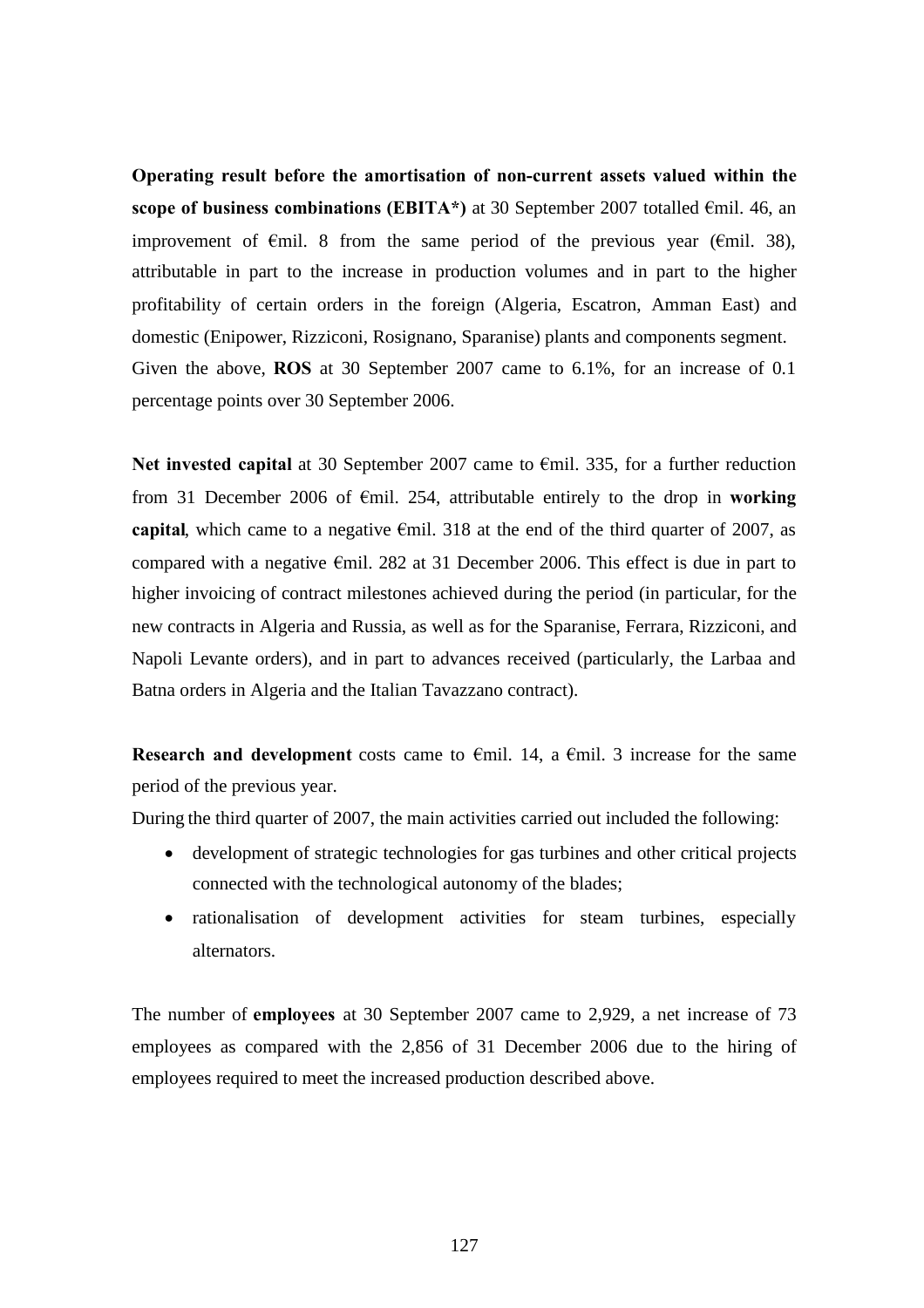### *TRANSPORTATION*

| $\epsilon$ millions                      |       | 30.09.2007 30.09.2006 | Q <sub>3</sub><br>2007 | Q <sub>3</sub><br>2006 | 31.12.2006 |
|------------------------------------------|-------|-----------------------|------------------------|------------------------|------------|
| New orders                               | 1,329 | 1,738                 | 734                    | 595                    | 2,127      |
| Order backlog                            | 4,928 | 4,673                 | n.a.                   | n.a.                   | 4,703      |
| Revenues                                 | 1,054 | 999                   | 329                    | 315                    | 1,368      |
| Operating result before the amortisation |       |                       |                        |                        |            |
| of non-current assets valued within the  | 15    | 39                    | (1)                    | 12                     | 15         |
| scope of business combinations           |       |                       |                        |                        |            |
| $(EBITA*)$                               |       |                       |                        |                        |            |
| R.O.S.                                   | 1.4%  | 3.9%                  | insig.                 | 3.8%                   | 1.1%       |
| <b>EBIT</b>                              | 15    | 39                    | (1)                    | 12                     | 15         |
| Working capital                          | 177   | 194                   | n.a.                   | n.a.                   | 61         |
| Net invested capital                     | 407   | 399                   | n.a.                   | n.a.                   | 283        |
| $R.O.I.$ (*)                             | 4.9%  | 13.0%                 | n.a.                   | n.a.                   | 5.3%       |
| <b>Research and Development</b>          | 36    | 32                    | 9                      | 9                      | 40         |
| Employees (no.)                          | 6,924 | 6,619                 | n.a.                   | n.a.                   | 6,677      |

(\*) calculated on invested capital at period-end

The Transportation division includes the companies Ansaldo STS S.p.A. and its subsidiaries (Systems and Signalling) and AnsaldoBreda S.p.A. and its subsidiaries (Vehicles).

As at 30 September 2007, the three business divisions showed the following performance:

 Systems: order volumes increased over 30 September 2006 due, in particular, to new orders concerning the line 6 of the Naples subway system (€mil. 426) and line C of the Rome subway system ( $\epsilon$ mil. 205), whereas new orders for the same period of the previous year included those related to the automated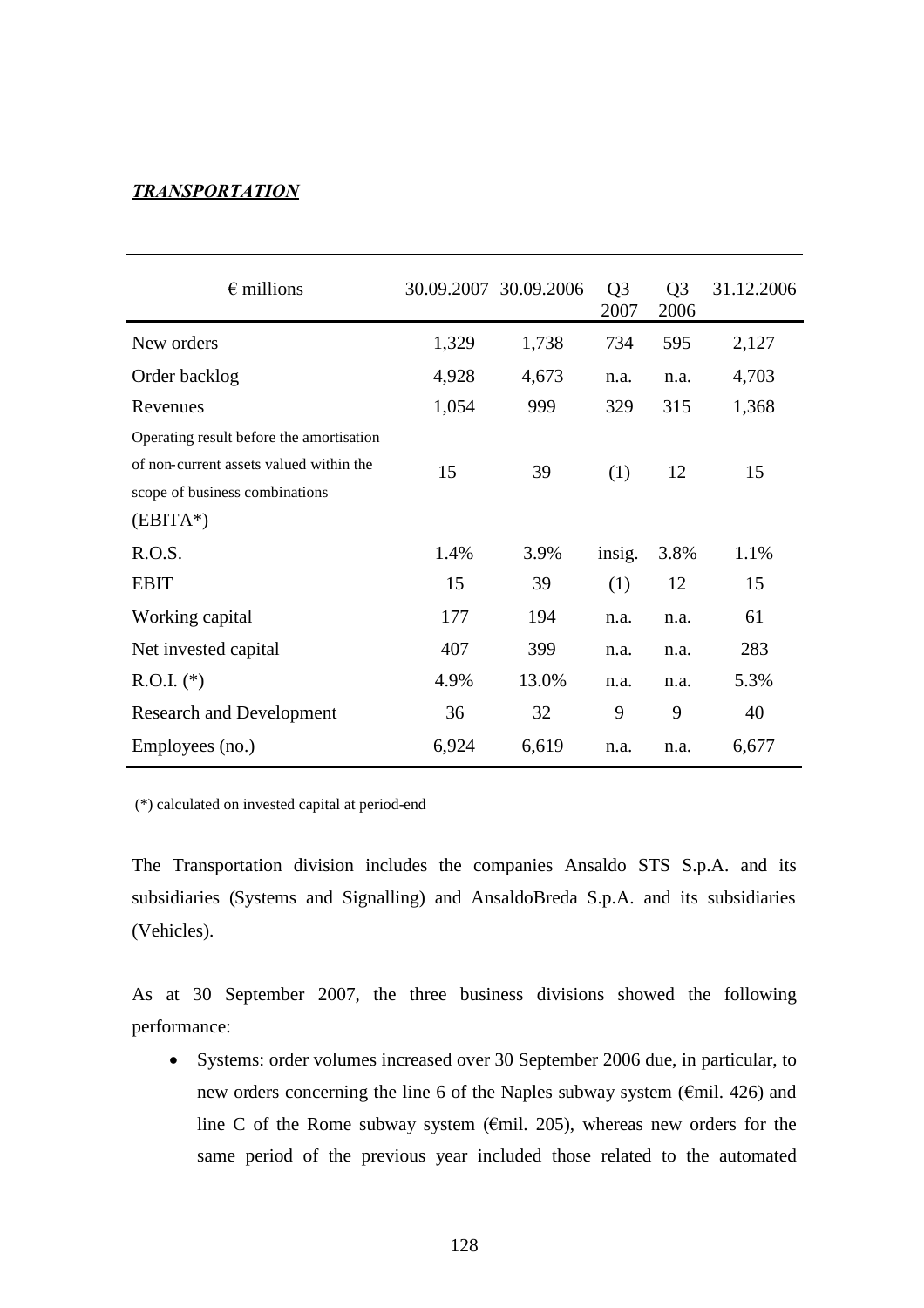subway system in Thessaloniki ( $\epsilon$ mil. 166) and line 5 in Milan ( $\epsilon$ mil. 118), as well as the extension of the operation and maintenance contract for the automated subway system in Copenhagen ( $\epsilon$ mil. 127) and the Piscinola-Capodichino line of the Campania regional transit system ( $\epsilon$ mil. 83). EBIT was also slightly higher than the year-ago period (with ROS at 9.0%);

- Signalling: orders lower than for the same period of 2006 due primarily to a slowdown in the Italian market and to the particularly strong performance in India during 2006. EBIT was higher than the year-ago period (with ROS at 10.8%);
- Vehicles: volumes ordered fell from the same period of the previous year, which benefited from a contract for the maintenance of vehicles for the Madrid subway system and a high number of orders in the mass transit area. Financial performance was characterised by operating losses, and was affected by difficulties in stabilising the configuration of certain products, production inefficiencies and, in general, by industrial problems addressed in the intervention plan that has been introduced affecting the main corporate processes, as well as the launch of the optimisation and development plan for shared human resources in 2007, involving the national and regional trade unions and the company-level union representatives.

The goal of the plan is to make the company's productive structures more efficient while maintaining its productive capacity by:

- rebalancing the direct/indirect ratio;
- raising the level of technical and professional skills;
- accelerating the process of updating employees' professional skills.

Specifically, under the legislative decree of 2 May 2007, which permits the use of long-term mobility, an action to reduce the workforce through the voluntary leaving of about 300 employees (180 with long-term mobility) was agreed as a supplement to the previous agreement. As of 30 September 2007, this process has been applied for roughly 50% of the employees involved. As a result of these leavings, a plan to hire 200 employees between 2007-2009, following the implementation of a programmed targeted at professional development, was prepared and communicated to the unions.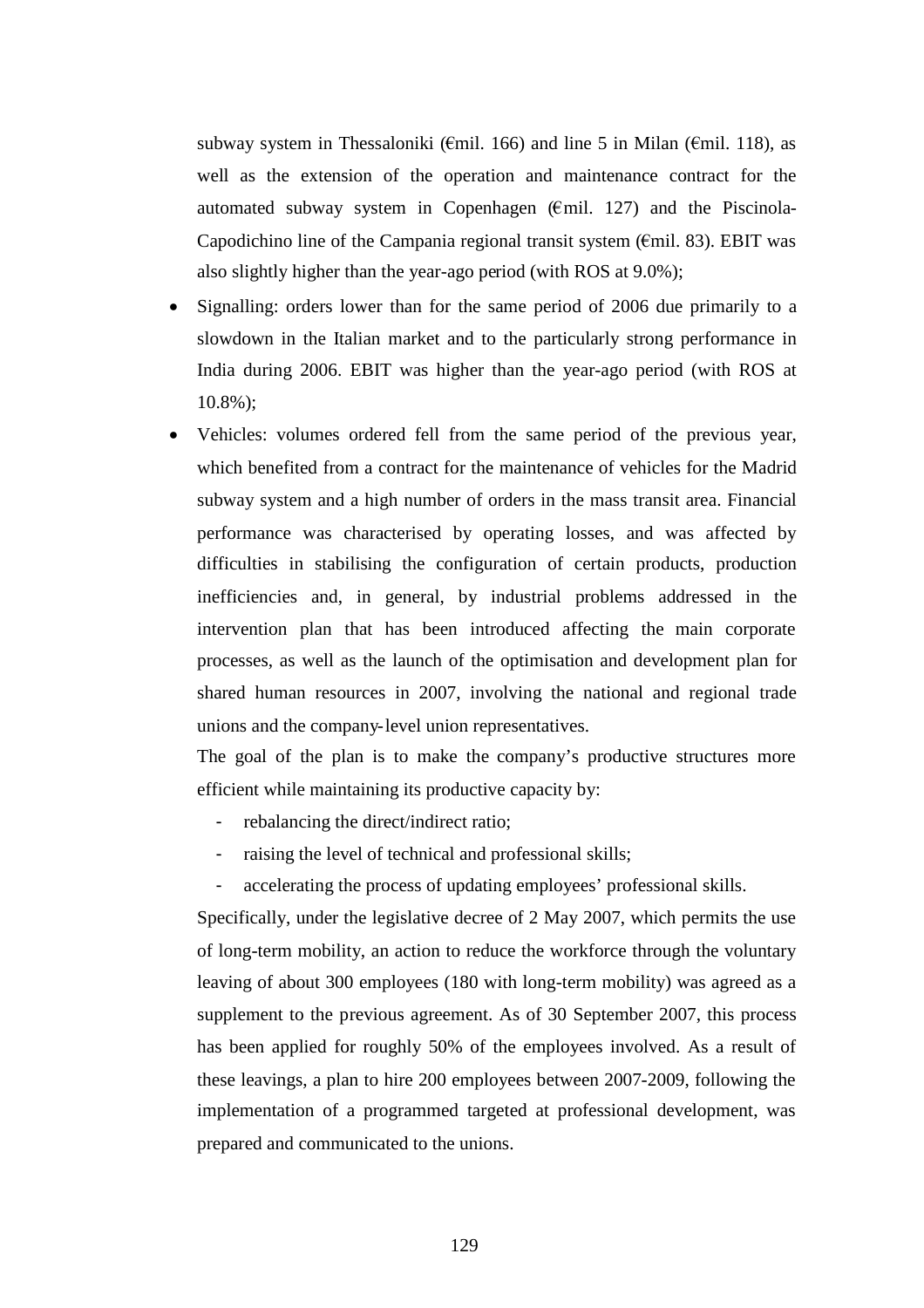**New orders** acquired as of 30 September 2007 totalled €mil. 1,329, a decrease of €mil. 409 from the same period of the previous year ( $\epsilon$ mil. 1,738), reflecting, in particular, a decrease in orders in the Vehicles segment, which was partially offset by gains in the Systems segment. The key orders during the period included the following:

- Systems: the order related to the Alifana Inferiore programme (Q1); new orders related to line C of Rome's automated subway system (Q2 and Q3); the order concerning line 6 of the Naples subway system (Q3); a change in the order related to line 5 of Milan's automated subway system (Q3); and changes to the high-speed railway in Italy (O2 and O3);
- Signalling: orders placed by the mining firm Rio Tinto (Q1, Q2 and Q3) and by Fortescue Metals Group in Australia (Q1); orders relating to the Chambers Street station of the New York subway (Q2); the order in Italy for SCMT onboard equipment to complete Step 3 of the double rail lines which were partially equipped under previous Step 2 contracts (Q2); the order by ERGA-OSE, the Greek railway agency, for the supply of onboard equipment (Q2 and Q3); the order for building the Communications Based Train Control (CBTC) signalling system for the Shenyang Line 1 metro (Q2); a change in the Korean high-speed railway order (Q2); the order related to ACS Torino Rebaudengo (Q3); a change to phase 2 of the Channel Tunnel Rail Link contract (Q3); contracts as part of the agreement signed with the Australian Rail Track Corporation (ARTC) in Australia (Q1, Q2 and Q3); and orders for components (Q1, Q2 and Q3);
- Vehicles: the options for the supply of 8 further regional service trains to Ferrovie Nord Milano (Q2); vehicles for line C of Rome's subway system (Q3); and service orders (Q1, Q2 and Q3).

At 30 September 2007, the **order backlog** for the division totalled €mil. 4,928, an increase of €mil. 225 over the same figure as at 31 December 2006 (€mil. 4,703). The order backlog for the division at 30 September 2007 breaks down as follows: 43% for Vehicles; 36% for Systems; and 21% for Signalling.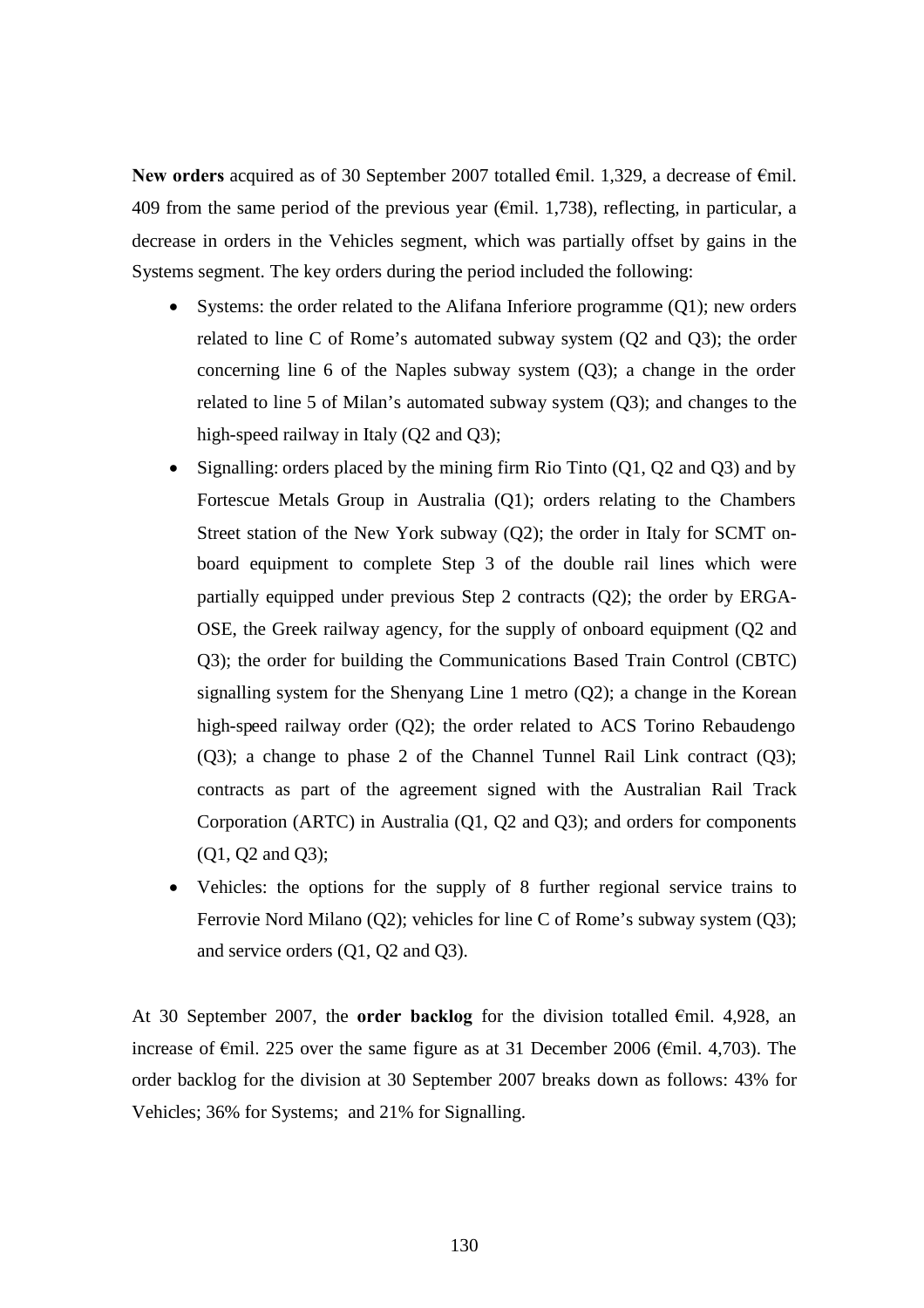**Revenues** at 30 September 2007 came to €mil. 1.054, an increase of €mil. 55 over 30 September 2006 ( $\epsilon$ mil. 999), mainly attributable to the Signalling and Vehicles divisions. Among the noteworthy orders in the Transportation division were the following:

- Systems: the metro systems of Copenhagen, Naples Line 6, Genoa and Brescia, the Alifana regional line; and high-speed rail orders in Italy;
- Signalling: high-speed train orders and automated train control systems (SCMT), both wayside and on-board, for Italy; second phase of the Channel Tunnel Rail Link; the project for the realisation of the Optimizing Traffic Planner (OTP) system and the Next Generation Computer Aided Dispatch System (CAD) for Union Pacific Railroad; orders under the agreement signed with the Australian Rail Track Corporation (ARTC) in Australia; and orders for components;
- Vehicles: trains for the Madrid metro; high-volume passenger trains for Morocco; trains for regional service for Ferrovie Nord Milano; trains for the Dutch-Belgian railway; trams for the city of Los Angeles; trains for the Danish railways; various Sirio orders; and service and revamping activities.

**Operating result before the amortisation of non-current assets valued within the scope of business combinations** (**EBITA\*)** at 30 September 2007 came to €mil. 15, a decrease of €mil. 24 from 30 September 2006 (€mil. 39), due to the industrial problems mentioned concerning the Vehicles division and the launch of the human resources optimisation and development plan, which were partially offset by an improvement in Signalling as a result of higher volumes and growth in operating profitability. **ROS** for the sector fell as a result, reaching 1.4% as compared with the 3.9% recorded for the same period of the previous year.

**Working capital** at 30 September 2007 came to €mil. 177, up €mil. 116 over the figure at 31 December 2006 (€mil. 61), mainly attributable to the increase in net inventories for the Vehicles division.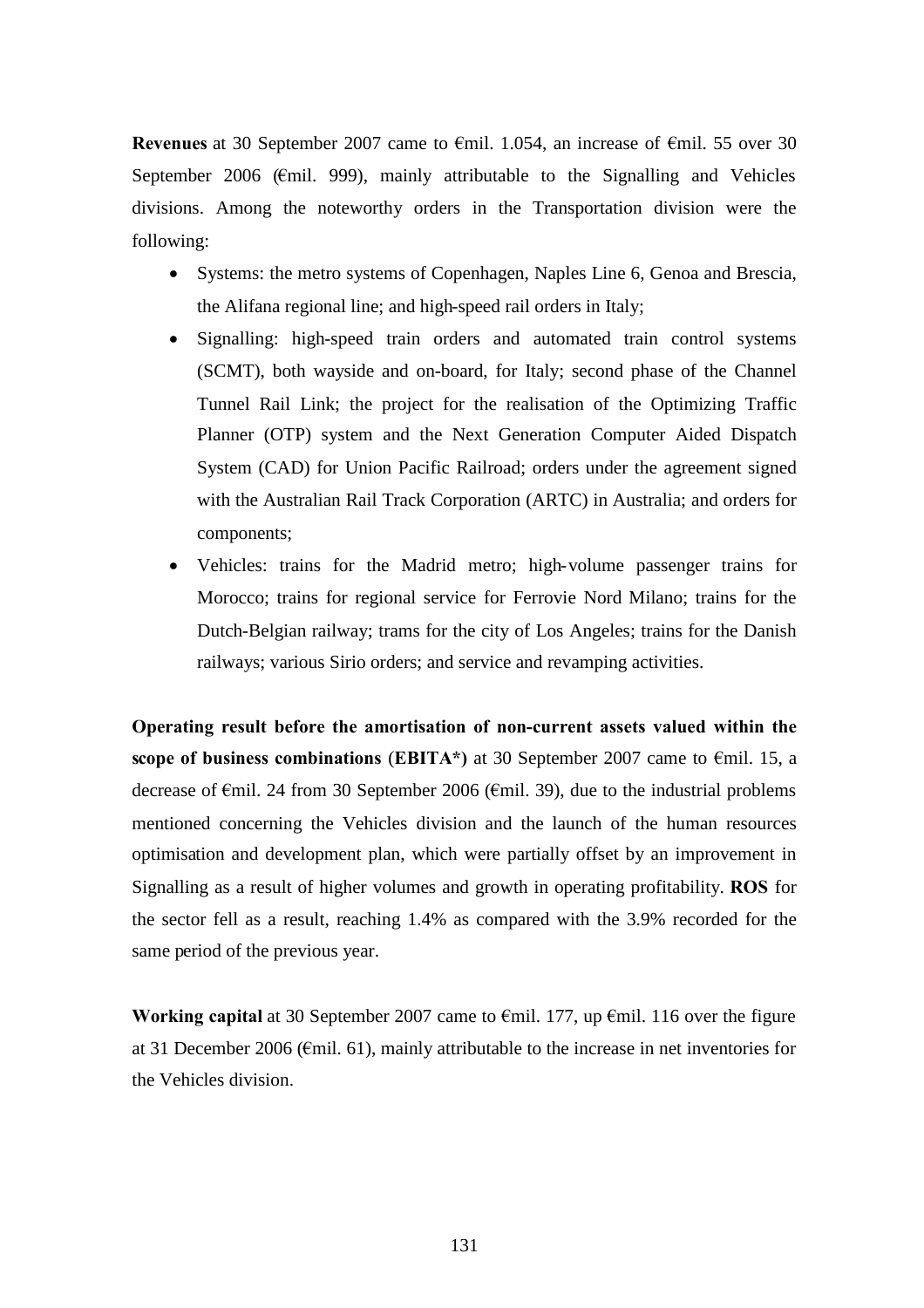**Net invested capital** at 30 September 2007 came to €mil. 407, up €mil. 124 from 31 December 2006 (€mil. 283), resulting primarily from the aforementioned increase in working capital.

**Research and development** costs at 30 September 2007 totalled €mil. 36, a €mil. 4 increase over the figure posted at 30 September 2006 (€mil. 32), mainly attributable to the Signalling division. In particular, these activities concerned Signalling projects, aimed primarily at alignment with the new requirements emerging both in the railway segment (level 2 of the European Rail Traffic Management System, or ERTMS rbc) and the mass transit segment (Communications Based Train Control, or CBTC), as well as the development of certain on-board equipment (the next-generation cab).

The number of **employees** at 30 September 2007 stood at 6,924, representing an increase of 247 compared with 31 December 2006 (6,677 employees), principally due to hiring in the Signalling division, particularly in Australia, India, and the US.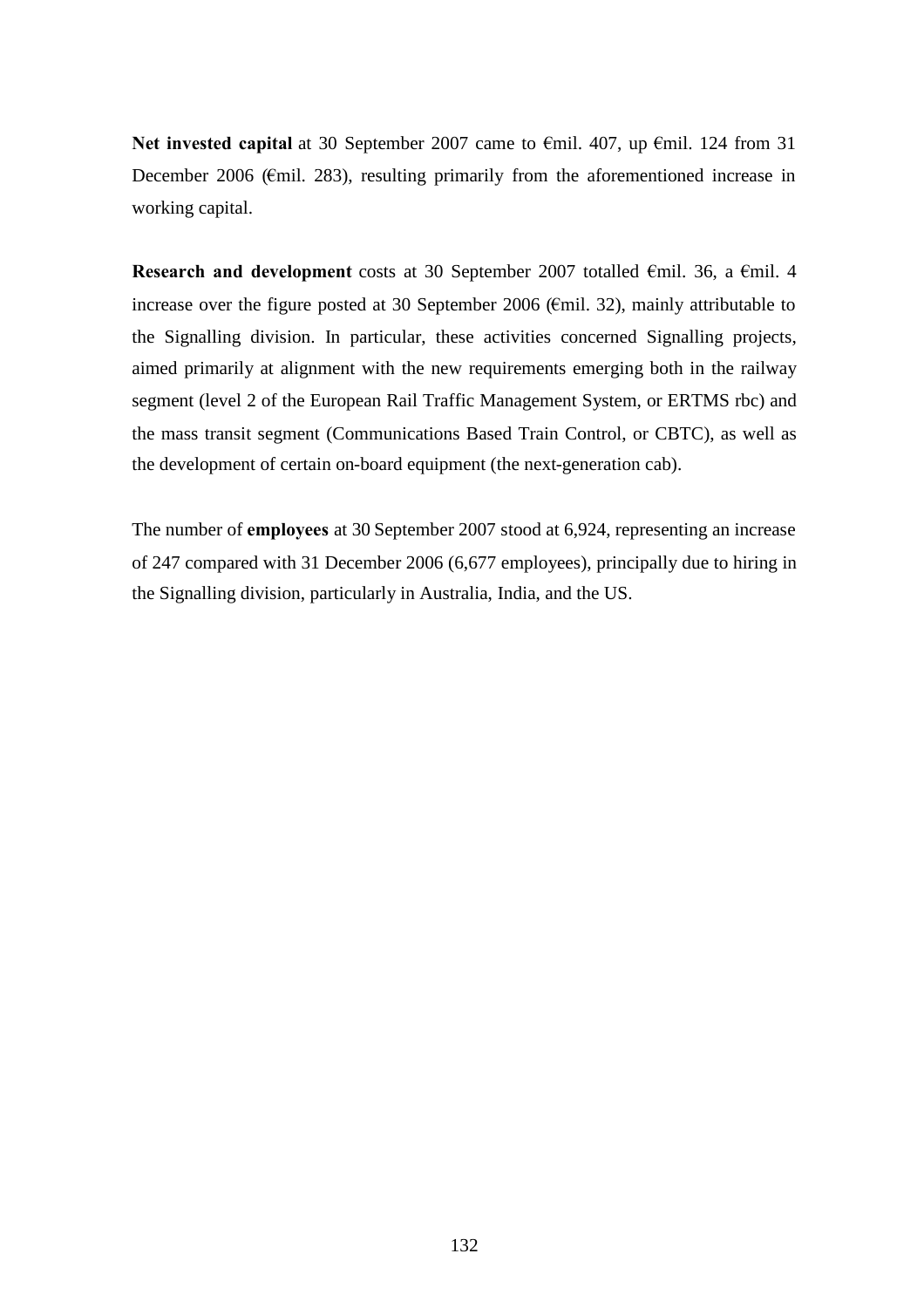## *OTHER ACTIVITIES*

| $\epsilon$ millions                                                                                                               | 30.09.2007     | 30.09.2006 | Q <sub>3</sub><br>2007 | Q <sub>3</sub><br>2006 | 31.12.2006 |
|-----------------------------------------------------------------------------------------------------------------------------------|----------------|------------|------------------------|------------------------|------------|
| New orders                                                                                                                        | 453            | 42         | 37                     | 3                      | 99         |
| Order backlog                                                                                                                     | 665            | 353        | n.a.                   | n.a.                   | 346        |
| Revenues                                                                                                                          | 214            | 158        | 79                     | 54                     | 229        |
| Operating result before the<br>amortisation of non-current assets<br>valued within the scope of business<br>combinations (EBITA*) | (68)           | (88)       | (7)                    | (15)                   | (128)      |
| R.O.S.                                                                                                                            | insig.         | insig.     | insig.                 | insig.                 | insig.     |
| <b>EBIT</b>                                                                                                                       | (68)           | (88)       | (7)                    | (15)                   | (128)      |
| Working capital                                                                                                                   | 241            | (255)      | n.a.                   | n.a.                   | 135        |
| Net invested capital                                                                                                              | 1,063          | 747        | n.a.                   | n.a.                   | 774        |
| $R.O.I.$ (*)                                                                                                                      | insig.         | insig.     | n.a.                   | n.a.                   | insig.     |
| <b>Research and Development</b>                                                                                                   | $\overline{4}$ |            | $\mathbf{1}$           |                        |            |
| Employees (no.)                                                                                                                   | 1,111          | 785        | n.a.                   | n.a.                   | 811        |

(\*) calculated on invested capital at period-end

The division includes: the Elsacom N.V. group, which manages satellite telephony services; Finmeccanica Group Services S.p.A., the Group service management company; Ansaldo Fuel Cells S.p.A. which develops a product based on fuel cells for distributed electricity generation; Finmeccanica Finance S.A. and Aeromeccanica S.A., which provide financial support to the Group; and So.Ge.Pa. - Società Generale di Partecipazioni S.p.A., which is responsible for centrally managing the pre-windingup/winding-up and rationalisation processes of companies falling outside the business sectors through transfer/repositioning transactions.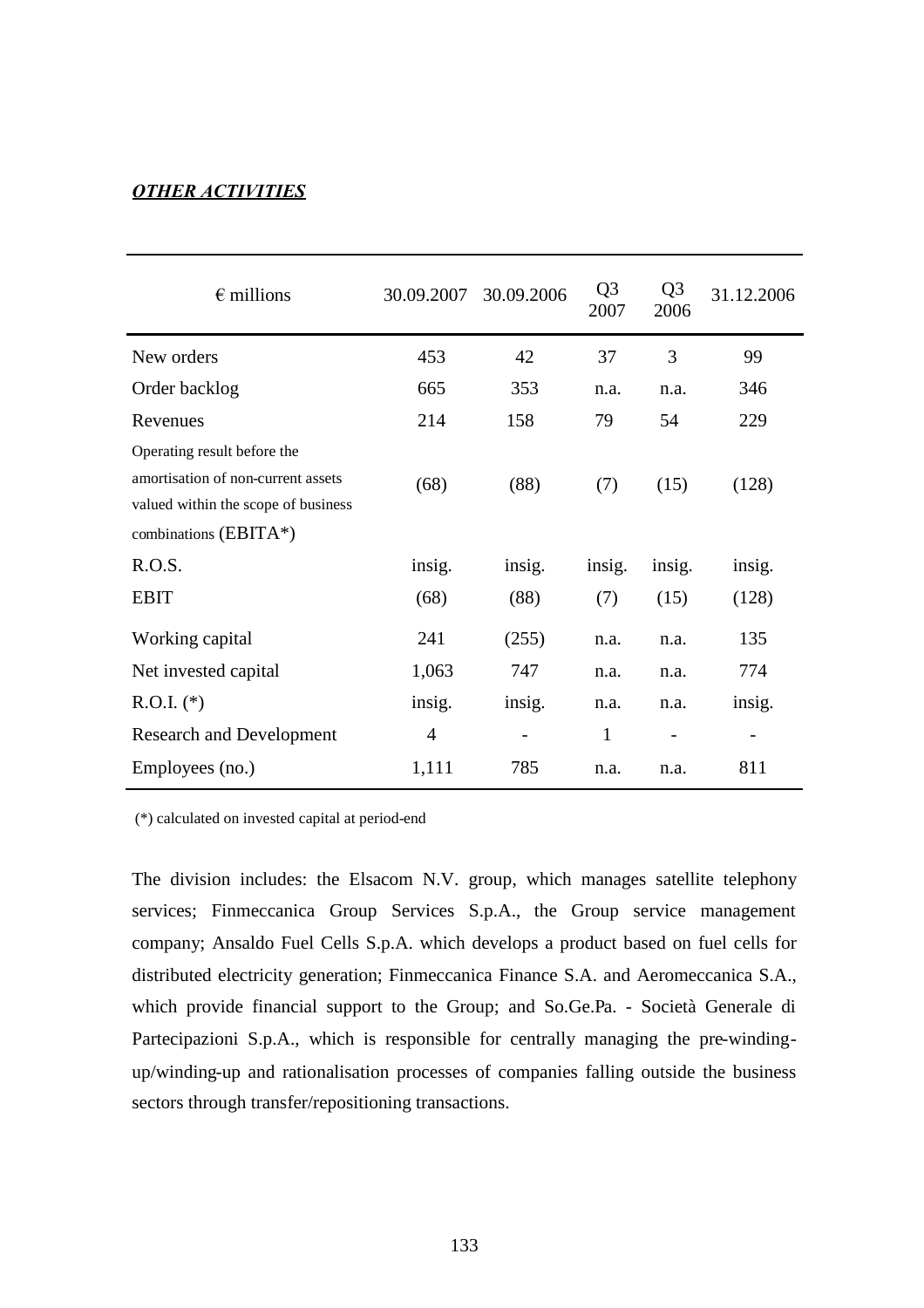Ansaldo Fuel Cells' technology is multifuel capable, i.e. it can use natural gas, gas oil, syngas and biomass derived fuels therefore leading to access to markets for the management of urban and industrial waste and the use of fuel logistics for military applications. During the previous period, Ansaldo Fuel Cells built its first fully hybrid plant.

The division also includes Fata S.p.A. (for which the reorganisation process begun in 2005 has been completed) which operates in the area of plants for processing aluminium and steel flat rolled products and of engineering design in the electricity generation area for engineering, procurement and construction (EPC) activities.

With regard to Fata S.p.A., from a commercial standpoint, the company received **new orders** totalling €mil. 419 at 30 September 2007, mainly attributable to the significant new contract for Qatar (received during the first half of the year) and the execution of two separate packages (Qatalum Casthouse and Qatalum Baking Kiln) for the construction of an aluminium smelter worth in total about €mil. 370. **Revenues** at 30 September 2007 came to €mil. 118 and related to progress on the Iranian Hormozal contract (for the Smelter line), the Chinese and American contracts, as well as the Globus and Bluescope orders (for the Hunter line), the Moncalieri, Vado and Leinì orders (for the Power line). Finally, note should be made of the progress made in normal logistics activities carried out by Fata Logistic S.p.A., primarily for Finmeccanica Group companies. Its **workforce** at 30 September 2007 totalled 248 employees.

As of the first half of 2007, BredaMenarinibus S.p.A., which manufactures urban and interurban buses and which had been classified under discontinued operation since 2004 in preparation for a subsequent sale, was reclassified among continuing operations. This company's operations are undergoing reorganisation in order to make the business more attractive.

BredaMenarinibus S.p.A. acquired **new orders** amounting to €mil. 29 at 30 September 2007, of which  $\epsilon$ mil. 20 related to the bus business segment and corresponding to 92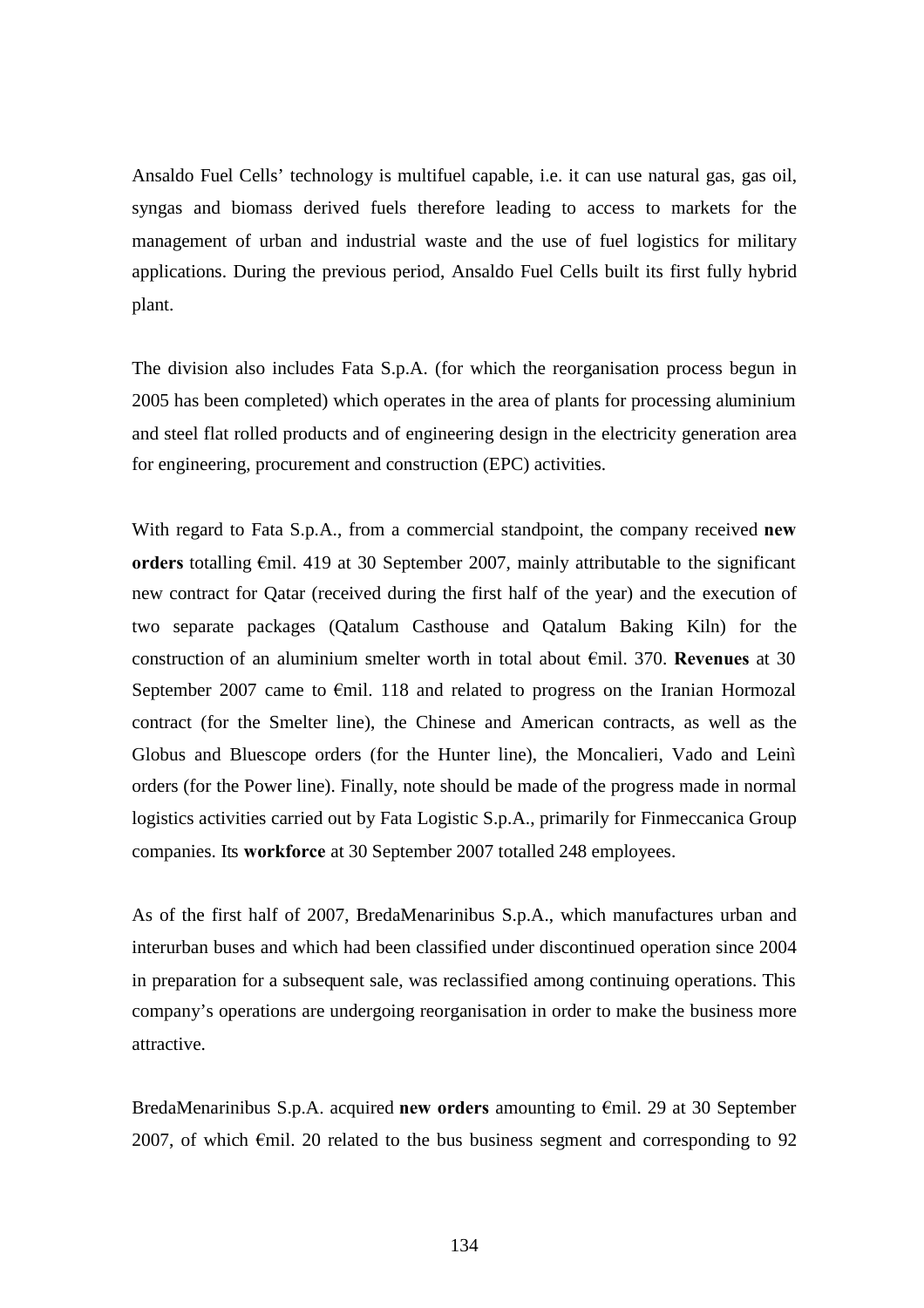units, and €mil. 8 related to post-sale services. **Revenues** at 30 September 2007 came to €mil. 55, of which 85% was due to the bus segment and 15% to post-sale services. The number of **employees** at 30 September 2007 came to 304.

\* \* \* \* \* \* \* \*

This division's figures also include those of Finmeccanica S.p.A., which for some years has been undergoing an extensive transformation process, altering its focus from a financial company to that of an industrial company. This process, which is not yet complete, received a boost during the preceding year with a commitment from management to press on with a series of actions concerning industrial, technological and commercial integration. The Group will then be able to benefit from an additional impetus in improving its own productivity through processes to increase efficiency and rationalisation.

In order to ensure that the financial objectives set by the Group would be met, the corporate division has pursued its activities implementing various initiatives, including the following:

- further strengthening of the mechanisms for the coordination of companies, including through development of specific Central Management structures, so that the individual parts could operate through a single policy, not just in financial terms, but particularly in industrial terms, involving the key processes of product engineering, technology and commercial strategy;
- the assignment of specific objectives to the companies: firstly, the constant growth of **operating result before the amortisation of non-current assets valued within the scope of business combinations (EBITA\*)**, thanks to increased volumes and continuous efficiency-enhancement efforts, such as the optimisation of procurement, the rationalisation of production sites, as well as company restructuring leading to the containment/reduction of working capital and general and administrative costs and maximizing sales, with the consequent strengthening of production margins. The constant focus on trends in working capital in addition to the above will make it possible to generate the significant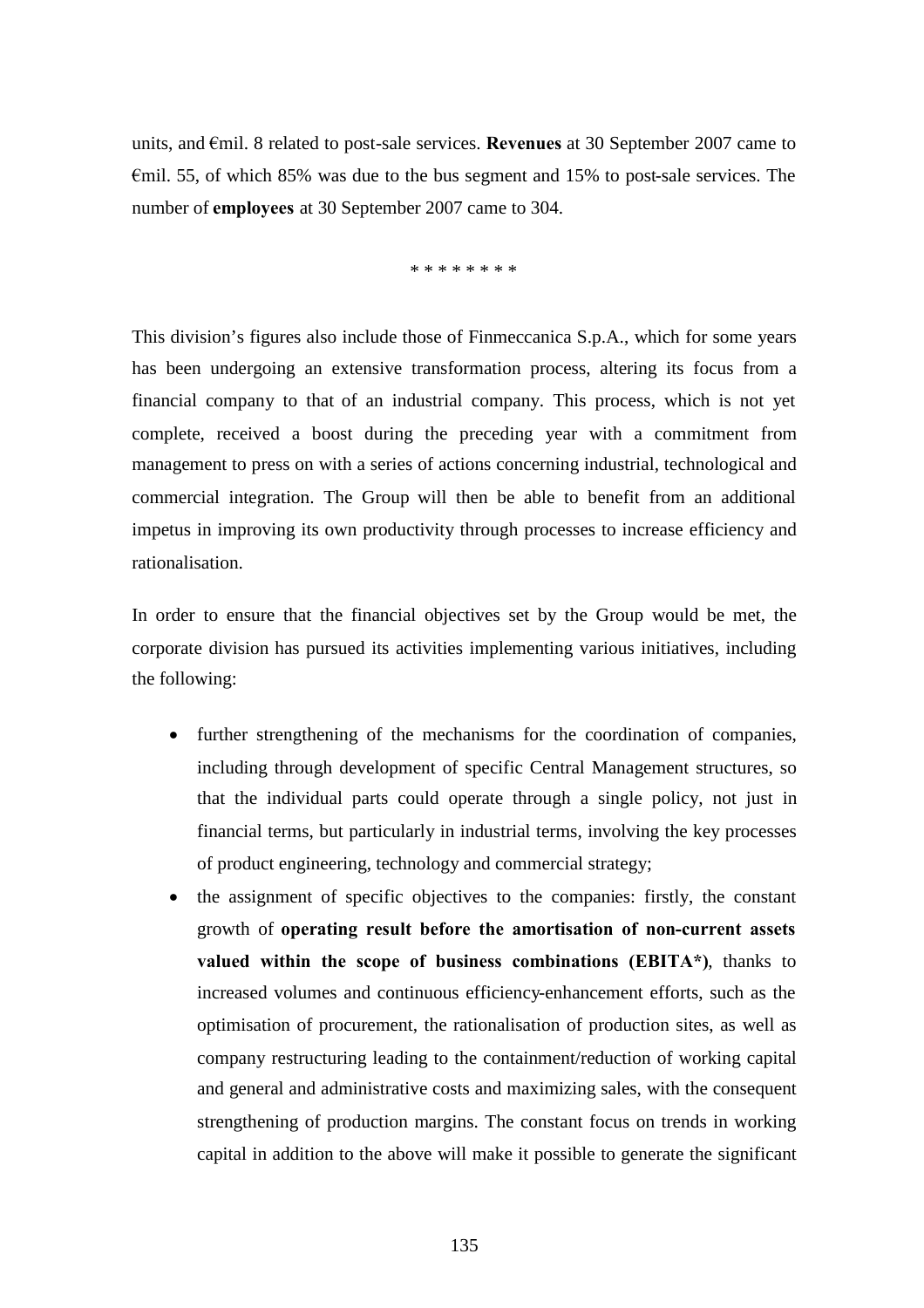cash flows needed to finance the high level of investment in product development;

- review of processes from a Group perspective, in particular those that could have an effect on the optimisation of areas with possible synergies, such as information technology and real estate management;
- the issuance of specific directives aimed at the progressive alignment of cash flows with income and expenses;
- continued development of a process for the dissemination of a Group methodology for controlling and managing programmes, based on the integration of the international standards of life cycle management, phase review, project control, and risk management;
- within the scope of the Global Sourcing project in conjunction with Finmeccanica Group Services, initiation of the exploration of new procurement markets in several low-cost countries aimed at identifying opportunities for savings by the Group companies. Under this project, the first agreement of considerable industrial importance was signed with a Russian company for the purchase of raw materials.

The efficiency of policy and coordination activities in the Corporate Affairs department was further strengthened in its goal of reaching these objectives over the medium term with a broad-based management-by-objectives (MBO) policy, which involved top management and key resources from all companies within the Group. The correct application and monitoring of the promotion of these objectives will represent one of the principal aims in achieving the goals.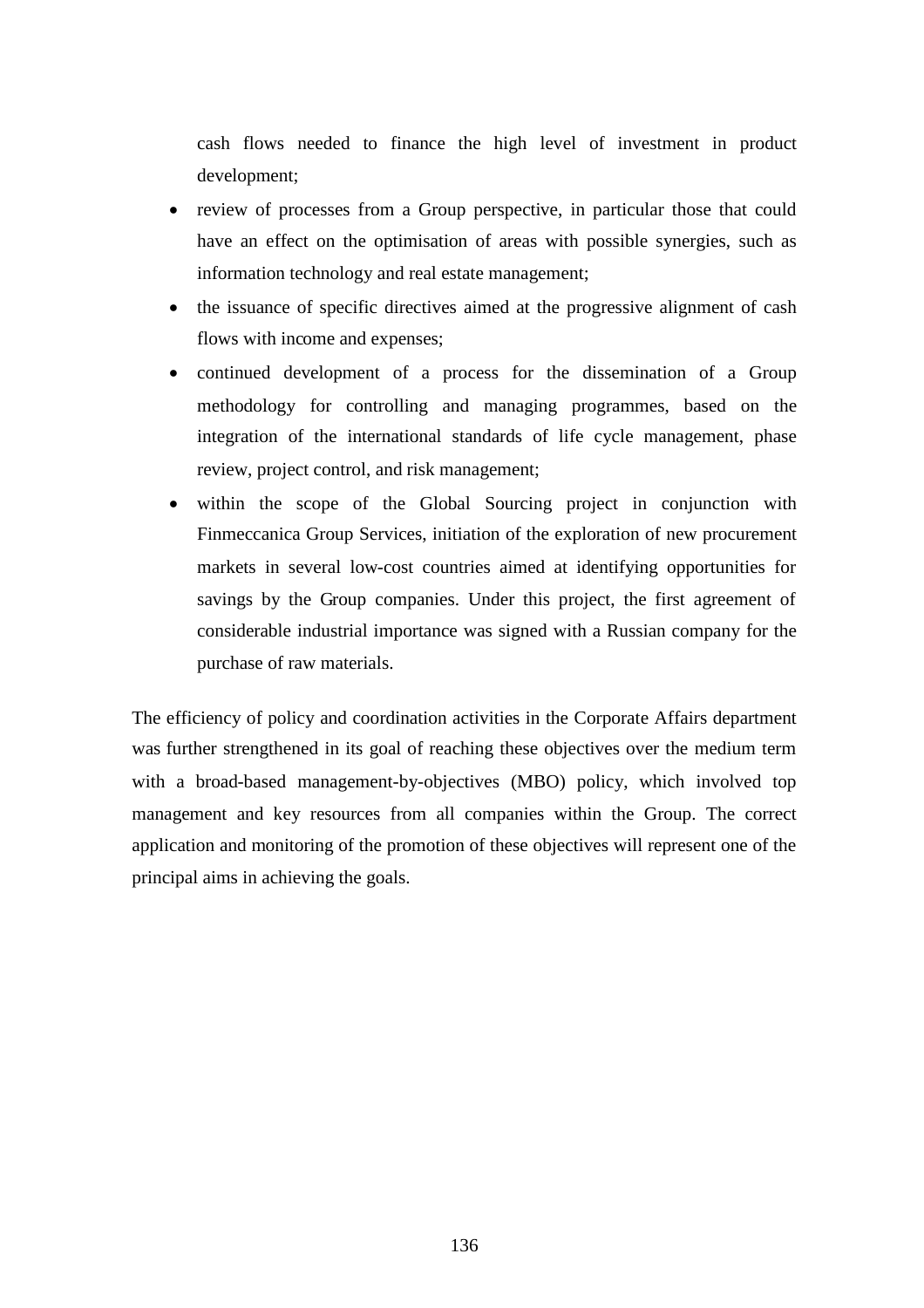#### **Outlook**

Performance in the third quarter of 2007 improved with respect to the performance in the same period of the previous year and to the forecasts made at that time.

In the light of developments to date, there would appear to be no circumstances that would alter the forecasts made for all of 2007 and announced along with the publication of the results for 2006. The level of order backlog at 30 September 2007, roughly 12% of which represents work that can be done during the last three months of the year, will also contribute to reaching the performance objectives that have been set.

As a result, during 2007 we expect overall growth in Group revenues of between 4% and 10% with an increase in EBIT of between 8% and 14% over 2006.

We also expect Group Free Operating Cash Flow (FOCF) to remain substantially the same, given the significant investments in the development of products and communications, necessary to sustain Group growth, that will focus especially on Aeronautics, Helicopters and Defence Electronics.

> for the Board of Directors Pier Francesco Guarguaglini Chairman and Chief Executive Officer